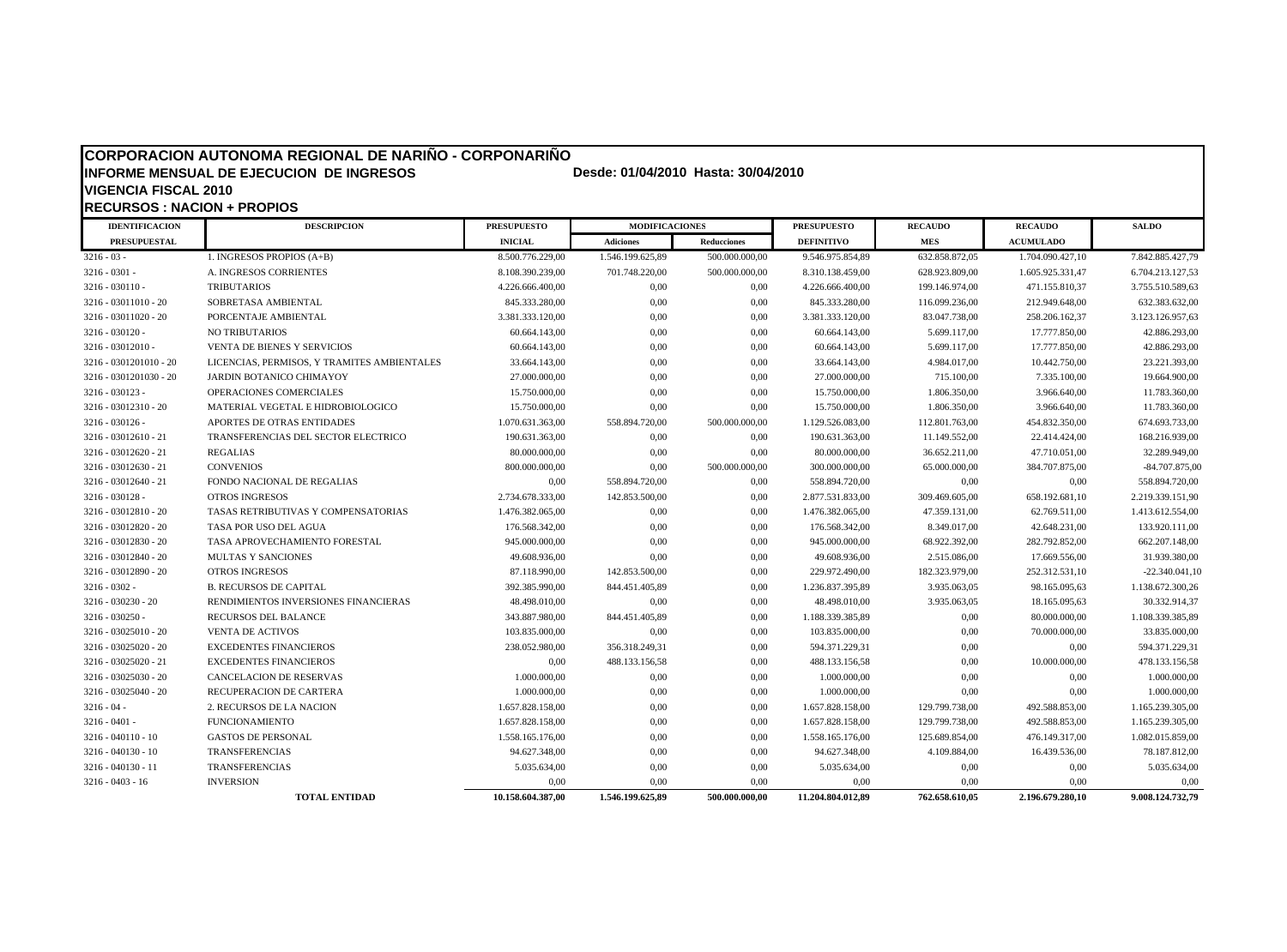#### **CORPORACION AUTONOMA REGIONAL DE NARIÑO - CORPONARIÑO INFORME MENSUAL DE EJECUCION PRESUPUESTO DE GASTOS Acumulado a 30/04/2010 RECURSOS: NACION + PROPIOS VIGENCIA: 2010**

**10 5 CONTRIBUCIONES INHERENTES A LA NOMINA SECTOR PRIVADO Y** 

**IDENTIFICACIÓN APROPIACION APROPIACION PRESUPUESTAL CONCEPTO** INICIAL MODIFICACIONES DEFINITIVA CERTIFICADOS COMPROMISOS OBLIGACIONES PAGOS Por Certificar Por Pagar 1 2 3=(1+2) 4 5 6 7 8=(3-4) 9=(6-7) **A. FUNCIONAMIENTO 4.266.773.982,00 0,00 4.266.773.982,00 3.986.615.896,00 1.475.811.883,30 1.011.480.161,17 968.633.303,17 280.158.086,00 42.846.858,00 3 TRANSFERENCIAS CORRIENTES 635.289.479,00 0,00 635.289.479,00 368.789.283,00 61.833.410,00 61.833.410,00 61.833.410,00 266.500.196,00 0,00 3 2 TRANSFERENCIAS AL SECTOR PUBLICO 340.662.131,00 0,00 340.662.131,00 310.450.907,00 45.393.874,00 45.393.874,00 45.393.874,00 30.211.224,00 0,00 3 2 1 ADMINISTRACION PUBLICA CENTRAL 340.662.131,00 0,00 340.662.131,00 310.450.907,00 45.393.874,00 45.393.874,00 45.393.874,00 30.211.224,00 0,00**  $3.211$  1 CUOTA DE AUDITAJE CONTRALORIA  $5.035.634.00$   $5.035.634.00$   $5.035.634.00$   $5.035.634.00$  0.00 0,00 0,00 0,00 0,00  $3.211$  20 CUOTA DE AUDITAJE CONTRALORIA  $20.000.000,00$   $20.000.000,00$   $20.000.000,00$   $80.000,00$   $80.000,00$   $0.00$   $0.00$   $0.00$   $0.00$   $0.00$   $19.920.000,00$   $0.00$  $304.776.934,00$   $304.776.934,00$   $304.776.934,00$   $304.776.934,00$   $304.776.934,00$   $45.393.874,00$   $45.393.874,00$   $45.393.874,00$   $45.393.874,00$   $45.393.874,00$   $45.393.874,00$   $45.393.874,00$   $45.393.874,00$   $45.393.$  $3\,2\,1\,3$   $20\quad$  ASOCAR S  $20\quad$   $319.775,00$   $41.279,00$   $41.279,00$   $41.279,00$   $0,00$   $0,00$   $0,00$   $0,00$   $0,00$   $0,00$   $0,00$   $0,00$   $0,00$   $0,00$   $0,00$   $0,00$   $0,00$   $0,00$   $0,00$   $0,00$   $0,00$   $0,00$   $0,00$   $0,$  $3\,2\,1\,4$  20 RED NACIONAL DE JARDINES BOTANICOS DE COLOMBIA  $529.788,00$   $529.788,00$   $529.788,00$   $517.060,00$   $0.00$   $0.00$   $0.00$   $0.00$   $0.00$   $12.728,00$   $0.00$ **3 5 TRANSFERENCIAS DE PREVISION Y SEGURIDAD SOCIAL 94.627.348,00 0,00 94.627.348,00 57.538.376,00 16.439.536,00 16.439.536,00 16.439.536,00 37.088.972,00 0,00 3 5 1 PENSIONES Y JUBILACIONES 94.627.348,00 0,00 94.627.348,00 57.538.376,00 16.439.536,00 16.439.536,00 16.439.536,00 37.088.972,00 0,00**  $3.5 \pm 11$  10 MESADAS PENSIONALES to the set to the set of the set of the set of the set of the set of the set of the set of the set of the set of the set of the set of the set of the set of the set of the set of the set o **3 6 OTRAS TRANSFERENCIAS 200.000.000,00 0,00 200.000.000,00 800.000,00 0,00 0,00 0,00 199.200.000,00 0,00 3 6 1 SENTENCIAS Y CONCILIACIONES 200.000.000,00 0,00 200.000.000,00 800.000,00 0,00 0,00 0,00 199.200.000,00 0,00** 3 6 1 1 20 SENTENCIAS 100.000.000,00 0,00 100.000.000,00 400.000,00 0,00 0,00 0,00 99.600.000,00 0,00  $3\,6\,1\,2$  20  $\,$  CONCILIACIONES  $3\,6\,1\,2$   $3\,0\,0$   $100.000.000,00$   $400.000,00$   $400.000,00$   $0.00$   $0.00$   $0.00$   $0.00$   $0.00$   $0.00$   $0.00$   $0.00$   $0.00$   $0.00$   $0.00$   $0.00$   $0.00$   $0.00$   $0.00$   $0.00$   $0.00$  **10 GASTOS DE PERSONAL 2.494.662.069,00 0,00 2.494.662.069,00 2.481.004.179,00 733.964.994,00 664.182.383,00 621.335.525,00 13.657.890,00 42.846.858,00 10 1 SERVICIOS PERSONALES ASOCIADOS A LA NOMINA 1.675.040.012,00 0,00 1.675.040.012,00 1.675.040.012,00 463.948.073,00 463.948.073,00 463.948.073,00 0,00 0,00 10 1 1 SUELDOS DE PERSONAL DE NOMINA 1.299.508.611,00 0,00 1.299.508.611,00 1.299.508.611,00 386.391.760,00 386.391.760,00 386.391.760,00 0,00 0,00**  $10111$  10  $10\,$   $10110$   $10100000$   $944.743.778,00$   $944.743.778,00$   $944.743.778,00$   $944.743.778,00$   $290.407.550,00$   $290.407.550,00$   $290.407.550,00$   $290.407.550,00$   $0,00$   $0,00$  $10~1~1~$  20 SUELDOS  $294.000~000,00$   $294.000.000,00$   $294.000.000,00$   $294.000.000,00$   $83.182.752,00$   $83.182.752,00$   $83.182.752,00$   $83.182.752,00$   $0,00$  $10~1~1~2$  20 SUELDOS DE VACACIONES  $60.764.833,00$   $60.764.833,00$   $60.764.833,00$   $60.764.833,00$   $60.764.833,00$   $12.801.458,00$   $12.801.458,00$   $12.801.458,00$   $12.801.458,00$   $12.801.458,00$   $12.801.458,00$ **10 1 4 PRIMA TECNICA 66.688.997,00 0,00 66.688.997,00 66.688.997,00 36.078.244,00 36.078.244,00 36.078.244,00 0,00 0,00**  $10~1~4~2$   $10~1~\text{PRIMA}\,$  TECNICA NO SALARIAL  $33.395.364,00$   $33.395.364,00$   $33.395.364,00$   $33.395.364,00$   $4.338.142,00$   $4.338.142,00$   $4.338.142,00$   $4.338.142,00$   $4.338.142,00$   $4.338.142,00$  $10~1~4~2$  20 PRIMA TECNICA NO SALARIAL  $33.293.633,00$   $33.293.633,00$   $33.293.633,00$   $31.740.102,00$   $31.740.102,00$   $31.740.102,00$   $31.740.102,00$   $31.740.102,00$   $31.740.102,00$ **10 1 5 OTROS 305.125.298,00 0,00 305.125.298,00 305.125.298,00 38.404.940,00 38.404.940,00 38.404.940,00 0,00 0,00** 10 10 15 2 10 BONIFICACION POR SERVICIOS PRESTADOS 35.000.000,000 35.000,000,000 35.000,000,000 35.000,000,000 35.000,000,000 14.706.136,00 14.706.136,00 14.706.136,00 14.706.136,00 14.706.136,00 14.706.136,00 14.706.136,0  $10152$  20 BONIFICACION POR SERVICIOS PRESTADOS  $15.000,000,00$   $15.000,000,00$   $15.000,000,00$   $15.000,000,00$   $0.00$  0,00  $0.00$  0,00 0,00 10 1 5 5 10 BONIFICACION ESPECIAL DE RECREACION 5.000.000,00 0,00 5.000.000,00 5.000.000,00 1.394.366,00 1.394.366,00 1.394.366,00 0,00 0,00 10 1 5 5 20 BONIFICACION ESPECIAL DE RECREACION 5.000.000,00 0,00 5.000.000,00 5.000.000,00 0,00 0,00 0,00 0,00 0,00  $101512$   $10$  SUBSIDIO DE ALIMENTACION  $20.00000000$   $20.00000000$   $20.00000000$   $20.00000000$   $20.00000000$   $5.469.086,00$   $5.469.086,00$   $5.469.086,00$   $5.469.086,00$   $0,00$   $0,00$  $101512$  20 SUBSIDIO DE ALIMENTACION  $5.00000000$   $5.000000000$   $5.000000000$   $5.000000000$   $0.00$  0,00 0,00 0,00 0,00  $101\,5\,13$  10  $\,$   $10\,$   $12.000\,000$ ,  $12.000.000,00$   $12.000.000,00$   $12.000.000,00$   $12.000.000,00$   $5.465.300,00$   $5.465.300,00$   $5.465.300,00$   $0.00$   $0.00$ 10 1 5 13 20 AUXILIO DE TRANSPORTE 5.000.000,00 0,00 5.000.000,00 5.000.000,00 0,00 0,00 0,00 0,00 0,00  $101514$   $10$   $\text{PRIMA DE SERVICIOS}$   $0.000000000$   $0.00000000$   $0.000000000$   $0.000000000$   $0.000000000$   $0.00000000$   $0.00000000$   $0.00000000$   $0.000000000$   $0.000000000$   $0.000000000$   $0.000000000$   $0.000000000$   $0.000000000$   $10.000.000,000$   $0.0000,000$   $0.0000,000$   $10.000.000,000$   $10.000.000,000$   $0.0000,000$   $0.0000,000$   $0.0000,000$   $0.0000,000$   $0.0000,000$   $0.0000,000,000$   $0.0000,000,000$   $0.0000,000,000$   $0.0000,000,000$   $0.0000,000$  $101515$  10 PRIMA DE VACACIONES  $40.000000000$   $40.000000000$   $40.000000000$   $40.000000000$   $40.000000000$   $11.370.052,00$   $11.370.052,00$   $11.370.052,00$   $0.00$  0,00  $10.000.000,000$   $10.000.000,000$   $10.000.000,000$   $10.000.000,000$   $10.000.000,000$   $0.00$  0,00 0,00 0,00 0,00 0,00  $101516$  10 PRIMA DE NAVIDAD 6,00  $101516$  50.621.454,00  $101516$  50.621.454,00  $0.00$  0,00 0,00 0,00 0,00 0,00 0,00  $10~1~5~16$  20 PRIMA DE NAVIDAD 32.503.844,00  $32.503.844,00$   $32.503.844,00$   $32.503.844,00$   $32.503.844,00$   $32.503.844,00$   $32.503.844,00$   $32.503.844,00$   $32.503.844,00$   $32.503.844,00$   $32.503.844,00$   $32.503.844,00$ **10 1 9 HORAS EXTRAS, DIAS FESTIVOS E INDEMNIZACION POR VACACIONES 3.717.106,00 0,00 3.717.106,00 3.717.106,00 3.073.129,00 3.073.129,00 3.073.129,00 0,00 0,00** 10 19 3 10 INDEMNIZACION POR VACACIONES 2.717.106,00 3.717.106,00 3.717.106,00 3.717.106,00 3.073.129,00 3.073.129,00 3.073.129,00 3.073.129,00 0,00

**10 2 SERVICIOS PERSONALES INDIRECTOS 131.250.000,00 0,00 131.250.000,00 117.592.110,00 101.715.253,00 31.932.642,00 31.932.642,00 13.657.890,00 0,00** 10 2 12 20 HONORARIOS 115.250.000,00 0,00 115.250.000,00 101.592.110,00 86.568.076,00 26.838.772,00 26.838.772,00 13.657.890,00 0,00  $10214$  20 REMUNERACION POR SERVICIOS TECNICOS  $16000000000$   $160000000000$   $16000000000$   $16000000000$   $15.147.177.00$   $5.093.870.00$   $5.093.870.00$   $0.00$ 

**10 5 1 ADMINISTRADAS POR EL SECTOR PRIVADO 188.500.000,00 0,00 188.500.000,00 188.500.000,00 59.741.882,00 59.741.882,00 44.772.480,00 0,00 14.969.402,00**  $10.511$  10 CAJAS DE COMPENSACION PRIVADAS  $20.000.000,00$   $20.000.000,00$   $20.000.000,00$   $20.000.000,00$   $14.017.575,00$   $14.017.575,00$   $13.267.575,00$   $0.00$   $750.000,00$ 

**PUBLICO 688.372.057,00 0,00 688.372.057,00 688.372.057,00 168.301.668,00 168.301.668,00 125.454.810,00 0,00 42.846.858,00**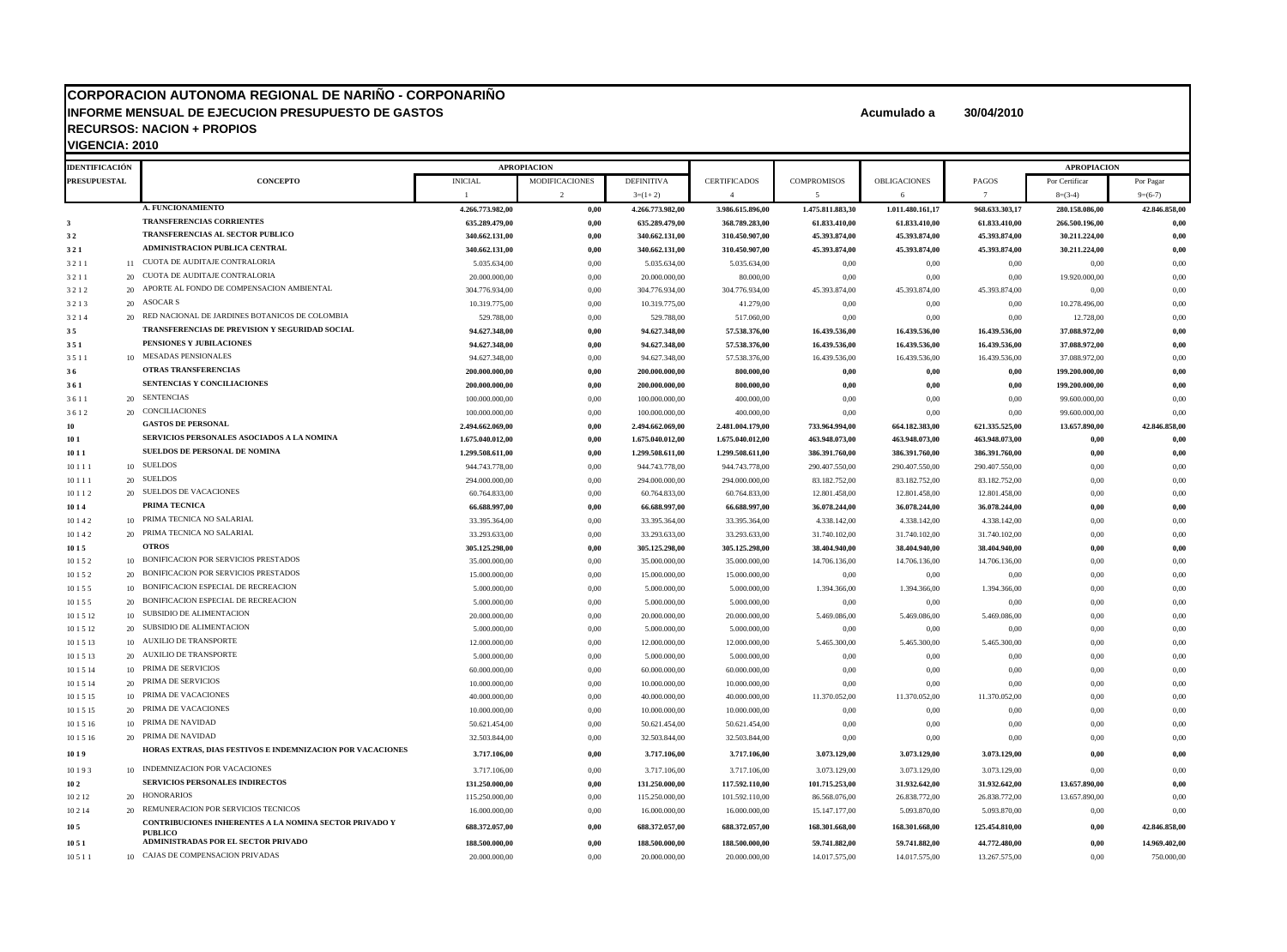| 10511      | 20 | CAJAS DE COMPENSACION PRIVADAS                                                                 | 40.000.000,00    | 0,00             | 40.000.000,00    | 40.000.000.00    | 3.765.925,00   | 3.765.925,00   | 0,00           | 0,00     | 3.765.925,00  |
|------------|----|------------------------------------------------------------------------------------------------|------------------|------------------|------------------|------------------|----------------|----------------|----------------|----------|---------------|
| 10 5 1 2   |    | 10 FONDOS ADMINISTRADORES DE CESANTIAS PRIVADOS                                                | 2.000.000,00     | 0.00             | 2.000.000,00     | 2.000.000,00     | 474.236,00     | 474.236,00     | 355.677,00     | 0,00     | 118.559,00    |
| 10 5 1 2   |    | 20 FONDOS ADMINISTRADORES DE CESANTIAS PRIVADOS                                                | 1.500.000,00     | 0,00             | 1.500.000,00     | 1.500.000,00     | 0,00           | 0,00           | 0,00           | 0,00     | 0,00          |
| 10 5 1 3   |    | 10 FONDOS ADMINISTRADORES DE PENSIONES PRIVADOS                                                | 27.000.000,00    | 0,00             | 27.000.000,00    | 27.000.000,00    | 17.892.408,00  | 17.892.408,00  | 16.742.408,00  | 0,00     | 1.150.000,00  |
| 10 5 1 3   |    | 20 FONDOS ADMINISTRADORES DE PENSIONES PRIVADOS                                                | 45.000.000,00    | 0,00             | 45.000.000,00    | 45.000.000,00    | 4.402.027,00   | 4.402.027,00   | 0,00           | 0,00     | 4.402.027,00  |
| 10514      | 10 | EMPRESAS PRIVADAS PROMOTORAS DE SALUD                                                          | 21.000.000,00    | 0,00             | 21.000.000,00    | 21.000.000,00    | 15.156.820,00  | 15.156.820,00  | 14.406.820,00  | 0,00     | 750.000,00    |
| 10 5 1 4   | 20 | EMPRESAS PRIVADAS PROMOTORAS DE SALUD                                                          | 32.000.000,00    | 0,00             | 32.000.000,00    | 32.000.000,00    | 4.032.891,00   | 4.032.891,00   | 0,00           | 0,00     | 4.032.891,00  |
| 10 5 2     |    | <b>ADMINISTRADAS POR EL SECTOR PUBLICO</b>                                                     | 399.872.057,00   | 0,00             | 399.872.057,00   | 399.872.057,00   | 86.330.413,00  | 86.330.413,00  | 64.097.864,00  | $0,\!00$ | 22.232.549,00 |
| 10522      |    | 10 FONDO NACIONAL DEL AHORRO                                                                   | 118.000.000,00   | 0,00             | 118.000.000,00   | 118.000.000,00   | 39.666.943,00  | 39.666.943,00  | 29.593.310,00  | 0,00     | 10.073.633,00 |
| 10522      |    | 20 FONDO NACIONAL DEL AHORRO                                                                   | 91.184.583,00    | 0,00             | 91.184.583,00    | 91.184.583,00    | 0,00           | 0,00           | 0,00           | 0,00     | 0,00          |
|            |    | 10 FONDOS ADMINISTRADORES DE PENSIONES PUBLICOS                                                | 60.000.000.00    |                  |                  |                  |                |                | 20.083.803,00  |          |               |
| 10523      |    | 20 FONDOS ADMINISTRADORES DE PENSIONES PUBLICOS                                                |                  | 0,00             | 60.000.000,00    | 60.000.000,00    | 24.837.430,00  | 24.837.430,00  |                | 0,00     | 4.753.627,00  |
| 10523      |    | 10 EMPRESAS PUBLICAS PROMOTORAS DE SALUD                                                       | 40.000.000,00    | 0,00             | 40.000.000,00    | 40.000.000,00    | 2.317.646,00   | 2.317.646,00   | 0,00           | 0,00     | 2.317.646,00  |
| 10526      |    |                                                                                                | 40.000.000,00    | 0,00             | 40.000.000,00    | 40.000.000,00    | 15.574.418,00  | 15.574.418,00  | 12.145.628,00  | 0,00     | 3.428.790,00  |
| 10526      |    | 20 EMPRESAS PUBLICAS PROMOTORAS DE SALUD                                                       | 40.000.000,00    | 0,00             | 40.000.000,00    | 40.000.000,00    | 878.966,00     | 878.966,00     | 0,00           | 0,00     | 878.966,00    |
| 10527      |    | ADMINISTRADORAS PUBLICAS DE APORTES PARA ACCIDENTES DE<br>TRABAJO Y ENFERMEDADES PROFESIONALES | 5.687.474,00     | 0,00             | 5.687.474,00     | 5.687.474,00     | 3.055.010,00   | 3.055.010,00   | 2.275.123,00   | 0,00     | 779.887,00    |
| 10527      | 20 | ADMINISTRADORAS PUBLICAS DE APORTES PARA ACCIDENTES DE                                         | 5.000.000,00     | 0,00             | 5.000.000,00     | 5.000.000,00     | 0,00           | 0,00           | 0,00           | 0,00     | 0,00          |
|            |    | TRABAJO Y ENFERMEDADES PROFESIONALES                                                           |                  |                  |                  |                  |                |                |                |          |               |
| 10 5 6     |    | 10 APORTES AL I.C.B.F.                                                                         | 30.000.000,00    | 0,00             | 30.000.000,00    | 30.000.000,00    | 12.180.673,00  | 12.180.673,00  | 9.950.673,00   | 0,00     | 2.230.000,00  |
| 1056       |    | 20 APORTES AL I.C.B.F.                                                                         | 20.000.000,00    | 0,00             | 20.000.000,00    | 20.000.000,00    | 1.156.944,00   | 1.156.944,00   | 0,00           | 0,00     | 1.156.944,00  |
| 10 5 7     |    | 10 APORTES AL SENA                                                                             | 30.000.000,00    | 0,00             | 30.000.000,00    | 30.000.000,00    | 8.891.756,00   | 8.891.756,00   | 6.633.793,00   | 0,00     | 2.257.963,00  |
| 10 5 7     |    | 20 APORTES AL SENA                                                                             | 20.000.000,00    | 0,00             | 20.000.000,00    | 20.000.000,00    | 0,00           | 0,00           | 0,00           | 0,00     | 0,00          |
| 20         |    | <b>GASTOS GENERALES</b>                                                                        | 1.136.822.434,00 | 0,00             | 1.136.822.434,00 | 1.136.822.434,00 | 680.013.479,30 | 285.464.368,17 | 285.464.368,17 | $0,\!00$ | 0,00          |
| 20 3       |    | <b>IMPUESTOS Y MULTAS</b>                                                                      | 29.700.000,00    | 0,00             | 29.700.000,00    | 29.700.000,00    | 22,430,527,00  | 22.430.527,00  | 22.430.527,00  | 0,00     | 0,00          |
| 20 3 50    |    | <b>IMPUESTOS Y CONTRIBUCIONES</b>                                                              | 29.700.000.00    | 0,00             | 29.700.000,00    | 29.700.000,00    | 22.430.527,00  | 22.430.527,00  | 22.430.527,00  | 0,00     | 0,00          |
| 20 3 50 2  |    | 20 IMPUESTO DE VEHICULOS                                                                       | 2.000.000,00     | 1.200.000,00     | 3.200.000,00     | 3.200.000,00     | 2.779.101,00   | 2.779.101,00   | 2.779.101,00   | 0,00     | 0,00          |
| 20 3 50 3  |    | 20 IMPUESTO PREDIAL                                                                            | 21.000.000,00    | 0,00             | 21.000.000,00    | 21.000.000,00    | 19.651.426,00  | 19.651.426,00  | 19.651.426,00  | 0,00     | 0,00          |
| 20 3 50 90 |    | 20 OTROS IMPUESTOS                                                                             | 6.700.000,00     | $-1.200.000,00$  | 5.500.000,00     | 5.500.000,00     | 0,00           | 0,00           | 0,00           | 0,00     | 0,00          |
| 204        |    | <b>ADQUISICION DE BIENES Y SERVICIOS</b>                                                       | 1.107.122.434,00 | $0,\!00$         | 1.107.122.434,00 | 1.107.122.434,00 | 657.582.952,30 | 263.033.841,17 | 263.033.841,17 | $0,\!00$ | 0,00          |
| 2041       |    | <b>COMPRA DE EQUIPO</b>                                                                        | 30.000.000,00    | $0,\!00$         | 30.000.000,00    | 30.000.000,00    | $0,\!00$       | $0,\!00$       | $0,\!00$       | $0,\!00$ | 0,00          |
| 20416      |    | 20 EQUIPO DE SISTEMAS                                                                          | 30.000.000,00    | 0,00             | 30.000.000,00    | 30.000.000,00    | 0,00           | 0,00           | 0,00           | 0,00     | 0,00          |
| 2042       |    | <b>ENSERES Y EQUIPOS DE OFICINA</b>                                                            | 15.000.000,00    | 0,00             | 15.000.000,00    | 15.000.000,00    | 6.610.000,00   | 6.610.000,00   | 6.610.000,00   | 0,00     | 0,00          |
|            |    | 20 MOBILIARIO Y ENSERES                                                                        |                  |                  |                  |                  |                |                |                |          |               |
| 20422      |    | <b>MATERIALES Y SUMINISTROS</b>                                                                | 15.000.000,00    | 0,00             | 15.000.000,00    | 15.000.000,00    | 6.610.000,00   | 6.610.000,00   | 6.610.000,00   | 0,00     | 0,00          |
| 2044       |    | 20 COMBUSTIBLES Y LUBRICANTES                                                                  | 90.000.000,00    | $-15.000.000,00$ | 75.000.000,00    | 75.000.000,00    | 8.781.968,00   | 8.741.968,00   | 8.741.968,00   | 0,00     | 0,00          |
| 20441      |    |                                                                                                | 30.000.000,00    | $-15.000.000,00$ | 15.000.000,00    | 15.000.000,00    | 0,00           | 0,00           | 0,00           | 0,00     | 0,00          |
| 20442      |    | 20 DOTACIONES                                                                                  | 12.000.000,00    | 0,00             | 12.000.000,00    | 12.000.000,00    | 0,00           | 0,00           | 0,00           | 0,00     | 0,00          |
| 204413     |    | 20 MEDICAMENTOS Y PRODUCTOS FARMACEUTICOS                                                      | 1.000.000,00     | 0,00             | 1.000.000,00     | 1.000.000,00     | 0,00           | 0,00           | 0,00           | 0,00     | 0,00          |
| 204415     |    | 20 PAPELERIA, UTILES DE ESCRITORIO Y OFICINA                                                   | 30.000.000,00    | 0,00             | 30.000.000,00    | 30.000.000,00    | 0,00           | 0,00           | 0,00           | 0,00     | 0,00          |
| 204417     | 20 | PRODUCTOS DE ASEO Y LIMPIEZA                                                                   | 2.000.000,00     | 0,00             | 2.000.000,00     | 2.000.000,00     | 0,00           | 0,00           | 0,00           | 0,00     | 0,00          |
| 204418     |    | 20 PRODUCTOS DE CAFETERIA Y RESTAURANTE                                                        | 5.000.000,00     | 0,00             | 5.000.000,00     | 5.000.000,00     | 0,00           | 0,00           | 0,00           | 0,00     | 0,00          |
| 20 4 4 20  |    | 20 REPUESTOS                                                                                   | 10.000.000.00    | 0.00             | 10.000.000,00    | 10.000.000.00    | 8.781.968,00   | 8.741.968,00   | 8.741.968,00   | 0,00     | 0,00          |
| 2045       |    | <b>MANTENIMIENTO</b>                                                                           | 634.000.000,00   | 0,00             | 634.000.000,00   | 634.000.000.00   | 441.084.808,59 | 169.672.557,00 | 169.672.557,00 | 0,00     | 0,00          |
| 20451      |    | 20 MANTENIMIENTO DE BIENES INMUEBLES                                                           | 10.000.000,00    | 0,00             | 10.000.000,00    | 10.000.000,00    | 6.340.000,00   | 3.000.000,00   | 3.000.000,00   | 0,00     | 0,00          |
| 20452      |    | 20 MANTENIMIENTO DE BIENES MUEBLES, EQUIPOS Y ENSERES                                          | 2.000.000,00     | 0,00             | 2.000.000,00     | 2.000.000,00     | 0,00           | 0,00           | 0,00           | 0,00     | 0,00          |
| 20455      |    | 20 MANTENIMIENTO EQUIPO DE COMUNICACION Y COMPUTACION                                          | 5.000.000,00     | 0,00             | 5.000.000,00     | 5.000.000,00     | 2.500.000,00   | 0,00           | 0,00           | 0,00     | 0,00          |
| 20456      |    | 20 MANTENIMIENTO EQUIPO DE NAVEGACION Y TRANSPORTE                                             | 10.000.000,00    | 0,00             | 10.000.000,00    | 10.000.000,00    | 9.960.000,00   | 0,00           | 0,00           | 0,00     | 0,00          |
| 20458      |    | 20 SERVICIO DE ASEO                                                                            | 50.000.000,00    | 0,00             | 50.000.000,00    | 50.000.000,00    | 31.880.346,00  | 24.949.836,00  | 24.949.836,00  | 0,00     | 0,00          |
| 20459      |    | 20 SERVICIO DE CAFETERIA Y RESTAURANTE                                                         | 5.000.000,00     | 0,00             | 5.000.000,00     | 5.000.000,00     | 4.581.600,00   | 0,00           | 0,00           | 0,00     | 0,00          |
| 20 4 5 10  |    | 20 SERVICIO DE SEGURIDAD Y VIGILANCIA                                                          | 500.000.000,00   | 0,00             | 500.000.000,00   | 500.000.000,00   | 344.858.622,59 | 141.722.721,00 | 141.722.721,00 | 0,00     | 0,00          |
|            |    | ADMINISTRACION OPERACION Y MANTENIMIENTO DE PLANTAS DE                                         |                  |                  |                  |                  |                |                |                |          |               |
| 20 4 5 11  | 20 | <b>ENERGIA</b>                                                                                 | 2.000.000,00     | 0,00             | 2.000.000,00     | 2.000.000,00     | 0,00           | 0,00           | 0,00           | 0,00     | 0,00          |
| 20 4 5 13  |    | 20 MANTENIMIENTO DE SOFTWARE                                                                   | 50.000.000,00    | 0,00             | 50.000.000,00    | 50.000.000,00    | 40.964.240,00  | 0,00           | 0,00           | 0,00     | 0,00          |
| 2046       |    | <b>COMUNICACIONES Y TRANSPORTES</b>                                                            | 10.000.000,00    | 8.000.000,00     | 18.000.000,00    | 18.000.000,00    | 8.000.000,00   | 4.478.450,00   | 4.478.450,00   | $0,\!00$ | 0,00          |
| 20462      |    | 20 CORREO                                                                                      | 10.000.000,00    | 8.000.000,00     | 18.000.000,00    | 18.000.000,00    | 8.000.000,00   | 4.478.450,00   | 4.478.450,00   | 0,00     | 0,00          |
| 2047       |    | <b>IMPRESOS Y PUBLICACIONES</b>                                                                | 25.000.000,00    | $0,\!00$         | 25.000.000,00    | 25.000.000,00    | 10.589.000,00  | 10.589.000,00  | 10.589.000,00  | $0,\!00$ | 0,00          |
| 20471      |    | 20 ADQUISICION DE LIBROS Y REVISTAS                                                            | 3.000.000,00     | 0,00             | 3.000.000,00     | 3.000.000,00     | 0,00           | 0,00           | 0,00           | 0,00     | 0,00          |
| 20473      | 20 | EDICION DE LIBROS, REVISTAS, ESCRITOS Y TRABAJOS TIPOGRAFICOS                                  | 17.000.000,00    | 0,00             | 17.000.000,00    | 17.000.000,00    | 8.604.500,00   | 8.604.500,00   | 8.604.500,00   | 0,00     | 0,00          |
|            |    |                                                                                                |                  |                  |                  |                  |                |                |                |          |               |
| 20474      |    | 20 PUBLICIDAD Y PROPAGANDA                                                                     | 5.000.000,00     | 0,00             | 5.000.000,00     | 5.000.000,00     | 1.984.500,00   | 1.984.500,00   | 1.984.500,00   | 0,00     | 0,00          |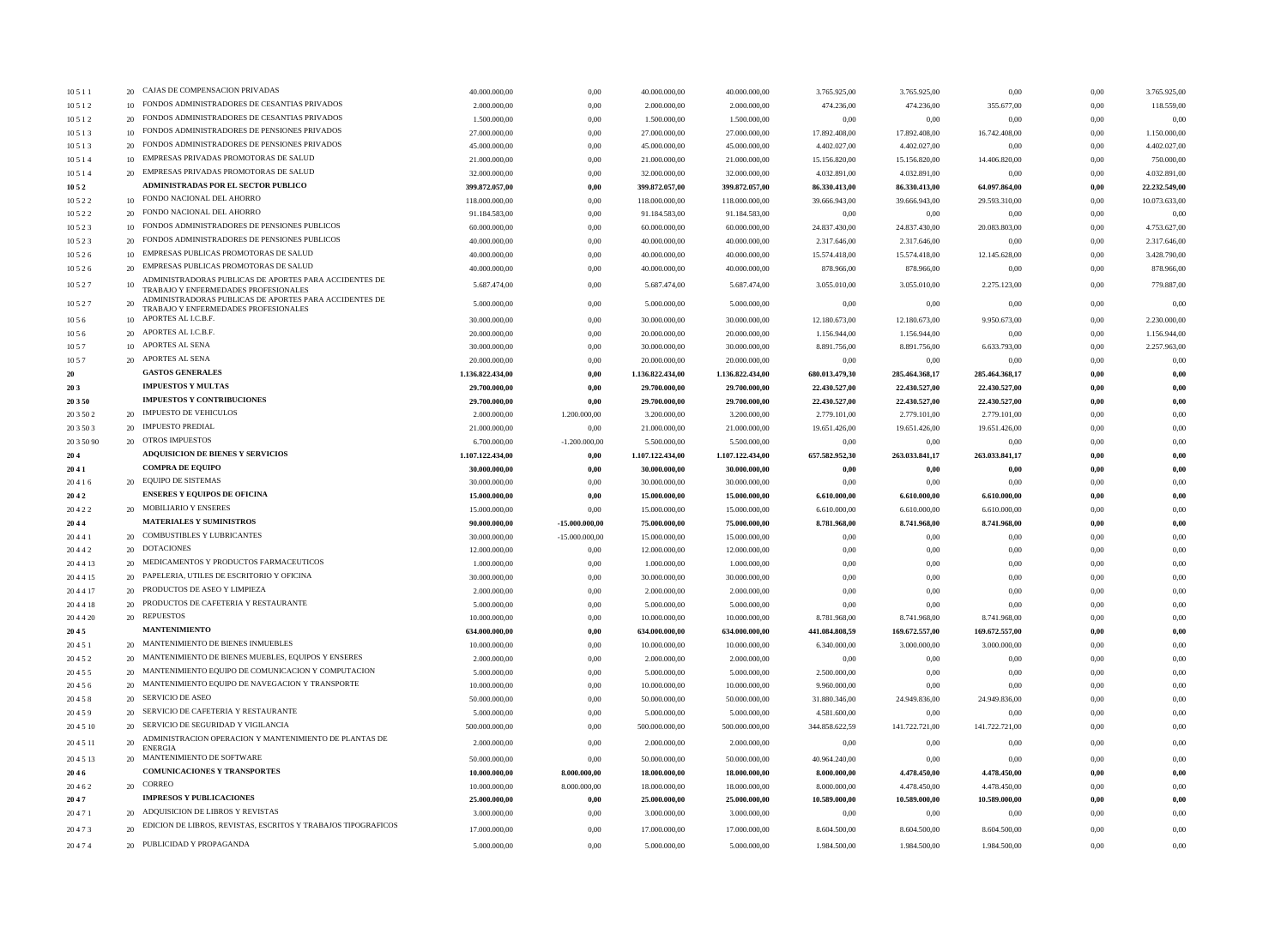| 2048         |    | <b>SERVICIOS PUBLICOS</b>                                                                                                                                                                                  | 80.000.000.00    | 0,00             | 80.000.000,00    | 80.000.000,00    | 79.680.000,00    | 46.518.108,17  | 46.518.108,17  | 0,00             | 0,00          |
|--------------|----|------------------------------------------------------------------------------------------------------------------------------------------------------------------------------------------------------------|------------------|------------------|------------------|------------------|------------------|----------------|----------------|------------------|---------------|
| 20481        |    | 20 ACUEDUCTO, ALCANTARILLADO Y ASEO                                                                                                                                                                        | 2.000.000,00     | 0,00             | 2.000.000.00     | 2.000.000,00     | 1.992.000,00     | 522.605,00     | 522.605,00     | 0,00             | 0,00          |
| 20482        |    | 20 ENERGIA                                                                                                                                                                                                 | 30.000.000,00    | 0,00             | 30.000.000,00    | 30.000.000,00    | 29.880.000,00    | 26.759.180,00  | 26.759.180,00  | 0,00             | 0,00          |
| 20485        |    | 20 TELEFONIA MOVIL CELULAR                                                                                                                                                                                 | 15.000.000,00    | 0,00             | 15.000.000,00    | 15.000.000,00    | 14.940.000,00    | 3.711.714,07   | 3.711.714,07   | 0,00             | 0,00          |
| 20486        |    | 20 TELEFONO, FAX Y OTROS                                                                                                                                                                                   | 33.000.000,00    | 0,00             | 33.000.000,00    | 33.000.000,00    | 32.868.000,00    | 15.524.609,10  | 15.524.609,10  | 0,00             | 0,00          |
| 2049         |    | <b>SEGUROS</b>                                                                                                                                                                                             | 80.000.000,00    | 7.500.000,00     | 87.500.000,00    | 87.500.000,00    | 84.386.154,71    | 4.400.904,00   | 4.400.904,00   | 0,00             | 0,00          |
| 20494        |    | 20 SEGURO DE INCENDIOS                                                                                                                                                                                     | 8.000.000,00     | 500.000,00       | 8.500.000,00     | 8.500.000,00     | 8.000.000,00     | 0,00           | 0,00           | 0,00             | 0,00          |
| 20497        |    | 20 SEGURO EQUIPOS ELECTRICOS                                                                                                                                                                               | 10.000.000,00    | 500.000,00       | 10.500.000,00    | 10.500.000,00    | 10.000.000,00    | 0,00           | 0,00           | 0,00             | 0,00          |
| 20498        |    | 20 SEGURO RESPONSABILIDAD CIVIL                                                                                                                                                                            | 15.000.000,00    | 0,00             | 15.000.000,00    | 15.000.000,00    | 15.000.000,00    | 0,00           | 0,00           | 0,00             | 0,00          |
| 20499        |    | 20 SEGURO SUSTRACCION Y HURTO                                                                                                                                                                              | 8.000.000,00     | 0,00             | 8.000.000.00     | 8.000.000,00     | 8.000.000,00     | 0,00           | 0,00           | 0,00             | 0,00          |
| 204910       |    | 20 SEGURO TERREMOTO                                                                                                                                                                                        | 4.000.000,00     | 0,00             | 4.000.000,00     | 4.000.000,00     | 3.985.250,71     | 0,00           | 0,00           | 0,00             | 0,00          |
| 204911       |    | 20 SEGUROS GENERALES                                                                                                                                                                                       | 20.000.000,00    | 4.500.000,00     | 24.500.000,00    | 24.500.000,00    | 24.079.200,00    | 4.079.200,00   | 4.079.200,00   | 0,00             | 0,00          |
| 204913       |    | 20 OTROS SEGUROS                                                                                                                                                                                           | 15.000.000,00    | 2.000.000,00     | 17.000.000.00    | 17.000.000,00    | 15.321.704,00    | 321.704,00     | 321.704,00     | 0,00             | 0,00          |
| <b>20410</b> |    | <b>ARRENDAMIENTOS</b>                                                                                                                                                                                      | 20.000.000,00    | 0,00             | 20.000.000,00    | 20.000.000,00    | 9.621.167,00     | 3.193.000,00   | 3.193.000,00   | 0,00             | 0,00          |
| 20 4 10 2    |    | 20 ARRENDAMIENTO BIENES INMUEBLES                                                                                                                                                                          | 20.000.000,00    | 0,00             | 20.000.000,00    | 20.000.000,00    | 9.621.167,00     | 3.193.000,00   | 3.193.000,00   | 0,00             | 0,00          |
| 20411        |    | VIATICOS Y GASTOS DE VIAJE                                                                                                                                                                                 | 40.000.000,00    | $0,\!00$         | 40.000.000,00    | 40.000.000,00    | 8.829.854,00     | 8.829.854,00   | 8.829.854,00   | $0,\!00$         | 0,00          |
| 20 4 11 2    |    | 20 VIATICOS Y GASTOS DE VIAJE AL INTERIOR                                                                                                                                                                  | 40.000.000,00    | 0,00             | 40.000.000,00    | 40.000.000,00    | 8.829.854,00     | 8.829.854,00   | 8.829.854,00   | 0,00             | 0,00          |
| 20414        |    | 20 GASTOS JUDICIALES                                                                                                                                                                                       | 1.122.434,00     | 0,00             | 1.122.434,00     | 1.122.434,00     | 0,00             | 0,00           | 0,00           | 0,00             | 0,00          |
| 20417        |    | <b>GASTOS IMPREVISTOS</b>                                                                                                                                                                                  | 2.000.000,00     | $-500.000,00$    | 1.500.000,00     | 1.500.000,00     | 0,00             | 0,00           | 0,00           | 0,00             | 0,00          |
| 20 4 17 1    |    | 20 GASTOS IMPREVISTOS BIENES                                                                                                                                                                               | 1.000.000,00     | $-500.000,00$    | 500.000,00       | 500.000,00       | 0,00             | 0,00           | 0,00           | 0,00             | 0,00          |
| 204172       |    | 20 GASTOS IMPREVISTOS SERVICIOS                                                                                                                                                                            | 1.000.000,00     | 0,00             | 1.000.000,00     | 1.000.000,00     | 0,00             | 0,00           | 0,00           | 0,00             | 0,00          |
| 20 4 21      |    | CAPACITACION, BIENESTAR SOCIAL Y ESTIMULOS                                                                                                                                                                 | 50.000.000,00    | 0,00             | 50.000.000,00    | 50.000.000,00    | $0,\!00$         | 0,00           | 0,00           | 0,00             | 0,00          |
|              |    | OTROS SERVICIOS PARA CAPACITACION, BIENESTAR SOCIAL Y                                                                                                                                                      |                  |                  |                  |                  |                  |                |                |                  |               |
| 20 4 21 11   | 20 | <b>ESTIMULOS</b>                                                                                                                                                                                           | 50.000.000,00    | 0,00             | 50.000.000,00    | 50.000.000,00    | 0,00             | 0,00           | 0,00           | 0,00             | 0,00          |
| 20 4 22      |    | <b>GASTOS FINANCIEROS</b>                                                                                                                                                                                  | 30.000.000,00    | 0,00             | 30.000.000,00    | 30.000.000.00    | 0,00             | 0,00           | 0,00           | 0,00             | 0,00          |
| 20 4 22 1    |    | 20 COMISIONES BANCARIAS                                                                                                                                                                                    | 15.000.000,00    | 0,00             | 15.000.000.00    | 15.000.000,00    | 0,00             | 0,00           | 0,00           | 0,00             | 0,00          |
| 20 4 22 3    |    | 20 GASTOS POR MANEJO DE PORTAFOLIO Y RED SWIFT                                                                                                                                                             | 15.000.000,00    | 0,00             | 15.000.000,00    | 15.000.000,00    | 0,00             | 0,00           | 0,00           | 0,00             | 0,00          |
|              |    | <b>C. INVERSION</b>                                                                                                                                                                                        | 5.891.830.405,00 | 1.046.199.625,89 | 6.938.030.030,89 | 3.609.070.108,00 | 1.639.449.884,00 | 679.690.501,00 | 659.763.288,00 | 3.328.959.922,89 | 19.927.213,00 |
| 111          |    | CONSTRUCCION DE INFRAESTRUCTURA PROPIA DEL SECTOR                                                                                                                                                          | 1.774.868.508,00 | 1.032.789.665,31 | 2.807.658.173,31 | 354.992.092,00   | 269.635.502,00   | 79.333.616,00  | 79.333.616,00  | 2.452.666.081,31 | 0.00          |
| 111 901      |    | <b>CONSERVACION</b>                                                                                                                                                                                        | 192.000.000,00   | $0,\!00$         | 192.000.000,00   | 145.508.832,00   | 128.033.402,00   | 30.870.673,00  | 30.870.673,00  | 46.491.168,00    | 0,00          |
|              |    | ESTRUCTURACION E INICIO DE LA PRIMERA FASE DE                                                                                                                                                              |                  |                  | 130.000.000,00   | 83.508.832,00    | 79.729.930,00    | 24.642.383,00  |                |                  | 0,00          |
| 111 901 1    |    | <b>IMPLEMENTACION DEL SIAP DE NARINO</b>                                                                                                                                                                   | 130.000.000,00   | 0,00             |                  |                  |                  |                | 24.642.383,00  | 46.491.168,00    |               |
| 111 901 11   |    | 20 IMPLEMENTACION DEL SIAP DE NARIÑO (FASE I)                                                                                                                                                              | 50.000.000,00    | 0,00             | 50.000.000,00    | 35.308.320,00    | 33.402.710,00    | 14.076.816,00  | 14.076.816,00  | 14.691.680,00    | 0,00          |
| 111 901 12   | 20 | FORTALECIMIENTO DEL JARDIN BOTANICO DE NARIÑO - CENTRO<br>AMBIENTAL CHIMAYOY                                                                                                                               | 80.000.000,00    | 0,00             | 80.000.000,00    | 48.200.512,00    | 46.327.220,00    | 10.565.567,00  | 10.565.567,00  | 31.799.488,00    | 0,00          |
| 111 901 2    |    | IMPLEMENTACION DE ACCIONES DE CONSERVACION DEL RECURSO                                                                                                                                                     | 62.000.000,00    | 0,00             | 62.000.000,00    | 62.000.000,00    | 48.303.472,00    | 6.228.290,00   | 6.228.290,00   | 0,00             | 0,00          |
| 111 902      |    | FLORA Y FAUNA SILVESTRES<br><b>MANEJO</b>                                                                                                                                                                  | 992.315.682,00   | 201.748.220,00   | 1.194.063.902,00 | 203.796.883,00   | 141.602.100,00   | 48.462.943,00  | 48.462.943,00  | 990.267.019,00   | 0,00          |
|              |    | FORMULACION DEL PLAN DE ACCION PARA LA PREVENCION Y                                                                                                                                                        |                  |                  |                  |                  |                  |                |                |                  |               |
| 111 902 1    |    | MITIGACION DE LOS PROCESOS DE DESERTIFICACION Y SEQUIA EN EL<br>ENCLAVE SUBXEROFITICO DEL PATIA, ZONA NORTE DEL DEPARTAMENTO<br>DE NARIÑO- (I FASE)                                                        | 20.000.000,00    | 0,00             | 20.000.000,00    | 80.000,00        | 0,00             | 0,00           | 0,00           | 19.920.000,00    | 0,00          |
| 111 902 1    | 21 | FORMULACION DEL PLAN DE ACCION PARA LA PREVENCION Y<br>MITIGACION DE LOS PROCESOS DE DESERTIFICACION Y SEQUIA EN EL<br>ENCLAVE SUBXEROFITICO DEL PATIA, ZONA NORTE DEL DEPARTAMENTO<br>DE NARIÑO- (I FASE) | 500.000.000,00   | 58.894.720,00    | 558.894.720,00   | 0,00             | 0,00             | 0,00           | 0,00           | 558.894.720,00   | 0,00          |
| 111 902 2    |    | ESTABLECIMIENTO Y OPERACION DEL SISTEMA DE INFORMACION<br>20 GEOGRAFICO REGIONAL Y DEL SISTEMA DE INDICADORES DE<br>SOSTENIBILIDAD                                                                         | 70.000.000,00    | 0,00             | 70.000.000,00    | 26.754.161.00    | 14.803.374,00    | 3.918.540,00   | 3.918.540,00   | 43.245.839,00    | 0,00          |
| 111 902 3    |    | ESTABLECIMIENTO Y MANEJO DE COBERTURAS FORESTALES<br>20 PROTECTORAS DE MICROCUENCAS PRIORITARIAS ABASTECEDORAS DE<br><b>ACUEDUCTOS</b>                                                                     | 140.000.000,00   | 142.853.500,00   | 282.853.500,00   | 77.630.720,00    | 74.895.253,00    | 28.042.997,00  | 28.042.997.00  | 205.222.780.00   | 0,00          |
| 111 902 3    |    | ESTABLECIMIENTO Y MANEJO DE COBERTURAS FORESTALES<br>21 PROTECTORAS DE MICROCUENCAS PRIORITARIAS ABASTECEDORAS DE<br><b>ACUEDUCTOS</b>                                                                     | 95.315.682,00    | 0,00             | 95.315.682,00    | 67.315.682,00    | 29.408.148.00    | 7.256.555,00   | 7.256.555,00   | 28.000.000,00    | 0,00          |
| 111 902 4    |    | FOMENTO AL APROVECHAMIENTO SOSTENIBLE DE BIENES Y SERVICIOS<br>20 DERIVADOS DE LA BIODIVERSIDAD BAJO EL ENFOQUE DE CADENA DE<br><b>VALOR</b>                                                               | 40.000.000,00    | 0,00             | 40.000.000,00    | 31.508.320,00    | 22.495.325,00    | 9.244.851,00   | 9.244.851,00   | 8.491.680,00     | 0,00          |
| 111 902 5    |    | IMPLEMENTACION DE ACCIONES DE CONSERVACION Y MANEJO EN<br><b>ECOSISTEMAS ESTRATEGICOS</b>                                                                                                                  | 127.000.000,00   | $0,\!00$         | 127.000.000,00   | 508.000,00       | 0,00             | $0,\!00$       | $0,\!00$       | 126.492.000,00   | $0,\!00$      |
| 111 902 5 1  | 20 | MONTAJE DE EXPERIENCIAS LOCALES PARA LA CONSERVACION Y                                                                                                                                                     | 10.000.000,00    | 0,00             | 10.000.000,00    | 40.000,00        | 0,00             | $0.00\,$       | 0,00           | 9.960.000,00     | 0,00          |
| 111 902 5 1  | 21 | RECUPERACION DE AREAS DETERIORADAS DE MANGLAR<br>MONTAJE DE EXPERIENCIAS LOCALES PARA LA CONSERVACION Y                                                                                                    | 55.000.000,00    | $0.00\,$         | 55.000.000,00    | 220.000,00       | 0,00             | $0.00\,$       | 0,00           | 54.780.000,00    | 0,00          |
| 111 902 5 2  |    | RECUPERACION DE AREAS DETERIORADAS DE MANGLAR<br>IMPLEMENTACION DE ACCIONES ESTRATEGICAS EN AREAS DE PARAMOS<br>21 CON PLANES DE MANEJO AMBIENTAL FORMULADOS (AZUFRAL, LAS                                 | 62.000.000.00    | $0.00\,$         | 62.000.000,00    | 248.000,00       | 0,00             | 0,00           | 0,00           | 61.752.000,00    | 0,00          |
| 111 903      |    | OVEJAS, PAJA BLANCA, CHILES Y BORDONCILLO)<br><b>MITIGACION</b>                                                                                                                                            | 590.552.826,00   | 831.041.445,31   | 1.421.594.271,31 | 5.686.377,00     | 0,00             | $0,\!00$       | 0,00           | 1.415.907.894,31 | $0,\!00$      |
|              |    |                                                                                                                                                                                                            |                  |                  |                  |                  |                  |                |                |                  |               |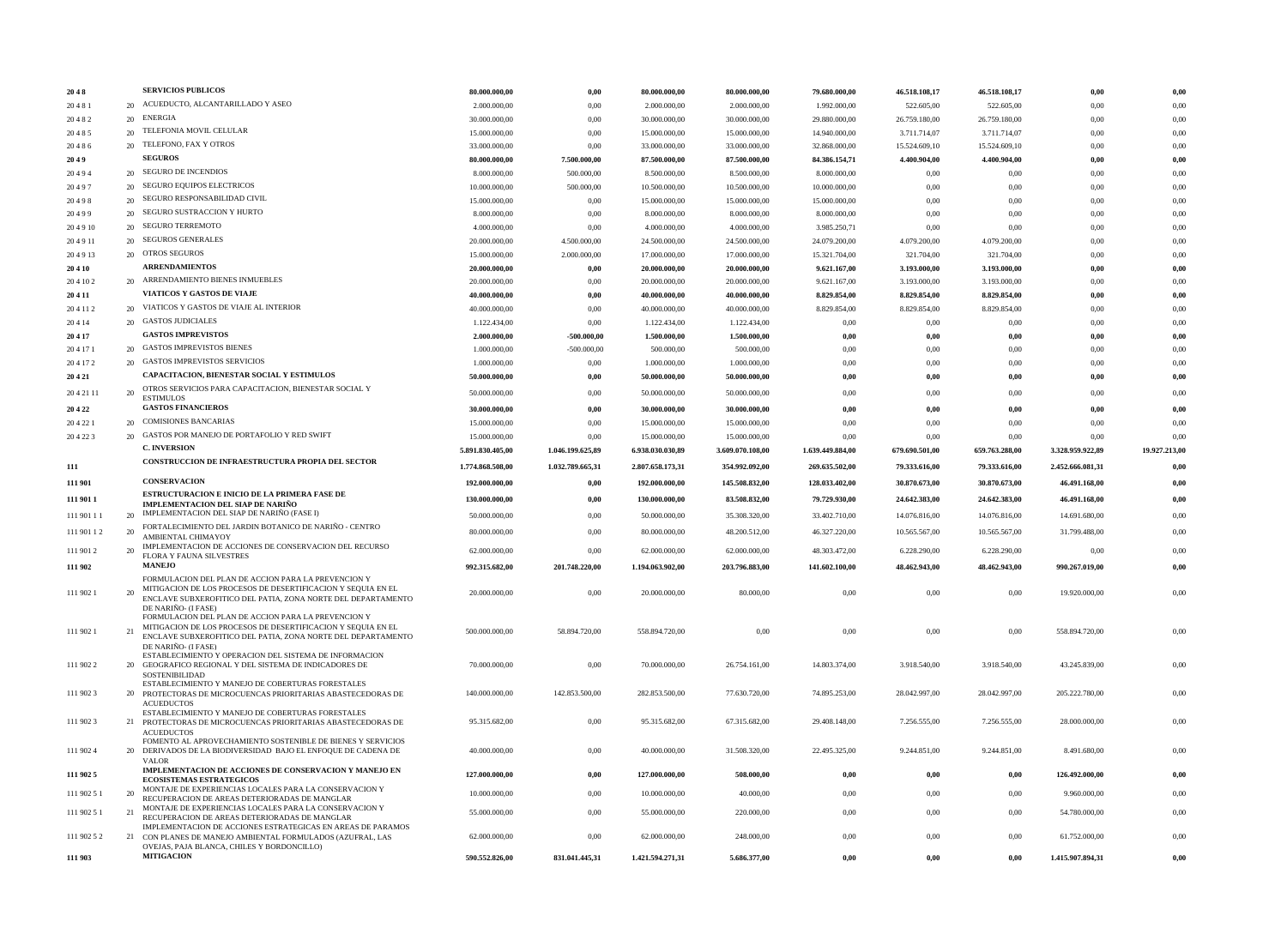| 111 903 1   | 20 | IMPLEMENTACION DE ACCIONES DE DESCONTAMINACION Y MONITOREO<br><b>EN CUENCAS</b>                                                                                            | 590.552.826,00   | 356.318.249,31 | 946.871.075,31   | 3.787.484,00     | 0,00           | 0,00           | 0,00           | 943.083.591,31 | 0,00     |
|-------------|----|----------------------------------------------------------------------------------------------------------------------------------------------------------------------------|------------------|----------------|------------------|------------------|----------------|----------------|----------------|----------------|----------|
| 111 903 1   | 21 | IMPLEMENTACION DE ACCIONES DE DESCONTAMINACION Y MONITOREO<br>EN CUENCAS                                                                                                   | 0,00             | 474.723.196,00 | 474.723.196,00   | 1.898.893,00     | 0,00           | 0,00           | 0,00           | 472.824.303,00 | 0,00     |
| 113         |    | MEJORAMIENTO Y MANTENIMIENTO DE INFRAESTRUCTURA PROPIA                                                                                                                     | 2.140.628.035,00 | 0,00           | 2.140.628.035,00 | 1.511.620.381,00 | 767.520.632,00 | 209.798.269,00 | 209.798.269,00 | 629.007.654,00 | 0,00     |
| 113 900     |    | <b>DEL SECTOR</b><br><b>INTERSUBSECTORIAL MEDIO AMBIENTE</b>                                                                                                               | 457.849.000,00   | 0.00           | 457.849.000,00   | 262.131.217,00   | 77.048.837,00  | 23.181.379,00  | 23.181.379,00  | 195.717.783,00 |          |
| 113 900 1   |    | PLANIFICACION AMBIENTAL TERRITORIAL Y GESTION DEL RIESGO                                                                                                                   | 457.849.000,00   | 0,00           | 457.849.000,00   | 262.131.217,00   | 77.048.837,00  | 23.181.379,00  | 23.181.379,00  | 195.717.783,00 | 0,00     |
| 113 900 11  |    | APOYO A LOS PROCESOS DE FORMULACION Y SEGUIMIENTO DE PLANES<br>20 DE ORDENAMIENTO TERRITORIAL MUNICIPAL (POT) EN LA<br>INCORPORACION DE LA DIMENSION AMBIENTAL Y EL RIESGO | 122.849.000,00   | 0,00           | 122.849.000,00   | 108.779.977,00   | 69.719.708,00  | 22.274.218,00  | 22.274.218,00  | 14.069.023,00  | 0,00     |
| 113 900 11  |    | APOYO A LOS PROCESOS DE FORMULACION Y SEGUIMIENTO DE PLANES<br>21 DE ORDENAMIENTO TERRITORIAL MUNICIPAL (POT) EN LA<br>INCORPORACION DE LA DIMENSION AMBIENTAL Y EL RIESGO | 190.000.000,00   | 0,00           | 190.000.000,00   | 125.260.000,00   | 0,00           | 0,00           | 0,00           | 64.740.000,00  | 0,00     |
| 113 900 12  | 20 | APOYO A LA FORMULACION A LOS PLANES DE VIDA DE PUEBLOS<br>INDIGENAS Y CAMPESINOS                                                                                           | 15.000.000,00    | 0,00           | 15.000.000,00    | 60.000,00        | 0,00           | 0,00           | 0,00           | 14.940.000,00  | 0,00     |
| 113 900 13  |    | APOYO A LA FORMULACION DE LOS PLANES DE MANEJO AMBIENTAL<br>20 INTEGRAL PARTICIPATIVOS DE COMUNIDADES NEGRAS                                                               | 30.000.000,00    | 0,00           | 30.000.000,00    | 120.000,00       | 0,00           | 0,00           | 0,00           | 29.880.000,00  | 0,00     |
| 113 900 15  | 20 | ACOMPAÑAMIENTO A LA FORMULACION DE PLANES DE PREVENCION DE<br>DESASTRES E INCENDIOS FORESTALES                                                                             | 24.000.000,00    | 0,00           | 24.000.000,00    | 96.000,00        | 0,00           | 0,00           | 0,00           | 23.904.000,00  | 0,00     |
| 113 900 16  | 20 | GESTION DE RIESGOS EN AREAS PRIORITARIAS DEL DEPARTAMENTO DE<br><b>NARIÑO</b>                                                                                              | 76.000.000,00    | 0,00           | 76.000.000,00    | 27.815.240,00    | 7.329.129,00   | 907.161,00     | 907.161,00     | 48.184.760,00  | 0,00     |
| 113 902     |    | <b>MANEJO</b>                                                                                                                                                              | 1.403.779.035,00 | 0,00           | 1.403.779.035,00 | 1.032.286.276,00 | 609.500.610,00 | 165.296.803,00 | 165.296.803,00 | 371.492.759,00 | 0,00     |
| 113 902 1   |    | ORDENACION Y MANEJO DE CUENCAS HIDROGRAFICAS PARA LA<br><b>CONSERVACION DEL RECURSO HIDRICO</b>                                                                            | 968.868.507,00   | 0,00           | 968.868.507,00   | 641.209.387,00   | 431.498.535.00 | 106.228.898,00 | 106.228.898,00 | 327.659.120,00 | 0,00     |
| 113 902 11  |    | FORMULACION E IMPLEMENTACION DE PLANES DE MANEJO DE<br>20 ECOSISTEMAS DE HUMEDAL (RAMSAR LA COCHA Y TOTORAL IPIALES)                                                       | 35.000.000,00    | 0,00           | 35.000.000,00    | 140.000,00       | 0,00           | 0,00           | 0,00           | 34.860.000,00  | 0,00     |
| 113 902 11  |    | FORMULACION E IMPLEMENTACION DE PLANES DE MANEJO DE<br>21 ECOSISTEMAS DE HUMEDAL (RAMSAR LA COCHA Y TOTORAL IPIALES)                                                       | 60.000.000,00    | 0,00           | 60.000.000,00    | 240.000,00       | 0,00           | 0,00           | 0,00           | 59.760.000,00  | 0,00     |
| 113 902 1 2 | 20 | EJECUCION DE ACCIONES PRIORIZADAS PARA EL ORDENAMIENTO Y<br><b>MANEJO CUENCAS</b>                                                                                          | 110.000.000,00   | 0,00           | 110.000.000,00   | 98.658.794,00    | 87.493.548,00  | 19.131.845,00  | 19.131.845,00  | 11.341.206,00  | 0,00     |
| 113 902 1 2 | 21 | EJECUCION DE ACCIONES PRIORIZADAS PARA EL ORDENAMIENTO Y<br><b>MANEJO CUENCAS</b><br>FORMULACION DE PLANES DE ORDENACION DEL RECURSO HIDRICO DE                            | 95.315.681,00    | $0.00{\,}$     | 95.315.681,00    | 62.659.655,00    | 53.244.899,00  | 16.402.463,00  | 16.402.463,00  | 32.656.026,00  | 0,00     |
| 113 902 13  | 20 | MICROCUENCAS ABASTECEDORAS DE ACUEDUCTOS DE CUENCAS<br>PRIORIZADAS, ARTICULADO AL CONTROL Y SEGUIMIENTO DE LA<br>CALIDAD DEL RECURSO HIDRICO                               | 590.552.826,00   | 0,00           | 590.552.826,00   | 479.198.938,00   | 290.760.088,00 | 70.694.590,00  | 70.694.590,00  | 111.353.888,00 | 0,00     |
| 113 902 14  | 20 | FORMULACION DE PLANES DE MANEJO AMBIENTAL PARA ECOSISTEMAS<br>DE PARAMO                                                                                                    | 40.000.000,00    | 0,00           | 40.000.000,00    | 160.000,00       | 0,00           | 0,00           | 0,00           | 39.840.000,00  | 0,00     |
| 113 902 14  | 21 | FORMULACION DE PLANES DE MANEJO AMBIENTAL PARA ECOSISTEMAS<br>DE PARAMO                                                                                                    | 38.000.000,00    | 0,00           | 38.000.000,00    | 152.000,00       | 0,00           | 0,00           | 0,00           | 37.848.000,00  | 0,00     |
| 113 902 3   |    | 20 CONTROL Y SEGUIMIENTO A LA CALIDAD DEL RECURSO HIDRICO                                                                                                                  | 258.342.186,00   | 0,00           | 258.342.186,00   | 246.304.350,00   | 114.406.495,00 | 44.779.766,00  | 44.779.766,00  | 12.037.836,00  | 0,00     |
| 113 902 4   |    | SEGUIMIENTO A INSTRUMENTOS DE CONTROL Y ECONOMICOS PARA<br>EL USO DEL RECURSO HIDRICO (TASA DE USO), EN MICROCUENCAS<br><b>ABASTECEDORAS DE ACUEDUCTOS</b>                 | 176.568.342,00   | 0,00           | 176.568.342,00   | 144.772.539,00   | 63.595.580,00  | 14.288.139,00  | 14.288.139,00  | 31.795.803,00  | 0,00     |
| 113 902 41  | 20 | IMPLEMENTACION DE OBRAS DE CAPTACION, DISTRIBUCION Y<br>REGULACION DE CAUDALES                                                                                             | 63.704.578,00    | 0,00           | 63.704.578,00    | 63.704.578,00    | 187.950,00     | 187.950,00     | 187.950,00     | 0,00           | 0,00     |
| 113 902 4 2 |    | IMPLEMENTACION DEL PROGRAMA DE TASA DE USO DEL AGUA Y<br>20 SEGUIMIENTO A USUARIOS DE CONCESIONES Y SEGUIMIENTO A LOS<br>PLANES DE USO EFICIENTE Y AHORRO DEL AGUA         | 112.863.764,00   | $0.00\,$       | 112.863.764,00   | 81.067.961,00    | 63.407.630.00  | 14.100.189.00  | 14.100.189,00  | 31.795.803.00  | 0,00     |
| 113 903     |    | <b>MITIGACION</b>                                                                                                                                                          | 279.000.000,00   | $0,\!00$       | 279.000.000,00   | 217.202.888,00   | 80.971.185,00  | 21.320.087,00  | 21.320.087,00  | 61.797.112,00  | 0,00     |
| 113 903 1   | 21 | ACCIONES DE DESCONTAMINACION DE LA ENSENADA DE TUMACO<br>(ECOPETROL)                                                                                                       | 80.000.000,00    | $0.00{\,}$     | 80.000.000.00    | 80.000.000,00    | 14.211.765,00  | 1.522.689,00   | 1.522.689,00   | 0,00           | 0,00     |
| 113 903 2   | 20 | FOMENTO DE TECNOLOGIAS LIMPIAS EN LA MINERIA DEL ORO EN LOS<br>MUNICIPIOS MINEROS DEL DEPARTAMENTO DE NARIÑO                                                               | 44.000.000,00    | 0,00           | 44.000.000,00    | 15.837.777,00    | 13.646.299,00  | 9.546.319,00   | 9.546.319,00   | 28.162.223,00  | 0,00     |
| 113 903 2   | 21 | FOMENTO DE TECNOLOGIAS LIMPIAS EN LA MINERIA DEL ORO EN LOS<br>MUNICIPIOS MINEROS DEL DEPARTAMENTO DE NARIÑO<br>ACOMPAÑAMIENTO A PROYECTOS Y MODELOS DE PRODUCCION MAS     | 20.000.000,00    | 0,00           | 20.000.000,00    | 80.000,00        | 0,00           | 0,00           | 0,00           | 19.920.000,00  | 0,00     |
| 113 903 3   |    | 20 LIMPIA Y DE DESARROLLO SOSTENIBLE EN LOS SECTORES PRODUCTIVOS<br>DEL DEPARTAMENTO DE NARIÑO                                                                             | 60.000.000,00    | 0,00           | 60.000.000,00    | 52.162.920,00    | 22.069.539.00  | 8.023.663,00   | 8.023.663,00   | 7.837.080,00   | 0,00     |
| 113 903 4   | 20 | GESTION INTEGRAL DE RESIDUOS SOLIDOS EN EL DEPARTAMENTO DE<br><b>NARIÑO</b>                                                                                                | 75.000.000,00    | 0,00           | 75.000.000,00    | 69.122.191,00    | 31.043.582,00  | 2.227.416,00   | 2.227.416,00   | 5.877.809,00   | 0,00     |
| 310         |    | DIVULGACION, ASISTENCIA TECNICA Y CAPACITACION DEL RECURSO<br><b>HUMANO</b>                                                                                                | 200.000.003,00   | $0,\!00$       | 200.000.003.00   | 112.032.722,00   | 51.624.543,00  | 7.470.593,00   | 7.470.593,00   | 87.967.281,00  | 0,00     |
| 310 900     |    | <b>INTERSUBSECTORIAL MEDIO AMBIENTE</b>                                                                                                                                    | 200.000.003,00   | $0,\!00$       | 200.000.003,00   | 112.032.722,00   | 51.624.543,00  | 7.470.593,00   | 7.470.593,00   | 87.967.281,00  | 0,00     |
| 310 900 1   | 20 | EDUCACION AMBIENTAL, PARTICIPACION Y DIFUSION A LA COMUNIDAD                                                                                                               | 200.000.003,00   | $0.00\,$       | 200.000.003,00   | 112.032.722,00   | 51.624.543,00  | 7.470.593,00   | 7.470.593,00   | 87.967.281,00  | 0,00     |
| 410         |    | <b>INVESTIGACION BASICA, APLICADA Y ESTUDIOS</b>                                                                                                                           | 40.000.000,00    | $0,\!00$       | 40.000.000,00    | 40.000.000,00    | 0,00           | $0,\!00$       | 0,00           | 0,00           | 0,00     |
| 410 902     |    | <b>MANEJO</b>                                                                                                                                                              | 40.000.000,00    | 0,00           | 40.000.000,00    | 40.000.000,00    | 0,00           | 0,00           | 0,00           | 0,00           | 0,00     |
| 410 902 1   |    | ESTRUCTURACION DE LA PRIMERA FASE DE LA LINEA DE<br><b>INVESTIGACION EN BIODIVERSIDAD, AGUA Y SUELO</b>                                                                    | 40.000.000,00    | $0,\!00$       | 40.000.000,00    | 40.000.000,00    | $0,\!00$       | $0,\!00$       | 0,00           | $0,\!00$       | $0,\!00$ |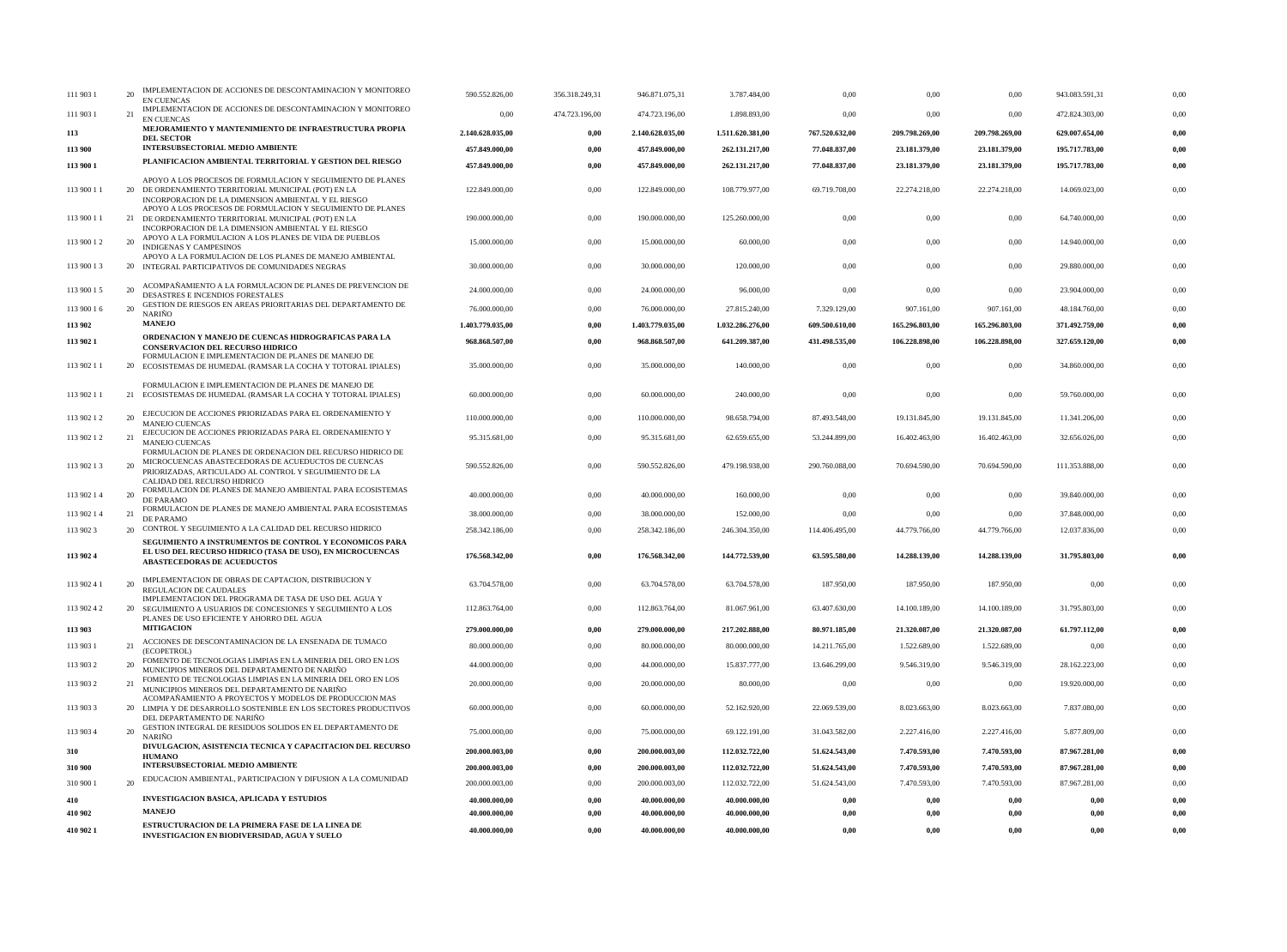|                           |          | <b>Total Unidad</b>                                                                                                                                                                                                                                                                                                    | 10.158.604.387,00              | 1.046.199.625,89 | 11.204.804.012,89              | 7.595.686.004,00               | 3.115.261.767,30               | 1.691.170.662,17               | 1.628.396.591,17               | 3.609.118.008,89      | 62.774.071,00 |
|---------------------------|----------|------------------------------------------------------------------------------------------------------------------------------------------------------------------------------------------------------------------------------------------------------------------------------------------------------------------------|--------------------------------|------------------|--------------------------------|--------------------------------|--------------------------------|--------------------------------|--------------------------------|-----------------------|---------------|
|                           |          | JURISDICCION DE CORPONARIÑO<br>ADMINISTRACION DEL FONDO DE COMPENSACION AMBIENTAL.<br>IMPLEMENTACION DE ACCIONES PRIORITARIAS DE CONSERVACION Y<br>630 900 11 12 16 MANEJO SOSTENIBLE DEL HUMEDAL RAMSAR LAGUNA DE LA COCHA, EN<br>EL CORREGIMIENTO DEL ENCANO MUNICIPIO DE PASTO. EN LA<br>JURISDICCION DE CORPONARIÑ | 0,00                           | 0,00             | 0,00                           | 0,00                           | 0,00                           | 0,00                           | 0,00                           | 0,00                  | 0,00          |
|                           |          | TANGUA, CHACHAG<br>ADMINISTRACION DEL FONDO DE COMPENSACION AMBIENTAL.<br>IMPLEMENTACION DE ACCIONES DE RESTAURACION EN AREAS DE<br>630 900 11 11 16 MANGLAR DETERIORADAS EN LA COSTA PACIFICA DE NARINO<br>(MUNICIPIOS DE TUMACO, MOSQUERA Y SANTA BARBARA ISCUANDE),                                                 | 0,00                           | 0,00             | 0,00                           | 0,00                           | 0,00                           | 0,00                           | 0,00                           | 0,00                  | 0,00          |
| 630 900 11 10             |          | ADMINISTRACION DEL FONDO DE COMPENSACION AMBIENTAL.<br>IMPLEMENTACION DE HERRAMIENTAS DE MANEJO DE PAISAJE, EN ZONAS<br>16 DE PROTECCION DE LAS PRINCIPALES FUENTES ABASTECEDORAS DE<br>ACUEDUCTOS MUNICIPALES Y VEREDALES DE LOS MUNICIPIOS DE PASTO,                                                                 | 0,00                           | $0.00\,$         | 0,00                           | 0,00                           | 0,00                           | 0,00                           | 0,00                           | 0,00                  | 0,00          |
| 630 900 11 9              |          | ADMINISTRACION DEL FONDO DE COMPENSACION AMBIENTAL.<br>RECUPERACION, MITIGACION Y PREVENCION DEL DETERIORO CAUSADO<br>16 POR ACCIONES ANTROPICAS - PRIMERA FASE PLAN DE MANEJO PARAMO<br>DE PAJA BLANCA. DPTO. DE NARIÑO, JURISDICCION DE CORPONARIÑO                                                                  | 0.00                           | $0.00\,$         | 0,00                           | 0.00                           | 0,00                           | 0,00                           | 0,00                           | 0,00                  | 0,00          |
| 630 900 11 8              |          | ADMINISTRACION DEL FONDO DE COMPENSACION AMBIENTAL<br>IMPLEMENTACION DE ACCIONES PRIORITARIAS DE CONSERVACION Y<br>16 MANEJO EN ZONAS DE INFLUENCIA DE LOS PARAMOS AZUFRAL, CHILES,<br>OVEJAS TAUSO Y PAJA BLANCA, DPTO. DE NARIÑO, JURISDICCION DE<br><b>CORPONARINO</b>                                              | 0,00                           | 0,00             | 0,00                           | 0,00                           | 0,00                           | 0,00                           | 0,00                           | 0,00                  | 0,00          |
| 630 900 11                |          | ADMINISTRACION DEL FONDO DE COMPENSACION AMBIENTAL PARA<br>PROYECTOS DE INVERSION. DISTRIBUCION COMITE FONDO.<br><b>ARTICULO 24 LEY 344 DE 1996 EN COLOMBIA - (DISTRIBUCION PREVIO</b><br><b>CONCEPTO DNP)</b>                                                                                                         | 0,00                           | 0,00             | 0,00                           | 0,00                           | 0,00                           | 0,00                           | 0,00                           | 0,00                  | 0,00          |
| 630 900                   |          | <b>INTERSUBSECTORIAL MEDIO AMBIENTE</b>                                                                                                                                                                                                                                                                                | 0,00                           | 0,00             | 0,00                           | $0,\!00$                       | 0,00                           | 0,00                           | 0,00                           | 0,00                  | 0,00          |
| 630                       |          | <b>TRANSFERENCIAS</b>                                                                                                                                                                                                                                                                                                  | 0,00                           | 0,00             | 0,00                           | 0,00                           | 0,00                           | 0,00                           | 0,00                           | 0,00                  | 0,00          |
| 520 902 2 3               |          | EJERCICIO DE LA AUTORIDAD AMBIENTAL (ASISTENCIA TECNICA Y<br>20 SEGUIMIENTO A LA EJECUCION DE PROYECTOS Y ACCIONES<br><b>AMBIENTALES</b> )                                                                                                                                                                             | 125.000.000,00                 | 0,00             | 125.000.000,00                 | 116.743.444,00                 | 28.537.399,00                  | 16.823.326,00                  | 16.823.326,00                  | 8.256.556,00          | 0,00          |
| 520 902 2 2               | 21       | MONITOREO AMBIENTAL)<br>EJERCICIO DE LA AUTORIDAD AMBIENTAL (CONTROL, SEGUIMIENTO Y<br>MONITOREO AMBIENTAL)                                                                                                                                                                                                            | 0,00                           | 13.409.960,58    | 13.409.960,58                  | 13.385.448,00                  | 1.916.735,00                   | 1.445.098,00                   | 1.445.098,00                   | 24.512,58             | 0,00          |
| 520 902 2 2               | 20       | EJERCICIO DE LA AUTORIDAD AMBIENTAL (CONTROL, SEGUIMIENTO Y                                                                                                                                                                                                                                                            | 143.100.828,00                 | 0,00             | 143.100.828,00                 | 143.100.828,00                 | 50.533.336,00                  | 27.769.665,00                  | 27.769.665,00                  | 0,00                  | 0,00          |
| 520 902 21                |          | EJERCICIO DE LA AUTORIDAD AMBIENTAL (FUNCIONES DE<br>CONOCIMIENTO Y EVALUACION AMBIENTAL)                                                                                                                                                                                                                              | 1.029.268.031,00               | 0,00             | 1.029.268.031,00               | 1.029.268.031,00               | 264.317.411,00                 | 264.317.411,00                 | 244.390.198,00                 | 0,00                  | 19.927.213,00 |
| 520 902 2                 |          | DE ACCION INSTITUCIONAL<br>EJERCICIO DE LA AUTORIDAD AMBIENTAL                                                                                                                                                                                                                                                         | 1.297.368.859,00               | 13.409.960,58    | 1.310.778.819,58               | 1.302.497.751,00               | 345.304.881,00                 | 310.355.500,00                 | 290.428.287,00                 | 8.281.068,58          | 19.927.213,00 |
| 520 902 1 12              | 20       | <b>INSTITUCIONALES</b><br>FORMULACION PROYECTOS Y SEGUIMIENTO A LA EJECUCION DEL PLAN                                                                                                                                                                                                                                  | 60.000.000.00                  | 0.00             | 60.000.000,00                  | 34.994.161,00                  | 19.227.956,00                  | 6.343.522,00                   | 6.343.522,00                   | 25.005.839,00         | 0,00          |
| 520 902 1 11              | 20       | MANTENIMIENTO, AMPLIACION, LOGISTICA Y OPERACION DE SEDES                                                                                                                                                                                                                                                              | 10.000.000,00                  | 0,00             | 10.000.000,00                  | 40.000,00                      | 0,00                           | 0,00                           | 0,00                           | 9.960.000,00          | 0,00          |
| 520 902 1 9               |          | 20 FORTALECIMIENTO AL CONTROL DE INGRESOS                                                                                                                                                                                                                                                                              | 56.000.000,00                  | 0,00             | 56.000.000,00                  | 40.325.840,00                  | 30.109.710,00                  | 14.048.692,00                  | 14.048.692,00                  | 15.674.160,00         | 0,00          |
| 520 902 14                |          | 20 FORTALECIMIENTO DE LA OFICINA DE CONTROL INTERNO                                                                                                                                                                                                                                                                    | 10.000.000,00                  | 0,00             | 10.000.000,00                  | 9.717.880,00                   | 9.438.920,00                   | 6.212.960,00                   | 6.212.960,00                   | 282.120,00            | 0,00          |
| 520 902 1 2<br>520 902 13 |          | <b>CALIDAD Y MECI</b><br>20 FORTALECIMIENTO DE LA OFICINA JURIDICA                                                                                                                                                                                                                                                     | 87.000.000,00<br>35.000.000,00 | 0,00<br>0,00     | 87.000.000,00<br>35.000.000,00 | 52.633.260,00<br>35.000.000,00 | 32.697.738,00<br>32.790.770,00 | 13.343.824,00<br>12.066.216,00 | 13.343.824,00<br>12.066.216,00 | 34.366.740,00<br>0,00 | 0,00<br>0,00  |
| 520 902 1 1               | 20<br>20 | SALUD OCUPACIONAL)<br>IMPLEMENTACION Y SEGUIMIENTO DEL SISTEMA DE GESTION DE                                                                                                                                                                                                                                           | 80.000.000,00                  | 0,00             | 80.000.000,00                  | 20.820.000,00                  | 15.000.000,00                  | 2.250.000,00                   | 2.250.000,00                   | 59.180.000,00         | 0,00          |
| 520 902 1                 |          | GESTION DEL TALENTO HUMANO (CAPACITACION, BIENESTAR SOCIAL,                                                                                                                                                                                                                                                            | 338.000.000,00                 | 0,00             | 338.000.000,00                 | 193.531.141,00                 | 139.265.094,00                 | 54.265.214,00                  | 54.265.214,00                  | 144.468.859,00        | 0,00          |
| 520 902                   |          | <b>MANEJO</b><br>FORTALECIMIENTO INSTITUCIONAL                                                                                                                                                                                                                                                                         | 1.635.368.859,00               | 13.409.960,58    | 1.648.778.819,58               | 1.496.028.892,00               | 484.569.975,00                 | 364.620.714,00                 | 344.693.501,00                 | 152.749.927,58        | 19.927.213,00 |
| 520                       |          | INSTITUCIONAL PARA APOYO A LA GESTION DEL ESTADO                                                                                                                                                                                                                                                                       | 1.635.368.859,00               | 13.409.960,58    | 1.648.778.819,58               | 1.496.028.892,00               | 484.569.975,00                 | 364.620.714,00                 | 344.693.501,00                 | 152.749.927,58        | 19.927.213,00 |
| 430 902 1                 | 20       | CONTROL Y SEGUIMIENTO A LA CALIDAD DEL AIRE EN EL<br>DEPARTAMENTO DE NARIÑO<br>ADMINISTRACION, ATENCION, CONTROL Y ORGANIZACION                                                                                                                                                                                        | 100.965.000,00                 | 0,00             | 100.965.000,00                 | 94.396.021,00                  | 66.099.232,00                  | 18.467.309,00                  | 18.467.309,00                  | 6.568.979,00          | 0,00          |
| 430 902                   |          | <b>MANEJO</b>                                                                                                                                                                                                                                                                                                          | 100.965.000,00                 | 0,00             | 100.965.000,00                 | 94.396.021,00                  | 66.099.232,00                  | 18.467.309,00                  | 18.467.309,00                  | 6.568.979,00          | 0,00          |
| 430                       |          | LEVANTAMIENTO DE INFORMACION PARA PROCESAMIENTO                                                                                                                                                                                                                                                                        | 100.965.000,00                 | 0,00             | 100.965.000,00                 | 94.396.021,00                  | 66.099.232,00                  | 18.467.309,00                  | 18.467.309,00                  | 6.568.979,00          | 0,00          |
| 410 902 1 2               |          | IMPLEMENTACION DE UNA ESTRATEGIA DE CONSERVACION DE ESPECIES<br>20 HIDROBIOLOGICAS NATIVAS CONTINENTALES PRIORIZADAS                                                                                                                                                                                                   | 16.000.000,00                  | 0,00             | 16.000.000,00                  | 16.000.000,00                  | 0,00                           | 0,00                           | 0,00                           | 0,00                  | 0,00          |
| 410 902 11                |          | APOYO A LA IDENTIFICACION DE PRODUCTOS PROMISORIOS<br>MEDICINALES. FASE III ESTUDIO DE MERCADO EN KOFAN Y FASE IV<br>DEFINICION ESTRATEGIA DE COMERCIALIZACION EN GUALCALA - LA<br>ALEGRIA - AZUFRAL                                                                                                                   | 24.000.000,00                  | $0.00\,$         | 24.000.000,00                  | 24.000.000,00                  | 0,00                           | 0,00                           | 0,00                           | 0,00                  | 0,00          |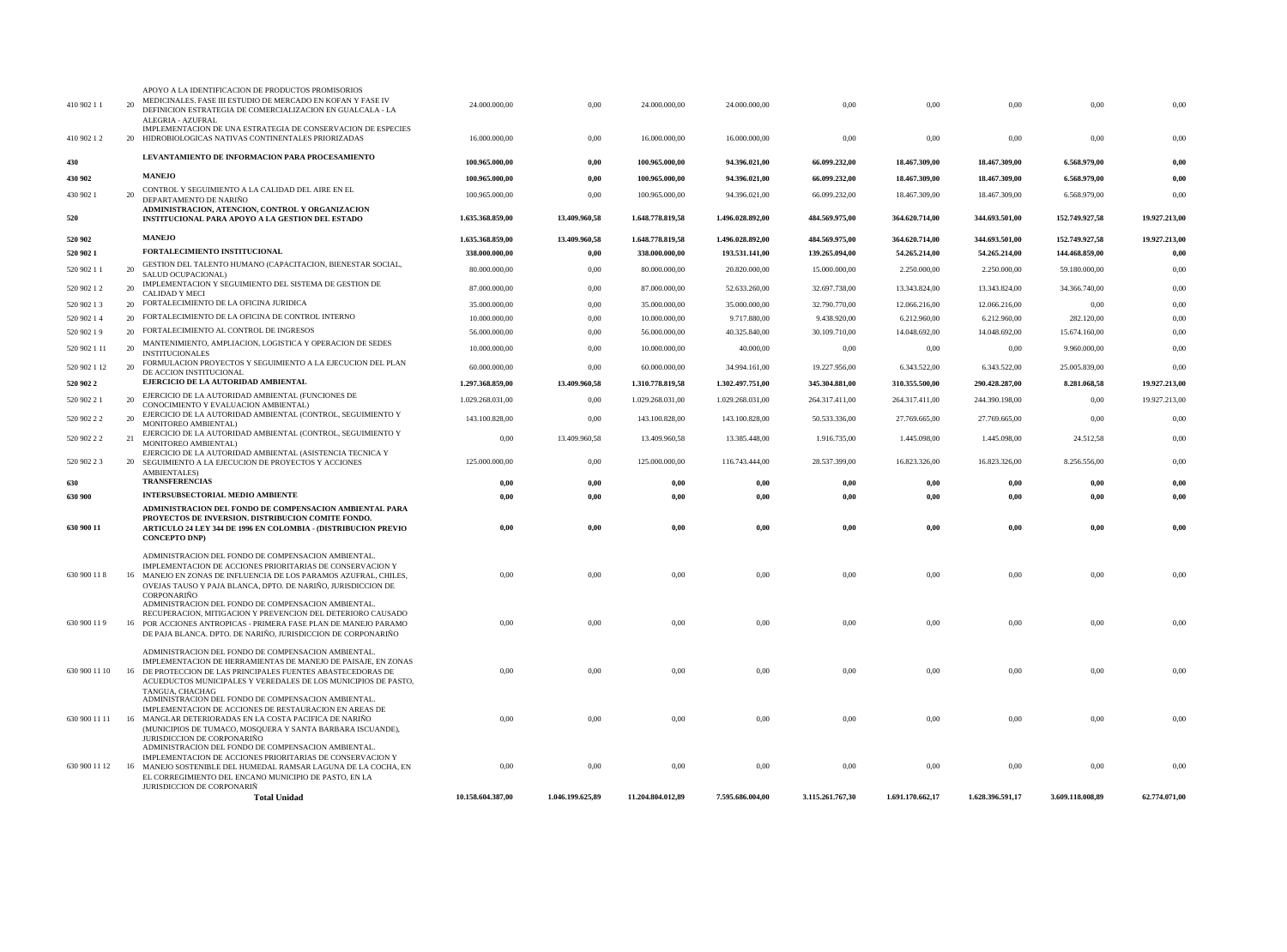# CORPORACION AUTONOMA REGIONAL DE NARIÑO - CORPONARIÑO<br>CONSOLIDADO DE CERTIFICADOS DE DISPONIBILIDAD PRESUPUESTAL<br>VIGENCIA 2010<br>RECURSOS NACION Y PROPIOS<br>RECHA DESDE 01 DE ENERO A 30 DE ABRIL 2010

| <b>RUBRO</b><br><b>No. C.D.P.</b> | <b>SOLICITANTE</b>                                                                    | <b>OBJETO DEL CERTIFICADO</b>                                                                                                | <b>FECHA DE</b><br><b>EXPEDICION</b> | <b>VALOR</b><br><b>CERTIFICADO</b> | VALOR<br><b>COMPROMETIDO</b>   | <b>SALDO</b><br><b>CERTIFICADO</b> | <b>OBLIGACIONES</b><br><b>CAUSADAS</b> | <b>R.PPTAL</b><br><b>SALDO</b><br><b>COMPROMISO</b> | <b>PAGOS DE</b><br><b>TESORERIA</b> |
|-----------------------------------|---------------------------------------------------------------------------------------|------------------------------------------------------------------------------------------------------------------------------|--------------------------------------|------------------------------------|--------------------------------|------------------------------------|----------------------------------------|-----------------------------------------------------|-------------------------------------|
| <b>A. FUNCIONAMIENTO</b>          |                                                                                       |                                                                                                                              | <b>CDP</b>                           | 3.986.615.896.00                   | 2<br>1.475.811.883,30          | $3=(1-2)$<br>2.510.804.012,70      | $\overline{4}$<br>1.011.480.161,17     | $5=(2-4)$<br>464.331.722,13                         | 6<br>968.633.303,17                 |
| 3216 - 1 - 3211 - 11              | <b>CUOTA DE AUDITAJE CONTRALORIA</b>                                                  |                                                                                                                              |                                      | 5.035.634,00                       | $_{0,00}$                      | 5.035.634,00                       | $_{0,00}$                              | 0,00                                                | 0.00                                |
| 119<br>$3216 - 1 - 3211 - 20$     | <b>GLADYS GUERRERO FAJARDO</b><br><b>CUOTA DE AUDITAJE CONTRALORIA</b>                | CUOTA DE AUDITAJE DE LA CONTRALORIA VIG.2010                                                                                 | 02/01/2010                           | 5.035.634,00<br>80.000,00          | 0,00<br>0,00                   | 5.035.634,00<br>80.000,00          | 0,00<br>0,00                           | 0,00<br>0,00                                        | 0,00<br>$_{0,00}$                   |
| 120                               | <b>GLADYS GUERRERO FAJARDO</b>                                                        | CONTRIBUCION ECONOMICA CUATRO POR MIL                                                                                        | 02/01/2010                           | 80.000,00                          | 0,00                           | 80.000,00                          | 0,00                                   | 0,00                                                | 0,00                                |
| 3216 - 1 - 3212 - 20<br>120       | APORTE AL FONDO DE COMPENSACION AMBIENTAL<br><b>GLADYS GUERRERO FAJARDO</b>           | CONTRIBUCION ECONOMICA CUATRO POR MIL                                                                                        | 02/01/2010                           | 304.776.934,00<br>1.219.107,00     | 45.393.874.00<br>0,00          | 259,383,060,00<br>1.219.107,00     | 45.393.874,00<br>0,00                  | 0,00<br>0,00                                        | 45.393.874.00<br>0.00               |
| 267                               | <b>GLADYS GUERRERO FAJARDO</b>                                                        | APORTES AL FONDO DE COMPENSACION AMBIENTAL                                                                                   | 12/02/2010                           | 303.557.827,00                     | 45.393.874,00                  | 258.163.953,00                     | 45.393.874,00                          | 0,00                                                | 45.393.874,00                       |
| $3216 - 1 - 3213 - 20$<br>120     | <b>ASOCARS</b><br><b>GLADYS GUERRERO FAJARDO</b>                                      | CONTRIBUCION ECONOMICA CUATRO POR MIL                                                                                        | 02/01/2010                           | 41.279,00<br>41.279,00             | 0,00<br>0,00                   | 41.279,00<br>41.279,00             | 0,00<br>0,00                           | 0,00<br>0,00                                        | 0,00<br>0,00                        |
| $3216 - 1 - 3214 - 20$            | RED NACIONAL DE JARDINES BOTANICOS DE COLOMBIA<br><b>GLADYS GUERRERO FAJARDO</b>      |                                                                                                                              |                                      | 517.060,00                         | 0,00                           | 517.060,00                         | 0,00                                   | 0,00                                                | $_{0,00}$                           |
| 120<br>458                        | <b>GLADYS GUERRERO FAJARDO</b>                                                        | CONTRIBUCION ECONOMICA CUATRO POR MIL<br>RED NACIONAL DE JARDINES ROTANICOS                                                  | 02/01/2010<br>26/04/2010             | 2.060,00<br>515.000,00             | 0,00<br>0,00                   | 2.060,00<br>515.000,00             | 0,00<br>0,00                           | 0,00<br>0,00                                        | 0.00<br>0.00                        |
| $3216 - 1 - 3511 - 10$<br>22      | <b>MESADAS PENSIONALES</b><br><b>GLADYS GUERRERO FAJARDO</b>                          | MESADAS PENSIONALES                                                                                                          | 02/01/2010                           | 57.538.376,00<br>57.538.376,00     | 16.439.536,00<br>16.439.536,00 | 41.098.840,00<br>41.098.840,00     | 16.439.536,00<br>16.439.536,00         | 0,00<br>0,00                                        | 16.439.536,00<br>16.439.536,00      |
| $3216 - 1 - 3611 - 20$            | <b>SENTENCIAS</b>                                                                     |                                                                                                                              |                                      | 400.000,00                         | 0,00                           | 400.000,00                         | 0,00                                   | 0,00                                                | $_{0,00}$                           |
| 120<br>424                        | <b>GLADYS GUERRERO FAJARDO</b><br><b>MARTIN REVELO</b>                                | CONTRIBUCION ECONOMICA CUATRO POR MIL<br>prueba vigencias futuras                                                            | 02/01/2010<br>07/04/2010             | 400.000,00<br>0,00                 | 0,00<br>0,00                   | 400.000,00<br>0,00                 | 0,00<br>0,00                           | 0,00<br>0,00                                        | 0,00<br>0,00                        |
| $3216 - 1 - 3612 - 20$            | <b>CONCILIACIONES</b>                                                                 |                                                                                                                              |                                      | 400.000,00                         | 0,00                           | 400.000,00                         | 0,00                                   | 0,00                                                | $_{0,00}$                           |
| 120<br>3216 - 1 - 10 1 1 1 - 10   | <b>GLADYS GUERRERO FAJARDO</b><br><b>SUELDOS</b>                                      | CONTRIBUCION ECONOMICA CUATRO POR MIL                                                                                        | 02/01/2010                           | 400.000,00<br>944.743.778,00       | 0,00<br>290.407.550,00         | 400.000,00<br>654.336.228,00       | 0,00<br>290.407.550,00                 | 0,00<br>0,00                                        | 0.00<br>290.407.550,00              |
| 21                                | <b>GLADYS GUERRERO FAJARDO</b>                                                        | <b>GASTOS NOMINA DE PERSONAI</b>                                                                                             | 02/01/2010                           | 944.743.778,00                     | 290.407.550,00                 | 654.336.228,00                     | 290.407.550,00                         | 0,00                                                | 290.407.550,00                      |
| 3216 - 1 - 10 1 1 1 - 20<br>20    | <b>SUELDOS</b><br><b>GLADYS GUERRERO FAJARDO</b>                                      | <b>GASTOS NOMINA DE PERSONAL</b>                                                                                             | 02/01/2010                           | 294.000.000.00<br>292.824.000,00   | 83.182.752,00<br>83.182.752,00 | 210.817.248.00<br>209.641.248,00   | 83.182.752,00<br>83.182.752,00         | 0,00<br>0,00                                        | 83.182.752,00<br>83.182.752.00      |
| 120                               | <b>GLADYS GUERRERO FAJARDO</b>                                                        | CONTRIBUCION ECONOMICA CUATRO POR MII                                                                                        | 02/01/2010                           | 1.176.000,00                       | 0.00                           | 1.176.000,00                       | 0,00                                   | 0,00                                                | 0.00                                |
| 3216 - 1 - 10 1 1 2 - 20<br>20    | <b>SUELDOS DE VACACIONES</b><br><b>GLADYS GUERRERO FAJARDO</b>                        | <b>GASTOS NOMINA DE PERSONAI</b>                                                                                             | 02/01/2010                           | 60.764.833,00<br>60.521.774,00     | 12.801.458,00<br>12.801.458,00 | 47.963.375,00<br>47.720.316,00     | 12.801.458,00<br>12.801.458,00         | 0,00<br>0,00                                        | 12.801.458,00<br>12.801.458,00      |
| 120                               | <b>GLADYS GUERRERO FAJARDO</b>                                                        | CONTRIBUCION ECONOMICA CUATRO POR MIL                                                                                        | 02/01/2010                           | 243.059,00                         | 0,00                           | 243.059,00                         | 0,00                                   | 0,00                                                | 0.00                                |
| 3216 - 1 - 10 1 4 2 - 10<br>21    | PRIMA TECNICA NO SALARIAL<br><b>GLADYS GUERRERO FAJARDO</b>                           | <b>GASTOS NOMINA DE PERSONAL</b>                                                                                             | 02/01/2010                           | 33.395.364,00<br>33.395.364,00     | 4.338.142,00<br>4.338.142,00   | 29.057.222,00<br>29.057.222,00     | 4.338.142,00<br>4.338.142,00           | 0,00<br>0,00                                        | 4.338.142,00<br>4.338.142,00        |
| 3216 - 1 - 10 1 4 2 - 20          | PRIMA TECNICA NO SALARIAL<br><b>GLADYS GUERRERO FAJARDO</b>                           | GASTOS NOMINA DE PERSONAL                                                                                                    |                                      | 33.293.633,00                      | 31.740.102,00                  | 1.553.531,00                       | 31.740.102,00                          | 0,00                                                | 31.740.102,00                       |
| 20<br>120                         | <b>GLADYS GUERRERO FAJARDO</b>                                                        | CONTRIBUCION ECONOMICA CUATRO POR MIL                                                                                        | 02/01/2010<br>02/01/2010             | 33.160.458,00<br>133.175,00        | 31.740.102,00<br>0,00          | 1.420.356,00<br>133.175,00         | 31.740.102,00<br>0,00                  | 0,00<br>0,00                                        | 31.740.102,00<br>0.00               |
| $3216 - 1 - 10152 - 10$<br>21     | <b>BONIFICACION POR SERVICIOS PRESTADOS</b><br><b>GLADYS GUERRERO FAJARDO</b>         | <b>GASTOS NOMINA DE PERSONAL</b>                                                                                             | 02/01/2010                           | 35.000.000,00<br>35.000.000,00     | 14.706.136,00<br>14.706.136,00 | 20.293.864,00<br>20.293.864,00     | 14.706.136,00<br>14.706.136,00         | 0,00<br>0,00                                        | 14.706.136,00<br>14.706.136,00      |
| 3216 - 1 - 10 1 5 2 - 20          | <b>BONIFICACION POR SERVICIOS PRESTADOS</b>                                           |                                                                                                                              |                                      | 15.000.000,00                      | 0.00                           | 15.000.000,00                      | $_{0,00}$                              | 0,00                                                | 0,00                                |
| 20<br>120                         | <b>GLADYS GUERRERO FAJARDO</b><br><b>GLADYS GUERRERO FAJARDO</b>                      | GASTOS NOMINA DE PERSONAL<br>CONTRIBUCION ECONOMICA CUATRO POR MIL                                                           | 02/01/2010<br>02/01/2010             | 14.940.000,00<br>60.000,00         | 0,00<br>0,00                   | 14.940.000,00<br>60.000,00         | 0,00<br>0,00                           | 0,00<br>0,00                                        | 0.00<br>0,00                        |
| 3216 - 1 - 10 1 5 5 - 10          | <b>BONIFICACION ESPECIAL DE RECREACION</b>                                            |                                                                                                                              |                                      | 5.000.000,00                       | 1.394.366,00                   | 3.605.634,00                       | 1.394.366,00                           | 0,00                                                | 1.394.366,00                        |
| 21<br>3216 - 1 - 10 1 5 5 - 20    | <b>GLADYS GUERRERO FAJARDO</b>                                                        | GASTOS NOMINA DE PERSONAL                                                                                                    | 02/01/2010                           | 5.000.000,00<br>5.000.000,00       | 1.394.366,00<br>0,00           | 3.605.634,00<br>5.000.000,00       | 1.394.366,00<br>0,00                   | 0,00<br>0,00                                        | 1.394.366,00<br>0,00                |
| 20                                | <b>BONIFICACION ESPECIAL DE RECREACION</b><br><b>GLADYS GUERRERO FAJARDO</b>          | <b>GASTOS NOMINA DE PERSONAI</b>                                                                                             | 02/01/2010                           | 4.980.000,00                       | 0,00                           | 4.980.000,00                       | 0,00                                   | 0,00                                                | 0.00                                |
| 120<br>3216 - 1 - 10 1 5 12 - 10  | <b>GLADYS GUERRERO FAJARDO</b><br><b>SUBSIDIO DE ALIMENTACION</b>                     | CONTRIBUCION ECONOMICA CUATRO POR MIL                                                                                        | 02/01/2010                           | 20.000,00<br>20.000.000,00         | 0.00<br>5.469.086,00           | 20.000,00<br>14.530.914,00         | 0,00<br>5.469.086,00                   | 0,00<br>0,00                                        | 0.00<br>5.469.086,00                |
| 21                                | <b>GLADYS GUERRERO FAJARDO</b>                                                        | GASTOS NOMINA DE PERSONAL                                                                                                    | 02/01/2010                           | 20.000.000,00                      | 5.469.086,00                   | 14.530.914,00                      | 5.469.086,00                           | 0,00                                                | 5.469.086,00                        |
| $3216 - 1 - 101512 - 20$<br>20    | <b>SUBSIDIO DE ALIMENTACION</b><br><b>GLADYS GUERRERO FAJARDO</b>                     | <b>GASTOS NOMINA DE PERSONAL</b>                                                                                             | 02/01/2010                           | 5.000.000,00<br>4.980.000,00       | 0.00<br>0,00                   | 5.000.000,00<br>4.980.000,00       | 0,00<br>0,00                           | 0,00<br>0,00                                        | 0.00<br>0,00                        |
| 120                               | <b>GLADYS GUERRERO FAJARDO</b>                                                        | CONTRIBUCION ECONOMICA CUATRO POR MIL                                                                                        | 02/01/2010                           | 20.000,00                          | 0,00                           | 20.000,00                          | 0,00                                   | 0,00                                                | 0.00                                |
| 3216 - 1 - 10 1 5 13 - 10<br>21   | <b>AUXILIO DE TRANSPORTE</b><br><b>GLADYS GUERRERO FAJARDO</b>                        | <b>GASTOS NOMINA DE PERSONAL</b>                                                                                             | 02/01/2010                           | 12.000.000,00<br>12.000.000,00     | 5.465.300,00<br>5.465.300,00   | 6.534.700,00<br>6.534.700,00       | 5.465.300,00<br>5.465.300,00           | 0,00<br>0,00                                        | 5.465.300,00<br>5.465.300,00        |
| 3216 - 1 - 10 1 5 13 - 20         | <b>AUXILIO DE TRANSPORTE</b>                                                          |                                                                                                                              |                                      | 5.000.000,00                       | 0,00                           | 5.000.000,00                       | 0,00                                   | 0,00                                                | 0,00                                |
| 20                                | <b>GLADYS GUERRERO FAJARDO</b><br>GLADYS GUERRERO FAJARDO                             | <b>GASTOS NOMINA DE PERSONAI</b>                                                                                             | 02/01/2010<br>02/01/2010             | 4.980.000,00<br>20.000.00          | 0,00                           | 4.980.000,00<br>20.000.00          | 0,00<br>v.v                            | 0,00                                                | 0,00                                |
| 3216 - 1 - 10 1 5 14 - 10         | PRIMA DE SERVICIOS                                                                    |                                                                                                                              |                                      | 60.000.000,00                      | 0,00                           | 60.000.000,00                      | 0,00                                   | 0,00                                                | $_{0,00}$                           |
| 21<br>3216 - 1 - 10 1 5 14 - 20   | <b>GLADYS GUERRERO FAJARDO</b><br>PRIMA DE SERVICIOS                                  | <b>GASTOS NOMINA DE PERSONAL</b>                                                                                             | 02/01/2010                           | 60.000.000,00<br>10.000.000,00     | 0,00<br>0,00                   | 60.000.000,00<br>10.000.000,00     | 0,00<br>0,00                           | 0,00<br>0,00                                        | 0,00<br>0,00                        |
| 20                                | <b>GLADYS GUERRERO FAJARDO</b>                                                        | <b>GASTOS NOMINA DE PERSONAL</b>                                                                                             | 02/01/2010                           | 9.960.000,00                       | 0,00                           | 9.960.000,00                       | 0,00                                   | 0,00                                                | 0,00                                |
| 120<br>3216 - 1 - 10 1 5 15 - 10  | <b>GLADYS GUERRERO FAJARDO</b><br>PRIMA DE VACACIONES                                 | CONTRIBUCION ECONOMICA CUATRO POR MIL                                                                                        | 02/01/2010                           | 40.000,00<br>40.000.000,00         | 0,00<br>11.370.052,00          | 40.000,00<br>28.629.948,00         | 0,00<br>11.370.052,00                  | 0,00<br>0,00                                        | 0,00<br>11.370.052,00               |
| 21                                | <b>GLADYS GUERRERO FAJARDO</b>                                                        | <b>GASTOS NOMINA DE PERSONAI</b>                                                                                             | 02/01/2010                           | 40.000.000,00                      | 11.370.052,00                  | 28.629.948,00                      | 11.370.052,00                          | 0,00                                                | 11.370.052,00                       |
| $3216 - 1 - 101515 - 20$<br>20    | PRIMA DE VACACIONES<br><b>GLADYS GUERRERO FAJARDO</b>                                 | <b>GASTOS NOMINA DE PERSONAL</b>                                                                                             | 02/01/2010                           | 10.000.000,00<br>9.960.000,00      | $_{0,00}$<br>0,00              | 10.000.000,00<br>9.960.000,00      | 0,00<br>0,00                           | 0,00<br>0,00                                        | 0,00<br>0,00                        |
| 120                               | <b>GLADYS GUERRERO FAJARDO</b>                                                        | CONTRIBUCION ECONOMICA CUATRO POR MII                                                                                        | 02/01/2010                           | 40.000,00                          | 0,00                           | 40.000,00                          | 0,00                                   | 0,00                                                | 0,00                                |
| $3216 - 1 - 101516 - 10$<br>21    | PRIMA DE NAVIDAD<br><b>GLADYS GUERRERO FAJARDO</b>                                    | GASTOS NOMINA DE PERSONAL                                                                                                    | 02/01/2010                           | 50.621.454,00<br>50.621.454,00     | 0,00<br>0,00                   | 50.621.454,00<br>50.621.454,00     | 0,00<br>0,00                           | 0,00<br>0,00                                        | $_{0,00}$<br>0,00                   |
| 3216 - 1 - 10 1 5 16 - 20         | PRIMA DE NAVIDAD                                                                      | <b>GASTOS NOMINA DE PERSONAL</b>                                                                                             |                                      | 32.503.844,00                      | 0,00                           | 32.503.844,00                      | 0,00                                   | 0,00                                                | $_{0,00}$                           |
| 20<br>120                         | <b>GLADYS GUERRERO FAJARDO</b><br><b>GLADYS GUERRERO FAJARDO</b>                      | CONTRIBUCION ECONOMICA CUATRO POR MIL                                                                                        | 02/01/2010<br>02/01/2010             | 32.373.829,00<br>130.015,00        | 0,00<br>0,00                   | 32.373.829,00<br>130.015,00        | 0,00<br>0,00                           | 0,00<br>0,00                                        | 0,00<br>0,00                        |
| 3216 - 1 - 10 1 9 3 - 10<br>21    | <b>INDEMNIZACION POR VACACIONES</b><br><b>GLADYS GUERRERO FAJARDO</b>                 | <b>GASTOS NOMINA DE PERSONAL</b>                                                                                             |                                      | 3.717.106,00<br>0,00               | 3.073.129,00                   | 643.977,00                         | 3.073.129,00                           | 0,00<br>0,00                                        | 3.073.129,00<br>0,00                |
| 227                               | <b>GLADYS GUERRERO FAJARDO</b>                                                        | INDEMNIZACION DE VACACIONES                                                                                                  | 02/01/2010<br>02/01/2010             | 3.717.106,00                       | 0,00<br>3.073.129,00           | 0,00<br>643.977,00                 | 0,00<br>3.073.129,00                   | 0,00                                                | 3.073.129,00                        |
| 3216 - 1 - 10 2 12 - 20<br>11     | <b>HONORARIOS</b><br><b>GLADYS GUERRERO FAJARDO</b>                                   | <b>HONORARIOS</b>                                                                                                            | 02/01/2010                           | 101.592.110,00<br>14.332.759,00    | 86.568.076,00<br>14.332.759,00 | 15.024.034,00<br>0,00              | 26.838.772,00<br>4.299.828,00          | 59.729.304,00<br>10.032.931,00                      | 26.838.772,00<br>4.299.828,00       |
| 40                                | <b>GLADYS GUERRERO FAJARDO</b>                                                        | HONORARIOS DRA MARIELENA ORDOÑEZ (ACUERDO 028/09 AUTORIZACION PARA COMP                                                      | 02/01/2010                           | 9.070.695,00                       | 9.070.695,00                   | 0,00                               | 6.754.908,00                           | 2.315.787,00                                        | 6.754.908,00                        |
| 41<br>42                          | <b>GLADYS GUERRERO FAJARDO</b><br><b>GLADYS GUERRERO FAJARDO</b>                      | IVA HONORARIOS DRA MARIELENA ORDOÑEZ<br>HONORARIOS DRA MARGOTH XIMENA CUAICAL (ACUERDO 028/09 AUTORIZACION PARA              | 02/01/2010<br>02/01/2010             | 725.656,00<br>14.079.342,00        | 540.393,00<br>14.079.342,00    | 185.263,00<br>0,00                 | 395.284,00<br>7.039.660,00             | 145.109,00<br>7.039.682,00                          | 395.284,00<br>7.039.660,00          |
| 43                                | <b>GLADYS GUERRERO FAJARDO</b>                                                        | IVA HONORARIOS DRA MARGOTH XIMENA CUAICAL                                                                                    | 02/01/2010                           | 1.126.348,00                       | 563.172,00                     | 563.176,00                         | 281.586,00                             | 281.586,00                                          | 281.586,00                          |
| 44<br>45                          | <b>GLADYS GUERRERO FAJARDO</b><br><b>GLADYS GUERRERO FAJARDO</b>                      | HONORARIOS MARIA EUGENIA MORENO (ACUERDO 028/09 AUTORIZACION PARA COMPR<br>IVA TEORICO HONORARIOS MARIA EUGENIA MORENO       | 02/01/2010<br>02/01/2010             | 14.079.342,00<br>1.126.348,00      | 14.079.342,00<br>238.960,00    | 0,00<br>887.388,00                 | 2.987.000,00<br>238.960,00             | 11.092.342,00<br>0,00                               | 2.987.000,00<br>238.960,00          |
| 46                                | <b>GLADYS GUERRERO FAJARDO</b>                                                        | HONORARIOS REVISOR FISCAL                                                                                                    | 02/01/2010                           | 35.058.000,00                      | 32.314.338,00                  | 2.743.662,00                       | 4.169.592,00                           | 28.144.746,00                                       | 4.169.592,00                        |
| 47<br>48                          | <b>GLADYS GUERRERO FAJARDO</b><br><b>GLADYS GUERRERO FAJARDO</b>                      | IVA HONORARIOS REVISOR FISCAL<br>IVA HONORARIOS DR. JOSE ALFREDO LOPEZ                                                       | 02/01/2010<br>02/01/2010             | 2.806.000,00<br>1.146.620,00       | 333.135,00<br>343.986,00       | 2.472.865,00<br>802.634,00         | 0,00<br>0,00                           | 333.135,00<br>343.986,00                            | 0,00<br>0,00                        |
| 49                                | <b>GLADYS GUERRERO FAJARDO</b>                                                        | HONORARIOS CONSEJEROS                                                                                                        | 02/01/2010                           | 7.000.000,00                       | 622.180,00                     | 6.377.820,00                       | 622.180,00                             | 0,00                                                | 622.180,00                          |
| 50<br>120                         | <b>GLADYS GUERRERO FAJARDO</b><br><b>GLADYS GUERRERO FAJARDO</b>                      | <b>IVA HONORARIOS CONSEJEROS</b><br>CONTRIBUCION ECONOMICA CUATRO POR MIL                                                    | 02/01/2010<br>02/01/2010             | 580.000,00<br>461.000,00           | 49.774,00<br>0,00              | 530.226,00<br>461.000,00           | 49.774,00<br>0,00                      | 0,00<br>0,00                                        | 49.774,00<br>0,00                   |
| 3216 - 1 - 10 2 14 - 20           | REMUNERACION POR SERVICIOS TECNICOS                                                   |                                                                                                                              |                                      | 16.000.000,00                      | 15.147.177,00                  | 852.823,00                         | 5.093.870,00                           | 10.053.307,00                                       | 5.093.870,00                        |
| 36<br>37                          | <b>GLADYS GUERRERO FAJARDO</b><br><b>GLADYS GUERRERO FAJARDO</b>                      | REMUNERACION POR SERVICIOS TECNICOS (ACUERDO 028/09 AUTORIZACION PARA COM<br>IVA TEORICO REMUNERACION POR SERVICIOS TECNICOS | 02/01/2010<br>02/01/2010             | 9.930.024,00<br>794.402,00         | 9.930.024,00<br>198.600,00     | 0,00<br>595.802,00                 | 2.482.506,00<br>198.600,00             | 7.447.518,00<br>0,00                                | 2.482.506,00<br>198.600,00          |
| 38                                | <b>GLADYS GUERRERO FAJARDO</b>                                                        | REMUNERACION POR SERVICIOS TECNICOS                                                                                          | 02/01/2010                           | 4.825.531,00                       | 4.825.531,00                   | 0,00                               | 2.412.764,00                           | 2.412.767,00                                        | 2.412.764,00                        |
| 39<br>120                         | <b>GLADYS GUERRERO FAJARDO</b><br><b>GLADYS GUERRERO FAJARDO</b>                      | IVA TEORICO REMUNERACION POR SERVICIOS TECNICOS<br>CONTRIBUCION ECONOMICA CUATRO POR MII                                     | 02/01/2010<br>02/01/2010             | 386.043,00<br>64.000,00            | 193.022,00<br>0,00             | 193.021,00<br>64.000,00            | 0,00<br>0,00                           | 193.022,00<br>0,00                                  | 0.00<br>0,00                        |
| 3216 - 1 - 10 5 1 1 - 10          | <b>CAJAS DE COMPENSACION PRIVADAS</b>                                                 |                                                                                                                              |                                      | 20.000.000,00                      | 14.017.575,00                  | 5.982.425,00                       | 14.017.575,00                          | 0,00                                                | 13.267.575,00                       |
| 21<br>3216 - 1 - 10 5 1 1 - 20    | <b>GLADYS GUERRERO FAJARDO</b><br><b>CAJAS DE COMPENSACION PRIVADAS</b>               | GASTOS NOMINA DE PERSONAL                                                                                                    | 02/01/2010                           | 20.000.000,00<br>40.000.000,00     | 14.017.575,00<br>3.765.925,00  | 5.982.425,00<br>36.234.075,00      | 14.017.575,00<br>3.765.925,00          | 0,00<br>0,00                                        | 13.267.575,00<br>0,00               |
| 20                                | <b>GLADYS GUERRERO FAJARDO</b>                                                        | <b>GASTOS NOMINA DE PERSONAL</b>                                                                                             | 02/01/2010                           | 39.840.000,00                      | 3.765.925,00                   | 36.074.075,00                      | 3.765.925,00                           | 0,00                                                | 0.00                                |
| 120<br>3216 - 1 - 10 5 1 2 - 10   | <b>GLADYS GUERRERO FAJARDO</b><br>FONDOS ADMINISTRADORES DE CESANTIAS PRIVADOS        | CONTRIBUCION ECONOMICA CUATRO POR MIL                                                                                        | 02/01/2010                           | 160.000,00<br>2.000.000,00         | 0,00<br>474.236,00             | 160.000,00<br>1.525.764,00         | 0,00<br>474.236,00                     | 0,00<br>0,00                                        | 0,00<br>355.677,00                  |
| 21                                | <b>GLADYS GUERRERO FAJARDO</b>                                                        | GASTOS NOMINA DE PERSONAL                                                                                                    | 02/01/2010                           | 2.000.000,00                       | 474.236,00                     | 1.525.764,00                       | 474.236,00                             | 0,00                                                | 355.677,00                          |
| 3216 - 1 - 10 5 1 2 - 20<br>20    | FONDOS ADMINISTRADORES DE CESANTIAS PRIVADOS<br><b>GLADYS GUERRERO FAJARDO</b>        | <b>GASTOS NOMINA DE PERSONAL</b>                                                                                             | 02/01/2010                           | 1.500.000,00<br>1.494.000,00       | 0,00<br>0,00                   | 1.500.000,00<br>1.494.000,00       | 0,00<br>0,00                           | 0,00<br>0,00                                        | 0,00<br>0,00                        |
| 120                               | <b>GLADYS GUERRERO FAJARDO</b>                                                        | CONTRIBUCION ECONOMICA CUATRO POR MIL                                                                                        | 02/01/2010                           | 6.000,00                           | 0,00                           | 6.000,00                           | 0,00                                   | 0,00                                                | 0,00                                |
| 3216 - 1 - 10 5 1 3 - 10<br>21    | <b>FONDOS ADMINISTRADORES DE PENSIONES PRIVADOS</b><br><b>GLADYS GUERRERO FAJARDO</b> | GASTOS NOMINA DE PERSONAL                                                                                                    | 02/01/2010                           | 27.000.000,00<br>27.000.000,00     | 17.892.408,00<br>17.892.408,00 | 9.107.592,00<br>9.107.592,00       | 17.892.408,00<br>17.892.408,00         | 0,00<br>0,00                                        | 16.742.408,00<br>16.742.408,00      |
| 3216 - 1 - 10 5 1 3 - 20          | FONDOS ADMINISTRADORES DE PENSIONES PRIVADOS                                          |                                                                                                                              |                                      | 45.000.000,00                      | 4.402.027,00                   | 40.597.973,00                      | 4.402.027,00                           | 0,00                                                | 0,00                                |
| 20<br>120                         | <b>GLADYS GUERRERO FAJARDO</b><br><b>GLADYS GUERRERO FAJARDO</b>                      | <b>GASTOS NOMINA DE PERSONAL</b><br>CONTRIBUCION ECONOMICA CUATRO POR MIL                                                    | 02/01/2010<br>02/01/2010             | 44.820.000,00<br>180.000,00        | 4.402.027,00<br>0,00           | 40.417.973,00<br>180.000,00        | 4.402.027,00<br>0,00                   | 0,00<br>0,00                                        | 0,00<br>0,00                        |
|                                   |                                                                                       |                                                                                                                              |                                      |                                    |                                |                                    |                                        |                                                     |                                     |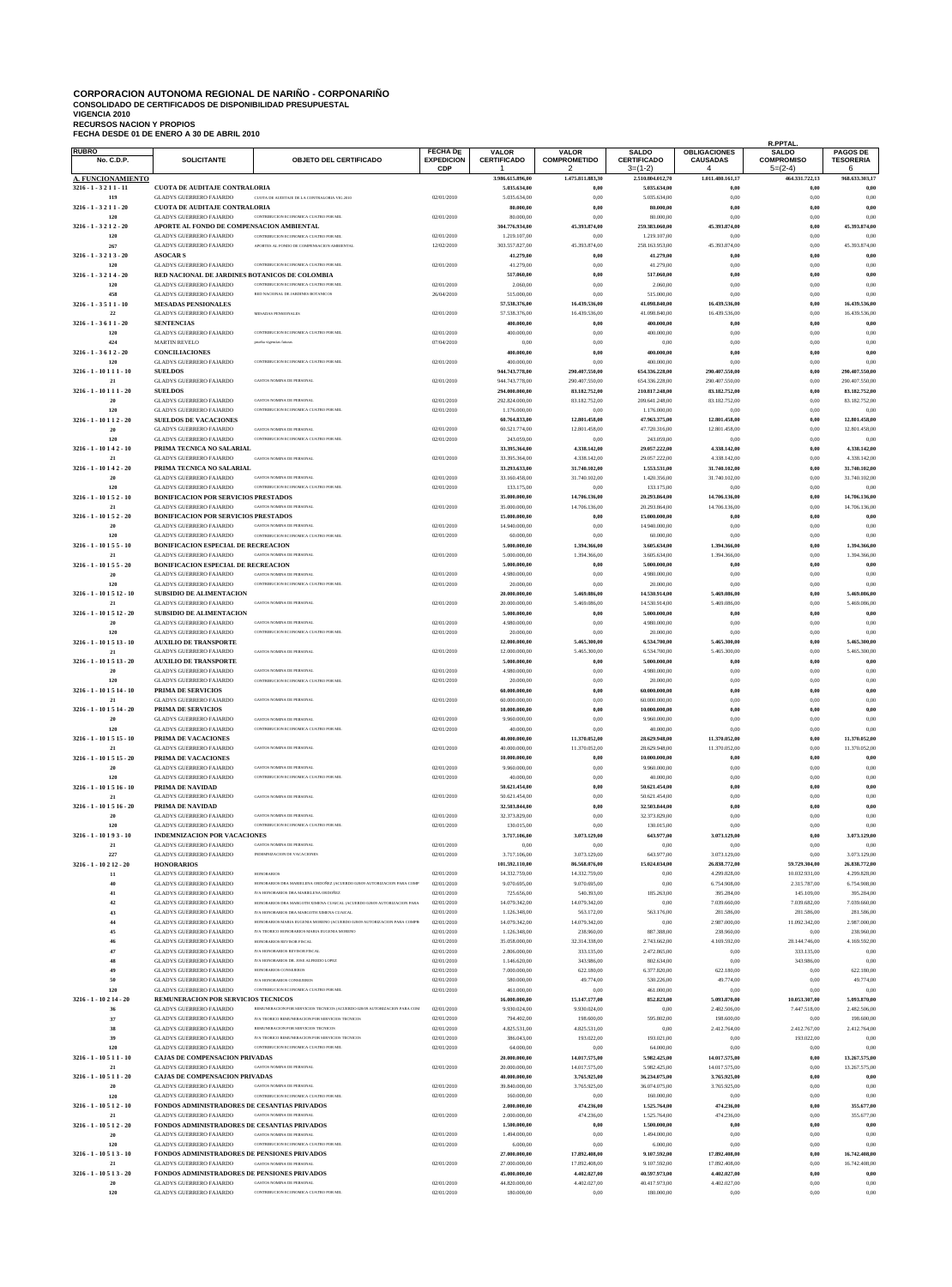| 3216 - 1 - 10 5 1 4 - 10                  | <b>EMPRESAS PRIVADAS PROMOTORAS DE SALUD</b>                                                                                                                                        |                          | 21.000.000,00                  | 15.156.820,00                  | 5.843.180,00                   | 15.156.820.00                  | 0,00                 | 14.406.820,00                  |
|-------------------------------------------|-------------------------------------------------------------------------------------------------------------------------------------------------------------------------------------|--------------------------|--------------------------------|--------------------------------|--------------------------------|--------------------------------|----------------------|--------------------------------|
| 21                                        | <b>GLADYS GUERRERO FAJARDO</b><br><b>GASTOS NOMINA DE PERSONAI</b>                                                                                                                  | 02/01/2010               | 21.000.000,00                  | 15.156.820,00                  | 5.843.180,00                   | 15.156.820,00                  | 0,00                 | 14.406.820,00                  |
| 3216 - 1 - 10 5 1 4 - 20                  | <b>EMPRESAS PRIVADAS PROMOTORAS DE SALUD</b><br><b>GLADYS GUERRERO FAJARDO</b><br><b>GASTOS NOMINA DE PERSONAI</b>                                                                  |                          | 32.000.000,00                  | 4.032.891,00                   | 27.967.109,00                  | 4.032.891,00                   | 0,00<br>0,00         | 0.00                           |
| 20<br>120                                 | <b>GLADYS GUERRERO FAJARDO</b><br>CONTRIBUCION ECONOMICA CUATRO POR MIL                                                                                                             | 02/01/2010<br>02/01/2010 | 31.872.000,00<br>128.000,00    | 4.032.891,00<br>0,00           | 27.839.109,00<br>128.000,00    | 4.032.891,00<br>0,00           | 0,00                 | 0.00<br>0.00                   |
| 3216 - 1 - 10 5 2 2 - 10                  | FONDO NACIONAL DEL AHORRO                                                                                                                                                           |                          | 118.000.000,00                 | 39.666.943,00                  | 78.333.057,00                  | 39.666.943,00                  | 0,00                 | 29.593.310,00                  |
| 21                                        | <b>GASTOS NOMINA DE PERSONAL</b><br><b>GLADYS GUERRERO FAJARDO</b>                                                                                                                  | 02/01/2010               | 118.000.000,00                 | 39.666.943,00                  | 78.333.057,00                  | 39.666.943,00                  | 0,00                 | 29.593.310,00                  |
| 3216 - 1 - 10 5 2 2 - 20                  | FONDO NACIONAL DEL AHORRO                                                                                                                                                           |                          | 91.184.583,00                  | 0,00                           | 91.184.583,00                  | 0,00                           | 0,00                 | 0,00                           |
| 20                                        | GASTOS NOMINA DE PERSONAL<br><b>GLADYS GUERRERO FAJARDO</b>                                                                                                                         | 02/01/2010               | 15.819.845,00                  | 0,00                           | 15.819.845,00                  | 0,00                           | 0,00                 | 0.00                           |
| 120                                       | <b>GLADYS GUERRERO FAJARDO</b><br>CONTRIBUCION ECONOMICA CUATRO POR MIL                                                                                                             | 02/01/2010               | 364.738,00                     | 0,00                           | 364.738,00                     | 0,00                           | 0,00                 | 0,00                           |
| 427                                       | JENNY JACKELINE NARVAEZ MONTE MODIFICACION PRESUPUESTAL                                                                                                                             | 14/04/2010               | 75.000.000,00<br>60.000.000,00 | 0,00                           | 75.000.000,00                  | 0,00                           | 0,00                 | 0.00                           |
| $3216 - 1 - 10523 - 10$<br>21             | FONDOS ADMINISTRADORES DE PENSIONES PUBLICOS<br><b>GLADYS GUERRERO FAJARDO</b><br><b>GASTOS NOMINA DE PERSONAI</b>                                                                  | 02/01/2010               | 60.000.000,00                  | 24.837.430,00<br>24.837.430,00 | 35.162.570,00<br>35.162.570,00 | 24.837.430,00<br>24.837.430,00 | 0,00<br>0,00         | 20.083.803,00<br>20.083.803,00 |
| 3216 - 1 - 10 5 2 3 - 20                  | FONDOS ADMINISTRADORES DE PENSIONES PUBLICOS                                                                                                                                        |                          | 40.000.000,00                  | 2.317.646,00                   | 37.682.354,00                  | 2.317.646,00                   | 0,00                 | 0,00                           |
| 20                                        | <b>GLADYS GUERRERO FAJARDO</b><br><b>GASTOS NOMINA DE PERSONAL</b>                                                                                                                  | 02/01/2010               | 20.840.000,00                  | 2.317.646,00                   | 18.522.354,00                  | 2.317.646,00                   | 0,00                 | 0.00                           |
| 120                                       | <b>GLADYS GUERRERO FAJARDO</b><br>CONTRIBUCION ECONOMICA CUATRO POR MIL                                                                                                             | 02/01/2010               | 160.000,00                     | 0,00                           | 160.000,00                     | 0,00                           | 0,00                 | 0.00                           |
| 427                                       | JENNY JACKELINE NARVAEZ MONTE! MODIFICACION PRESUPUESTAL                                                                                                                            | 14/04/2010               | 19.000.000,00                  | 0,00                           | 19.000.000,00                  | 0,00                           | 0,00                 | 0.00                           |
| $3216 - 1 - 10526 - 10$                   | <b>EMPRESAS PUBLICAS PROMOTORAS DE SALUD</b>                                                                                                                                        |                          | 40.000.000,00                  | 15.574.418,00                  | 24.425.582,00                  | 15.574.418,00                  | 0,00                 | 12.145.628,00                  |
| 21                                        | <b>GLADYS GUERRERO FAJARDO</b><br><b>GASTOS NOMINA DE PERSONAI</b>                                                                                                                  | 02/01/2010               | 40.000.000,00                  | 15.574.418,00                  | 24.425.582,00                  | 15.574.418,00                  | 0,00                 | 12.145.628,00                  |
| 3216 - 1 - 10 5 2 6 - 20<br>20            | <b>EMPRESAS PUBLICAS PROMOTORAS DE SALUD</b><br><b>GASTOS NOMINA DE PERSONAI</b>                                                                                                    | 02/01/2010               | 40.000.000,00<br>11.840.000,00 | 878.966,00                     | 39.121.034,00<br>10.961.034,00 | 878.966,00<br>878.966,00       | 0,00<br>0,00         | 0,00                           |
| 120                                       | <b>GLADYS GUERRERO FAJARDO</b><br><b>GLADYS GUERRERO FAJARDO</b><br>CONTRIBUCION ECONOMICA CUATRO POR MIL                                                                           | 02/01/2010               | 160.000,00                     | 878.966,00<br>0,00             | 160.000,00                     | 0,00                           | 0,00                 | 0,00<br>0.00                   |
| 427                                       | JENNY JACKELINE NARVAEZ MONTE! MODIFICACION PRESUPUESTAL                                                                                                                            | 14/04/2010               | 28.000.000,00                  | 0,00                           | 28.000.000,00                  | 0,00                           | 0,00                 | 0.00                           |
| 3216 - 1 - 10 5 2 7 - 10                  | ADMINISTRADORAS PUBLICAS DE APORTES PARA ACCIDENTES DE TRABAJO Y ENFERMEDADES PRO                                                                                                   |                          | 5.687.474,00                   | 3.055.010,00                   | 2.632.464,00                   | 3.055.010,00                   | 0,00                 | 2.275.123,00                   |
| 21                                        | <b>GASTOS NOMINA DE PERSONAI</b><br><b>GLADYS GUERRERO FAJARDO</b>                                                                                                                  | 02/01/2010               | 5.687.474,00                   | 3.055.010,00                   | 2.632.464,00                   | 3.055.010,00                   | 0,00                 | 2.275.123,00                   |
| $3216 - 1 - 10527 - 20$                   | ADMINISTRADORAS PUBLICAS DE APORTES PARA ACCIDENTES DE TRABAJO Y ENFERMEDADES PRO                                                                                                   |                          | 5.000.000,00                   | 0.00                           | 5.000.000,00                   | 0,00                           | 0,00                 | 0,00                           |
| 20                                        | <b>GLADYS GUERRERO FAJARDO</b><br><b>GASTOS NOMINA DE PERSONAI</b>                                                                                                                  | 02/01/2010               | 4.980.000,00                   | 0,00                           | 4.980.000,00                   | 0,00                           | 0,00                 | 0.00                           |
| 120                                       | <b>GLADYS GUERRERO FAJARDO</b><br>CONTRIBUCION ECONOMICA CUATRO POR MIL                                                                                                             | 02/01/2010               | 20.000,00                      | 0,00                           | 20.000,00                      | 0,00                           | 0,00                 | 0.00                           |
| $3216 - 1 - 1056 - 10$<br>21              | APORTES AL I.C.B.F.<br><b>GLADYS GUERRERO FAJARDO</b><br>GASTOS NOMINA DE PERSONAL                                                                                                  | 02/01/2010               | 30.000.000,00<br>30.000.000,00 | 12.180.673,00<br>12.180.673,00 | 17.819.327,00<br>17.819.327,00 | 12.180.673,00<br>12.180.673,00 | 0,00<br>0,00         | 9.950.673,00<br>9.950.673,00   |
| $3216 - 1 - 1056 - 20$                    | APORTES AL I.C.B.F.                                                                                                                                                                 |                          | 20.000.000,00                  | 1.156.944,00                   | 18.843.056,00                  | 1.156.944,00                   | 0,00                 | 0.00                           |
| 20                                        | <b>GLADYS GUERRERO FAJARDO</b><br><b>GASTOS NOMINA DE PERSONAL</b>                                                                                                                  | 02/01/2010               | 19.920.000,00                  | 1.156.944,00                   | 18.763.056,00                  | 1.156.944,00                   | 0,00                 | 0.00                           |
| 120                                       | <b>GLADYS GUERRERO FAJARDO</b><br>CONTRIBUCION ECONOMICA CUATRO POR MIL                                                                                                             | 02/01/2010               | 80.000,00                      | 0,00                           | 80.000,00                      | 0,00                           | 0,00                 | 0.00                           |
| $3216 - 1 - 1057 - 10$                    | <b>APORTES AL SENA</b>                                                                                                                                                              |                          | 30.000.000,00                  | 8.891.756,00                   | 21.108.244,00                  | 8.891.756,00                   | 0,00                 | 6.633.793,00                   |
| 21                                        | <b>GLADYS GUERRERO FAJARDO</b><br><b>GASTOS NOMINA DE PERSONAL</b>                                                                                                                  | 02/01/2010               | 30.000.000,00                  | 8.891.756,00                   | 21.108.244,00                  | 8.891.756,00                   | 0,00                 | 6.633.793,00                   |
| $3216 - 1 - 1057 - 20$                    | <b>APORTES AL SENA</b>                                                                                                                                                              |                          | 20.000.000,00                  | 0,00                           | 20.000.000,00                  | 0,00                           | 0,00                 | 0,00                           |
| 20                                        | <b>GLADYS GUERRERO FAJARDO</b><br><b>GASTOS NOMINA DE PERSONAL</b>                                                                                                                  | 02/01/2010               | 1.920.000,00                   | 0,00                           | 1.920.000,00                   | 0,00                           | 0,00                 | 0.00                           |
| 120<br>427                                | <b>GLADYS GUERRERO FAJARDO</b><br>CONTRIBUCION ECONOMICA CUATRO POR MIL<br>JENNY JACKELINE NARVAEZ MONTE! MODIFICACION PRESUPUESTAL                                                 | 02/01/2010<br>14/04/2010 | 80.000,00<br>18.000.000,00     | 0,00<br>0,00                   | 80.000,00<br>18.000.000,00     | 0,00<br>0,00                   | 0,00<br>0,00         | 0.00<br>0.00                   |
| 3216 - 1 - 20 3 50 2 - 20                 | <b>IMPUESTO DE VEHICULOS</b>                                                                                                                                                        |                          | 3.200.000,00                   | 2.779.101,00                   | 420.899,00                     | 2.779.101,00                   | 0,00                 | 2.779.101,00                   |
| 120                                       | <b>GLADYS GUERRERO FAJARDO</b><br>CONTRIBUCION ECONOMICA CUATRO POR MIL                                                                                                             | 02/01/2010               | 8.000,00                       | 0,00                           | 8.000,00                       | 0,00                           | 0,00                 |                                |
| 230                                       | <b>GLADYS GUERRERO FAJARDO</b><br>IMPUESTO DE VEHICULOS                                                                                                                             | 02/01/2010               | 1.992.000,00                   | 1.962.534,00                   | 29.466,00                      | 1.962.534,00                   | 0,00                 | 1.962.534,00                   |
| 410                                       | <b>IMPUESTO DE VEHICULOS</b><br><b>GLADYS GUERRERO FAJARDO</b>                                                                                                                      | 05/04/2010               | 1.195.200,00                   | 816.567,00                     | 378.633,00                     | 816.567,00                     | 0,00                 | 816.567,00                     |
| 411                                       | <b>GLADYS GUERRERO FAJARDO</b><br>IMPUESTO DE VEHICULOS IVA                                                                                                                         | 05/04/2010               | 4.800,00                       | 0,00                           | 4.800,00                       | 0,00                           | 0,00                 | 0.00                           |
| 3216 - 1 - 20 3 50 3 - 20                 | <b>IMPUESTO PREDIAL</b>                                                                                                                                                             |                          | 21.000.000,00                  | 19.651.426,00                  | 1.348.574,00                   | 19.651.426,00                  | $_{0,00}$            | 19.651.426,00                  |
| 120                                       | <b>GLADYS GUERRERO FAJARDO</b><br>CONTRIBUCION ECONOMICA CUATRO POR MIL                                                                                                             | 02/01/2010               | 84.000,00                      | 0.00                           | 84.000,00                      | 0,00                           | 0,00                 | 0.00                           |
| 231                                       | <b>GLADYS GUERRERO FAJARDO</b><br>IMPUESTO PREDIAL                                                                                                                                  | 02/01/2010               | 20.916.000,00                  | 19.651.426,00                  | 1.264.574,00                   | 19.651.426,00                  | 0,00<br>0,00         | 19.651.426,00                  |
| 3216 - 1 - 20 3 50 90 - 20<br>120         | <b>OTROS IMPUESTOS</b><br><b>GLADYS GUERRERO FAJARDO</b><br>CONTRIBUCION ECONOMICA CUATRO POR MIL                                                                                   | 02/01/2010               | 5.500.000,00<br>26.800,00      | 0,00<br>0,00                   | 5.500.000,00<br>26.800,00      | 0,00<br>0,00                   | 0,00                 | 0,00<br>0.00                   |
| 232                                       | <b>GLADYS GUERRERO FAJARDO</b><br>TRAMITES, MATRICULAS, DUPLICADOS DE PLACAS, PEAJES Y OTROS IMPUESTOS                                                                              | 02/01/2010               | 5.473.200,00                   | 0,00                           | 5.473.200,00                   | 0,00                           | 0,00                 | 0.00                           |
| 407                                       | JENNY JACKELINE NARVAEZ MONTEP MODIFICACION PRESUPUESTAL                                                                                                                            | 26/03/2010               | 0,00                           | 0,00                           | 0,00                           | 0,00                           | 0,00                 | 0,00                           |
| $3216 - 1 - 20416 - 20$                   | <b>EQUIPO DE SISTEMAS</b>                                                                                                                                                           |                          | 30.000.000,00                  | 0.00                           | 30.000.000,00                  | 0,00                           | 0,00                 | 0.00                           |
| 19                                        | <b>GLADYS GUERRERO FAJARDO</b><br>ADQUISICION EQUIPOS DE SISTEMAS                                                                                                                   | 02/01/2010               | 29.880.000,00                  | 0.00                           | 29.880.000,00                  | 0,00                           | 0,00                 | 0.00                           |
| 120                                       | <b>GLADYS GUERRERO FAJARDO</b><br>CONTRIBUCION ECONOMICA CUATRO POR MIL                                                                                                             | 02/01/2010               | 120.000,00                     | 0,00                           | 120.000,00                     | 0,00                           | 0,00                 | 0.00                           |
| 3216 - 1 - 20 4 2 2 - 20                  | <b>MOBILIARIO Y ENSERES</b>                                                                                                                                                         |                          | 15.000.000,00                  | 6.610.000.00                   | 8.390.000,00                   | 6.610.000,00                   | 0,00                 | 6.610.000,00                   |
| 17<br>120                                 | <b>GLADYS GUERRERO FAJARDO</b><br>ADQUISICION DE MUEBLES Y ENSERES<br>CONTRIBUCION ECONOMICA CUATRO POR MIL                                                                         | 02/01/2010               | 14.940.000,00                  | 6.610.000,00                   | 8.330.000,00                   | 6.610.000,00                   | 0.00<br>0,00         | 6.610.000,00                   |
| $3216 - 1 - 20441 - 20$                   | <b>GLADYS GUERRERO FAJARDO</b><br><b>COMBUSTIBLES Y LUBRICANTES</b>                                                                                                                 | 02/01/2010               | 60.000,00<br>15.000.000,00     | 0,00<br>0,00                   | 60.000,00<br>15.000.000,00     | 0,00<br>0,00                   | 0,00                 | 0,00<br>0,00                   |
| 120                                       | CONTRIBUCION ECONOMICA CUATRO POR MIL<br><b>GLADYS GUERRERO FAJARDO</b>                                                                                                             | 02/01/2010               | 120.000,00                     | 0,00                           | 120.000,00                     | 0,00                           | 0,00                 | 0.00                           |
| 233                                       | GLADYS GUERRERO FAJARDO<br>ADQ. DE COMBUSTIBLES Y LUBRICANTES                                                                                                                       | 02/01/2010               | 14.880.000,00                  | 0,00                           | 14.880.000,00                  | 0,00                           | 0,00                 | 0.00                           |
| 405                                       | JENNY JACKELINE NARVAEZ MONTE MODIFICACION PRESUPUESTAL                                                                                                                             | 26/03/2010               | 0,00                           | 0,00                           | 0,00                           | 0,00                           | 0,00                 | 0.00                           |
| $3216 - 1 - 20442 - 20$                   | <b>DOTACIONES</b>                                                                                                                                                                   |                          | 12.000.000,00                  | 0,00                           | 12.000.000,00                  | 0,00                           | 0,00                 | 0,00                           |
| 120                                       | <b>GLADYS GUERRERO FAJARDO</b><br>CONTRIBUCION ECONOMICA CUATRO POR MIL                                                                                                             | 02/01/2010               | 48.000,00                      | 0,00                           | 48.000,00                      | 0,00                           | 0,00                 | 0,00                           |
| 234                                       | <b>GLADYS GUERRERO FAJARDO</b><br>ADQUISICION DE DOTACIONES PARA FUNCIONARIOS QUE POR LEY TIENEN DERECHO                                                                            | 02/01/2010               | 11.952.000,00                  | 0,00                           | 11.952.000,00                  | 0,00                           | 0,00                 | 0.00                           |
| 3216 - 1 - 20 4 4 13 - 20<br>120          | MEDICAMENTOS Y PRODUCTOS FARMACEUTICOS<br><b>GLADYS GUERRERO FAJARDO</b><br>CONTRIBUCION ECONOMICA CUATRO POR MIL                                                                   | 02/01/2010               | 1.000.000,00<br>4.000,00       | 0,00<br>0,00                   | 1.000.000,00<br>4.000,00       | 0,00<br>0,00                   | 0,00<br>0,00         | 0,00<br>0.00                   |
| 235                                       | <b>GLADYS GUERRERO FAJARDO</b><br>ADQUISICION DE MEDICAMENTOS Y PRODUCTOS FARMACEUTICOS                                                                                             | 02/01/2010               | 996.000,00                     | 0,00                           | 996.000,00                     | 0,00                           | 0,00                 | 0.00                           |
| $3216 - 1 - 204415 - 20$                  | PAPELERIA, UTILES DE ESCRITORIO Y OFICINA                                                                                                                                           |                          | 30.000.000,00                  | 0,00                           | 30.000.000,00                  | 0,00                           | 0,00                 | 0,00                           |
| 15                                        | <b>GLADYS GUERRERO FAJARDO</b><br>ADQUISICION DE PAPELERIA, UTILES DE ESCRITORIO Y OFICINA                                                                                          | 02/01/2010               | 29.880.000,00                  | 0,00                           | 29.880.000,00                  | 0.00                           | 0,00                 | 0.00                           |
| 120                                       | <b>GLADYS GUERRERO FAJARDO</b><br>CONTRIBUCION ECONOMICA CUATRO POR MIL                                                                                                             | 02/01/2010               | 120.000,00                     | 0,00                           | 120.000,00                     | 0,00                           | 0,00                 | 0.00                           |
| $3216 - 1 - 204417 - 20$                  | PRODUCTOS DE ASEO Y LIMPIEZA                                                                                                                                                        |                          | 2.000.000,00                   | 0,00                           | 2.000.000,00                   | 0,00                           | 0,00                 | 0,00                           |
| 120                                       | <b>GLADYS GUERRERO FAJARDO</b><br>CONTRIBUCION ECONOMICA CUATRO POR MIL                                                                                                             | 02/01/2010               | 8.000,00                       | 0,00                           | 8.000,00                       | 0,00                           | 0,00                 | 0.00                           |
| 236                                       | <b>GLADYS GUERRERO FAJARDO</b><br>ADO. DE PRODUCTOS DE ASEO Y LIMPIEZA                                                                                                              | 02/01/2010               | 1.992.000,00                   | 0,00                           | 1.992.000,00                   | 0.00                           | 0,00                 | 0.00                           |
| $3216 - 1 - 204418 - 20$                  | PRODUCTOS DE CAFETERIA Y RESTAURANTE<br>CONTRIBUCION ECONOMICA CUATRO POR MIL                                                                                                       |                          | 5.000.000,00                   | 0,00                           | 5.000.000,00                   | 0,00                           | 0,00                 | 0,00                           |
| 120<br>237                                | <b>GLADYS GUERRERO FAJARDO</b><br><b>GLADYS GUERRERO FAJARDO</b><br>ADO. DE PRODUCTOS DE CAFETERIA Y RESTAURANTE                                                                    | 02/01/2010<br>02/01/2010 | 20.000,00<br>4.980.000,00      | 0,00<br>0,00                   | 20.000,00<br>4.980.000,00      | 0,00<br>0,00                   | 0,00<br>0,00         | 0.00<br>0.00                   |
| $3216 - 1 - 204420 - 20$                  | <b>REPUESTOS</b>                                                                                                                                                                    |                          | 10.000.000,00                  | 8.781.968,00                   | 1.218.032,00                   | 8.741.968,00                   | 40.000,00            | 8.741.968,00                   |
|                                           | <b>GLADYS GUERRERO FAJARDO</b><br><b>REPUESTOS</b>                                                                                                                                  | 02/01/2010               | 9.960.000,00                   | 8.781.968,00                   | 1.178.032,00                   | 8.741.968,00                   | 40.000,00            | 8.741.968,00                   |
| 120                                       | <b>GLADYS GUERRERO FAJARDO</b><br>CONTRIBUCION ECONOMICA CUATRO POR MIL                                                                                                             | 02/01/2010               | 40.000,00                      | 0,00                           | 40.000,00                      | 0,00                           | 0,00                 | 0.00                           |
| $3216 - 1 - 20451 - 20$                   | MANTENIMIENTO DE BIENES INMUEBLES                                                                                                                                                   |                          | 10.000.000,00                  | 6.340.000,00                   | 3.660.000,00                   | 3.000.000,00                   | 3.340.000,00         | 3.000.000,00                   |
| 16                                        | <b>GLADYS GUERRERO FAJARDO</b><br>MANTENIMIENTO DE BIENES INMUEBLES                                                                                                                 | 02/01/2010               | 9.960.000,00                   | 6.340.000,00                   | 3.620.000,00                   | 3.000.000,00                   | 3.340.000,00         | 3.000.000,00                   |
| 120                                       | CONTRIBUCION ECONOMICA CUATRO POR MIL<br>GLADYS GUERRERO FAJARDO                                                                                                                    | 02/01/2010               | 40.000,00                      | 0,00                           | 40.000,00                      | 0,00                           | 0,00                 | 0,00                           |
| $3216 - 1 - 20452 - 20$<br>120            | MANTENIMIENTO DE BIENES MUEBLES, EQUIPOS Y ENSERES<br>CONTRIBUCION ECONOMICA CUATRO POR MIL                                                                                         |                          | 2.000.000,00                   | 0,00                           | 2.000.000,00                   | 0,00                           | 0,00                 | 0,00                           |
| 238                                       | <b>GLADYS GUERRERO FAJARDO</b><br>GLADYS GUERRERO FAJARDO<br>MANTENIMIENTO DE BIENES MUEBLES, EQUIPOS Y ENSERES                                                                     | 02/01/2010<br>02/01/2010 | 8.000,00<br>1.992.000,00       | 0,00<br>0,00                   | 8.000,00<br>1.992.000,00       | 0,00<br>0,00                   | 0,00<br>0,00         | 0.00<br>0.00                   |
| $3216 - 1 - 20455 - 20$                   | MANTENIMIENTO EQUIPO DE COMUNICACION Y COMPUTACION                                                                                                                                  |                          | 5.000.000,00                   | 2.500.000,00                   | 2,500,000,00                   | 0,00                           | 2,500,000,00         | 0,00                           |
| 18                                        | <b>GLADYS GUERRERO FAJARDO</b><br>MANTENIMIENTO DE EQUIPOS DE COMUNICACION Y COMPUTACION                                                                                            | 02/01/2010               | 4.980.000,00                   | 2.500.000,00                   | 2.480.000,00                   | 0,00                           | 2.500.000,00         | 0.00                           |
| 120                                       | GLADYS GUERRERO FAJARDO<br>CONTRIBUCION ECONOMICA CUATRO POR MIL                                                                                                                    | 02/01/2010               | 20.000,00                      | 0,00                           | 20.000,00                      | 0,00                           | 0,00                 | 0.00                           |
| $3216 - 1 - 20456 - 20$                   | MANTENIMIENTO EQUIPO DE NAVEGACION Y TRANSPORTE                                                                                                                                     |                          | 10.000.000,00                  | 9.960.000,00                   | 40.000,00                      | 0,00                           | 9.960.000,00         | 0,00                           |
| 10                                        | <b>GLADYS GUERRERO FAJARDO</b><br>MANTENIMIENTO EOUIPOS DE NAVEGACION Y TRANSPORTE                                                                                                  | 02/01/2010               | 9.960.000,00                   | 9.960.000,00                   | 0,00                           | 0,00                           | 9.960.000,00         | 0.00                           |
| 120                                       | <b>GLADYS GUERRERO FAJARDO</b><br>CONTRIBUCION ECONOMICA CUATRO POR MIL                                                                                                             | 02/01/2010               | 40.000,00                      | 0.00                           | 40.000,00                      | 0.00                           | 0.00                 | 0.00                           |
| $3216 - 1 - 20458 - 20$<br>$\overline{2}$ | <b>SERVICIO DE ASEO</b><br>SERVICIO DE ASEO (AUTORIZACION VIGENCIA FUTURA ACUERDO 022/2009)                                                                                         | 02/01/2010               | 50.000.000,00<br>31.880.346,00 | 31.880.346,00<br>31.880.346,00 | 18.119.654,00<br>0.00          | 24.949.836,00<br>24.949.836,00 | 6.930.510,00         | 24.949.836,00<br>24.949.836,00 |
| 120                                       | <b>GLADYS GUERRERO FAJARDO</b><br><b>GLADYS GUERRERO FAJARDO</b><br>CONTRIBUCION ECONOMICA CUATRO POR MIL                                                                           | 02/01/2010               | 200.000,00                     | 0.00                           | 200.000,00                     | 0,00                           | 6.930.510,00<br>0,00 | 0.00                           |
| 228                                       | <b>GLADYS GUERRERO FAJARDO</b><br>SERVICIO DE ASEO                                                                                                                                  | 02/01/2010               | 17.919.654,00                  | 0,00                           | 17.919.654,00                  | 0,00                           | 0,00                 | 0.00                           |
| $3216 - 1 - 20459 - 20$                   | SERVICIO DE CAFETERIA Y RESTAURANTE                                                                                                                                                 |                          | 5.000.000,00                   | 4.581.600,00                   | 418.400,00                     | 0,00                           | 4.581.600,00         | 0.00                           |
| 13                                        | <b>GLADYS GUERRERO FAJARDO</b><br>SERVICIO DE CAFETERIA Y RESTAURANTE                                                                                                               | 02/01/2010               | 4.980.000,00                   | 4.581.600,00                   | 398.400,00                     | 0,00                           | 4.581.600,00         | 0.00                           |
| 120                                       | <b>GLADYS GUERRERO FAJARDO</b><br>CONTRIBUCION ECONOMICA CUATRO POR MIL                                                                                                             | 02/01/2010               | 20.000,00                      | 0,00                           | 20.000,00                      | 0,00                           | 0,00                 | 0.00                           |
| 3216 - 1 - 20 4 5 10 - 20                 | SERVICIO DE SEGURIDAD Y VIGILANCIA                                                                                                                                                  |                          | 500.000.000,00                 | 344.858.622,59                 | 155.141.377,41                 | 141.722.721,00                 | 203.135.901,59       | 141.722.721,00                 |
| 120                                       | SERVICIO DE VIGILANCIA (AUTORIZACION VIGENCIA FUTURA ACUERDO 022/2009)<br><b>GLADYS GUERRERO FAJARDO</b><br><b>GLADYS GUERRERO FAJARDO</b><br>CONTRIBUCION ECONOMICA CUATRO POR MIL | 02/01/2010               | 344.858.622.59                 | 344.858.622,59                 | 0,00                           | 141.722.721,00                 | 203.135.901.59       | 141.722.721,00                 |
| 229                                       | <b>GLADYS GUERRERO FAJARDO</b><br>SERVICIO DE SEGURIDAD Y VIGILANCIA                                                                                                                | 02/01/2010<br>02/01/2010 | 2.000.000,00<br>153.141.377,41 | 0,00<br>0,00                   | 2.000.000,00<br>153.141.377,41 | 0,00<br>0,00                   | 0,00<br>0,00         | 0.00<br>0.00                   |
| 3216 - 1 - 20 4 5 11 - 20                 | ADMINISTRACION OPERACION Y MANTENIMIENTO DE PLANTAS DE ENERGIA                                                                                                                      |                          | 2.000.000,00                   | 0,00                           | 2.000.000,00                   | 0,00                           | 0,00                 | 0,00                           |
| 120                                       | <b>GLADYS GUERRERO FAJARDO</b><br>CONTRIBUCION ECONOMICA CUATRO POR MIL                                                                                                             | 02/01/2010               | 8.000,00                       | 0,00                           | 8.000,00                       | 0,00                           | 0,00                 | 0.00                           |
| 239                                       | <b>GLADYS GUERRERO FAJARDO</b><br>ADMINISTRACION, OPERACION Y MANTENIMIENTO PLANTAS ELECTRICAS                                                                                      | 02/01/2010               | 1.992.000,00                   | 0,00                           | 1.992.000,00                   | 0,00                           | 0,00                 | 0.00                           |
| 3216 - 1 - 20 4 5 13 - 20                 | <b>MANTENIMIENTO DE SOFTWARE</b>                                                                                                                                                    |                          | 50.000.000,00                  | 40.964.240,00                  | 9.035.760,00                   | 0,00                           | 40.964.240,00        | 0.00                           |
| 14                                        | <b>GLADYS GUERRERO FAJARDO</b><br>MANTENIMIENTO DE SOFTWARE SISTEMA FINANCIERO                                                                                                      | 02/01/2010               | 49.800.000,00                  | 40.964.240,00                  | 8.835.760,00                   | 0,00                           | 40.964.240,00        | 0.00                           |
| 120                                       | <b>GLADYS GUERRERO FAJARDO</b><br>CONTRIBUCION ECONOMICA CUATRO POR MIL                                                                                                             | 02/01/2010               | 200.000,00                     | 0.00                           | 200.000,00                     | 0,00                           | 0.00                 | 0.00                           |
| $3216 - 1 - 20462 - 20$                   | <b>CORREO</b>                                                                                                                                                                       |                          | 18.000.000,00                  | 8.000.000,00                   | 10.000.000,00                  | 4.478.450,00                   | 3.521.550,00         | 4.478.450,00                   |
| 115<br>116                                | <b>GLADYS GUERRERO FAJARDO</b><br>SERVICIO DE CORREO (ACUERDO 022/09)<br><b>GLADYS GUERRERO FAJARDO</b><br>SERVICIO DE CORREO                                                       | 02/01/2010<br>02/01/2010 | 8.000.000,00<br>1.960.000,00   | 8.000.000,00<br>0,00           | 0,00<br>1.960.000,00           | 4.478.450,00<br>0,00           | 3.521.550,00<br>0,00 | 4.478.450,00<br>0.00           |
| 120                                       | GLADYS GUERRERO FAJARDO<br>CONTRIBUCION ECONOMICA CUATRO POR MIL                                                                                                                    | 02/01/2010               | 72.000,00                      | 0,00                           | 72.000,00                      | 0.00                           | 0,00                 | 0.00                           |
| 428                                       | <b>GLADYS GUERRERO FAJARDO</b><br><b>CORREOS</b>                                                                                                                                    | 16/04/2010               | 7.968.000,00                   | 0,00                           |                                |                                |                      |                                |
|                                           |                                                                                                                                                                                     |                          |                                |                                | 7.968.000,00                   | 0,00                           | 0,00                 | 0,00                           |
| $3216 - 1 - 20471 - 20$                   | ADQUISICION DE LIBROS Y REVISTAS                                                                                                                                                    |                          | 3.000.000,00                   | 0,00                           | 3.000.000,00                   | 0,00                           | 0,00                 | 0,00                           |
| 120                                       | <b>GLADYS GUERRERO FAJARDO</b><br>CONTRIBUCION ECONOMICA CUATRO POR MIL                                                                                                             | 02/01/2010               | 12.000,00                      | 0,00                           | 12.000,00                      | 0,00                           | 0,00                 | 0.00                           |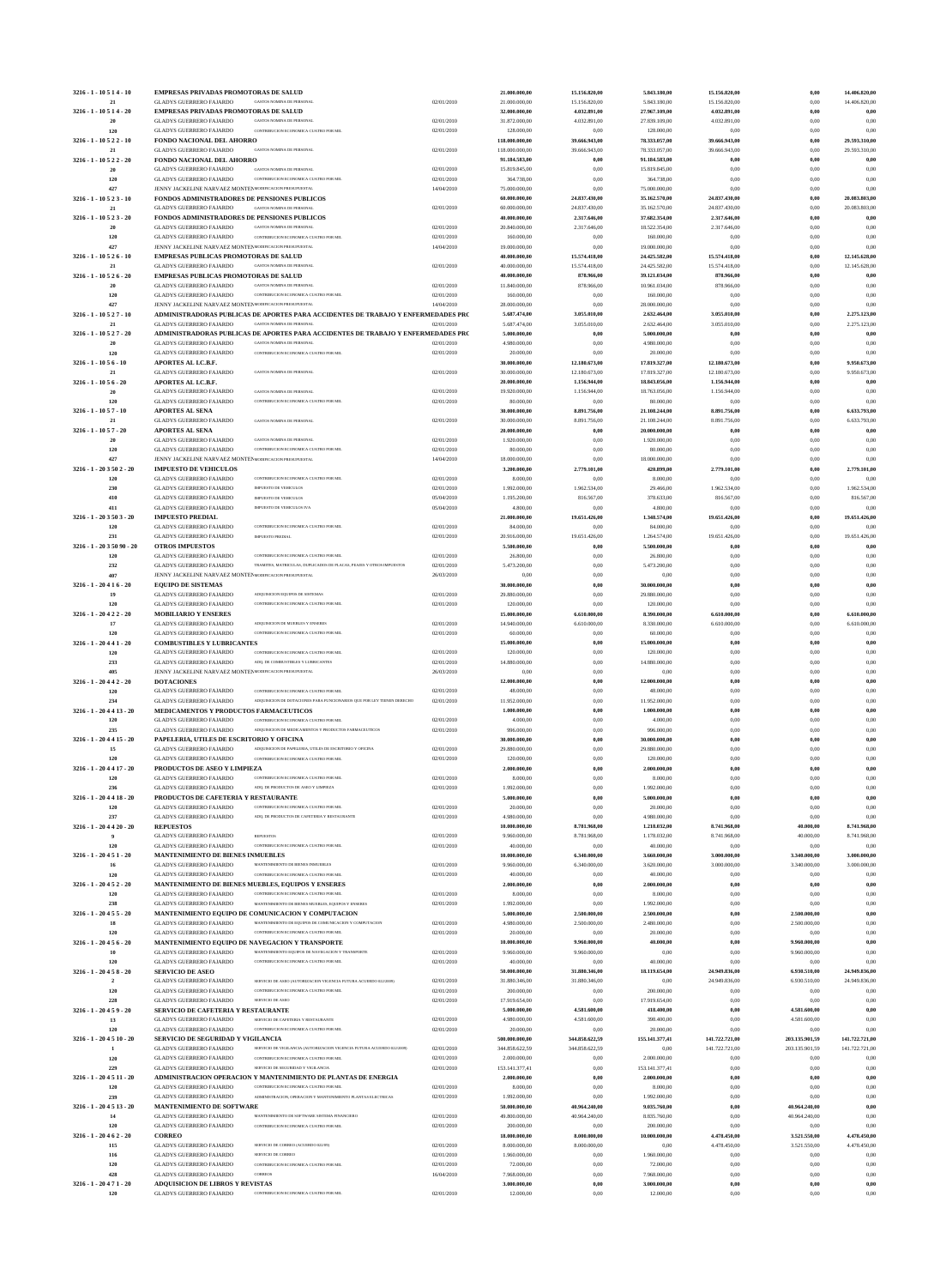| 240                              | <b>GLADYS GUERRERO FAJARDO</b>                                          | ADOUISICION DE LIBROS Y REVISTAS                                                                                                                               | 02/01/2010               | 2.988.000,00                   | 0,00                           | 2.988.000,00                  | 0,00                         | 0,00                           | 0,00                         |
|----------------------------------|-------------------------------------------------------------------------|----------------------------------------------------------------------------------------------------------------------------------------------------------------|--------------------------|--------------------------------|--------------------------------|-------------------------------|------------------------------|--------------------------------|------------------------------|
| 3216 - 1 - 20 4 7 3 - 20         |                                                                         | EDICION DE LIBROS, REVISTAS, ESCRITOS Y TRABAJOS TIPOGRAFICOS                                                                                                  |                          | 17.000.000,00                  | 8.604.500,00                   | 8.395.500,00                  | 8.604.500,00                 | 0,00                           | 8.604.500,00                 |
| 7<br>120                         | <b>GLADYS GUERRERO FAJARDO</b><br><b>GLADYS GUERRERO FAJARDO</b>        | ADOUISICION DE PAPELERIA IMPRESA<br>CONTRIBUCION ECONOMICA CUATRO POR MIL                                                                                      | 02/01/2010<br>02/01/2010 | 16.932.000,00<br>68.000,00     | 8.604.500,00<br>0,00           | 8.327.500,00<br>68.000,00     | 8.604.500,00<br>0,00         | 0,00<br>0,00                   | 8.604.500,00<br>0,00         |
| 3216 - 1 - 20 4 7 4 - 20         | PUBLICIDAD Y PROPAGANDA                                                 |                                                                                                                                                                |                          | 5.000.000,00                   | 1.984.500,00                   | 3.015.500,00                  | 1.984.500,00                 | 0,00                           | 1.984.500,00                 |
|                                  | <b>GLADYS GUERRERO FAJARDO</b>                                          | PUBLICIDAD Y PROPAGANDA                                                                                                                                        | 02/01/2010               | 4.980.000,00                   | 1.984.500,00                   | 2.995.500,00                  | 1.984.500,00                 | 0,00                           | 1.984.500,00                 |
| 120                              | <b>GLADYS GUERRERO FAJARDO</b>                                          | CONTRIBUCION ECONOMICA CUATRO POR MIL                                                                                                                          | 02/01/2010               | 20.000,00                      | 0,00                           | 20.000,00                     | 0,00                         | 0,00                           | 0.00                         |
| $3216 - 1 - 20481 - 20$<br>3     | ACUEDUCTO, ALCANTARILLADO Y ASEO<br><b>GLADYS GUERRERO FAJARDO</b>      | SERVICIO DE ACUEDUCTO Y ALCANTARILLADO                                                                                                                         | 02/01/2010               | 2.000.000,00<br>1.992.000,00   | 1.992.000,00<br>1.992.000,00   | 8.000,00<br>0,00              | 522.605,00<br>522.605,00     | 1.469.395,00<br>1.469.395,00   | 522.605,00<br>522.605,00     |
| 120                              | <b>GLADYS GUERRERO FAJARDO</b>                                          | CONTRIBUCION ECONOMICA CUATRO POR MIL                                                                                                                          | 02/01/2010               | 8.000,00                       | 0,00                           | 8.000,00                      | 0,00                         | 0,00                           | 0.00                         |
| $3216 - 1 - 20482 - 20$          | <b>ENERGIA</b>                                                          |                                                                                                                                                                |                          | 30.000.000,00                  | 29.880.000,00                  | 120.000,00                    | 26.759.180,00                | 3.120.820,00                   | 26.759.180,00                |
| $\overline{4}$                   | <b>GLADYS GUERRERO FAJARDO</b>                                          | SERVICIO DE ENERGIA                                                                                                                                            | 02/01/2010               | 29.880.000,00                  | 29.880.000,00                  | 0,00                          | 26.759.180,00                | 3.120.820,00                   | 26.759.180,00                |
| 120                              | <b>GLADYS GUERRERO FAJARDO</b>                                          | CONTRIBUCION ECONOMICA CUATRO POR MIL                                                                                                                          | 02/01/2010               | 120.000,00                     | 0,00                           | 120.000,00                    | 0,00                         | 0,00                           | 0.00                         |
| 3216 - 1 - 20 4 8 5 - 20<br>5    | TELEFONIA MOVIL CELULAR<br><b>GLADYS GUERRERO FAJARDO</b>               | SERVICIO DE TELEFONIA MOVIL CELULAR                                                                                                                            | 02/01/2010               | 15.000.000,00<br>14.940.000,00 | 14.940.000,00<br>14.940.000,00 | 60.000,00<br>0,00             | 3.711.714,07<br>3.711.714,07 | 11.228.285,93<br>11.228.285,93 | 3.711.714,07<br>3.711.714,07 |
| 120                              | <b>GLADYS GUERRERO FAJARDO</b>                                          | CONTRIBUCION ECONOMICA CUATRO POR MIL                                                                                                                          | 02/01/2010               | 60.000,00                      | 0,00                           | 60.000,00                     | 0,00                         | 0,00                           | 0,00                         |
| 3216 - 1 - 20 4 8 6 - 20         | TELEFONO, FAX Y OTROS                                                   |                                                                                                                                                                |                          | 33.000.000,00                  | 32.868.000,00                  | 132.000,00                    | 15.524.609,10                | 17.343.390,90                  | 15.524.609,10                |
|                                  | <b>GLADYS GUERRERO FAJARDO</b>                                          | SERVICIO DE TELEFONO FAX Y OTROS                                                                                                                               | 02/01/2010               | 32.868.000,00                  | 32.868.000,00                  | 0,00                          | 15.524.609,10                | 17.343.390,90                  | 15.524.609,10                |
| 120                              | <b>GLADYS GUERRERO FAJARDO</b>                                          | CONTRIBUCION ECONOMICA CUATRO POR MIL                                                                                                                          | 02/01/2010               | 132.000,00                     | 0,00                           | 132.000,00                    | 0,00                         | 0,00                           | 0,00                         |
| 3216 - 1 - 20 4 9 4 - 20         | <b>SEGURO DE INCENDIOS</b>                                              |                                                                                                                                                                |                          | 8.500.000,00                   | 8.000.000,00                   | 500.000,00                    | 0,00                         | 8.000.000,00                   | $_{0,00}$                    |
| 29<br>120                        | <b>GLADYS GUERRERO FAJARDO</b><br><b>GLADYS GUERRERO FAJARDO</b>        | <b>SEGURO DE INCENDIOS</b><br>CONTRIBUCION ECONOMICA CUATRO POR MIL                                                                                            | 02/01/2010<br>02/01/2010 | 8.000.000,00<br>2.000,00       | 8.000.000,00<br>0,00           | 0,00<br>2.000,00              | 0,00<br>0,00                 | 8.000.000,00<br>0,00           | 0,00<br>0,00                 |
| 429                              | <b>GLADYS GUERRERO FAJARDO</b>                                          | <b>SEGUROS</b>                                                                                                                                                 | 16/04/2010               | 498.000,00                     | 0,00                           | 498.000,00                    | 0,00                         | 0,00                           | 0,00                         |
| 3216 - 1 - 20 4 9 7 - 20         | <b>SEGURO EQUIPOS ELECTRICOS</b>                                        |                                                                                                                                                                |                          | 10.500.000,00                  | 10.000.000,00                  | 500.000,00                    | 0,00                         | 10.000.000,00                  | 0,00                         |
| 30                               | <b>GLADYS GUERRERO FAJARDO</b>                                          | SEGURO EQUIPOS ELECTRICOS                                                                                                                                      | 02/01/2010               | 10.000.000,00                  | 10.000.000,00                  | 0,00                          | 0,00                         | 10.000.000,00                  | 0,00                         |
| 120                              | <b>GLADYS GUERRERO FAJARDO</b>                                          | CONTRIBUCION ECONOMICA CUATRO POR MIL                                                                                                                          | 02/01/2010               | 2.000,00                       | 0,00                           | 2.000,00                      | 0,00                         | 0,00                           | 0,00                         |
| 429                              | <b>GLADYS GUERRERO FAJARDO</b>                                          | <b>SEGUROS</b>                                                                                                                                                 | 16/04/2010               | 498.000,00                     | 0,00                           | 498.000,00                    | 0,00                         | 0,00                           | 0,00                         |
| 3216 - 1 - 20 4 9 8 - 20         | SEGURO RESPONSABILIDAD CIVIL<br><b>GLADYS GUERRERO FAJARDO</b>          | SEGURO RESPONSABILIDAD CIVIL                                                                                                                                   | 02/01/2010               | 15.000.000,00<br>15.000.000,00 | 15.000.000,00<br>15.000.000,00 | 0,00<br>0,00                  | 0,00<br>0,00                 | 15.000.000,00<br>15.000.000,00 | 0,00<br>0,00                 |
| $3216 - 1 - 20499 - 20$          | SEGURO SUSTRACCION Y HURTO                                              |                                                                                                                                                                |                          | 8.000.000,00                   | 8.000.000,00                   | 0,00                          | 0,00                         | 8.000.000,00                   | 0,00                         |
| 32                               | <b>GLADYS GUERRERO FAJARDO</b>                                          | SEGURO SUSTRACCION Y HURTO                                                                                                                                     | 02/01/2010               | 8.000.000,00                   | 8.000.000,00                   | 0,00                          | 0,00                         | 8.000.000,00                   | 0,00                         |
| 3216 - 1 - 20 4 9 10 - 20        | <b>SEGURO TERREMOTO</b>                                                 |                                                                                                                                                                |                          | 4.000.000,00                   | 3.985.250,71                   | 14.749,29                     | 0,00                         | 3.985.250,71                   | $_{0,00}$                    |
| 33                               | <b>GLADYS GUERRERO FAJARDO</b>                                          | SEGURO TERREMOTO                                                                                                                                               | 02/01/2010               | 3.985.250,71                   | 3.985.250,71                   | 0,00                          | 0,00                         | 3.985.250,71                   | 0,00                         |
| 120                              | <b>GLADYS GUERRERO FAJARDO</b>                                          | CONTRIBUCION ECONOMICA CUATRO POR MIL                                                                                                                          | 02/01/2010               | 14.749,29                      | 0,00                           | 14.749,29                     | 0,00                         | 0,00                           | 0,00                         |
| 3216 - 1 - 20 4 9 11 - 20        | <b>SEGUROS GENERALES</b>                                                |                                                                                                                                                                |                          | 24.500.000,00                  | 24.079.200,00                  | 420.800,00                    | 4.079.200,00                 | 20.000.000,00                  | 4.079.200,00                 |
| 34<br>120                        | <b>GLADYS GUERRERO FAJARDO</b><br><b>GLADYS GUERRERO FAJARDO</b>        | SEGUROS GENERALES<br>CONTRIBUCION ECONOMICA CUATRO POR MIL                                                                                                     | 02/01/2010<br>02/01/2010 | 20.000.000,00<br>18.000,00     | 20.000.000,00<br>0,00          | 0,00<br>18.000,00             | 0,00<br>0,00                 | 20.000.000,00<br>0,00          | 0,00<br>0,00                 |
| 429                              | <b>GLADYS GUERRERO FAJARDO</b>                                          | <b>SEGUROS</b>                                                                                                                                                 | 16/04/2010               | 4.482.000,00                   | 4.079.200,00                   | 402.800,00                    | 4.079.200,00                 | 0,00                           | 4.079.200,00                 |
| 3216 - 1 - 20 4 9 13 - 20        | <b>OTROS SEGUROS</b>                                                    |                                                                                                                                                                |                          | 17.000.000,00                  | 15.321.704,00                  | 1.678.296,00                  | 321.704,00                   | 15.000.000,00                  | 321.704,00                   |
| 35                               | <b>GLADYS GUERRERO FAJARDO</b>                                          | OTROS SEGUROS                                                                                                                                                  | 02/01/2010               | 15.000.000,00                  | 15.000.000,00                  | 0,00                          | 0,00                         | 15.000.000,00                  | 0.00                         |
| 120                              | <b>GLADYS GUERRERO FAJARDO</b>                                          | CONTRIBUCION ECONOMICA CUATRO POR MIL                                                                                                                          | 02/01/2010               | 6.000,00                       | 0,00                           | 6.000,00                      | 0,00                         | 0,00                           | 0.00                         |
| 408                              | <b>GLADYS GUERRERO FAJARDO</b>                                          | <b>OTROS SEGUROS</b>                                                                                                                                           | 26/03/2010               | 498.000,00                     | 321.704,00                     | 176.296,00                    | 321.704,00                   | 0,00                           | 321.704,00                   |
| 409                              | <b>GLADYS GUERRERO FAJARDO</b>                                          | OTROS SEGUROS IVA                                                                                                                                              | 05/04/2010               | 2.000,00                       | 0,00                           | 2.000,00                      | 0,00                         | 0,00                           | 0,00                         |
| 429<br>3216 - 1 - 20 4 10 2 - 20 | <b>GLADYS GUERRERO FAJARDO</b><br><b>ARRENDAMIENTO BIENES INMUEBLES</b> | <b>SEGUROS</b>                                                                                                                                                 | 16/04/2010               | 1.494.000,00<br>20.000.000,00  | 0,00<br>9.621.167,00           | 1.494.000,00<br>10.378.833,00 | 0,00<br>3.193.000,00         | 0,00<br>6.428.167,00           | 0.00                         |
| 109                              | <b>GLADYS GUERRERO FAJARDO</b>                                          | ARRENDAMIENTO OFICINAS EN LA CRUZ (ACUERDO 022/09)                                                                                                             | 02/01/2010               | 2.166.667,00                   | 2.166.667,00                   | 0,00                          | 1.500.000,00                 | 666.667,00                     | 3.193.000,00<br>1.500.000,00 |
| 110                              | <b>GLADYS GUERRERO FAJARDO</b>                                          | IVA TEORICO ARRENDAMIENTO OFICINAS EN LA CRUZ                                                                                                                  | 02/01/2010               | 217.000,00                     | 75.000,00                      | 142.000,00                    | 50.000,00                    | 25.000,00                      | 50.000,00                    |
| 111                              | <b>GLADYS GUERRERO FAJARDO</b>                                          | ARRENDAMIENTO OFICINAS BOCAS DE SATINGA (ACUERDO 022/09)                                                                                                       | 02/01/2010               | 5.300.000,00                   | 5.300.000,00                   | 0,00                          | 1.590.000,00                 | 3.710.000,00                   | 1.590.000,00                 |
| 112                              | <b>GLADYS GUERRERO FAJARDO</b>                                          | IVA TEORICO ARRENDAMIENTO OFICINAS BOCAS DE SATINGA                                                                                                            | 02/01/2010               | 530.000,00                     | 79.500,00                      | 450.500,00                    | 53.000,00                    | 26.500,00                      | 53.000,00                    |
| 113                              | <b>GLADYS GUERRERO FAJARDO</b>                                          | ARRENDAMIENTO OFICINAS CENTRO AMBIENTAL SUR OCCIDENTE (ACUERDO 022/09)                                                                                         | 02/01/2010               | 2.000.000,00                   | 2.000.000,00                   | 0,00                          | 0,00                         | 2.000.000,00                   | 0,00                         |
| 114                              | <b>GLADYS GUERRERO FAJARDO</b>                                          | IVA TEORICO ARRENDAMIENTO OFICINAS CENTRO AMBIENTAL SUR OCCIDENTE<br>ARRENDAMIENTO OFICINAS SEDES DE CORPONARIÑO                                               | 02/01/2010               | 217.000,00                     | 0,00                           | 217.000,00                    | 0,00                         | 0,00                           | 0,00                         |
| 117<br>118                       | <b>GLADYS GUERRERO FAJARDO</b><br><b>GLADYS GUERRERO FAJARDO</b>        | IVA TEORICO ARRENDAMIENTO OFICINAS SEDES DE CORPONARIÑO                                                                                                        | 02/01/2010<br>02/01/2010 | 8.626.666,00<br>862.667,00     | 0,00<br>0,00                   | 8.626.666,00<br>862.667,00    | 0,00<br>0,00                 | 0,00<br>0,00                   | 0,00<br>0,00                 |
| 120                              | <b>GLADYS GUERRERO FAJARDO</b>                                          | CONTRIBUCION ECONOMICA CUATRO POR MIL                                                                                                                          | 02/01/2010               | 80.000,00                      | 0,00                           | 80.000,00                     | 0,00                         | 0,00                           | 0,00                         |
| 3216 - 1 - 20 4 11 2 - 20        | VIATICOS Y GASTOS DE VIAJE AL INTERIOR                                  |                                                                                                                                                                |                          | 40.000.000,00                  | 8.829.854,00                   | 31.170.146,00                 | 8.829.854,00                 | 0,00                           | 8.829.854,00                 |
|                                  | GLADYS GUERRERO FAJARDO                                                 | VIATICOS Y GASTOS DE VIAJE                                                                                                                                     | 02/01/2010               | 19.840.000,00                  | 8.829.854,00                   | 11.010.146,00                 | 8.829.854,00                 | 0.00                           | 8.829.854,00                 |
| 120                              | <b>GLADYS GUERRERO FAJARDO</b>                                          | CONTRIBUCION ECONOMICA CUATRO POR MIL                                                                                                                          | 02/01/2010               | 160.000,00                     | 0,00                           | 160.000,00                    | 0,00                         | 0,00                           | 0,00                         |
| 254                              | <b>GLADYS GUERRERO FAJARDO</b>                                          | VIATICOS Y GASTOS DE VLAJE                                                                                                                                     | 14/01/2010               | 20.000.000,00                  | 0,00                           | 20.000.000,00                 | 0,00                         | 0,00                           | 0,00                         |
| $3216 - 1 - 20414 - 20$<br>120   | <b>GASTOS JUDICIALES</b><br><b>GLADYS GUERRERO FAJARDO</b>              | CONTRIBUCION ECONOMICA CUATRO POR MIL                                                                                                                          | 02/01/2010               | 1.122.434,00<br>4.490,00       | 0,00<br>0,00                   | 1.122.434,00<br>4.490,00      | $_{0,00}$<br>0,00            | 0,00<br>0,00                   | $_{0,00}$<br>0,00            |
| 255                              | <b>GLADYS GUERRERO FAJARDO</b>                                          | <b>GASTOS JUDICIALES</b>                                                                                                                                       | 14/01/2010               | 1.117.944,00                   | 0,00                           | 1.117.944,00                  | 0,00                         | 0,00                           | 0,00                         |
|                                  | <b>GASTOS IMPREVISTOS BIENES</b>                                        |                                                                                                                                                                |                          | 500.000,00                     | 0,00                           | 500.000,00                    | $0,\!00$                     | 0,00                           | $_{0,00}$                    |
|                                  |                                                                         |                                                                                                                                                                |                          |                                |                                |                               |                              |                                |                              |
| 3216 - 1 - 20 4 17 1 - 20<br>120 | <b>GLADYS GUERRERO FAJARDO</b>                                          | CONTRIBUCION ECONOMICA CUATRO POR MIL                                                                                                                          | 02/01/2010               | 4.000,00                       | 0,00                           | 4.000,00                      | 0,00                         | 0,00                           | 0,00                         |
| 252                              | <b>GLADYS GUERRERO FAJARDO</b>                                          | <b>GASTOS IMPREVISTOS DE BIENES</b>                                                                                                                            | 14/01/2010               | 496.000,00                     | 0,00                           | 496.000,00                    | 0,00                         | 0,00                           | 0,00                         |
| 406                              | JENNY JACKELINE NARVAEZ MONTE MODIFICACION PRESUPUESTAL                 |                                                                                                                                                                | 26/03/2010               | 0,00                           | 0,00                           | 0,00                          | 0,00                         | 0,00                           | 0,00                         |
| 3216 - 1 - 20 4 17 2 - 20        | <b>GASTOS IMPREVISTOS SERVICIOS</b>                                     |                                                                                                                                                                |                          | 1.000.000,00                   | 0,00                           | 1.000.000,00                  | 0,00                         | 0,00                           | 0,00                         |
| 120                              | <b>GLADYS GUERRERO FAJARDO</b>                                          | CONTRIBUCION ECONOMICA CUATRO POR MIL                                                                                                                          | 02/01/2010               | 4.000,00                       | 0,00                           | 4.000,00                      | 0,00                         | 0,00                           | 0,00                         |
| 253                              | <b>GLADYS GUERRERO FAJARDO</b>                                          | <b>GASTOS IMPREVISTOS SERVICIOS</b>                                                                                                                            | 14/01/2010               | 996.000,00                     | 0,00                           | 996.000,00                    | 0,00                         | 0,00                           | 0,00                         |
| 3216 - 1 - 20 4 21 11 - 20       | <b>GLADYS GUERRERO FAJARDO</b>                                          | OTROS SERVICIOS PARA CAPACITACION, BIENESTAR SOCIAL Y ESTIMULOS<br>CONTRIBUCION ECONOMICA CUATRO POR MIL                                                       | 02/01/2010               | 50.000.000,00<br>200.000,00    | 0,00<br>0,00                   | 50.000.000,00<br>200.000,00   | 0,00<br>0,00                 | 0,00<br>0,00                   | 0,00<br>0,00                 |
| 120<br>256                       | <b>GLADYS GUERRERO FAJARDO</b>                                          | OTROS SERVICIOS PARA CAPACITACION, BIENESTAR SOCIAL Y ESTIMULOS                                                                                                | 14/01/2010               | 49.800.000,00                  | 0,00                           | 49.800.000,00                 | 0,00                         | 0,00                           | 0,00                         |
| 3216 - 1 - 20 4 22 1 - 20        | <b>COMISIONES BANCARIAS</b>                                             |                                                                                                                                                                |                          | 15.000.000,00                  | 0,00                           | 15.000.000,00                 | 0,00                         | 0,00                           | 0,00                         |
| 120                              | <b>GLADYS GUERRERO FAJARDO</b>                                          | CONTRIBUCION ECONOMICA CUATRO POR MIL                                                                                                                          | 02/01/2010               | 60.000,00                      | 0,00                           | 60.000,00                     | 0,00                         | 0,00                           | 0,00                         |
| 250                              | <b>GLADYS GUERRERO FAJARDO</b>                                          | <b>COMISIONES BANCARIAS</b>                                                                                                                                    | 14/01/2010               | 14.940.000,00                  | 0,00                           | 14.940.000,00                 | 0.00                         | 0,00                           | 0,00                         |
| 3216 - 1 - 20 4 22 3 - 20        | GASTOS POR MANEJO DE PORTAFOLIO Y RED SWIFT                             |                                                                                                                                                                |                          | 15.000.000,00                  | 0.00                           | 15.000.000,00                 | 0,00                         | 0,00                           | 0,00                         |
| 120                              | <b>GLADYS GUERRERO FAJARDO</b>                                          | CONTRIBUCION ECONOMICA CUATRO POR MIL<br>GASTOS POR MANEJO DE PORTAFOLIO Y RED SWIFT                                                                           | 02/01/2010               | 60.000,00                      | 0,00                           | 60.000,00                     | 0,00                         | 0,00                           | 0,00                         |
| 251                              | <b>GLADYS GUERRERO FAJARDO</b>                                          |                                                                                                                                                                | 14/01/2010               | 14.940.000,00                  | 0,00                           | 14.940.000,00                 | 0,00                         | 0,00                           | 0,00                         |
| <b>C. INVERSION</b>              |                                                                         |                                                                                                                                                                |                          | 3.609.070.108,00               | 1.639.449.884,00               | 1.969.620.224,00              | 679.690.501,00               | 959.759.383,00                 | 659.763.288,00               |
| 3216 - 3 - 111 901 11 - 20       | IMPLEMENTACION DEL SIAP DE NARIÑO (FASE I)                              |                                                                                                                                                                |                          | 35.308.320,00                  | 33.402.710,00                  | 1.905.610,00                  | 14.076.816,00                | 19.325.894,00                  | 14.076.816,00                |
| 51                               | JUAN CARLOS ARTEAGA LAGOS                                               | PO 072 P-3 A-3.1 PAT3 MOC CONTRATACION PROFESIONAL EN ADMINISTRACION DE EMPF                                                                                   | 02/01/2010               | 16.513.112,00                  | 16.513.112,00                  | 0,00                          | 8.788.375,00                 | 7.724.737,00                   | 8.788.375,00                 |
| 120                              | <b>GLADYS GUERRERO FAJARDO</b>                                          | CONTRIBUCION ECONOMICA CUATRO POR MIL                                                                                                                          | 02/01/2010               | 200.000,00                     | 0,00                           | 200.000,00                    | 0,00                         | 0,00                           | 0.00                         |
| 202<br>203                       | JUAN CARLOS ARTEAGA LAGOS<br>JUAN CARLOS ARTEAGA LAGOS                  | PO 072 P-1 A-1.1 PAT3 MOC CONTRATACION DE UN PROFESIONAL EN BIOLOGIA PARA DES<br>PO 072 P-1 A-1.1 PAT3 OTROS ADM IVA CONTRATACION DE UN PROFESIONAL EN BIOLOGI | 02/01/2010<br>02/01/2010 | 3.609.962,00<br>288.797,00     | 3.609.962,00<br>95.968,00      | 0,00<br>192.829,00            | 1.199.594,00<br>95.968,00    | 2.410.368,00<br>0,00           | 1.199.594,00<br>95.968,00    |
| 204                              | JUAN CARLOS ARTEAGA LAGOS                                               | PO 072 P-2 A-2.3 PAT3 MOC CONTRATACION DE UN PROFESIONAL EN BIOLOGIA PARA DES                                                                                  | 02/01/2010               | 4.387.334,00                   | 4.387.334,00                   | 0,00                          | 0,00                         | 4.387.334,00                   | 0,00                         |
| 205                              | JUAN CARLOS ARTEAGA LAGOS                                               | PO 072 P-2 A-2.3 PAT3 OTROS CONTRATACION DE UN PROFESIONAL EN BIOLOGIA PARA D                                                                                  | 02/01/2010               | 350.987,00                     | 0,00                           | 350.987,00                    | 0,00                         | 0,00                           | 0.00                         |
| 206                              | JUAN CARLOS ARTEAGA LAGOS                                               | PO 072 P-2 A-2.1 PAT3 MOC CONTRATACION DE PROFESIONAL EN INGENIERIA AGROFORE                                                                                   | 02/01/2010               | 4.629.630,00                   | 4.629.630,00                   | 0,00                          | 3.598.783,00                 | 1.030.847,00                   | 3.598.783,00                 |
| 207                              | JUAN CARLOS ARTEAGA LAGOS                                               | PO 072 P-2 A-2.1 PAT3 OTROS ADM IVA CONTRATACION DE PROFESIONAL EN INGENIERIA                                                                                  | 02/01/2010               | 370.370,00                     | 95.968,00                      | 274.402,00                    | 0,00                         | 95.968,00                      | 0,00                         |
| 208                              | JUAN CARLOS ARTEAGA LAGOS                                               | PO 072 P-2 A-2.3 PAT3 MOC CONTRATACION DE INGENIERO AGROFORESTAL PARA REALIZ<br>PO 072 P-2 A-2.3 PAT3 OTROS CONTRATACION DE INGENIERO AGROFORESTAL PARA REAI   | 02/01/2010               | 3.367.666,00                   | 3.367.666,00                   | 0,00                          | 0,00                         | 3.367.666,00                   | 0,00                         |
| 209<br>242                       | JUAN CARLOS ARTEAGA LAGOS<br>JUAN CARLOS ARTEAGA LAGOS                  | PO 072 P-3 A-3.1 PAT3 OTROS ADM IVA CONTRATACION DE PROFESIONAL EN ADMINISTR.                                                                                  | 02/01/2010<br>02/01/2010 | 269.413,00<br>1.321.049,00     | 0,00<br>703.070,00             | 269.413,00<br>617.979,00      | 0,00<br>394.096,00           | 0,00<br>308.974,00             | 0,00<br>394.096,00           |
| 3216 - 3 - 111 901 12 - 20       |                                                                         | FORTALECIMIENTO DEL JARDIN BOTANICO DE NARIÑO - CENTRO AMBIENTAL CHIMAYOY                                                                                      |                          | 48.200.512,00                  | 46.327.220,00                  | 1.873.292,00                  | 10.565.567,00                | 35.761.653,00                  | 10.565.567,00                |
| 52                               | JUAN CARLOS ARTEAGA LAGOS                                               | PO 067 P-2 A-2.2 PAT3 MONC JORNALES PARA MANTENIMIENTO DE INFRAESTRUCTURA Y                                                                                    | 02/01/2010               | 5.092.320,00                   | 5.092.320,00                   | 0,00                          | 1.443.658,00                 | 3.648.662,00                   | 1.443.658,00                 |
| 53                               | JUAN CARLOS ARTEAGA LAGOS                                               | PO 067 P-4 A-4.1 PAT3 MOC CONTRATACION DE SERVICIOS PROFESIONALES DE UN ADMIN                                                                                  | 02/01/2010               | 18.380.296,00                  | 18.380.296,00                  | 0,00                          | 5.260.452,00                 | 13.119.844,00                  | 5.260.452,00                 |
| 120                              | <b>GLADYS GUERRERO FAJARDO</b>                                          | CONTRIBUCION ECONOMICA CUATRO POR MIL                                                                                                                          | 02/01/2010               | 320.000,00                     | 0,00                           | 320.000,00                    | 0,00                         | 0,00                           | 0,00                         |
| 180                              | JUAN CARLOS ARTEAGA LAGOS<br>JUAN CARLOS ARTEAGA LAGOS                  | PO 067 P-1 A-1.1 PAT3 MONC JORNALES PARA EL MANTENIMIENTO DE SENDEROS CONSER<br>PO 067 P-2 A-2.2 PAT3 MOC CONTRATACION DE UN BIOLOGO PARA EJECUTAR EL PLAN DE  | 02/01/2010<br>02/01/2010 | 14.937.472,00                  | 14.937.472,00                  | 0,00                          | 2.240.621,00                 | 12.696.851,00<br>6.296.296,00  | 2.240.621,00<br>1.111.111.00 |
| 181<br>182                       | JUAN CARLOS ARTEAGA LAGOS                                               | PO 067 P-2 A-2.2 PAT3 OTROS ADM IVA CONTRATACION DE UN BIOLOGO PARA EJECUTAR                                                                                   | 02/01/2010               | 7.407.407,00<br>592.593,00     | 7.407.407,00<br>88.889,00      | 0,00<br>503.704,00            | 1.111.111,00<br>88.889,00    | 0,00                           | 88.889,00                    |
| 243                              | JUAN CARLOS ARTEAGA LAGOS                                               | PO 067 P-4 A-4.1 PAT3 OTROS ADM IVA CONTRATACION DE SERVICIOS PROFESIONALES DI                                                                                 | 02/01/2010               | 1.470.424,00                   | 420.836,00                     | 1.049.588,00                  | 420.836,00                   | 0,00                           | 420.836,00                   |
| 3216 - 3 - 111 901 2 - 20        |                                                                         | IMPLEMENTACION DE ACCIONES DE CONSERVACION DEL RECURSO FLORA Y FAUNA SILVESTRES                                                                                |                          | 62.000.000,00                  | 48.303.472,00                  | 13.696.528,00                 | 6.228.290,00                 | 42.075.182,00                  | 6.228.290,00                 |
| 54                               | YOLANDA BENAVIDES R.                                                    | PO 006 P-2 A-2.1 PAT3 CONTRATACION DE FUNDACION PARA LA SANIDAD ANIMAL ZOOS/                                                                                   | 02/01/2010               | 24.000.000,00                  | 24.000.000,00                  | 0,00                          | 3.990.000,00                 | 20.010.000,00                  | 3.990.000,00                 |
| 120                              | <b>GLADYS GUERRERO FAJARDO</b>                                          | CONTRIBUCION ECONOMICA CUATRO POR MIL                                                                                                                          | 02/01/2010               | 248.000,00                     | 0,00                           | 248.000,00                    | 0,00                         | 0,00                           | 0,00                         |
| 121                              | YOLANDA BENAVIDES R.                                                    | PO 006 P-5 A-5.1 PAT3 OTROS IVA TEORICO CONTRATACION DE UN PROFESIONAL EN MED<br>PO 006 P-5 A-5.1 MOC CONTRATACION DE UN PROFESIONAL EN MEDICINA VETERINARIA ( | 02/01/2010               | 870.786,00                     | 87.078,00                      | 783.708,00                    | 87.078,00                    | 0,00                           | 87.078,00                    |
| 122<br>123                       | YOLANDA BENAVIDES R.<br>YOLANDA BENAVIDES R.                            | PO 006 P-4 A-4.1 PAT3 OTROS IVA TEORICO CONTRATACION DE TECNICO EN RECURSOS N.                                                                                 | 02/01/2010<br>02/01/2010 | 10.884.834,00<br>595.801,00    | 10.884.834,00<br>59.580,00     | 0,00<br>536.221,00            | 1.088.480,00<br>59.580,00    | 9.796.354,00<br>0,00           | 1.088.480,00<br>59.580,00    |
| 124                              | YOLANDA BENAVIDES R.                                                    | PO 006 P.4 A.4 I PAT3 MOC CONTRATACION DE UN TECNICO PROFESIONAL EN GESTION D                                                                                  | 02/01/2010               | 7.447.518,00                   | 7.447.518,00                   | 0,00                          | 744.752,00                   | 6.702.766,00                   | 744.752,00                   |
| 128                              | YOLANDA BENAVIDES R.                                                    | PO 006 P-4 A-4.1 PAT3 MOC CONTRATACION TECNICO EN SISTEMAS PARA ALIMENTACION                                                                                   | 02/01/2010               | 1.241.253,00                   | 1.241.253,00                   | 0,00                          | 0,00                         | 1.241.253,00                   | 0,00                         |
| 129                              | YOLANDA BENAVIDES R.                                                    | PO 006 P-4 A-4.1 PAT3 OTROS IVA TEORICO TECNICO EN SISTEMAS PARA ALIMENTACION                                                                                  | 02/01/2010               | 99.300,00                      | 0,00                           | 99.300,00                     | 0,00                         | 0,00                           | 0,00                         |
| 268                              | YOLANDA BENAVIDES R.                                                    | PO 006 P-5 A-5.1 PAT3 CONTRATACION DE SERVICIOS DE TRANSPORTE VEHICULO                                                                                         | 12/02/2010               | 1.244.380,00                   | 0,00                           | 1.244.380,00                  | 0,00                         | 0,00                           | 0,00                         |
| 269                              | YOLANDA BENAVIDES R.                                                    | PO 006 P-4 A-4.1 PAT3 VIATICOS Y GASTOS DE VIAJE FUNCIONARIOS PARA ATENCION DE                                                                                 | 12/02/2010               | 3.000.000,00                   | 258.400,00                     | 2.741.600,00                  | 258.400,00                   | 0,00                           | 258.400,00                   |
| 270                              | YOLANDA BENEVIDES R.                                                    | PO 006 P-4 A-4.1 PAT3 ADQUISICION DE SALVOCONDUCTOS UNICOS NACIONALES PARA L                                                                                   | 12/02/2010               | 4.324.809,00                   | 4.324.809,00                   | 0,00                          | 0,00<br>0.00                 | 4.324.809,00                   | 0,00                         |
| 271<br>298                       | YOLANDA BENAVIDES R<br>YOLANDA BENAVIDES R.                             | PO 006 P-4 A-4.1 PAT3 CONTRATACION DE UN TECNICO EN RECURSOS NATURALES PARA l<br>PO 006 P-4 A-4.1 PAT3 IVA TEORICO CONTRATACION DE TECNICO EN RECURSOS NATURAL | 12/02/2010<br>12/02/2010 | 7.447.518,00<br>595.801,00     | 0,00<br>0,00                   | 7.447.518,00<br>595.801,00    | 0,00                         | 0,00<br>0,00                   | 0,00<br>0,00                 |
| 3216 - 3 - 111 902 1 - 20        |                                                                         | FORMULACION DEL PLAN DE ACCION PARA LA PREVENCION Y MITIGACION DE LOS PROCESOS DE I                                                                            |                          | 80.000,00                      | $_{0,00}$                      | 80.000,00                     | 0,00                         | 0,00                           | 0,00                         |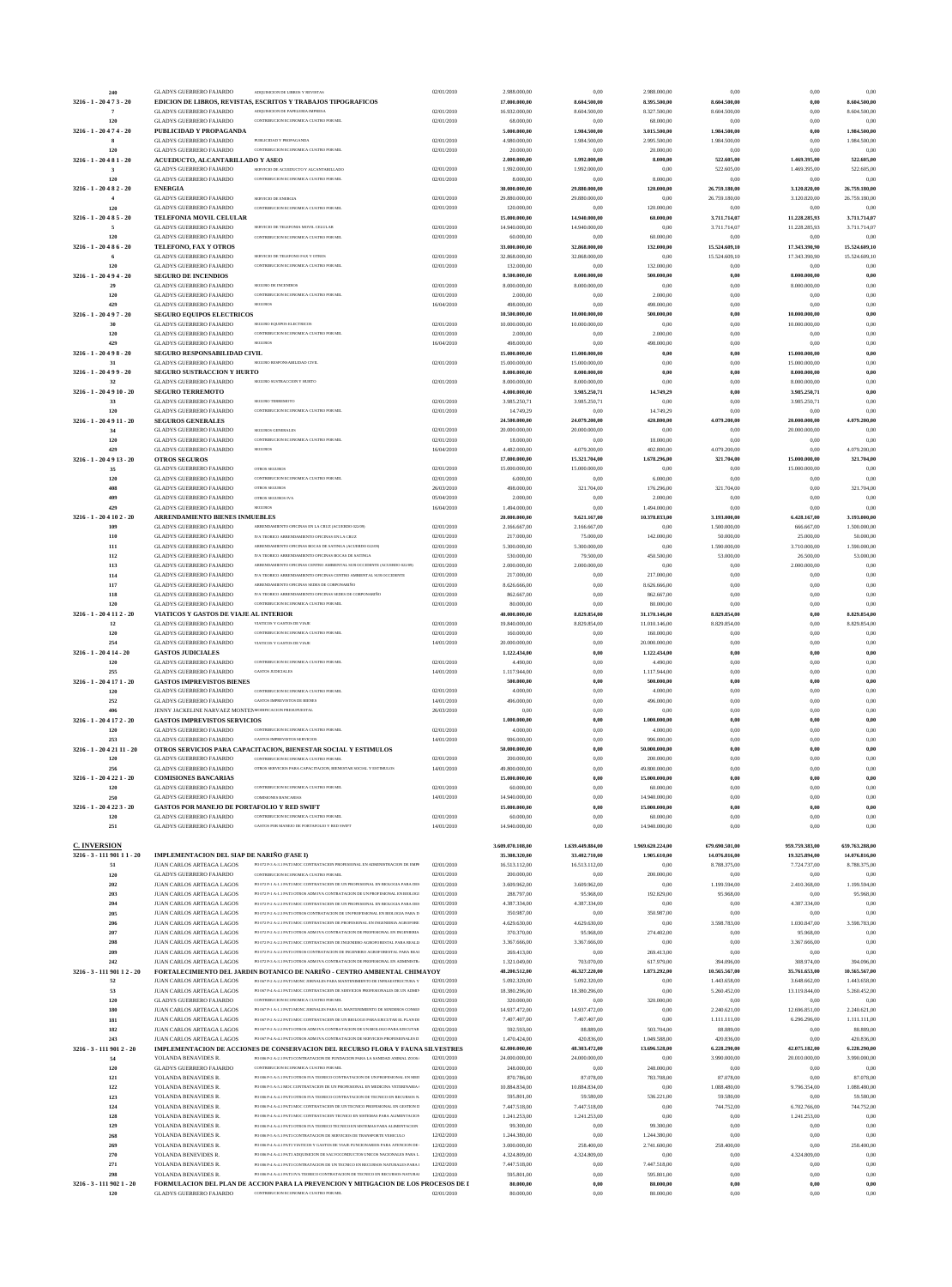|                                    |                                                               | FORMULACION DEL PLAN DE ACCION PARA LA PREVENCION Y MITIGACION DE LOS PROCESOS DE I                                                                              |                          | 0,00                          | 0,00                           | 0,00                         | 0,00                          | 0,00                          | 0,00                          |
|------------------------------------|---------------------------------------------------------------|------------------------------------------------------------------------------------------------------------------------------------------------------------------|--------------------------|-------------------------------|--------------------------------|------------------------------|-------------------------------|-------------------------------|-------------------------------|
| 120                                | <b>GLADYS GUERRERO FAJARDO</b>                                | CONTRIBUCION ECONOMICA CUATRO POR MIL                                                                                                                            | 02/01/2010               | 0,00                          | 0,00                           | 0,00                         | 0,00                          | 0,00                          | 0.00                          |
| 3216 - 3 - 111 902 2 - 20          |                                                               | ESTABLECIMIENTO Y OPERACION DEL SISTEMA DE INFORMACION GEOGRAFICO REGIONAL Y DEL                                                                                 |                          | 26.754.161,00                 | 14.803.374,00                  | 11.950.787,00                | 3.918.540,00                  | 10.884.834,00                 | 3.918.540,00                  |
| 55                                 | GLORIA AMPARO GARCIA B.                                       | PO 063 P-3 A-3.1 PAT1 CONTRATACION DE PROFESIONAL EN GEOGRAFIA PARA EL ALMAC                                                                                     | 02/01/2010               | 14.513.112,00                 | 14.513.112,00                  | 0,00                         | 3.628.278,00                  | 10.884.834,00                 | 3.628.278,00                  |
| 120<br>260                         | <b>GLADYS GUERRERO FAJARDO</b><br>GLORIA AMPARO GARCIA B.     | CONTRIBUCION ECONOMICA CUATRO POR MIL<br>PO 063 P-3 A-3.1 PAT1 GASTOS OPERATIVOS IVA TEORICO CONTRATACION DE PROFESION                                           | 02/01/2010<br>12/02/2010 | 280.000,00<br>1.161.049,00    | 0,00<br>290.262,00             | 280.000,00<br>870.787,00     | 0,00<br>290.262,00            | 0,00<br>0,00                  | 0.00<br>290.262,00            |
| 425                                | GLORIA AMPARO GARCIA B.                                       | PO063 P-3 A-3.1 PAT1 ADOUISICION EQUIPO DE COMPUTO SERVIDOR DE GRAN ESCALA PA                                                                                    | 09/04/2010               | 10.800.000,00                 | 0,00                           | 10.800.000,00                | 0.00                          | 0,00                          | 0.00                          |
| 3216 - 3 - 111 902 3 - 20          |                                                               | ESTABLECIMIENTO Y MANEJO DE COBERTURAS FORESTALES PROTECTORAS DE MICROCUENCAS P                                                                                  |                          | 77.630.720,00                 | 74.895.253,00                  | 2.735.467,00                 | 28.042.997,00                 | 46.852.256,00                 | 28.042.997,00                 |
| 56                                 | JUAN CARLOS ARTEAGA LAGOS                                     | PO 051 P.1 A.1 I PAT2 MONC CONTRATACION DE UN OBRERO PARA DESYERRE MANUAL I                                                                                      | 02/01/2010               | 5.092.320,00                  | 5.092.320,00                   | 0,00                         | 1.443.658,00                  | 3.648.662,00                  | 1.443.658,00                  |
| 57                                 | JUAN CARLOS ARTEAGA LAGOS                                     | PO 051 P-1 A-1.1 PAT2 MONC CONTRATACION DE OBREROS PARA SIEMBRA PRODUCCION                                                                                       | 02/01/2010               | 5.092.320,00                  | 5.092.320,00                   | 0,00                         | 2.659.882,00                  | 2.432.438,00                  | 2.659.882,00                  |
| 58                                 | JUAN CARLOS ARTEAGA LAGOS                                     | PO 051 P-1 A-1.1 PAT2 MONC CONTRATACION DE UN OBRERO PARA EL ACONDICIONAMIE                                                                                      | 02/01/2010               | 10.184.640,00                 | 10.184.640,00                  | 0,00                         | 5.319.764,00                  | 4.864.876,00                  | 5.319.764.00                  |
| 59                                 | JUAN CARLOS ARTEAGA LAGOS                                     | PO 051 P-1 A-1.1 PAT2 MONC CONTRATACION DE OBREROS PARA SIEMBRA Y PRODUCCIO                                                                                      | 02/01/2010               | 5.092.320,00                  | 5.092.320,00                   | 0,00                         | 2.659.882,00                  | 2.432.438,00                  | 2.659.882,00                  |
| 60                                 | JUAN CARLOS ARTEAGA LAGOS                                     | PO 051 P-1 A-1.1 PAT2 MONC CONTRATACION DE UN OBRERO PARA MANEJO DEL INVERN.                                                                                     | 02/01/2010               | 5.092.320,00                  | 5.092.320,00                   | 0.00                         | 2.659.882,00                  | 2.432.438,00                  | 2.659.882.00                  |
| 61                                 | JUAN CARLOS ARTEAGA LAGOS                                     | PO 051 P-1 A-1 1 PAT2 MONC CONTRATACION DE OBREROS PARA SIEMBRA PRODUCCION                                                                                       | 02/01/2010               | 5.092.320,00                  | 5.092.320,00                   | 0,00                         | 2.659.882,00                  | 2.432.438,00                  | 2.659.882,00                  |
| 62                                 | JUAN CARLOS ARTEAGA LAGOS                                     | PO 051 P-1 A-1.1 PAT2 MONC CONTRATACION DE UN OBRERO PARA TRANSPLANTE DE CH                                                                                      | 02/01/2010               | 5.092.320,00                  | 5.092.320,00                   | 0,00                         | 1.443.658,00                  | 3.648.662,00                  | 1.443.658.00                  |
| 120                                | <b>GLADYS GUERRERO FAJARDO</b>                                | CONTRIBUCION ECONOMICA CUATRO POR MIL                                                                                                                            | 02/01/2010               | 560.000,00                    | 0,00                           | 560.000,00                   | 0,00                          | 0,00                          | 0.00                          |
| 173                                | JUAN CARLOS ARTEAGA LAGOS                                     | PO 051 P-1 A-1.1 PAT2 MONC CONTRATACION DE OBREROS PARA LA PRODUCCION DE MA                                                                                      | 02/01/2010               | 11.457.720,00                 | 11.457.720,00                  | 0,00                         | 2.291.544,00                  | 9.166.176,00                  | 2.291.544,00                  |
| 174                                | JUAN CARLOS ARTEAGA LAGOS                                     | PO 051 P-1 A-1.3 PAT2 MOC CONTRATACION DE UN PROFESIONAL EN EL AREA AGRICOLA                                                                                     | 02/01/2010               | 12.698.973,00                 | 12.698.973,00                  | 0,00                         | 1.904.845.00                  | 10.794.128,00                 | 1.904.845,00                  |
| 175<br>176                         | JUAN CARLOS ARTEAGA LAGOS<br>JUAN CARLOS ARTEAGA LAGOS        | PO 051 P-1 A-1.3 PAT2 OTROS ADM IVA CONTRATACION DE UN PROFESIONAL DEL AREA A<br>PO 051 P-1 A-1.3 PAT2 OTROS SUSCRIPCION DE CONTRATOS INTERADMINISTRATIVOS O D   | 02/01/2010<br>02/01/2010 | 1.015.918,00<br>11.159.549,00 | 0.00                           | 1.015.918,00<br>1.159.549,00 | 0,00<br>5.000.000,00          | 0,00<br>5.000.000,00          | 0.00<br>5.000.000,00          |
| 3216 - 3 - 111 902 3 - 21          |                                                               | ESTABLECIMIENTO Y MANEJO DE COBERTURAS FORESTALES PROTECTORAS DE MICROCUENCAS P                                                                                  |                          | 67.315.682,00                 | 10.000.000,00<br>29.408.148,00 | 37.907.534,00                | 7.256.555,00                  | 22.151.593,00                 | 7.256.555,00                  |
| 120                                | <b>GLADYS GUERRERO FAJARDO</b>                                | CONTRIBUCION ECONOMICA CUATRO POR MIL                                                                                                                            | 02/01/2010               | 381.263,00                    | 0.00                           | 381.263,00                   | 0,00                          | 0,00                          | 0.00                          |
| 177                                | JUAN CARLOS ARTEAGA LAGOS                                     | PO 051 P-1 A1.1 PAT2 MONC CONTRATACION DE UN OBRERO PARA PRODUCCION DE MATI                                                                                      | 02/01/2010               | 7.638.480,00                  | 7.638.480,00                   | 0,00                         | 0,00                          | 7.638.480,00                  | 0.00                          |
| 178                                | JUAN CARLOS ARTEAGA LAGOS                                     | PO 051 P-2 A-2.1 PAT2 MOC CONTRATACION DE UN PROFESIONAL DE LAS AREAS AGROPE                                                                                     | 02/01/2010               | 21.769.668,00                 | 21.769.668,00                  | 0,00                         | 7.256.555,00                  | 14.513.113,00                 | 7.256.555,00                  |
| 179                                | JUAN CARLOS ARTEAGA LAGOS                                     | PO 051 P-2 A-2.1 PAT2 OTROS SUSCRIPCION DE CONTRATOS INTERADMINISTRATIVOS Y D                                                                                    | 02/01/2010               | 37.526.271,00                 | 0.00                           | 37.526.271,00                | 0,00                          | 0,00                          | 0.00                          |
| 3216 - 3 - 111 902 4 - 20          |                                                               | FOMENTO AL APROVECHAMIENTO SOSTENIBLE DE BIENES Y SERVICIOS DERIVADOS DE LA BIODIVI                                                                              |                          | 31.508.320,00                 | 22.495.325,00                  | 9.012.995,00                 | 9.244.851,00                  | 13.250.474,00                 | 9.244.851,00                  |
| 120                                | <b>GLADYS GUERRERO FAJARDO</b>                                | CONTRIBUCION ECONOMICA CUATRO POR MIL                                                                                                                            | 02/01/2010               | 160.000,00                    | 0,00                           | 160.000,00                   | 0,00                          | 0,00                          | 0.00                          |
| 127                                | JUAN CARLOS ARTEAGA LAGOS                                     | PO 071 P-5 A-5 1 PAT3 MOC CONTRATACION DE UN ECONOMISTA PARA DESARROLLAR ES                                                                                      | 02/01/2010               | 3.628.278,00                  | 3.628.278,00                   | 0,00                         | 3.628.278,00                  | 0,00                          | 3.628.278,00                  |
| 136                                | JUAN CARLOS ARTEAGA LAGOS                                     | PO 071 P-5 A-5.1 PAT3 OTROS ADM IVA ECONOMISTA PARA DESARROLLAR ESTRATEGIAS                                                                                      | 02/01/2010               | 290.262,00                    | 290.262,00                     | 0,00                         | 87.079,00                     | 203.183,00                    | 87.079,00                     |
| 137                                | JUAN CARLOS ARTEAGA LAGOS                                     | PO 071 P-5 A-5.1 PAT3 MOC CONTRATACION DE UN PROFESIONAL DEL AREA ADMINISTRA                                                                                     | 02/01/2010               | 3.628.278,00                  | 3.628.278.00                   | 0,00                         | 3.628.278,00                  | 0,00                          | 3.628.278,00                  |
| 138                                | JUAN CARLOS ARTEAGA LAGOS                                     | PO 071 P-5 A-5.1 PAT3 OTROS ADM IVA PROFESIONAL DEL AREA ADMINISTRATIVA PARA.                                                                                    | 02/01/2010               | 290.262,00                    | 290.262,00                     | 0,00                         | 87.079,00                     | 203.183,00                    | 87.079,00                     |
| 139                                | JUAN CARLOS ARTEAGA LAGOS                                     | PO 071 P-5 A-5.1 PAT3 MOC CONTRATACION DE UN PROFESIONAL DE LAS CIENCIAS AGRO                                                                                    | 02/01/2010               | 3.628.278,00                  | 0,00                           | 3.628.278,00                 | 0.00                          | 0,00                          | 0.00                          |
| 140                                | JUAN CARLOS ARTEAGA LAGOS                                     | PO 071 P-5 A-5.1 PAT3 OTROS ADM IVA PROFESIONAL AGROPECUARIO PARA ASESORAR Y                                                                                     | 02/01/2010               | 290.262,00                    | 0,00                           | 290.262,00                   | 0,00                          | 0,00                          | 0.00                          |
| 141                                | JUAN CARLOS ARTEAGA LAGOS                                     | PO 071 P-5 A-5 1 PAT3 MOC CONTRATACION DE UN ADMINISTRADOR DE EMPRESAS PARA                                                                                      | 02/01/2010               | 3.628.278,00                  | 3.628.278,00                   | 0,00                         | 1.088.483,00                  | 2.539.795,00                  | 1.088.483,00                  |
| 142                                | JUAN CARLOS ARTEAGA LAGOS                                     | PO 071 P-5 A-5.1 PAT3 OTROS ADM IVA ADMINISTRADOR DE EMPRESAS PARA DESARROLI                                                                                     | 02/01/2010               | 290.262,00                    | 87.079,00                      | 203.183,00                   | 0,00                          | 87.079,00                     |                               |
| 143                                | JUAN CARLOS ARTEAGA LAGOS                                     | PO 071 P-4 A-4.1 PAT3 MOC CONTRATACION DE UN PROFESIONAL DE LAS CIENCIAS AGRO                                                                                    | 02/01/2010               | 3.628.278,00                  | 0,00                           | 3.628.278,00                 | 0,00                          | 0,00                          | 0.00                          |
| 144                                | JUAN CARLOS ARTEAGA LAGOS                                     | PO 071 P-4 A-4.1 PAT3 OTROS ADM IVA PROFESIONAL AGROPECUARIO PARA ASESORAR Y                                                                                     | 02/01/2010               | 290.262,00                    | 0,00                           | 290.262,00                   | 0,00                          | 0,00                          | 0.00                          |
| 145                                | JUAN CARLOS ARTEAGA LAGOS                                     | PO 071 P-4 A-4.1 PAT3 MOC CONTRATACION DE UN ADMINISTRADOR DE EMPRESAS PARA                                                                                      | 02/01/2010               | 3.628.278,00                  | 3.628.278,00                   | 0,00                         | 0,00                          | 3.628.278,00                  | 0.00                          |
| 146                                | JUAN CARLOS ARTEAGA LAGOS                                     | PO 071 P-4 A-4.1 PAT3 OTROS ADM IVA ADMINISTRADOR DE EMPRESAS PARA DESARROLI                                                                                     | 02/01/2010               | 290.262,00                    | 0,00                           | 290.262,00                   | 0,00                          | 0,00                          | 0.00                          |
| 147                                | JUAN CARLOS ARTEAGA LAGOS                                     | PO 071 P-4 A-4.1 PAT3 MOC CONTRATACION DE UN ECONOMISTA PARA DESARROLLAR LA                                                                                      | 02/01/2010               | 3.628.278,00                  | 3.628.278,00                   | 0,00                         | 362.827,00                    | 3.265.451,00                  | 362.827,00                    |
| 148                                | JUAN CARLOS ARTEAGA LAGOS                                     | PO 071 P-4 A-4.1 PAT3 OTROS ADM IVA ECONOMISTA PARA DESARROLLAR LAS INICIATIV                                                                                    | 02/01/2010               | 290.262,00                    | 29.027,00                      | 261.235,00                   | 0,00                          | 29.027,00                     | 0.00                          |
| 149                                | JUAN CARLOS ARTEAGA LAGOS                                     | PO 071 P-4 A-4.1 PAT3 MOC CONTRATACION DE UN PROFESIONAL DEL AREA ADMINISTRA<br>PO 071 P-4 A-4.1 PAT3 OTROS ADM IVA PROFESIONAL DEL AREA ADMINISTRATIVA PARA.    | 02/01/2010               | 3.628.278,00                  | 3.628.278,00                   | 0,00                         | 362.827,00                    | 3.265.451,00                  | 362.827,00                    |
| 150<br>3216 - 3 - 111 902 5 1 - 20 | JUAN CARLOS ARTEAGA LAGOS                                     | MONTAJE DE EXPERIENCIAS LOCALES PARA LA CONSERVACION Y RECUPERACION DE AREAS DETE                                                                                | 02/01/2010               | 290.262,00<br>40.000,00       | 29.027,00<br>0,00              | 261.235,00<br>40.000,00      | 0,00<br>0,00                  | 29.027,00<br>0,00             | 0.00<br>0.00                  |
| 120                                | <b>GLADYS GUERRERO FAJARDO</b>                                | CONTRIBUCION ECONOMICA CUATRO POR MIL                                                                                                                            | 02/01/2010               | 40.000,00                     | 0,00                           | 40.000,00                    | 0,00                          | 0,00                          | 0.00                          |
| 3216 - 3 - 111 902 5 1 - 21        |                                                               | MONTAJE DE EXPERIENCIAS LOCALES PARA LA CONSERVACION Y RECUPERACION DE AREAS DETE                                                                                |                          | 220.000,00                    | 0,00                           | 220.000,00                   | 0,00                          | 0,00                          | 0.00                          |
| 120                                | <b>GLADYS GUERRERO FAJARDO</b>                                | CONTRIBUCION ECONOMICA CUATRO POR MIL                                                                                                                            | 02/01/2010               | 220.000,00                    | 0,00                           | 220.000,00                   | 0,00                          | 0,00                          | 0.00                          |
| 3216 - 3 - 111 902 5 2 - 21        |                                                               | IMPLEMENTACION DE ACCIONES ESTRATEGICAS EN AREAS DE PARAMOS CON PLANES DE MANEJO                                                                                 |                          | 248.000,00                    | 0,00                           | 248.000,00                   | 0,00                          | 0,00                          | 0,00                          |
| 120                                | <b>GLADYS GUERRERO FAJARDO</b>                                | CONTRIBUCION ECONOMICA CUATRO POR MIL                                                                                                                            | 02/01/2010               | 248.000,00                    | 0.00                           | 248.000,00                   | 0.00                          | 0,00                          | 0.00                          |
| 3216 - 3 - 111 903 1 - 20          |                                                               | IMPLEMENTACION DE ACCIONES DE DESCONTAMINACION Y MONITOREO EN CUENCAS                                                                                            |                          | 3.787.484,00                  | 0.00                           | 3.787.484,00                 | 0,00                          | 0,00                          | 0.00                          |
| 120                                | <b>GLADYS GUERRERO FAJARDO</b>                                | CONTRIBUCION ECONOMICA CUATRO POR MIL                                                                                                                            | 02/01/2010               | 3.787.484,00                  | 0,00                           | 3.787.484,00                 | 0.00                          | 0,00                          | 0.00                          |
| 3216 - 3 - 111 903 1 - 21          |                                                               | IMPLEMENTACION DE ACCIONES DE DESCONTAMINACION Y MONITOREO EN CUENCAS                                                                                            |                          | 1.898.893,00                  | 0,00                           | 1.898.893,00                 | 0,00                          | 0,00                          | 0,00                          |
| 120                                | <b>GLADYS GUERRERO FAJARDO</b>                                | CONTRIBUCION ECONOMICA CUATRO POR MIL                                                                                                                            | 02/01/2010               | 1.898.893,00                  | 0.00                           | 1.898.893,00                 | 0.00                          | 0,00                          | 0.00                          |
| 3216 - 3 - 113 900 11 - 20         |                                                               | APOYO A LOS PROCESOS DE FORMULACION Y SEGUIMIENTO DE PLANES DE ORDENAMIENTO TERRI                                                                                |                          | 108.779.977,00                | 69.719.708,00                  | 39.060.269,00                | 22.274.218,00                 | 47.445.490,00                 | 22.274.218,00                 |
| 25                                 | GLORIA AMPARO GARCIA B.                                       | PO 065 P-2 A-2.1 PAT1 MOC ARQUITECTO ESPECIALISTA PARA LA CONSTRUCCION DE UN !                                                                                   | 02/01/2010               | 18.330.000,00                 | 18.330.000,00                  | 0,00                         | 2.749.500,00                  | 15.580.500,00                 | 2.749.500,00                  |
| 26                                 | GLORIA AMPARO GARCIA B.                                       | PO 065 P.2 A.2 I PATI OTROS GASTOS OPERATIVOS IVA TEORICO CONTRATACION AROUT                                                                                     | 02/01/2010               | 1.466.400,00                  | 219.960,00                     | 1.246.440,00                 | 0.00                          | 219.960,00                    |                               |
| $\bf 27$                           | GLORIA AMPARO GARCIA B.<br><b>GLORIA AMPARO GARCIA B.</b>     | PO 065 P-2 A-2.1 PAT1 MOC ECONOMISTA ESPECIALISTA PARA LA CONSTRUCCION DE UN                                                                                     | 02/01/2010               | 18.330.000,00                 | 18.330.000,00                  | 0,00                         | 2.749.500.00                  | 15.580.500,00                 | 2.749.500,00                  |
| 28<br>63                           | GLORIA AMPARO GARCIA B.                                       | PO 065 P-2 A-2.1 PAT1 OTROS GASTOS OPERATIVOS IVA TEORICO CONTRATACION DE ECC<br>PO 065 P.1 A.1 2 PAT1 CONTRATACION GEOGRAFO PARA EIECUCION DEL MACROPROCESI     | 02/01/2010               | 1.466.400,00<br>14.513.112,00 | 0,00<br>14.513.112,00          | 1.466.400,00                 | 0,00                          | 0,00                          | 0.00                          |
|                                    |                                                               |                                                                                                                                                                  | 02/01/2010               |                               |                                | 0,00                         | 7.256.600,00                  | 7.256.512,00                  | 7.256.600,00                  |
|                                    |                                                               |                                                                                                                                                                  |                          |                               |                                |                              |                               |                               |                               |
| 64                                 | GLORIA AMPARO GARCIA B.                                       | PO 065 P-1 A-1.2 PAT1 CONTRATACION ARQUITECTO PARA EJECUCION DEL MACROPROCE                                                                                      | 02/01/2010               | 16.380.296,00                 | 16.380.296,00                  | 0,00                         | 8.190.148.00                  | 8.190.148,00                  | 8.190.148,00                  |
| 120                                | <b>GLADYS GUERRERO FAJARDO</b>                                | CONTRIBUCION ECONOMICA CUATRO POR MIL                                                                                                                            | 02/01/2010               | 491.396,00                    | 0,00                           | 491.396,00                   | 0,00                          | 0,00                          | 0.00                          |
| 261                                | GLORIA AMPARO GARCIA B.                                       | PO 065 P-1 A-1.2 PAT1 IVA GEOGRAFO                                                                                                                               | 12/02/2010               | 1.161.049,00                  | 580.528,00                     | 580.521,00                   | 290.264,00                    | 290.264,00                    | 290.264,00                    |
| 262                                | GLORIA AMPARO GARCIA B.                                       | PO 065 P-1 A-1.2 PAT1 IVA ARQUITECTO<br>PO 065 P.3 A.3 I PATI CONTRATACION CONSULTORIA A TRAVES DE CONCURSO DE MERIT                                             | 12/02/2010               | 1.310.424,00                  | 655.212,00                     | 655.212,00                   | 327.606,00                    | 327.606,00                    | 327.606,00                    |
| 376                                | <b>GLORIA AMPARO GARCIA B.</b>                                | PO 065 P-1 A-1.2 PAT1 VIATICOS Y GASTOS DE VIAJE PARA EL PERSONAL DE PLANTA DEL                                                                                  | 10/03/2010               | 27.240.000,00<br>3.620.900,00 | 0,00                           | 27.240.000,00                | 0,00                          | 0,00                          | 0.00                          |
| 412<br>423                         | <b>GLORIA AMPARO GARCIA</b><br><b>GLORIA AMPARO GARCIA B.</b> | PO 065 P-1 A-1.2 PAT1 TRANSPORTE SEGUIMIENTO Y TALLERES DE CAPACITACION EN PRO                                                                                   | 05/04/2010<br>07/04/2010 | 4.470.000,00                  | 710.600,00<br>0,00             | 2.910.300,00<br>4.470.000,00 | 710.600,00<br>0,00            | 0,00<br>0,00                  | 710.600,00<br>0.00            |
| 3216 - 3 - 113 900 11 - 21         |                                                               | APOYO A LOS PROCESOS DE FORMULACION Y SEGUIMIENTO DE PLANES DE ORDENAMIENTO TERRI                                                                                |                          | 125.260.000,00                | 0,00                           | 125.260.000,00               | 0,00                          | 0,00                          | 0,00                          |
| 120                                | <b>GLADYS GUERRERO FAJARDO</b>                                | CONTRIBUCION ECONOMICA CUATRO POR MIL                                                                                                                            | 02/01/2010               | 760.000,00                    | 0.00                           | 760.000,00                   | 0,00                          | 0,00                          | 0.00                          |
| 377                                | GLORIA AMPARO GARCIA B.                                       | PO 065 P-3 A-3.1 PAT1 CONTRATACION CONSULTORIA A TRAVES DE MERITOS LA ELABOR                                                                                     | 10/03/2010               | 124.500.000,00                | 0,00                           | 124.500.000,00               | 0,00                          | 0,00                          | 0.00                          |
| 3216 - 3 - 113 900 12 - 20         |                                                               | APOYO A LA FORMULACION A LOS PLANES DE VIDA DE PUEBLOS INDIGENAS Y CAMPESINOS                                                                                    |                          | 60.000,00                     | 0,00                           | 60.000,00                    | 0,00                          | 0,00                          | 0,00                          |
| 120                                | <b>GLADYS GUERRERO FAJARDO</b>                                | CONTRIBUCION ECONOMICA CUATRO POR MIL                                                                                                                            | 02/01/2010               | 60.000,00                     | 0,00                           | 60.000,00                    | 0,00                          | 0,00                          | 0.00                          |
| 3216 - 3 - 113 900 13 - 20         |                                                               | APOYO A LA FORMULACION DE LOS PLANES DE MANEJO AMBIENTAL INTEGRAL PARTICIPATIVOS I                                                                               |                          | 120.000,00                    | 0.00                           | 120.000,00                   | 0,00                          | 0,00                          | 0,00                          |
| 120                                | <b>GLADYS GUERRERO FAJARDO</b>                                | CONTRIBUCION ECONOMICA CUATRO POR MIL                                                                                                                            | 02/01/2010               | 120.000,00                    | 0,00                           | 120.000,00                   | 0,00                          | 0,00                          | 0.00                          |
| 3216 - 3 - 113 900 15 - 20         |                                                               | ACOMPAÑAMIENTO A LA FORMULACION DE PLANES DE PREVENCION DE DESASTRES E INCENDIOS I                                                                               |                          | 96.000,00                     | 0,00                           | 96.000,00                    | 0,00                          | 0,00                          | 0,00                          |
| 120                                | <b>GLADYS GUERRERO FAJARDO</b>                                | CONTRIBUCION ECONOMICA CUATRO POR MIL                                                                                                                            | 02/01/2010               | 96.000,00                     | 0,00                           | 96.000,00                    | 0,00                          | 0,00                          | 0.00                          |
| 3216 - 3 - 113 900 1 6 - 20        |                                                               | <b>GESTION DE RIESGOS EN AREAS PRIORITARIAS DEL DEPARTAMENTO DE NARIÑO</b>                                                                                       |                          | 27.815.240,00                 | 7.329.129,00                   | 20.486.111,00                | 907.161,00                    | 6.421.968,00                  | 907.161,00                    |
| 65                                 | YOLANDA BENAVIDES R                                           | PO 005 P-1 A-1.1 PAT1.1 CONTRATACION GEOLOGO PARA CARACTERIZAR ZONAS CRITICA                                                                                     | 02/01/2010               | 7.256.556,00                  | 7.256.556,00                   | 0,00                         | 907.161,00                    | 6.349.395,00                  | 907.161,00                    |
| 120                                | <b>GLADYS GUERRERO FAJARDO</b>                                | CONTRIBUCION ECONOMICA CUATRO POR MIL                                                                                                                            | 02/01/2010               | 304.000,00                    | 0,00                           | 304.000,00                   | 0,00                          | 0,00                          | 0.00                          |
| 272                                | YOLANDA BENAVIDES R                                           | PO 005 P-1 A-1.1 PAT1.1 IVA TEORICO PARA CONTRATACION DE GEOLOGO PARA CARACTI                                                                                    | 12/02/2010               | 580.524,00                    | 72.573,00                      | 507.951,00                   | 0,00                          | 72.573,00                     | 0.00                          |
| 325                                | YOLANDA BENAVIDES R                                           | PO 005 P-6 A-6.1 PAT 1.1 VIATICOS Y GASTOS DE VIAJE PARA LA GESTION DEL RIESGO                                                                                   | 25/02/2010               | 4.000.000,00                  | 0,00                           | 4.000.000,00                 | 0,00                          | 0,00                          | 0.00                          |
| 430                                | YOLANDA BENAVIDES R                                           | PO 005 P-2 A-2.1 PAT 1.1 GEOLOGO PARA REALIZAR CONTROL Y MONITOREO DE SITIOS EX<br>PO 005 P-2 A-2.1 PAT 1.1 IVA TEORICO CONTRATACION GEOLOGO PARA REALIZAR CONTR | 16/04/2010               | 14.513.112,00                 | 0,00                           | 14.513.112,00                | 0,00                          | 0,00                          | 0.00                          |
| 431                                | YOLANDA BENAVIDES R.                                          |                                                                                                                                                                  | 16/04/2010               | 1.161.048,00                  | 0,00                           | 1.161.048,00                 | 0,00                          | 0,00                          | 0.00                          |
| 3216 - 3 - 113 902 11 - 20         |                                                               | FORMULACION E IMPLEMENTACION DE PLANES DE MANEJO DE ECOSISTEMAS DE HUMEDAL (RAMS<br>CONTRIBUCION ECONOMICA CUATRO POR MIL                                        |                          | 140.000,00                    | 0,00                           | 140.000,00                   | 0,00<br>0.00                  | 0,00                          | 0,00                          |
| 120<br>3216 - 3 - 113 902 1 1 - 21 | <b>GLADYS GUERRERO FAJARDO</b>                                | FORMULACION E IMPLEMENTACION DE PLANES DE MANEJO DE ECOSISTEMAS DE HUMEDAL (RAMS                                                                                 | 02/01/2010               | 140.000,00<br>240.000,00      | 0,00<br>0,00                   | 140.000,00<br>240.000,00     | 0.00                          | 0,00<br>0,00                  | 0.00<br>0,00                  |
| 120                                | <b>GLADYS GUERRERO FAJARDO</b>                                | CONTRIBUCION ECONOMICA CUATRO POR MIL                                                                                                                            | 02/01/2010               | 240.000,00                    | 0,00                           | 240.000,00                   | 0,00                          | 0,00                          | 0.00                          |
| 3216 - 3 - 113 902 1 2 - 20        |                                                               | EJECUCION DE ACCIONES PRIORIZADAS PARA EL ORDENAMIENTO Y MANEJO CUENCAS                                                                                          |                          | 98.658.794,00                 | 87.493.548,00                  | 11.165.246,00                | 19.131.845,00                 | 68.361.703,00                 | 19.131.845,00                 |
| 120                                | <b>GLADYS GUERRERO FAJARDO</b>                                | CONTRIBUCION ECONOMICA CUATRO POR MIL                                                                                                                            | 02/01/2010               | 440.000,00                    | 0.00                           | 440.000,00                   | 0.00                          | 0,00                          | 0.00                          |
| 151                                | JUAN CARLOS ARTEAGA LAGOS                                     | PO 053 P-1 A-1.1 PAT2 MOC CONTRATACION DE UN BIOLOGO PARA LA PLANIFICACION DE                                                                                    | 02/01/2010               | 8.190.148,00                  | 8.190.148,00                   | 0,00                         | 4.045.566,00                  | 4.144.582,00                  | 4.045.566,00                  |
| 152                                | JUAN CARLOS ARTEAGA LAGOS                                     | PO 053 P-1 A-1.1 PAT2 OTROS ADM IVA CONTRATACION DE UN BIOLOGO PARA LA PLANIF                                                                                    | 02/01/2010               | 655.212,00                    | 323.646,00                     | 331.566,00                   | 0,00                          | 323.646,00                    | 0.00                          |
| 153                                | JUAN CARLOS ARTEAGA LAGOS                                     | PO 053 P-1 A-1.1 PAT2 MOC CONTRATACION DE UN INGENIERO AGRONOMO PARA PRESTA                                                                                      | 02/01/2010               | 7.256.556,00                  | 7.256.556,00                   | 0,00                         | 3.222.622,00                  | 4.033.934,00                  | 3.222.622,00                  |
| 154                                | JUAN CARLOS ARTEAGA LAGOS                                     | PO 053 P-1 A-1.1 PAT2 MOC CONTRATACION DE DOS AUXILIARES DEL AREA AGROPECUAL                                                                                     | 02/01/2010               | 22.125.224,00                 | 14.079.688,00                  | 8.045.536,00                 | 3.135.938,00                  | 10.943.750,00                 | 3.135.938,00                  |
| 155                                | JUAN CARLOS ARTEAGA LAGOS                                     | PO 053 P-1 A-1.1 PAT2 OTROS ADM IVA CONTRATACION DE DOS AUXILIARES DEL AREA A                                                                                    | 02/01/2010               | 1.770.018,00                  | 376.123,00                     | 1.393.895,00                 | 94.078,00                     | 282.045,00                    | 94.078,00                     |
| 156                                | JUAN CARLOS ARTEAGA LAGOS                                     | PO 053 P-1 A-1.1 PAT2 MOC CONTRATACION DE DOS PROFESIONALES DEL AREA AGRICOL                                                                                     | 02/01/2010               | 36.000.000,00                 | 36.000.000,00                  | 0,00                         | 5.400.000,00                  | 30.600.000,00                 | 5.400.000,00                  |
| 157                                | JUAN CARLOS ARTEAGA LAGOS                                     | PO 053 P-1 A-1.1 PAT2 MOC CONTRATACION DE UNA TRABAJADORA SOCIAL PARA ACOMI                                                                                      | 02/01/2010               | 7.256.556,00                  | 7.256.556,00                   | 0,00                         | 1.208.483,00                  | 6.048.073,00                  | 1.208.483,00                  |
| 158                                | JUAN CARLOS ARTEAGA LAGOS                                     | PO 053 P-1 A-1.1 PAT2 OTROS ADM IVA CONTRATACION DE UNA TRABAJADORA SOCIAL P                                                                                     | 02/01/2010               | 580.524,00                    | 96.675,00                      | 483.849,00                   | 96.675,00                     | 0,00                          | 96.675,00                     |
| 159                                | <b>JUAN CARLOS ARTEAGA LAGOS</b>                              | PO 053 P-1 A-1.1 PAT2 TRANSPORTE - TRANSPORTE PARA PASANTE DE UNIVERSIDAD O EL                                                                                   | 02/01/2010               | 1.800.000,00                  | 1.800.000,00                   | 0,00                         | 720.000,00                    | 1.080.000,00                  | 720.000,00                    |
| 160                                | JUAN CARLOS ARTEAGA LAGOS                                     | PO 053 P-1 A-1.1 PAT2 OTROS ADM IVA TRANSPORTE PARA PASANTE DE UNIVERSIDAD O 1                                                                                   | 02/01/2010               | 144.000,00                    | 57.600,00                      | 86.400,00                    | 0,00                          | 57.600,00                     | 0.00                          |
| 161                                | JUAN CARLOS ARTEAGA LAGOS                                     | PO 053 P-1 A-1.1 PAT2 TRANSPORTE - TRANSPORTE PARA EQUIPO TECNICO ENCARGADO I<br>PO 053 P-1 A-1.1 PAT2 OTROS ADM IVA - TRANSPORTE PARA EQUIPO TECNICO ENCARGAD   | 02/01/2010               | 4.800.000,00                  | 4.800.000.00                   | 0,00                         | 0,00<br>0.00                  | 4.800,000,00                  | 0.00<br>0.00                  |
| 162<br>163                         | JUAN CARLOS ARTEAGA LAGOS                                     | PO 053 P.1 A.1 1 PAT2 MOC CONTRATACION DE UN ZOOTECNISTA PRA PRESTAR ASISTEP                                                                                     | 02/01/2010<br>02/01/2010 | 384.000,00                    | 0,00                           | 384.000,00                   |                               | 0,00                          |                               |
| 3216 - 3 - 113 902 1 2 - 21        | JUAN CARLOS ARTEAGA LAGOS                                     | EJECUCION DE ACCIONES PRIORIZADAS PARA EL ORDENAMIENTO Y MANEJO CUENCAS                                                                                          |                          | 7.256.556,00<br>62.659.655,00 | 7.256.556,00<br>53.244.899,00  | 0,00<br>9.414.756,00         | 1.208.483,00<br>16.402.463,00 | 6.048.073,00<br>36.842.436.00 | 1.208.483,00<br>16.402.463,00 |
| 120                                | <b>GLADYS GUERRERO FAJARDO</b>                                | CONTRIBUCION ECONOMICA CUATRO POR MIL                                                                                                                            | 02/01/2010               | 381.263,00                    | 0.00                           | 381.263,00                   | 0.00                          | 0,00                          | 0.00                          |
| 164                                | JUAN CARLOS ARTEAGA LAGOS                                     | PO 053 P-1 A-1.9 PAT2 MOC CONTRATACION DE UN AUXILIAR ADMINISTRATIVO PARA MA                                                                                     | 02/01/2010               | 11.062.612,00                 | 11.062.612,00                  | 0,00                         | 1.659.392,00                  | 9.403.220,00                  | 1.659.392,00                  |
| 165                                | <b>JUAN CARLOS ARTEAGA LAGOS</b>                              | PO 053 P-1 A-1.9 PAT2 OTROS ADM IVA CONTRATACION DE UN AUXILIAR ADMINISTRATIV                                                                                    | 02/01/2010               | 885.009,00                    | 132.751,00                     | 752.258,00                   | 132.751,00                    | 0,00                          | 132.751,00                    |
| 166                                | JUAN CARLOS ARTEAGA LAGOS                                     | PO 053 P-LA-L9 PAT2 MOC CONTRATACION DE UN AUXILIAR EN GEOGRAFIA PARA ACOM                                                                                       | 02/01/2010               | 11.062.612,00                 | 7.039.844,00                   | 4.022.768,00                 | 3.319.937,00                  | 3.719.907,00                  | 3.319.937,00                  |
| 167                                | JUAN CARLOS ARTEAGA LAGOS                                     | PO 053 P-1 A-1.9 PAT2 OTROS ADM IVA CONTRATACION DE UN AUXILIAR EN GEOGRAFIA                                                                                     | 02/01/2010               | 885.009,00                    | 265.595,00                     | 619.414,00                   | 99.598,00                     | 165.997,00                    | 99.598,00                     |
| 168                                | <b>JUAN CARLOS ARTEAGA LAGOS</b>                              | PO 053 P-1 A-1.9 PAT2 MOC CONTRATACION DE UN AUXILIAR EN EL AREA AMBIENTAL PA                                                                                    | 02/01/2010               | 11.062.612,00                 | 11.062.612,00                  | 0,00                         | 4.031.352,00                  | 7.031.260,00                  | 4.031.352,00                  |
| 169                                | JUAN CARLOS ARTEAGA LAGOS                                     | PO 053 P.L A. L9 PAT2 ADM IVA CONTRATACION DE UN AUXILIAR EN EL AREA AMBIENTA                                                                                    | 02/01/2010               | 885.009,00                    | 265.595,00                     | 619.414,00                   | 99.598,00                     | 165.997,00                    | 99.598.00                     |
| 170                                | JUAN CARLOS ARTEAGA LAGOS                                     | PO 053 P-1 A-1.9 PAT2 MOC CONTRATACION DE UN PROFESIONAL AGRONOMO Y/O BIOLO                                                                                      | 02/01/2010               | 19.955.529,00                 | 19.141.390,00                  | 814.139,00                   | 7.059.835,00                  | 12.081.555,00                 | 7.059.835,00                  |
| 171                                | JUAN CARLOS ARTEAGA LAGOS                                     | PO 053 P-1 A-1.9 PAT2 TRANSPORTE - TRANSPORTE PARA EL EQUIPO TECNICO ENCARGAD                                                                                    | 02/01/2010               | 6.000.000,00                  | 4.274.500,00                   | 1.725.500,00                 | 0,00                          | 4.274.500,00                  | 0.00                          |
| 172                                | JUAN CARLOS ARTEAGA LAGOS                                     | PO 053 P-1 A-1.9 PAT2 OTROS ADMINISTRACION IVA TRANSPORTE PARA EL EQUIPO TECNI                                                                                   | 02/01/2010               | 480.000,00                    | 0,00                           | 480.000,00                   | 0,00                          | 0,00                          |                               |
| 3216 - 3 - 113 902 13 - 20         |                                                               | FORMULACION DE PLANES DE ORDENACION DEL RECURSO HIDRICO DE MICROCUENCAS ABASTECI                                                                                 |                          | 479.198.938,00                | 290.760.088,00                 | 188,438,850,00               | 70.694.590,00                 | 220.065.498,00                | 70.694.590,00                 |
| 66<br>67                           | JUAN CARLOS ARTEAGA LAGOS<br>JUAN CARLOS ARTEAGA LAGOS        | PO 049 P-2 A-2.1 PAT2 MOC CONTRATACION AUXILIAR EN EL AREA ACUICOLA PARA REGI<br>PO 049 P-2 A-2.1 PAT2 MOC CONTRATACION TECNICO PARA ASESORIA SEGUIMIENTO Y L    | 02/01/2010<br>02/01/2010 | 9.645.536,00<br>7.456.265,00  | 9.645.536,00<br>7.456.265,00   | 0,00<br>0,00                 | 5.034.625,00<br>2.791.280,00  | 4.610.911,00<br>4.664.985,00  | 5.034.625,00<br>2.791.280,00  |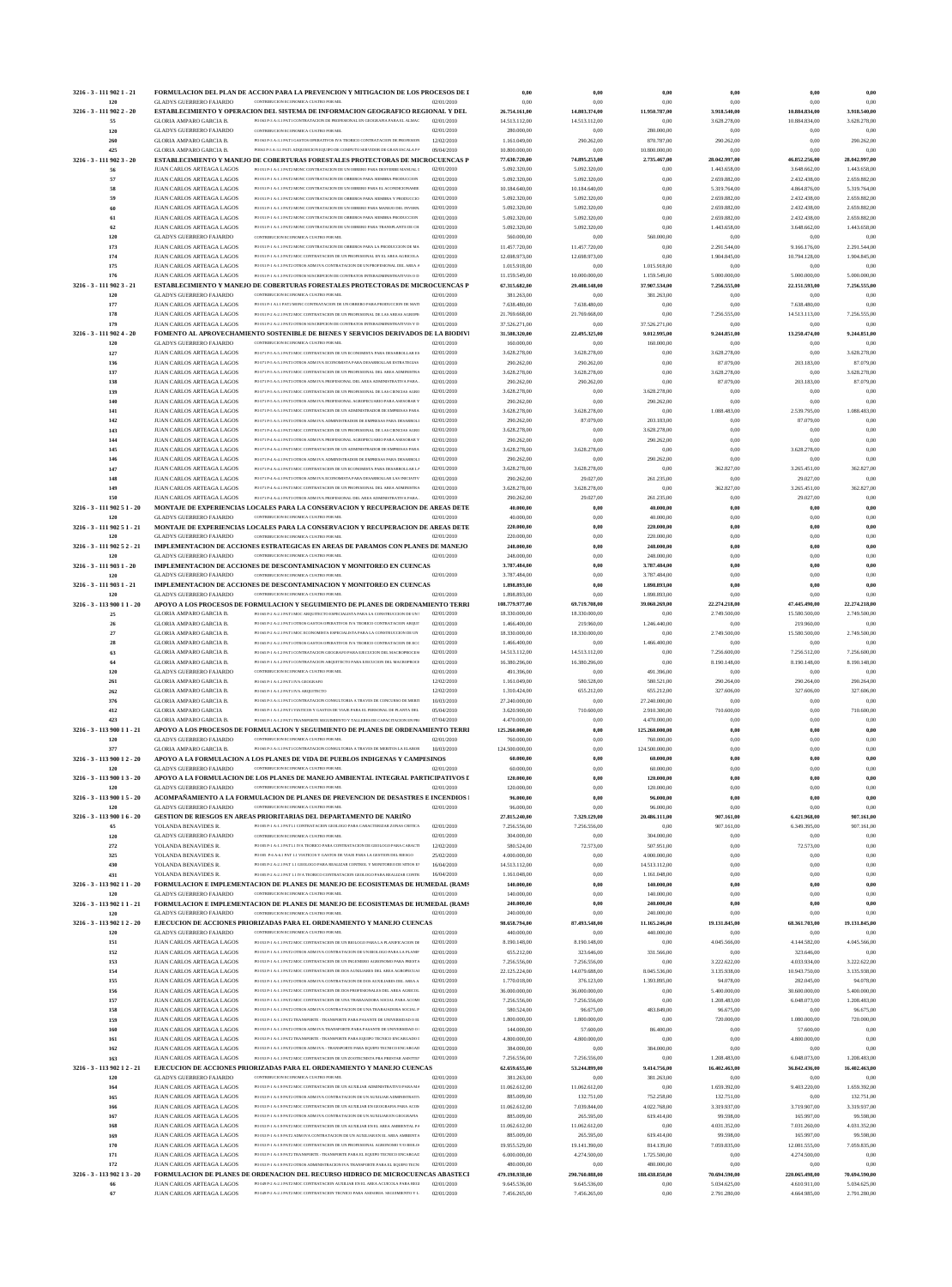| 68                          | JUAN CARLOS ARTEAGA LAGOS      | PO 049 P-1 A-1.12 PAT2 MOC CONTRATACION DE ADMINISTRADOR FINANCIERO PARA EL/            | 02/01/2010 | 16.513.112,00  | 16.513.112,00  | 0,00           | 8.652.636,00  | 7.860.476,00  | 8.652.636,00  |
|-----------------------------|--------------------------------|-----------------------------------------------------------------------------------------|------------|----------------|----------------|----------------|---------------|---------------|---------------|
| 69                          | JUAN CARLOS ARTEAGA LAGOS      | PO 049 P-1 A-1.14 PAT2 MOC CONTRATACION PROFESIONAL EN EL AREA PECUARIA PARA            | 02/01/2010 | 16.513.087,00  | 16.513.087,00  | 0,00           | 4.722.175,00  | 11.790.912,00 | 4.722.175,00  |
| 70                          | JUAN CARLOS ARTEAGA LAGOS      | PO 049 P-1 A-1.14 PAT2 MOC INGENIERO AGROF. PARA PRESTAR ASISTENCIA TCA. A POBL         | 02/01/2010 | 16.513.112,00  | 16.513.112,00  | 0,00           | 3.763.960,00  | 12.749.152,00 | 3.763.960,00  |
| 71                          | JUAN CARLOS ARTEAGA LAGOS      | PO 049 P-1 A-1.14 PAT2 MOC CONTRATACION DE INGENIERO AGRONOMO PARA ASISTENC             | 02/01/2010 | 16.510.512,00  | 16.510.512,00  | 0,00           | 8.651.275,00  | 7.859.237,00  | 8.651.275,00  |
| 72                          | JUAN CARLOS ARTEAGA LAGOS      | PO 049 P-1 A-1.14 PAT2 MOC CONTRATACION INGENIERO ACUICOLA PARA ASISTENCIA TE           | 02/01/2010 | 16.512.112,00  | 16.512.112,00  | 0.00           | 4.716.046,00  | 11.796.066,00 | 4.716.046,00  |
| 73                          | JUAN CARLOS ARTEAGA LAGOS      | PO 049 P-1 A-1.14 PAT2 MOC CONTRATACION INGENIERO AGRONOMO PARA ASISTENCIA 1            | 02/01/2010 | 16.512.112,00  | 16.512.112,00  | 0,00           | 0,00          | 16.512.112,00 | 0.00          |
| 74                          | JUAN CARLOS ARTEAGA LAGOS      | PO 049 P-1 A-1.14 PAT2 MOC CONTRATACION PROFESIONAL DE LAS CIENCIAS SOCIALES P          | 02/01/2010 | 16.513.112,00  | 16.513.112,00  | 0.00           | 5.426.037,00  | 11.087.075,00 | 5.426.037,00  |
| 75                          | JUAN CARLOS ARTEAGA LAGOS      | PO 049 P-1 A-1.14 PAT2 MOC CONTRATACION DE UN TECNICO EN EL AREA FORESTAL PAR           | 02/01/2010 | 11.730.524,00  | 11.730.524,00  | 0.00           | 3.354.884,00  | 8.375.640,00  | 3.354.884,00  |
|                             |                                | PO 049 PJ LAJ 14 PAT2 MOC TECNOLOGO FORESTAL PARA LA IMPLEMENTACION DE LOS L            |            |                |                |                |               |               |               |
| 76                          | JUAN CARLOS ARTEAGA LAGOS      |                                                                                         | 02/01/2010 | 8.717.500,00   | 8.717.500,00   | 0,00           | 0,00          | 8.717.500,00  | 0.00          |
| 77                          | JUAN CARLOS ARTEAGA LAGOS      | PO 049 P-1 A-1.11 PAT2 MONC PARA PRODUCCION DE ALEVINOS EN EL CENTRO AMBIENT.           | 02/01/2010 | 8.045.536,00   | 8.045.536,00   | 0.00           | 4.255.608,00  | 3.789.928,00  | 4.255.608,00  |
| 78                          | JUAN CARLOS ARTEAGA LAGOS      | PO 049 P-1 A-1.11 PAT2 MOC AUXILIAR OPERATIVO PARA PRODUCCION DE ALEVINOS EN I          | 02/01/2010 | 8.045.536,00   | 8.045.536,00   | 0.00           | 4.232.123,00  | 3.813.413,00  | 4.232.123,00  |
| 79                          | JUAN CARLOS ARTEAGA LAGOS      | PO 049 P-1 A-1.14 PAT2 MOC INGENIERO AGRONOMO PARA ASISTENCIA TCA. E IMPLEMEN           | 02/01/2010 | 16.513.087,00  | 16.513.087,00  | 0,00           | 4.716.280,00  | 11.796.807,00 | 4.716.280,00  |
| 120                         | <b>GLADYS GUERRERO FAJARDO</b> | CONTRIBUCION ECONOMICA CUATRO POR MIL                                                   | 02/01/2010 | 2.362.211,00   | 0,00           | 2.362.211,00   | 0,00          | 0,00          | 0.00          |
| 214                         | YOLANDA BENAVIDES R.           | PO 049 P-4 A-4.1 PAT2.1 MOC CONTRATACION DE UN CONDUCTOR PARA MANEJAR LA UNI            | 02/01/2010 | 13.653.783,00  | 8.800.000,00   | 4.853.783,00   | 1.100.000,00  | 7.700.000,00  | 1.100.000,00  |
| 215                         | YOLANDA BENAVIDES R.           | PO 049 P-4 A-4.1 PAT2.1 MOC CONTRATACION DE INGENIERO AMBIENTAL O OUIMICO PAR           | 02/01/2010 | 19.955.529,00  | 18.427.833,00  | 1.527.696,00   | 0,00          | 18.427.833,00 | 0.00          |
| 216                         | YOLANDA BENAVIDES R.           | PO 049 P-4 A-4.1 PAT2.1 MOC CONTRATACION DE AUXILIAR OPERATIVO PARA DESEMPEÑ.           | 02/01/2010 | 2.011.384,00   | 2.011.384,00   | 0,00           | 0,00          | 2.011.384,00  | 0.00          |
| 219                         | YOLANDA BENAVIDES R.           | PO 049 P.4 A.4   PAT2   MOC CONTRATACION DE UN INGENIERO SANITARIO PARA LA ZON          | 02/01/2010 | 20.635.529,00  | 15.013.112,00  | 5.622.417,00   | 0,00          | 15.013.112,00 | 0.00          |
| 220                         |                                | PO 049 P-4 A-4.1 PAT2.1 MOC CONTRATACION DE AUXILIAR OPERATIVO PARA DESEMPEÑ.           | 02/01/2010 |                |                | 0.00           | 0,00          |               | 0.00          |
|                             | YOLANDA BENAVIDES R.           |                                                                                         |            | 5.028.460,00   | 5.028.460,00   |                |               | 5.028.460,00  |               |
| 221                         | YOLANDA BENAVIDES R.           | PO 049 P-4 A-4.1 PAT2.1 MOC CONTRATACION DE DOS INGENIEROS ANITARIOS PARA LAS :         | 02/01/2010 | 41.231.058,00  | 30.026.224,00  | 11.204.834,00  | 3.002.622,00  | 27.023.602,00 | 3.002.622,00  |
| 222                         | YOLANDA BENAVIDES R.           | PO 049 P-4 A-4.1 MOC CONTRATACION DE DOS GEOGRAFOS PARA IDENTIFICACION Y UBIO           | 02/01/2010 | 19.955.529,00  | 19.955.529,00  | 0,00           | 4.172.520,00  | 15.783.009,00 | 4.172.520,00  |
| 223                         | YOLANDA BENAVIDES R.           | PO 049 P-4 A-4.1 PAT2.1 MOC CONTRATACION DE UN TECNICO PARA ALIMENTACION DEL            | 02/01/2010 | 3.103.133,00   | 2.482.505,00   | 620.628,00     | 0,00          | 2.482.505,00  | 0.00          |
| 244                         | JUAN CARLOS ARTEAGA LAGOS      | PO 049 P-2 A-2.1 PAT2 OTROS ADM IVA CONTRATACION AUXILIAR EN EL AREA ACUICOLJ           | 02/01/2010 | 771.643,00     | 402.770,00     | 368.873,00     | 218.334,00    | 184.436,00    | 218.334,00    |
| 245                         | JUAN CARLOS ARTEAGA LAGOS      | PO 049 P-2 A-2.1 PAT2 OTROS ADM IVA CONTRATACION DE TECNICO PARA ASESORIA SEG           | 02/01/2010 | 596.501,00     | 223.302,00     | 373.199,00     | 223.302,00    | 0,00          | 223.302,00    |
| 246                         | JUAN CARLOS ARTEAGA LAGOS      | PO 049 P-1 A-1.12 PAT2 OTROS ADM IVA CONTRATACION DE ADMINISTRADOR FINANCIER            | 02/01/2010 | 1.321.049,00   | 692.211,00     | 628.838,00     | 377.792,00    | 314.419,00    | 377.792,00    |
| 247                         | JUAN CARLOS ARTEAGA LAGOS      | PO 049 P-1 A-1.14 PAT2 OTROS ADM IVA CONTRATACION DE UN PROFESIONAL DE LAS CIE          | 02/01/2010 | 1.321.049,00   | 434.083,00     | 886.966,00     | 434.083,00    | 0,00          | 434.083,00    |
| 248                         | JUAN CARLOS ARTEAGA LAGOS      | PO 049 P-1 A-1.11 PAT2 OTROS ADM IVA MANO DE OBRA NO CALIFICADA PARA PRODUCC            | 02/01/2010 | 643.643,00     | 303.194,00     | 340.449,00     | 303.194,00    | 0,00          | 303.194,00    |
| 249                         | JUAN CARLOS ARTEAGA LAGOS      | PO 049 P-1 A-1.11 PAT2 OTROS ADM IVA AUXILIAR OPERATIVO PARA PRODUCCION DE AL           | 02/01/2010 | 643.643,00     | 0,00           | 643.643,00     | 0,00          | 0,00          | 0.00          |
|                             |                                |                                                                                         |            |                |                |                |               |               |               |
| 372                         | YOLANDA BENAVIDES R.           | PO 049 P.4 A .4 LPAT2 LADM IVA GEOGRAFO PARA IDENTIFICACION Y LIBICACION DE LIST        | 10/03/2010 | 1.596.442,00   | 507.958,00     | 1.088.484,00   | 43.539,00     | 464.419,00    | 43.539,00     |
| 386                         | JUAN CARLOS ARTEAGA LAGOS      | PO 049 P-1 A-1.14 PAT2.1 CONTRATACION DE UN PROFESIONAL DE LAS CIENCIAS SOCIALE         | 12/03/2010 | 8.256.556,00   | 0,00           | 8.256.556,00   | 0,00          | 0,00          | 0.00          |
| 387                         | JUAN CARLOS ARTEAGA LAGOS      | PO 049 P-1 A-1.14 PAT2.1 ADM IVA PROFESIONAL DE LAS CIENCIAS SOCIALES                   | 12/03/2010 | 660.524,00     | 269.533,00     | 390.991,00     | 269.533,00    | 0,00          | 269.533,00    |
| 388                         | JUAN CARLOS ARTEAGA LAGOS      | PO 049 P.J. A.J. 15 PAT2 1 VIATICOS Y GASTOS DE VIAIE SALIDAS DEL PERSONAL DE PLAN      | 12/03/2010 | 13.137.376,00  | 0,00           | 13.137.376,00  | 0,00          | 0,00          | 0.00          |
| 389                         | YOLANDA BENAVIDES R.           | PO 049 P-4 A-4.1 PAT2.1 ADM IVA INGENIEROS SANITARIOS ZONAS SUR Y SUR OCCIDENTE         | 17/03/2010 | 3.298.485,00   | 240.210,00     | 3.058.275,00   | 120.105,00    | 120.105,00    | 120.105,00    |
| 390                         | YOLANDA BENAVIDES R.           | PO 049 P-4 A-4.1 PAT2.1 ADM IVA TECNICO PARA ALIMENTACION DEL SINCA EN RECURSO          | 17/03/2010 | 198.600,00     | 0,00           | 198.600,00     | 0,00          | 0,00          | 0.00          |
| 391                         | YOLANDA BENAVIDES R.           | PO 049 P.4 A.4   PAT2   ADM IVA AUXILIAR OPERATIVO PARA DESEMPEÑAR LARORES DE           | 17/03/2010 | 160.911,00     | 64.364,00      | 96.547,00      | 64.364,00     | 0,00          | 64.364,00     |
| 392                         | YOLANDA BENAVIDES R.           | PO 049 P-4 A-4.1 PAT2.1 ADM IVA CONDUCTOR PARA MANEJAR LA UNIDAD MOVIL VIG. 20          | 17/03/2010 | 1.092.303,00   | 88.000,00      | 1.004.303,00   | 0,00          | 88.000,00     | 0.00          |
|                             |                                |                                                                                         |            |                |                |                |               |               |               |
| 393                         | YOLANDA BENAVIDES R.           | PO 049 P-4 A-4.1 PAT2.1 ADM IVA INGENIERO AMBIENTAL O QUIMICO PARA INTEGRAR LO          | 17/03/2010 | 1.596.442,00   | 0,00           | 1.596.442,00   | 0,00          | 0,00          | 0.00          |
| 394                         | YOLANDA BENAVIDES R.           | PO 049 P-4 A-4.1 PAT2.1 ADM IVA INGENIERO SANITARIO ZONA NORTE CONTROL Y SEGUI          | 17/03/2010 | 1.650.842,00   | 0,00           | 1.650.842,00   | 0,00          | 0,00          | 0.00          |
| 395                         | YOLANDA BENAVIDES R.           | PO 049 P-4 A-4.1 PAT2.1 ADM IVA AUXILIAR OPERATIVO PARA DESEMPEÑAR LABORES DE           | 17/03/2010 | 402.277,00     | 48.273,00      | 354.004,00     | 48.273,00     | 0,00          | 48.273,00     |
| 397                         | YOLANDA BENAVIDES R.           | PO 049 P-4 A-4.10 PAT 2.1 COMPRA DE INSUMOS EQUIPOS Y PAPELERIA VIG 2010                | 18/03/2010 | 4.629.630,00   | 0,00           | 4.629.630,00   | 0,00          | 0,00          | 0,00          |
| 398                         | YOLANDA BENAVIDES R.           | PO 049 P-4 A-4.1() PAT 2.1 MANTENIMIENTO Y OPERACION DE VEHICULO VIG. 2010              | 18/03/2010 | 1.851.852,00   | 0,00           | 1.851.852,00   | 0,00          | 0,00          | 0.00          |
| 399                         | YOLANDA BENAVIDES R.           | PO 049 P-4 A-4.1 () PAT 2.1 COMBUSTIBLE PARA VEHICULOS VIG. 2010                        | 18/03/2010 | 3.670.279,00   | 0,00           | 3.670.279,00   | 0,00          | 0,00          | 0.00          |
| 400                         | YOLANDA BENAVIDES R.           | PO 049 P-4 A-4.1 O PAT 2.1 COMPRA DE GPS VIG. 2010                                      | 18/03/2010 | 1.978.910,00   | 0,00           | 1.978.910,00   | 0,00          | 0,00          | 0,00          |
| 401                         | YOLANDA BENAVIDES R.           | PO 049 P-4 A-4.1 () PAT 2.1 ADM IVA MANTENIMIENTO Y OPERACION DE VEHICULO 2010          | 18/03/2010 | 148.148,00     | 0,00           | 148.148,00     | 0,00          | 0,00          | 0.00          |
|                             |                                |                                                                                         |            |                |                |                |               |               |               |
| 402                         | YOLANDA BENAVIDES R.           | PO 049 P-4 A-4.1() PAT 2.1 ADM IVA COMPRA DE INSUMOS EQUIPOS Y PAPLERIA VIG. 2010       | 18/03/2010 | 370.370,00     | 0,00           | 370.370,00     | 0,00          | 0,00          | 0.00          |
| 403                         | YOLANDA BENAVIDES R.           | PO 049 P-4 A.4.1 O PAT 2.1 ADM IVA COMPRA DE GPS. VIG. 2010                             | 18/03/2010 | 158.313,00     | 0,00           | 158.313,00     | 0,00          | 0,00          | 0,00          |
| 432                         | YOLANDA BENAVIDES R.           | PO 049 P-4 A-4.1 PAT 2.1 COMPRA DE ESTANDARES CERTIFICADOS PARA EL LABORATORIO          | 16/04/2010 | 5.000.000,00   | 0,00           | 5.000.000,00   | 0,00          | 0,00          | 0.00          |
| 433                         | YOLANDA BENAVIDES R.           | PO 049 P-4 A-4.1 PAT 2.1 VIATICOS Y GASTOS DE VIAJE PARA CONTROL Y SEGUIMIENTO E        | 16/04/2010 | 7.066.502,00   | 0,00           | 7.066.502,00   | 0,00          | 0,00          | 0,00          |
| 434                         | YOLANDA BENAVIDES R.           | PO 049 P-4 A-4.1 PAT 2.1 COMPRA DE MATERIAL CARTOGRAFICO E INSUMOS PARA EL REC          | 16/04/2010 | 2.777.778,00   | 0,00           | 2.777.778,00   | 0,00          | 0,00          | 0,00          |
| 435                         | YOLANDA BENAVIDES R.           | PO 049 P-4 A-4.1 PAT 2.1 COMPRA DE EQUIPOS DE ANALISIS PARA LABORES DE CAMPO Y I        | 16/04/2010 | 23.148.148,00  | 0,00           | 23.148.148,00  | 0,00          | 0,00          | 0.00          |
| 436                         | YOLANDA BENAVIDES R.           | PO 049 P-4 A-4.1 PAT 2.1 COMPRA DE REACTIVOS E INSUMOS PARA LABORATORIO DE AGU          | 16/04/2010 | 27.780.000,00  | 0,00           | 27.780.000,00  | 0,00          | 0,00          | 0,00          |
| 437                         | YOLANDA BENAVIDES R.           | PO 049 P-4 A-4.1 PAT 2.1 PUBLICACION DE CARTILLAS DE RECURSOS HIDRICOS VIG. 2010        | 16/04/2010 | 1.851.852,00   | 0,00           | 1.851.852,00   | 0,00          | 0,00          | 0,00          |
| 438                         | YOLANDA BENAVIDES R.           | PO 049 P-4 A-4.1 PAT 2.1 SUMINISTRO DE ALMUERZOS Y REFRIGERIOS PARA TALLERES VI         | 16/04/2010 |                |                |                | 0,00          | 0,00          | 0.00          |
|                             |                                |                                                                                         |            | 1.851.852,00   | 0,00           | 1.851.852,00   |               |               |               |
| 439                         | YOLANDA BENAVIDES R.           | PO 049 P.4 A .4   PAT 2   ADM IVA SUMINISTRO DE ALMUERZOS Y REFRIGERIOS PARA TAL        | 16/04/2010 | 148.148,00     | 0,00           | 148.148,00     | 0,00          | 0,00          | 0.00          |
| 440                         | YOLANDA BENAVIDES R.           | PO 049 P-4 A-4.1 PAT 2.1 COMPRA DE VIDRIERIA E IMPLEMENTOS DE LABORATORIO VIG.          | 16/04/2010 | 13.890.000,00  | 0,00           | 13.890.000,00  | 0,00          | 0,00          | 0,00          |
| 441                         | YOLANDA BENAVIDES R.           | PO 049 P-4 A-4.1 PAT 2.1 ADECUACION DE LA ESTRUCTURA DE LA UNIDAD MOVIL                 | 16/04/2010 | 4.629.630,00   | 0,00           | 4.629.630,00   | 0,00          | 0,00          | 0,00          |
| 442                         | YOLANDA BENAVIDES R.           | PO 049 P.4 A .4   PAT 2   ADM IVA ADECUACION DE LA ESTRUCTURA DE LA UNIDAD MOVI         | 16/04/2010 | 370.370,00     | 0.00           | 370.370,00     | 0.00          | 0.00          | 0.00          |
|                             |                                |                                                                                         |            |                |                |                |               | 0,00          | 0.00          |
| 443                         | YOLANDA BENAVIDES R.           | PO 049 P-4 A-4.1 PAT 2.1 CALIBRACION Y MANTENIMIENTO DE EQUIPOS DEL LABORATORI          | 16/04/2010 | 12.962.963,00  | 0,00           | 12.962.963,00  | 0,00          |               |               |
| 444                         | YOLANDA BENAVIDES R            | PO 049 P-4 A-4.1 PAT 2.1 REINDUCION A PERSONAL DEL LABORATORIO VIG. 2010                | 16/04/2010 | 3.000.000,00   |                | 3.000.000,00   | 0,00          | 0,00          | 0.00          |
|                             |                                | PO 049 P.4 A 4 LPAT 2 LADM IVA REINDUCCION A PERSONAL DE LABORATORIO VIG. 2010          |            |                | 0,00           |                |               |               |               |
| 445                         | YOLANDA BENAVIDES R.           |                                                                                         | 16/04/2010 | 240.000,00     | 0,00           | 240.000,00     | 0,00          | 0,00          | 0.00          |
| 446                         | YOLANDA BENAVIDES R.           | PO 049 P-4 A-4.1 PAT 2.1 CONTRATACION DE AUDITORIA INTERNA VIG. 2010                    | 16/04/2010 | 7.870.370,00   | 0,00           | 7.870.370,00   | 0,00          | 0,00          | 0.00          |
| 447                         | YOLANDA BENAVIDES R.           | PO 049 P-4 A-4.1 PAT 2.1 IDEAM PRUEBAS DE EVALUACION DE DESEMPEÑO Y AUDITORIA           | 16/04/2010 | 2.777.778,00   | 0,00           | 2.777.778,00   | 0,00          | 0,00          | 0.00          |
| 3216 - 3 - 113 902 1 4 - 20 |                                | <b>FORMULACION DE PLANES DE MANEJO AMBIENTAL PARA ECOSISTEMAS DE PARAMO</b>             |            | 160.000,00     | 0,00           | 160.000,00     | 0,00          | 0.00          | 0.00          |
| 120                         | <b>GLADYS GUERRERO FAJARDO</b> | CONTRIBUCION ECONOMICA CUATRO POR MIL                                                   | 02/01/2010 | 160.000,00     | 0,00           | 160.000,00     | 0.00          | 0,00          | 0.00          |
| 3216 - 3 - 113 902 1 4 - 21 |                                | FORMULACION DE PLANES DE MANEJO AMBIENTAL PARA ECOSISTEMAS DE PARAMO                    |            | 152.000,00     | 0,00           | 152.000,00     | 0,00          | 0,00          | 0,00          |
| 120                         | <b>GLADYS GUERRERO FAJARDO</b> | CONTRIBUCION ECONOMICA CUATRO POR MIL                                                   | 02/01/2010 | 152.000,00     | 0,00           | 152.000,00     | 0,00          | 0,00          | 0.00          |
| 3216 - 3 - 113 902 3 - 20   |                                | CONTROL Y SEGUIMIENTO A LA CALIDAD DEL RECURSO HIDRICO                                  |            | 246.304.350,00 | 114.406.495,00 | 131.897.855.00 | 44.779.766,00 | 69.626.729,00 | 44.779.766,00 |
|                             | YOLANDA BENAVIDES R.           | PO 011 P-4 A-4.8 PAT2 CONTRATACION DE TECNICO ANALISTA DE MUESTRAS PARA EL LA           | 02/01/2010 | 9.930.024,00   | 9.930.024,00   | 0,00           | 4.963.052,00  | 4.966.972,00  | 4.963.052,00  |
| 81                          | YOLANDA BENAVIDES R.           | PO 011 P-4 A-4.8 PAT2 CONTRATACION DE TECNICO ANALISTA PARA PROCESOS DE VALID           | 02/01/2010 | 9.930.024,00   | 9.930.024,00   | 0.00           | 4.963.052,00  | 4.966.972,00  | 4.963.052,00  |
|                             |                                | PO 011 P-4 A-4.8 PAT2 CONTRATACION DE INGENIERO SANITARIO Y AMBIENTAL PARA LA           |            |                |                |                |               |               |               |
| 82                          | YOLANDA BENAVIDES R.           |                                                                                         | 02/01/2010 | 12.628.624,00  | 12.628.624,00  | 0.00           | 7.256.592,00  | 5.372.032,00  | 7.256.592,00  |
| 84                          | YOLANDA BENAVIDES R            | PO 011 P.4 A.4 1 PAT 2 CONTRATACION INGENIERO SANITARIO Y AMBIENTAL PARA LA FV          | 02/01/2010 | 14.513.112,00  | 14.513.112,00  | 0,00           | 7.256.592,00  | 7.256.520,00  | 7.256.592,00  |
| 85                          | YOLANDA BENAVIDES R.           | PO 011 P-4 A-4.3 PAT2 CONTRATACION DE INGENIERO AGROFORESTAL PARA DESEMPEÑA             | 02/01/2010 | 14.513.112,00  | 14.513.112,00  | 0.00           | 7.256.590,00  | 7.256.522,00  | 7.256.590,00  |
| 89                          | YOLANDA BENAVIDES R.           | PO 011 P-5 A-5.2 PAT2 CONTRATACION DE INGENIERO SANITARIO Y AMBIENTAL PARA LA           | 02/01/2010 | 14.513.112,00  | 14.513.112,00  | 0.00           | 7.256.592,00  | 7.256.520,00  | 7.256.592,00  |
| 120                         | <b>GLADYS GUERRERO FAJARDO</b> | CONTRIBUCION ECONOMICA CUATRO POR MIL                                                   | 02/01/2010 | 1.033.369,00   | 0,00           | 1.033.369,00   | 0,00          | 0,00          | 0.00          |
| 194                         | YOLANDA BENAVIDES R.           | PO 011 P-4 A-4.1 PAT2 MANTENIMIENTO DE LAS PLANTAS DE TRATAMIENTO DE AGUAS R            | 02/01/2010 | 13.934.919,00  | 12.328.722,00  | 1.606.197,00   | 1.232.872,00  | 11.095.850,00 | 1.232.872,00  |
| 196                         | YOLANDA BENAVIDES R.           | PO 011 P-4 A-4.8 PAT2 MOC CONTRATACION DE AUXILIAR OPERATIVO PARA DESEMPEÑAI            | 02/01/2010 | 9.051.228,00   | 6.034.152,00   | 3.017.076,00   | 804.553,00    | 5.229.599,00  | 804.553,00    |
| 197                         | YOLANDA BENAVIDES R.           | PO 011 P-4 A-4.1 PAT2 MOC CONTRATACION DE AUXILIAR OPERATIVO PARA DESEMPEÑAI            | 02/01/2010 | 3.017.076,00   | 1.005.692,00   | 2.011.384,00   | 603.415,00    | 402.277,00    | 603.415,00    |
|                             |                                | PO 011 P-5 A-5.4 PAT2 MOC CONTRATACION DE INGENIERO SANITARIO Y/O AMBIENTAL P.          |            |                |                |                |               |               |               |
| 217                         | YOLANDA BENAVIDES R.           | PO 011 P-9 A-9.1 PAT2 MOC CONTRATACION DE UN TECNICO PARA LA ALIMENTACION DE            | 02/01/2010 | 19.955.529,00  | 14.513.112,00  | 5.442.417,00   | 1.451.311,00  | 13.061.801,00 | 1.451.311,00  |
| 218                         | YOLANDA BENAVIDES R.           |                                                                                         | 02/01/2010 | 1.241.254,00   | 1.241.254,00   | 0,00           | 0,00          | 1.241.254,00  | 0.00          |
| 304                         | YOLANDA BENAVIDES R.           | PO 011 P-4 A-4.3 PAT2 GASTOS OPERATIVOS IVA TEORICO INGENIERO AGROFORESTAL PA           | 24/02/2010 | 1.161.049,00   | 580.528,00     | 580.521,00     | 290.264,00    | 290.264,00    | 290.264,00    |
| 305                         | YOLANDA BENAVIDES R.           | PO 011 P-4 A-4.8 PAT2 GASTOS OPERATIVOS IVA TEORICO TECNICO ANALISTA DE MUESTI          | 24/02/2010 | 794.402,00     | 397.044,00     | 397.358,00     | 198.522,00    | 198.522,00    | 198.522,00    |
| 306                         | YOLANDA BENAVIDES R.           | PO 011 P-4 A-4.8 PAT2 GASTOS OPERATIVOS IVA TEORICO TECNICO ANALISTA PARA PROC          | 24/02/2010 | 794.402,00     | 397.044,00     | 397.358,00     | 198.522,00    | 198.522,00    | 198.522,00    |
| 308                         | YOLANDA BENAVIDES R.           | PO 011 P-4 A-4.1 PAT2 GASTOS OPERATIVOS IVA TEORICO CONTRATACION INGENIERO SA           | 24/02/2010 | 1.161.049,00   | 580.528,00     | 580.521,00     | 290.264,00    | 290.264,00    | 290.264,00    |
| 309                         | YOLANDA BENAVIDES R.           | PO 011 P-5 A-5.2 PAT2 GASTOS OPERATIVOS IVA TEORICO INGENIERO SANITARIO Y AMBI          | 24/02/2010 | 1.161.049,00   | 580.528,00     | 580.521,00     | 290.264,00    | 290.264,00    | 290.264,00    |
| 313                         | YOLANDA BENAVIDES R.           | PO 011 P-4 A-4.8 PAT 2 GASTOS OPERATIVO IVA TEORICO AUXILIAR OPERATIVO PARA DE:         | 25/02/2010 | 724.098,00     | 0,00           | 724.098,00     | 0,00          | 0,00          | 0.00          |
| 315                         | YOLANDA BENAVIDES R.           | PO 011 P-4 A-4.1 PAT 2 GASTOS OPERATIVOS IVA TEORICO MANTENIMIENTO DE PLANTA I          | 25/02/2010 | 1.114.794,00   | 98.630,00      | 1.016.164,00   | 98.630,00     | 0,00          | 98.630,00     |
| 316                         | YOLANDA BENAVIDES R.           | PO 011 P-4 A-4.1 PAT 2 GASTOS OPERATIVOS IVA TEORICO CONTRATACION AUXILIAR OPI          | 25/02/2010 | 241.366,00     | 0,00           | 241.366,00     | 0,00          | 0,00          | 0.00          |
| 317                         | YOLANDA BENAVIDES R.           | PO 011 P-5 A-5.4 PAT 2 GASTOS OPERATIVO IVA TEORICO INGENIERO SANITARIO Y/O AME         | 25/02/2010 | 1.596.442,00   | 116.105,00     | 1.480.337,00   | 116.105,00    | 0,00          | 116.105,00    |
|                             |                                | PO 011 P-4 A-4.8 PAT 2 COMBUSTIBLE UNIDAD MOVIL                                         |            |                |                |                | 0.00          |               |               |
| 320                         | YOLANDA BENAVIDES R.           |                                                                                         | 25/02/2010 | 33.405,00      | 0,00           | 33.405,00      |               | 0,00          |               |
| 323                         | YOLANDA BENAVIDES R.           | PO 011 P-9 A-9.1 () PAT 2 GASTOS OPERATIVOS IVA TEORICO TECNICO PARA ALIMENTACI         | 25/02/2010 | 99.300,00      | 0,00           | 99.300,00      | 0,00          | 0,00          | 0.00          |
| 324                         | YOLANDA BENAVIDES R.           | PO 011 P-9 A-9.1 PAT 2 COMPRA DE EQUIPOS PARA SEGUIMIENTO A LA CALIDAD DE LAS $\Lambda$ | 25/02/2010 | 1.200.000,00   | 0,00           | 1.200.000,00   | 0,00          | 0,00          | 0.00          |
| 367                         | YOLANDA BENAVIDES R.           | PO 011 P-4 A-4.8 PAT 2 GASTOS OPERATIVO IVA TEORICO INGENIERO SANITARIO Y AMBIE         | 10/03/2010 | 1.010.290,00   | 505.148,00     | 505.142,00     | 252.574,00    | 252.574,00    | 252.574,00    |
| 368                         | YOLANDA BENAVIDES R.           | PO 011 P-4 A-4.8() PAT 2 CONTRATACION DE INGENIERO SANITARIO Y AMBIENTAL PARA I         | 10/03/2010 | 0,00           | 0,00           | 0,00           | 0,00          | 0,00          | 0.00          |
| 396                         | YOLANDA BENAVIDES R.           | PO 011 P-4 A-4.8 () PAT 2. AMPLIACION DEL LABORATORIO DE AGUAS RESIDUALES               | 18/03/2010 | 85.361.164,00  | 0,00           | 85.361.164,00  | 0,00          | 0,00          | 0.00          |
| 448                         | YOLANDA BENAVIDES R.           | PO 011 P-9 A-9.1 PAT 2 CONTRATACION PARA PRUEBA DE BOMBEO Y CALIDAD DE AGUAS            | 16/04/2010 | 703.704,00     | 0,00           | 703.704,00     | 0,00          | 0,00          | 0.00          |
| 449                         | YOLANDA BENAVIDES R.           | PO 011 P-9 A-9.1 PAT 2 GASTOS OPERATIVOS IVA TEORICO PRUEBA DE BOMBEO Y CALIDA          | 16/04/2010 | 56.296,00      | 0,00           | 56.296,00      | 0,00          | 0,00          | 0.00          |
| 452                         | YOLANDA BENAVIDES R.           | PO 011 P-4 -4.3 PAT 2 CONTRATO PARA MONITOREO DE CORRIENTES HIDRICAS MEDIANTI           | 16/04/2010 | 0,00           | 0,00           | 0,00           | 0.00          | 0,00          | 0.00          |
| 453                         | YOLANDA BENAVIDES R.           | PO 011 P-4 A-4.3 PAT 2 CONTRATO PARA MONITOREO DE CORRIENTES HIDRICAS MEDIAN'           | 16/04/2010 | 2.991.399,00   | 0,00           | 2.991.399,00   | 0,00          | 0,00          | 0.00          |
|                             |                                |                                                                                         |            |                |                |                |               |               |               |
| 454                         | YOLANDA BENAVIDES R.           | PO 011 P-4 A-4.6 CONVENIO CON INVEMAR                                                   | 16/04/2010 | 19.920.000,00  | 0,00           | 19.920.000,00  | 0,00          | 0,00          | 0.00          |
| 455                         | YOLANDA BENAVIDES R.           | PO 011 P-9 A-9.1 PAT 2 VIATICOS Y GASTOS DE VIAJE PARA SEGUIMIENTO Y SONDEOS ELI        | 16/04/2010 | 1.679.446,00   | 0,00           | 1.679.446,00   | 0.00          | 0,00          | 0.00          |
| 457                         | YOLANDA BENAVIDES R.           | PO 011 P-4 A-4.3 PAT 2 GASTOS OPERATIVOS IVA TEORICO CONTRATO MONITOREO DE CO           | 16/04/2010 | 239.312,00     | 0,00           | 239.312,00     | 0,00          | 0,00          | 0.00          |
| 3216 - 3 - 113 902 4 1 - 20 |                                | IMPLEMENTACION DE OBRAS DE CAPTACION, DISTRIBUCION Y REGULACION DE CAUDALES             |            | 63.704.578,00  | 187.950,00     | 63.516.628,00  | 187.950,00    | $_{\bf0,00}$  | 187.950,00    |
| 120                         | <b>GLADYS GUERRERO FAJARDO</b> | CONTRIBUCION ECONOMICA CUATRO POR MIL                                                   | 02/01/2010 | 254.818,00     | 0,00           | 254.818,00     | 0,00          | 0,00          | 0.00          |
| 348                         | YOLANDA BENAVIDES R.           | PO 008 P-LA-LL(C 9) PAT2 VIATICOS Y GASTOS DE VIA JE PAR A REALIZACION DE VISITAS       | 01/03/2010 | 1.449.760,00   | 187.950,00     | 1.261.810,00   | 187.950,00    | 0,00          | 187.950,00    |
| 349                         | YOLANDA BENAVIDES R.           | PO 008 P-1 A-1.1 (C.9) PAT2 CONTRATOS INTERADMINISTRATIVOS PARA IMPLEMENTACIO           | 01/03/2010 | 62.000.000,00  | 0,00           | 62.000.000,00  | 0.00          | 0,00          | 0.00          |
| 3216 - 3 - 113 902 4 2 - 20 |                                | IMPLEMENTACION DEL PROGRAMA DE TASA DE USO DEL AGUA Y SEGUIMIENTO A USUARIOS DE CC      |            | 81.067.961,00  | 63.407.630,00  | 17.660.331,00  | 14.100.189,00 | 49.307.441,00 | 14.100.189,00 |
| 83                          | YOLANDA BENAVIDES R.           | PO 011 P.3 A.3 1 PAT2 CONTRATACION INGENIERO SANITARIO Y AMBIENTAL PARA EVALL           | 02/01/2010 | 1.884.488,00   | 1.884.488,00   | 0,00           | 0,00          | 1.884.488,00  | 0.00          |
|                             |                                |                                                                                         |            |                |                |                |               |               |               |
| 86                          | YOLANDA BENAVIDES R.           | PO 011 P-2 A2.3 PAT2 CONTRATACION DE TECNICO ADMINISTRATIVO PARA EL APOYO EN            | 02/01/2010 | 9.930.024,00   | 9.930.024,00   | 0.00           | 3.722.200,00  | 6.207.824,00  | 3.722.200,00  |
| 87                          | YOLANDA BENAVIDES R.           | PO 011 P-2 A-2.2 PAT2 CONTRATACION DE AUXILIAR ADMINISTRATIVO PARA APOYO EN 1           | 02/01/2010 | 8.045.536,00   | 8.045.536,00   | 0,00           | 4.020.773,00  | 4.024.763,00  | 4.020.773,00  |
| 88                          | YOLANDA BENAVIDES R.           | PO 011 P.2 A.2 4 PAT2 CONTRATACION DE INGENIERO SANITARIO Y AMBIENTAL PARA EL           | 02/01/2010 | 14.513.112,00  | 14.513.112,00  | 0,00           | 3.628.296,00  | 10.884.816,00 | 3.628.296,00  |
| 120                         | <b>GLADYS GUERRERO FAJARDO</b> | CONTRIBUCION ECONOMICA CUATRO POR MIL                                                   | 02/01/2010 | 451.455,00     | 0,00           | 451.455,00     | 0,00          | 0,00          | 0.00          |
| 195                         | YOLANDA BENAVIDES R.           | PO 011 P-2 A-2.1 PAT2 MOC CONTRATACION DE TECNICO EN MANEJO DE RECURSOS NATU            | 02/01/2010 | 13.653.783,00  | 9.930.024,00   | 3.723.759,00   | 0,00          | 9.930.024,00  | 0.00          |
| 224                         | YOLANDA BENAVIDES R            | PO 011 P-2 A-2.2 PAT2 MOC CONTRATACION AUXILIAR OPERATIVO PARA APOYO EN TRAM            | 02/01/2010 | 11.062.612,00  | 8.045.536,00   | 3.017.076,00   | 804.554,00    | 7.240.982,00  | 804.554,00    |
| 225                         | YOLANDA BENAVIDES R.           | PO 011 P-2 A-2.1 PAT2 MOC CONTRATACION DE UN AUXILIAR OPERATIVO PARA DESEMPA            | 02/01/2010 | 13.653.783,00  | 9.930.024,00   | 3.723.759,00   | 993.002,00    | 8.937.022,00  | 993.002,00    |
| 307                         | YOLANDA BENAVIDES R.           | PO 011 P.2 A.2 4 PAT2 GASTOS OPERATIVOS IVA TEORICO INGENIERO SANITARIO Y AMBIL         | 24/02/2010 | 1.161.049,00   | 290.264,00     | 870.785,00     | 290.264,00    | 0,00          | 290.264,00    |
| 310                         | YOLANDA BENAVIDES R.           | PO011 P-2 A-2.2 PAT2 GASTOS OPERATIVOS IVA TEORICO AUXILIAR ADMINISTRATIVO PA           | 24/02/2010 | 643.643,00     | 321.662,00     | 321.981,00     | 241.270,00    | 80.392,00     | 241.270,00    |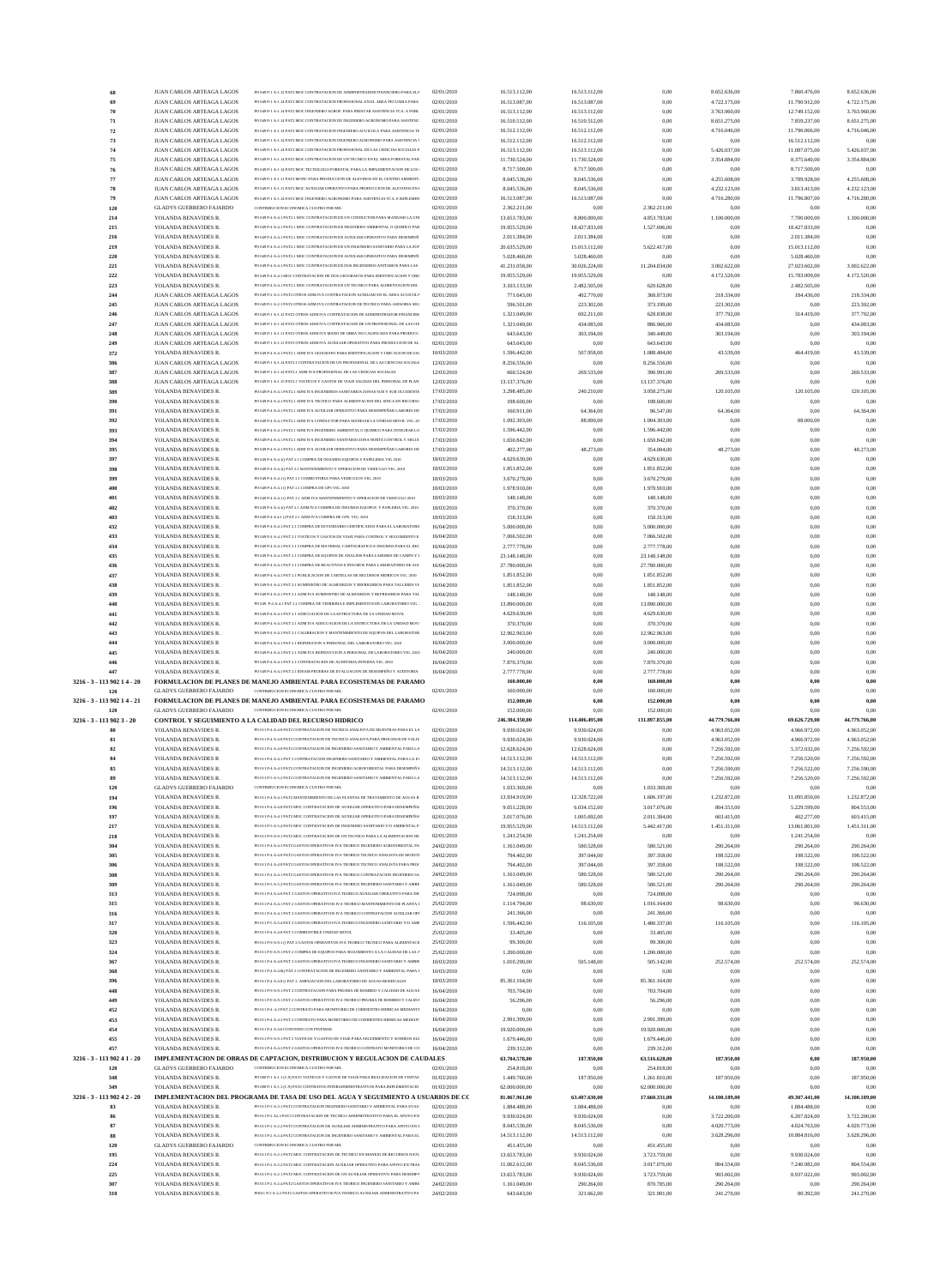| 311                         | YOLANDA BENAVIDES R.                                             | PO 011 P-2 A-2.3 PAT2 GASTOS OPERATIVOS IVA TEORICO TECNICO ADMINISTRATIVO PAI                                                                                   | 24/02/2010               | 794.402,00                    | 297.776,00                  | 496.626,00                    | 297.776,00                 | 0,00                         | 297.776,00                 |
|-----------------------------|------------------------------------------------------------------|------------------------------------------------------------------------------------------------------------------------------------------------------------------|--------------------------|-------------------------------|-----------------------------|-------------------------------|----------------------------|------------------------------|----------------------------|
| 312                         | YOLANDA BENAVIDES ROSADA                                         | PO 011 P-3 A-3 1 PAT 2 GASTOS OPER ATIVOS IVA TEORICO INGENIERO SANITARIO Y AMBI                                                                                 | 25/02/2010               | 1.161.049,00                  | 0,00                        | 1.161.049,00                  | 0,00                       | 0,00                         | 0.00                       |
| 314                         | YOLANDA BENAVIDES R                                              | PO 011 P-2 A-2.2 PAT 2 GASTOS OPERATIVOS IVA TEORICO AUXILIAR OPERATIVO PARA AI                                                                                  | 25/02/2010               | 885.009,00                    | 64.364,00                   | 820.645,00                    | 64.364,00                  | 0,00                         | 64.364,00                  |
| 318                         | YOLANDA BENAVIDES R                                              | PO 011 P-2 A-2.1 PAT 2 GASTOS OPERATIVOS IVA TEORICO TECNICO EN MANEJO DE RECU                                                                                   | 25/02/2010               | 1.092.303,00                  | 0,00                        | 1.092.303,00                  | 0,00                       | 0,00                         | 0.00                       |
| 319                         | YOLANDA BENAVIDES R                                              | PO 011 P-2 A-2.1 PAT 2 IVA TEORICO AUXILIAR OPERATIVO PARA DESEMPEÑAR LABORES                                                                                    | 25/02/2010               | 1.092.303,00                  | 79.440,00                   | 1.012.863,00                  | 0,00                       | 79.440,00                    | 0.00                       |
| 369                         | YOLANDA BENAVIDES R                                              | PO 011 P-3 A-3.1 PAT 2 GASTOS OPERATIVOS IVA TEORICO INGENIERO SANITARIO Y AMBI                                                                                  | 10/03/2010               | 150.759,00                    | 75.380,00                   | 75.379,00                     | 37.690,00                  | 37.690,00                    | 37.690,00                  |
| 370                         | YOLANDA BENAVIDES R                                              | PO 011 P-3 A-3.1 () PAT 2 CONTRATACION INGENIERO SANITARIO Y AMBIENTAL PARA EV/                                                                                  | 10/03/2010               | 0.00                          | 0.00                        | 0,00                          | 0,00                       | 0,00                         | 0.00                       |
| 456                         | YOLANDA BENAVIDES R                                              | PO 011 P-3 A-3.2 PAT 2 VIATICOS Y GASTOS DE VIAJE PARA CONTROL Y SEGUIMIENTO AL                                                                                  | 16/04/2010               | 892.651,00                    | 0,00                        | 892.651,00                    | 0,00                       | 0,00                         | 0.00                       |
| 3216 - 3 - 113 903 1 - 21   |                                                                  | ACCIONES DE DESCONTAMINACION DE LA ENSENADA DE TUMACO (ECOPETROL)<br>CONTRIBUCION ECONOMICA CUATRO POR MIL                                                       |                          | 80.000.000,00                 | 14.211.765,00               | 65.788.235,00                 | 1.522.689,00               | 12.689.076,00                | 1.522.689,00               |
| 120                         | <b>GLADYS GUERRERO FAJARDO</b>                                   |                                                                                                                                                                  | 02/01/2010               | 320.000,00                    | 0,00                        | 320.000,00                    | 0,00                       | 0.00                         | 0.00                       |
| 183<br>184                  | YOLANDA BENAVIDES R<br>YOLANDA BENAVIDES R                       | PO 027 P-2 A-2.1 PAT2 OTROS IVA INGENIERO SANITARIO PARA SEGUIMIENTO A LOS RESI<br>PO 027 P-2 A-2.1 PAT2 MOC CONTRATACION INGENIERO SANITARIO Y AMBIENTAL PARA I | 02/01/2010<br>02/01/2010 | 1.127.918,00<br>14.098.973,00 | 112.792,00<br>14.098.973,00 | 1.015.126,00<br>0,00          | 112.792,00<br>1.409.897,00 | 0.00<br>12.689.076,00        | 112.792,00<br>1.409.897,00 |
|                             | YOLANDA BENAVIDES R                                              | PO 027 P-LA-LLO PAT 2 CONTRATACION DE OPERARIOS PARA LA RECOLECCION DE RESI                                                                                      | 05/03/2010               | 6.944.444,00                  | 0,00                        | 6.944.444,00                  | 0,00                       | 0.00                         | 0.00                       |
| 354<br>355                  | YOLANDA BENAVIDES R                                              | PO 027 P-1 A-1.2 O PAT 2 APOYO LOGISTICO DESAROLLO DE TALLERES DE EDUCACION AM                                                                                   | 05/03/2010               | 5.509.259,00                  | 0,00                        | 5.509.259,00                  | 0,00                       | 0,00                         | 0.00                       |
| 356                         | YOLANDA BENAVIDES R                                              | PO 027 P-2 A-2.1 () PAT 2 CONTRATACION PROFESIONAL EN EDUCACION AMBIENTAL PAR.                                                                                   | 05/03/2010               | 10.884.834,00                 | 0,00                        | 10.884.834,00                 | 0,00                       | 0,00                         | 0.00                       |
| 357                         | YOLANDA BENAVIDES R                                              | PO 027 P-2 A-2 2 O PAT 2 COMPRA DE INSUMOS Y MATERIALES PARA RECOLECCION DE RE                                                                                   | 05/03/2010               | 13.751.105,00                 | 0,00                        | 13.751.105,00                 | 0,00                       | 0.00                         | 0.00                       |
| 358                         | YOLANDA BENAVIDES R                                              | PO 027 P-2 A-2.2 () PAT 2 CONTRATACION DE ESPACIOS RADIALES Y TELEVISION PARA LA                                                                                 | 05/03/2010               | 8.800.000,00                  | 0,00                        | 8.800.000,00                  | 0,00                       | 0,00                         | 0.00                       |
| 359                         | YOLANDA BENAVIDES R                                              | PO 027 P-2 A-2.2 () PAT 2 IMPRESION MATERIAL DIVULGATORIO PARA PROCESOS DE EDUC                                                                                  | 05/03/2010               | 14.441.014,00                 | 0,00                        | 14.441.014,00                 | 0,00                       | 0.00                         | 0.00                       |
| 360                         | YOLANDA BENAVIDES R                                              | PO 027 P-1 A-1.1 () PAT 2 IVA MANO DE OBRA NO CALIFICADA                                                                                                         | 05/03/2010               | 555.556,00                    | 0,00                        | 555.556,00                    | 0,00                       | 0.00                         | 0.00                       |
| 361                         | YOLANDA BENAVIDES R                                              | PO 027 P-1 A-1.2 () PAT 2 IVA APOYO LOGISTICO PARA EVENTOS DE EDUCACION AMBIENT                                                                                  | 05/03/2010               | 440.741,00                    | 0,00                        | 440.741,00                    | 0,00                       | 0,00                         | 0.00                       |
| 362                         | YOLANDA BENAVIDES R                                              | PO 027 P-2 A-2.1 O PAT 2 IVA PROFESIONAL EN EDUCACION AMBIENTAL                                                                                                  | 05/03/2010               | 870.787,00                    | 0,00                        | 870.787,00                    | 0,00                       | 0,00                         | 0.00                       |
| 363                         | YOLANDA BENAVIDES R                                              | PO 027 P-2 A-2.2 () PAT 2 IVA INSUMOS Y HERRAMIENTAS                                                                                                             | 05/03/2010               | 1.100.088,00                  | 0,00                        | 1.100.088,00                  | 0,00                       | 0.00                         | 0.00                       |
| 364                         | YOLANDA BENAVIDES R.                                             | PO 027 P-2 A-2.2 () PAT 2 IVA IMPRESOS                                                                                                                           | 05/03/2010               | 1.155.281,00                  | 0,00                        | 1.155.281,00                  | 0,00                       | 0,00                         | 0.00                       |
| 3216 - 3 - 113 903 2 - 20   |                                                                  | FOMENTO DE TECNOLOGIAS LIMPIAS EN LA MINERIA DEL ORO EN LOS MUNICIPIOS MINEROS DEL 1                                                                             |                          | 15.837.777,00                 | 13.646.299,00               | 2.191.478,00                  | 9.546.319,00               | 4.099.980,00                 | 9.546.319,00               |
| 90                          | GIOVANNY MUÑOZ AREVALO                                           | PO 068 P-4 A-4.2 PAT4 TECNICO DE LABORATORIO TECNICO AMBIENTAL O TECNOLOGO Q                                                                                     | 02/01/2010               | 11.388.776,00                 | 11.388.776,00               | 0,00                          | 7.592.518,00               | 3.796.258,00                 | 7.592.518,00               |
| 120                         | <b>GLADYS GUERRERO FAJARDO</b>                                   | CONTRIBUCION ECONOMICA CUATRO POR MIL                                                                                                                            | 02/01/2010               | 176.000,00                    | 0,00                        | 176.000,00                    | 0,00                       | 0,00                         | 0,00                       |
| 257                         | GIOVANNI MUÑOZ AREVALO                                           | PO 068 A 3 1 PAT4 VIATICOS Y GASTOS DE VIAIE COORDINACION E INTERVENTORIA                                                                                        | 01/02/2010               | 3.361.899,00                  | 1.650.100,00                | 1.711.799,00                  | 1.650.100,00               | 0,00                         | 1.650.100,00               |
| 263                         | GIOVANNI MUÑOZ AREVALO                                           | PO 068 P-4 A-4.2 PAT4 IVA TECNICO DE LABORATORIO TECNICO AMBIENTAL O TECNOLOG                                                                                    | 12/02/2010               | 911.102,00                    | 607.423,00                  | 303.679,00                    | 303.701,00                 | 303.722,00                   | 303.701,00                 |
| 3216 - 3 - 113 903 2 - 21   |                                                                  | FOMENTO DE TECNOLOGIAS LIMPIAS EN LA MINERIA DEL ORO EN LOS MUNICIPIOS MINEROS DEL 1                                                                             |                          | 80.000,00                     | 0.00                        | 80.000,00                     | 0,00                       | 0,00                         | 0,00                       |
| 120                         | <b>GLADYS GUERRERO FAJARDO</b>                                   | CONTRIBUCION ECONOMICA CUATRO POR MIL                                                                                                                            | 02/01/2010               | 80.000,00                     | 0,00                        | 80.000,00                     | 0,00                       | 0,00                         | 0,00                       |
| 3216 - 3 - 113 903 3 - 20   |                                                                  | ACOMPAÑAMIENTO A PROYECTOS Y MODELOS DE PRODUCCION MAS LIMPIA Y DE DESARROLLO S(                                                                                 |                          | 52.162.920,00                 | 22.069.539,00               | 30.093.381.00                 | 8.023.663,00               | 14.045.876,00                | 8.023.663,00               |
| 91                          | YOLANDA BENAVIDES R                                              | PO 003 P-1 A-1.7 PAT 4 CONTRATO ING. INDUSTRIAL PARA ACCIONES DE DESAROLLO SOS                                                                                   | 02/01/2010               | 12.698.973,00                 | 12.698.973,00               | 0,00                          | 3.173.237,00               | 9.525.736,00                 | 3.173.237,00               |
| 92                          | YOLANDA BENAVIDES R                                              | PO 003 P-2 A-2.3 PAT 4 CONTRATO TEC AGRICOLA PARA OPERATIVIZAR PIDA (ACUERDO 2                                                                                   | 02/01/2010               | 8.688.771,00                  | 8.688.771,00                | 0,00                          | 4.342.324,00               | 4.346.447,00                 | 4.342.324,00               |
| 120                         | <b>GLADYS GUERRERO FAJARDO</b>                                   | CONTRIBUCION ECONOMICA CUATRO POR MIL                                                                                                                            | 02/01/2010               | 240.000,00                    | 0,00                        | 240.000,00                    | 0,00                       | 0,00                         | 0.00                       |
| 302                         | YOLANDA BENAVIDES R                                              | PO 003 P-1 A-1.7 PAT4 VIATICOS Y GASTOS DE VIAJE PARA ACCIONES DE DESARROLLO SC                                                                                  | 23/02/2010               | 2.172.256,00                  | 80.550,00                   | 2.091.706,00                  | 80.550,00                  | 0,00                         | 80.550,00                  |
| 350                         | YOLANDA BENAVIDES R<br>YOLAND BENAVIDES R.                       | PO 003 P-2 A-2.3 () PAT 4 CONTRATO TEC AGRICOLA PARA OPERATIVIZAR PIDA<br>PO 003 P-1 A-1.7 () PAT 4 CONTRATO ING. INDUSTRIAL PARA ACCIONES DE DESAROLLO SC       | 05/03/2010               | 0,00<br>0.00                  | 0,00<br>0,00                | 0,00                          | 0,00<br>0,00               | 0,00<br>0,00                 | 0.00<br>0.00               |
| 351                         |                                                                  | PO 003 P-2 A-2.3 O PAT 4 IVA TEORICO TEC AGRICOLA PARA OPERATIVIZAR PIDA                                                                                         | 05/03/2010               |                               |                             | 0,00                          |                            |                              |                            |
| 352                         | YOLANDA BENAVIDES R                                              |                                                                                                                                                                  | 05/03/2010               | 695.102,00                    | 347.386,00                  | 347.716,00                    | 173.693,00                 | 173.693,00                   | 173.693,00                 |
| 353                         | YOLANDA BENAVIDES R<br>YOLANDA BENAVIDES R                       | PO 003 P-1 A-1.7 PAT 4 IVA TEORICO CONTRATO ING. AGROINDUSTRIAL PARA ACCIONES 1<br>PO 003 P-1 A-1.7 PAT4 CONTRAPARTIDA PROYECTO CUERO                            | 05/03/2010<br>24/03/2010 | 1.015.918,00                  | 253.859,00<br>0,00          | 762.059,00                    | 253.859,00<br>0,00         | 0.00<br>0,00                 | 253.859,00<br>0.00         |
| 404                         |                                                                  | PO 003 P-2 A-2.3 O PAT 4 ELABORACION VIDEO PIDA                                                                                                                  |                          | 20.451.900,00                 |                             | 20.451.900,00                 |                            |                              |                            |
| 415<br>416                  | YOLANDA BENAVIDES R<br>YOLANDA BENAVIDES R                       | PO 003 P-2 A-2.3() PAT 4 IVA TEORICO ELABORACION VIDEO PIDA                                                                                                      | 05/04/2010<br>05/04/2010 | 4.351.852,00<br>348.148,00    | 0,00<br>0,00                | 4.351.852,00<br>348.148,00    | 0,00<br>0,00               | 0.00<br>0,00                 | 0.00<br>0.00               |
| 450                         | YOLANDA BENAVIDES R                                              | PO 011 P-4 A-4.3 PAT 2 GASTOS OPERATIVOS IVA TEORICOS CONTRATO MONITOREO DE C                                                                                    | 16/04/2010               | 0,00                          | 0,00                        | 0,00                          | 0,00                       | 0,00                         | 0.00                       |
| 451                         | YOLANDA BENAVIDES R                                              | PO 003 P-2 A-2.3 PAT 4 VIATICOS Y GASTOS DE VIAJE PARA OPERATIVIZAR PIDA                                                                                         | 16/04/2010               | 1.500.000,00                  | 0,00                        | 1.500.000,00                  | 0,00                       | 0,00                         | 0,00                       |
| 3216 - 3 - 113 903 4 - 20   |                                                                  | <b>GESTION INTEGRAL DE RESIDUOS SOLIDOS EN EL DEPARTAMENTO DE NARIÑO</b>                                                                                         |                          | 69.122.191,00                 | 31.043.582,00               | 38.078.609,00                 | 2.227.416,00               | 28.816.166,00                | 2.227.416,00               |
| 93                          | YOLANDA BENAVIDES R                                              | PO 010 P-4 A-4.1 PAT5 INGENIERO AMBIENTAL Y SANITARIO PARA VISITAS DE CONTROL Y                                                                                  | 02/01/2010               | 14.513.112,00                 | 14.513.112,00               | 0,00                          | 0,00                       | 14.513.112,00                | 0.00                       |
| 120                         | <b>GLADYS GUERRERO FAJARDO</b>                                   | CONTRIBUCION ECONOMICA CUATRO POR MIL                                                                                                                            | 02/01/2010               | 300.000,00                    | 0,00                        | 300.000,00                    | 0,00                       | 0,00                         | 0.00                       |
| 210                         | YOLANDA BENAVIDES R                                              | PO 10 P-3 A-3.1 PAT5 MOC CONTRATACION DE INGENIERO SANITARIO Y AMBIENTAL PAR.                                                                                    | 02/01/2010               | 19.955.529,00                 | 14.513.112,00               | 5.442.417,00                  | 1.451.311,00               | 13.061.801,00                | 1.451.311,00               |
| 211                         | YOLANDA BENAVIDES R                                              | PO 10 P.3 A 3 1 PATS OTROS IVA TEORICO CONTRATACION DE INGENIERO AMBIENTAL P/                                                                                    | 02/01/2010               | 1.596.441,00                  | 116.105,00                  | 1.480.336,00                  | 116.105,00                 | 0,00                         | 116.105,00                 |
| 212                         | YOLANDA BENAVIDES R                                              | PO 10 P-3 A-3.1 PAT5 MOC CONTRATACION DE TECNICO EN SISTEMAS PARA ALIMENTACIO                                                                                    | 02/01/2010               | 1.241.253,00                  | 1.241.253,00                | 0,00                          | 0,00                       | 1.241.253,00                 | 0.00                       |
| 213                         | YOLANDA BENAVIDES R                                              | PO 10 P-3 A-3.1 PAT5 OTROS IVA TEORICO CONTRATACION TECNICO EN SISTEMAS PARA I                                                                                   | 02/01/2010               | 99.300,00                     | 0,00                        | 99.300,00                     | 0,00                       | 0,00                         | 0.00                       |
| 273                         | YOLANDA BENAVIDES R                                              | PO 010 P.4 A.4 1 PATS IVA TEORICO CONTRATACION DE INGENIERO AMBIENTAL PARA RE                                                                                    | 12/02/2010               | 1.161.049,00                  | 0,00                        | 1.161.049,00                  | 0,00                       | 0,00                         | 0,00                       |
| 378                         | YOLANDA BENAVIDES R                                              | PO 010 P-2 A-2.2 PATS CONTRATO INTERADMINISTRATIVO PARA INSUMOS Y MATERIAL D                                                                                     | 10/03/2010               | 2.000.000,00                  | 0,00                        | 2.000.000,00                  | 0.00                       | 0.00                         | 0.00                       |
| 379                         | YOLANDA BENAVIDES R                                              | PO 010 P-2 A-2.2 PATS CONTRATO INTERADMINISTRATIVO PARA LA REALIZACION DEL SE                                                                                    | 10/03/2010               | 8.000.000,00                  | 0.00                        | 8.000.000.00                  | 0,00                       | 0.00                         | 0.00                       |
| 380                         | YOLANDA BENAVIDES R                                              | PO 010 P-5 A-5.1 PATS VIATICOS Y GASTOS DE VIAJE PARA CONTROL Y MONITOREO EN L/                                                                                  | 10/03/2010               | 3.000.000,00                  | 660.000,00                  | 2.340.000,00                  | 660.000,00                 | 0,00                         | 660.000,00                 |
| 381                         | YOLANDA BENAVIDES R                                              | PO 010 P-3 A-3.1 PATS VIATICOS Y GASTOS DE VIAJE PARA CONTROL Y SEGUIMIENTO A EL                                                                                 | 10/03/2010               | 3.000.000,00                  | 0.00                        | 3.000.000.00                  |                            | 0.00                         |                            |
| 382                         | YOLANDA BENAVIDES R                                              | PO 010 P-3 A-3.1 PATS CONTRATACION DE TRANSPORTE PARA EQUIPO TECNICO                                                                                             | 10/03/2010               | 8.000.000,00                  | 0,00                        | 8.000.000,00                  | 0,00                       | 0,00                         | 0.00                       |
| 383                         | YOLANDA BENAVIDES R                                              | PO 010 P-3 A-3.1 PATS ADQUISICION DE COMBUSTIBLE                                                                                                                 | 10/03/2010               | 2.829.517,00                  | 0,00                        | 2.829.517,00                  | 0,00                       | 0,00                         | 0.00                       |
| 384                         | YOLANDA BENAVIDES R                                              | PO 010 P-4 A-4.1 PATS LOGISTICA PARA TALLERES DE CAPACITACION REFRIGERIOS                                                                                        |                          |                               |                             |                               | 0,00                       | 0,00                         | 0.00                       |
|                             |                                                                  |                                                                                                                                                                  | 10/03/2010               | 3.172.213,00                  | 0,00                        | 3.172.213,00                  |                            |                              |                            |
| 385                         | YOLANDA BENAVIDES R                                              | PO 010 P.4 A 4 1 PATS IVA TEORICO LOGISTICA PARA TALLERES REFRIGERIOS                                                                                            | 10/03/2010               | 253.777,00                    | 0,00                        | 253.777,00                    | 0,00                       | 0.00                         | 0.00                       |
| 3216 - 3 - 310 900 1 - 20   |                                                                  | EDUCACION AMBIENTAL, PARTICIPACION Y DIFUSION A LA COMUNIDAD                                                                                                     |                          | 112.032.722,00                | 51.624.543,00               | 60.408.179,00                 | 7.470.593,00               | 44.153.950,00                | 7.470.593,00               |
| 94                          | YOLANDA BENAVIDES R                                              | PO 007 P-2 A-2.5 CONTRATACION DE UN PROFESIONAL EN COMUNICACION (ACUERDO 28/                                                                                     | 02/01/2010               | 10.884.834,00                 | 10.884.834,00               | 0,00                          | 3.628.532.00               | 7.256.302.00                 | 3.628.532,00               |
| 120                         | <b>GLADYS GUERRERO FAJARDO</b>                                   | CONTRIBUCION ECONOMICA CUATRO POR MIL                                                                                                                            | 02/01/2010               | 800.000,00                    | 0.00                        | 800.000,00                    | 0,00                       | 0.00                         | 0.00                       |
| 130                         | YOLANDA BENAVIDES R                                              | PO 007 P-2 A-2.8 PAT6 CONTRATOS DE ASOCIACION DIRIGIDOS A FORTALECER ACCIONES                                                                                    | 02/01/2010               | 25.000.000,00                 | 0,00                        | 25.000.000,00                 | 0,00                       | 0,00                         | 0.00                       |
| 131                         | YOLANDA BENAVIDES R                                              | PO 007 P-1 A-1.1 PAT6 OTROS IVA TEORICO TECNICO EN TRABAJO COMUNITARIO CON PRO                                                                                   | 02/01/2010               | 794.402,00                    | 0,00                        | 794.402,00                    | 0,00                       | 0,00                         | 0.00                       |
| 132                         | YOLANDA BENAVIDES R                                              | PO 007 P.2 A .2 5 PAT6 OTROS IVA TEORICO ALIXILIAR OPERATIVO OUE APOVE LAS ACCIO                                                                                 | 02/01/2010               | 643.643,00                    | 48.273,00                   | 595.370,00                    | 48.273,00                  | 0,00                         | 48.273,00                  |
| 133                         | YOLANDA BENAVIDES R                                              | PO 007 P-2 A-2.7 PAT6 OTROS IVA TEORICO CONTRATACION AUXILIAR OUE APOYE LOS PI                                                                                   | 02/01/2010               | 643.643,00                    | 48.273,00                   | 595.370,00                    | 48.273,00                  | 0.00                         | 48.273,00                  |
| 134                         | YOLANDA BENAVIDES R                                              | PO 007 P-2 A-2.8 PAT6 OTROS IVA TEORICO CONTRATACION AUXILIAR QUE APOYE LOS PF                                                                                   | 02/01/2010               | 643.643,00                    | 0,00                        | 643.643,00                    | 0,00                       | 0,00                         | 0.00                       |
| 135                         | YOLANDA BENAVIDES R                                              | PO 007 P-2 A-2.9 PAT6 OTROS IVA TEORICO CONTRATACION TECNICO QUE APOYE CONSOI                                                                                    | 02/01/2010               | 297.901,00                    | 0,00                        | 297.901,00                    | 0,00                       | 0,00                         | 0.00                       |
| 186                         | YOLANDA BENAVIDES R                                              | PO 007 P-1 A-1.1 PAT6 MOC CONTRATACION TECNICO EN TRABAJO COMUNITARIO CON PR                                                                                     | 02/01/2010               | 9.930.024,00                  | 9.930.024,00                | 0,00                          | 993.002,00                 | 8.937.022,00                 | 993.002,00                 |
| 188                         | YOLANDA BENAVIDES R                                              | PO 007 P-2 A-2.8 PAT6 MOC CONTRATACION DE UN AUXILIAR QUE APOYE LOS PROCESOS                                                                                     | 02/01/2010               | 8.045.536,00                  | 6.034.152,00                | 2.011.384,00                  | 0,00                       | 6.034.152,00                 | 0.00                       |
| 189                         | YOLANDA BENAVIDES R                                              | PO 007 P-2 A-2.9 PAT6 MOC CONTRATACION DE UN TECNICO QUE APOYE LOS PROCESOS I                                                                                    | 02/01/2010               | 3.723.759,00                  | 0,00                        | 3.723.759,00                  | 0,00                       | 0,00                         | 0.00                       |
| 192                         | YOLANDA BENAVIDES R<br>YOLANDA BENAVIDES R                       | PO 007 P-2 A-2.7 PAT6 MOC CONTRATACION DE UN AUXILIAR QUE APOYE LOS PROCESOS<br>PO 007 P-2 A-2.5 PAT6 MOC CONTRATACION DE AUXILIAR OPERATIVO EN APOYO A LAS A    | 02/01/2010<br>02/01/2010 | 8.045.536,00                  | 6.034.152,00                | 2.011.384,00                  | 603.415,00                 | 5.430.737,00<br>5.430.737,00 | 603.415,00                 |
| 193                         |                                                                  | PO 007 P-2 A-2.5 PAT6 IVA TEORICO DE CONTRATACION PROFESIONAL EN COMUNICACIO                                                                                     | 12/02/2010               | 8.045.536,00                  | 6.034.152,00                | 2.011.384,00                  | 603.415,00                 |                              | 603.415,00<br>290.283,00   |
| 274<br>275                  | YOLANDA BENAVIDES R<br>YOLANDA BENAVIDES R                       | PO 007 P-2 A-2.5 PAT 6 CONTRATACION DE MEDIOS DE COMUNICACION RADIALES TELEVI                                                                                    | 12/02/2010               | 870.787,00                    | 290.283,00<br>11.065.000,00 | 580.504,00                    | 290.283,00<br>0,00         | 0,00                         | 0,00                       |
| 326                         | YOLANDA BENAVIDES R                                              | PO 007 P-1 A-1.1 PAT 6 VIATICOS Y GASTOS DE VIAJES PARA DAR CUMPLIMIENTO CON EL                                                                                  | 25/02/2010               | 27.200.000,00<br>4.087.478,00 | 1.255.400,00                | 16.135.000,00<br>2.832.078,00 | 1.255.400,00               | 11.065.000,00<br>0,00        | 1.255.400,00               |
| 417                         | YOLANDA BENAVIDES R                                              | PO 007 P-1 A-1.1 () PAT 6 CONTRATACION DE TRANSPORTE PARA EL EQUIPO TECNICO                                                                                      | 05/04/2010               | 2.376.000,00                  | 0.00                        | 2.376.000,00                  | 0,00                       | 0,00                         | 0.00                       |
| 3216 - 3 - 410 902 11 - 20  |                                                                  | APOYO A LA IDENTIFICACION DE PRODUCTOS PROMISORIOS MEDICINALES. FASE III ESTUDIO DE M                                                                            |                          | 24.000.000,00                 | 0,00                        | 24.000.000,00                 | 0,00                       | 0,00                         | 0.00                       |
| 120                         | <b>GLADYS GUERRERO FAJARDO</b>                                   | CONTRIBUCION ECONOMICA CUATRO POR MIL                                                                                                                            | 02/01/2010               | 96.000,00                     | 0,00                        | 96.000,00                     | 0,00                       | 0,00                         | 0.00                       |
| 419                         | JUAN CARLOS ARTEAGA LAGOS                                        | PO 060 P-4 A-4.1 () PAT 3 CONTRATACION DE PERSONA JURIDICA CON CONOCIMIENTO EN                                                                                   | 05/04/2010               | 23.904.000,00                 | 0,00                        | 23.904.000,00                 | 0,00                       | 0.00                         | 0.00                       |
| 3216 - 3 - 410 902 12 - 20  |                                                                  | IMPLEMENTACION DE UNA ESTRATEGIA DE CONSERVACION DE ESPECIES HIDROBIOLOGICAS NATI                                                                                |                          | 16.000.000,00                 | 0,00                        | 16.000.000,00                 | 0,00                       | 0,00                         | 0,00                       |
| 120                         | <b>GLADYS GUERRERO FAJARDO</b>                                   | CONTRIBUCION ECONOMICA CUATRO POR MIL                                                                                                                            | 02/01/2010               | 64.000,00                     | 0,00                        | 64.000,00                     | 0,00                       | 0,00                         | 0.00                       |
| 420                         | JUAN CARLOS ARTEAGA LAGOS                                        | PO 060 P-5 A-5.1 () PAT 3 CONTRATO UNIVERSIDAD DE NARIÑO                                                                                                         | 05/04/2010               | 15.936.000,00                 | 0,00                        | 15.936.000,00                 | 0,00                       | 0.00                         | 0.00                       |
| 3216 - 3 - 430 902 1 - 20   |                                                                  | CONTROL Y SEGUIMIENTO A LA CALIDAD DEL AIRE EN EL DEPARTAMENTO DE NARIÑO                                                                                         |                          | 94.396.021,00                 | 66.099.232,00               | 28.296.789,00                 | 18.467.309,00              | 47.631.923,00                | 18.467.309,00              |
| 95                          | YOLANDA BENAVIDES R                                              | PO 012 P-7 A-7.1 PATS CTT 503/09 INGENIERA SANITARIA Y AMBIENTAL PARA EL MONITOR                                                                                 | 02/01/2010               | 21.769.668,00                 | 21.769.668,00               | 0,00                          | 7.255.132,00               | 14.514.536,00                | 7.255.132,00               |
| 96                          | YOLANDA BENAVIDES R                                              | PO 012 P-6 A-6.1 PATS CONTRATACION DE INGENIERO SANITARIO Y AMBIENTAL PARA SE                                                                                    | 02/01/2010               | 14.513.112,00                 | 14.513.112,00               | 0,00                          | 7.256.592,00               | 7.256.520,00                 | 7.256.592,00               |
| 120                         | <b>GLADYS GUERRERO FAJARDO</b>                                   | CONTRIBUCION ECONOMICA CUATRO POR MIL                                                                                                                            | 02/01/2010               | 403.860,00                    | 0,00                        | 403.860,00                    | 0,00                       | 0,00                         | 0,00                       |
| 185                         | YOLANDA BENAVIDES R                                              | PO 12 P-5 A-5.1 PAT5 MOC CONTRATACION DE INGENIERO SANITARIO Y AMBIENTAL PAR                                                                                     | 02/01/2010               | 9.070.695,00                  | 9.070.695,00                | 0,00                          | 907.070,00                 | 8.163.625,00                 | 907.070,00                 |
| 187                         | YOLANDA BENAVIDES R                                              | PO 12 P-5 A-5.1 PAT5 OTROS IVA COBTRATACION INGENIERO SANITARIO AY AMBIENTAL                                                                                     | 02/01/2010               | 725.655,00                    | 72.566,00                   | 653.089,00                    | 72.566,00                  | 0,00                         | 72.566,00                  |
| 190                         | YOLANDA BENAVIDES R                                              | PO 12 P-5 A-5.1 PAT5 OTROS IVA CONTRATACION PROFESIONAL PARA IDENTIFICACION FU                                                                                   | 02/01/2010               | 725.655,00                    | 87.079,00                   | 638.576,00                    | 87.079,00                  | 0,00                         | 87.079.00                  |
| 191                         | YOLANDA BENAVIDES R                                              | PO 12 P-5 A-5.1 PAT5 MOC CONTRATACION DE ARQUITECTO PARA IDENTIFICACION DE FU                                                                                    | 02/01/2010               | 9.070.695,00                  | 5.442.417,00                | 3.628.278,00                  | 1.088.483,00               | 4.353.934,00                 | 1.088.483,00               |
| 198                         | YOLANDA BENAVIDES R                                              | PO 12 P-7 A-7.1 PATS MOC CONTRATACION DE UN AUXILIAR PARA EL LABORATORIO DE C                                                                                    | 02/01/2010               | 11.062.612,00                 | 8.045.536,00                | 3.017.076,00                  | 804.554,00                 | 7.240.982,00                 | 804.554,00<br>0.00         |
| 199                         | YOLANDA BENAVIDES R                                              | PO 12 P-7 A-7.1 PAT5 OTROS IVA CONTRATACION DE TECNICO DE LABORATORIO CONTRO<br>PPO 12 P-7 A-7.1 PAT5 MOC CONTRATACION DE UN ARQUITECTO PARA LEVANTAMIENTO       | 02/01/2010<br>02/01/2010 | 0,00                          | 0,00<br>5.442.417,00        | 0,00                          | 0,00<br>0,00               | 0,00                         | 0.00                       |
| 200                         | YOLANDA BENAVIDES R<br>YOLANDA BENAVIDES R                       | PO 12 P-7 A-7.1 PAT5 MOC OTROS IVA CONTRATACION DE UN ARQUITECTO PARA LA CAR                                                                                     | 02/01/2010               | 5.442.417,00                  |                             | 0,00                          | 0,00                       | 5.442.417,00<br>0,00         | 0.00                       |
| 201<br>276                  | YOLANDA BENAVIDES R                                              | PO 012 P-6 A-6.1 PAT5 IVA CONTRATACION INGENIERO SANITARIO Y AMBIENTAL PARA SI                                                                                   | 12/02/2010               | 435.393,00<br>1.161.049,00    | 0,00<br>580.528,00          | 435.393,00<br>580.521,00      | 290.264,00                 | 290.264,00                   | 290.264,00                 |
| 277                         | YOLANDA BENAVIDES R                                              | PO 012 P-7 A-7.1 PATS IVA CONTRATACION INGENIERO SANITARIO Y AMBIENTAL PARA L.                                                                                   | 12/02/2010               | 1.741.573,00                  | 580.410,00                  | 1.161.163,00                  | 290.205,00                 | 290.205,00                   | 290.205,00                 |
| 278                         | YOLANDA BENAVIDES R                                              | PO 012 P-7 A-7 LPATS IVA CONTRATACION DE AUXILIAR DE LARORATORIO CONTROL ATL                                                                                     | 12/02/2010               | 643.643,00                    | 143.804,00                  | 499.839,00                    | 64.364,00                  | 79.440,00                    | 64.364,00                  |
| 279                         | YOLANDA BENAVIDES R                                              | PO 012 P-5 A-5.1 PAT5 REFRIGERIOS PARA MESAS DE TRABAJO                                                                                                          | 12/02/2010               | 1.291.823,00                  | 0,00                        | 1.291.823,00                  | 0,00                       | 0,00                         | 0.00                       |
| 280                         | YOLANDA BENAVIDES R                                              | PO 012 P-6 A-6.1 PAT5 DIVULGACION                                                                                                                                | 12/02/2010               | 1.851.852,00                  | 0,00                        | 1.851.852,00                  | 0,00                       | 0,00                         | 0.00                       |
| 281                         | YOLANDA BENAVIDES R.                                             | PO 012 P-6 A-6.1 PATS ADQUISICION DE EQUIPOS                                                                                                                     | 12/02/2010               | 1.111.111,00                  | 0,00                        | 1.111.111,00                  | 0,00                       | 0,00                         | 0.00                       |
| 282                         | YOLANDA BENAVIDES R                                              | PO 012 P-6 A-6.1 PAT5 ADQUISICION DE REACTIVOS QUIMICOS                                                                                                          | 12/02/2010               | 1.367.749,00                  | 0,00                        | 1.367.749,00                  | 0,00                       | 0,00                         | 0.00                       |
| 283                         | YOLANDA BENAVIDES R                                              | PO 012 P-7 A-7.1 PATS COMBUSTIBLE UNIDAD MOVIL                                                                                                                   | 12/02/2010               | 5.591.171,00                  | 0,00                        | 5.591.171,00                  | 0,00                       | 0,00                         | 0.00                       |
| 421                         | YOLANDA BENVIDES R.                                              | PO 012 P-7 A-7.1 PATS VIATICOS Y GASTOS DE VIAJE A NIVEL NACIONAL PARA TRANSFER                                                                                  | 07/04/2010               | 4.271.157,00                  | 0,00                        | 4.271.157,00                  | 0,00                       | 0,00                         | 0.00                       |
| 422                         | YOLANDA BENAVIDES R                                              | PO 012 P-5 A-5.1 PAT5 VIATICOS A NIVEL DEPARTAMENTAL                                                                                                             | 07/04/2010               | 2.145.131,00                  | 351.000,00                  | 1.794.131,00                  | 351.000,00                 | 0.00                         | 351.000,00                 |
| 3216 - 3 - 520 902 11 - 20  |                                                                  | GESTION DEL TALENTO HUMANO (CAPACITACION, BIENESTAR SOCIAL, SALUD OCUPACIONAL)                                                                                   |                          | 20.820.000,00                 | 15.000.000,00               | 5.820.000,00                  | 2.250.000,00               | 12.750.000.00                | 2,250,000,00               |
| 120                         | <b>GLADYS GUERRERO FAJARDO</b>                                   | CONTRIBUCION ECONOMICA CUATRO POR MIL                                                                                                                            | 02/01/2010               | 320.000,00                    | 0,00                        | 320.000,00                    | 0,00                       | 0.00                         | 0.00                       |
| 226                         | <b>GLADYS GUERRERO FAJARDO</b>                                   | PO 047 P-2 A-2.1 PAT6 SERVICIOS DE RECREACION DEPORTE Y CULTURA PARA EL TRABAJ                                                                                   | 02/01/2010               | 15.000.000.00                 | 15.000.000,00               | 0,00                          | 2.250.000,00               | 12.750.000,00                | 2.250.000,00               |
| 259                         | <b>GLADYS GUERRERO FAJARDO</b>                                   | PO 047 P.1 A.1 4 PAT6 INSCRIPCIONES A CAPACITACIONES EN LAS AREAS DE GESTION AD                                                                                  | 12/02/2010               | 5.500.000,00                  | 0,00                        | 5.500.000,00                  | 0,00                       | 0,00                         | 0.00                       |
| 3216 - 3 - 520 902 1 2 - 20 |                                                                  | IMPLEMENTACION Y SEGUIMIENTO DEL SISTEMA DE GESTION DE CALIDAD Y MECI                                                                                            |                          | 52,633,260,00                 | 32.697.738,00               | 19.935.522,00                 | 13.343.824,00              | 19.353.914,00                | 13.343.824,00              |
|                             | GLORIA AMPARO GARCIA R                                           | PO 039 P-2 A-2.1 PAT6 PRESTAR SERVICIOS PROFESIONALES COMO INGENIERO INDUSTRIA                                                                                   | 02/01/2010               | 16.380.296.00                 | 16.380.296.00               | 0.00                          | 4.573.200.00               | 11.807.096.00                | 4.573.200.00               |
| 98                          | <b>GLORIA AMPARO GARCIA B.</b>                                   | PO 039 P-2 A-2.1 PAT6 PRESTAR SERVICIOS PROFESIONALES EN EL AREA DE ADMINISTRA                                                                                   | 02/01/2010               | 14.513.112,00                 | 14.513.112,00               | 0,00                          | 7.256.556,00               | 7.256.556,00                 | 7.256.556,00               |
| 120<br>264                  | <b>GLADYS GUERRERO FAJARDO</b><br><b>GLORIA AMPARO GARCIA B.</b> | CONTRIBUCION ECONOMICA CUATRO POR MIL<br>PO 039 P-2 A-2.1 PAT6 IVA TEORICO ING. INDUSTRIAL                                                                       | 02/01/2010<br>12/02/2010 | 348.000,00<br>1.310.423,00    | 0,00<br>365.856,00          | 348.000,00<br>944.567,00      | 0,00<br>365.856,00         | 0,00<br>0,00                 | 0,00<br>365.856,00         |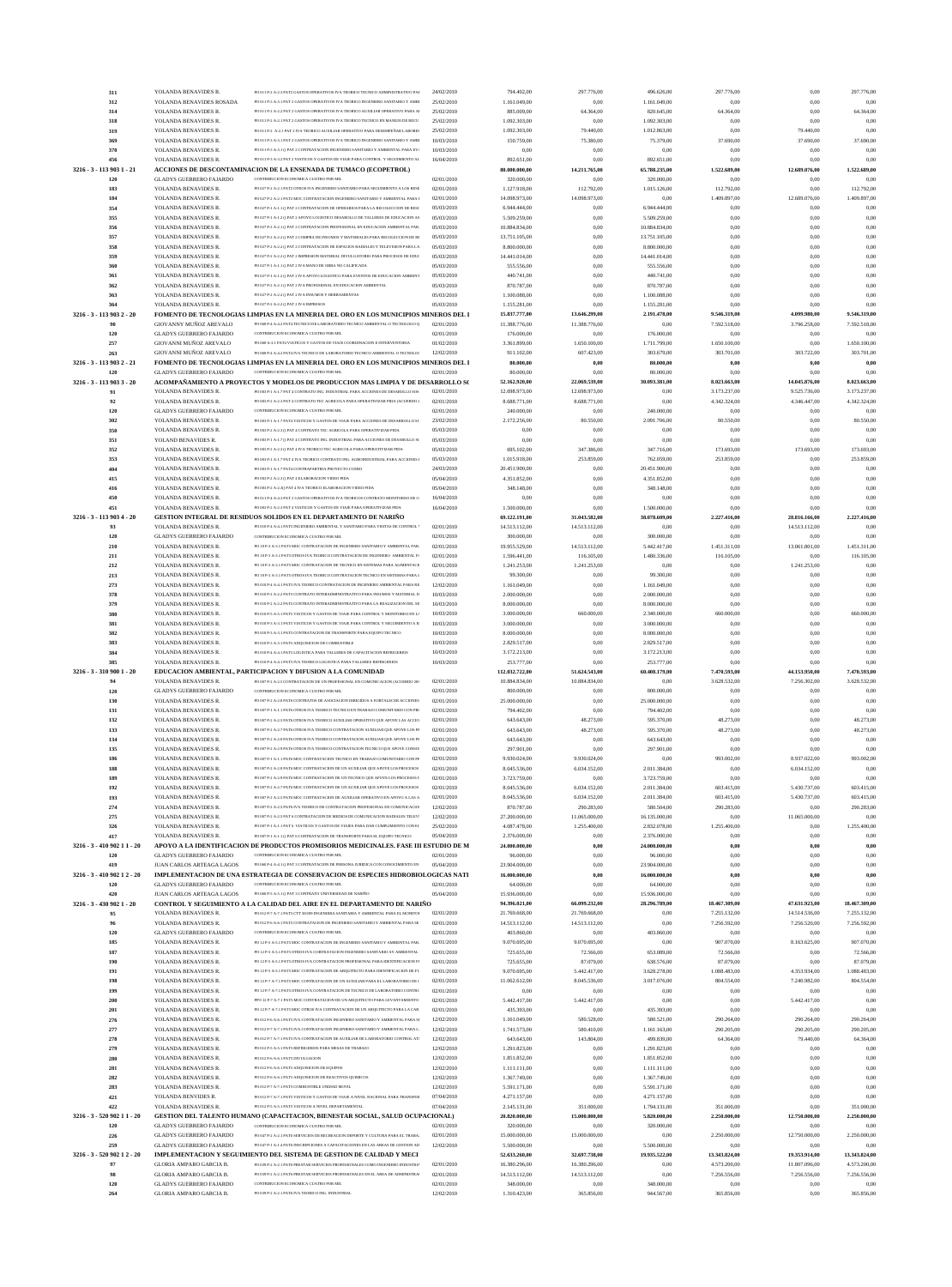| 265                          | <b>GLORIA AMPARO GARCIA B.</b>                   | PO 039 P.2 A.2 I PAT6 IVA TEORICO ACOMPAÑAMIENTO EN EL PROCESO DEL MANTENIMI         | 12/02/2010 | 1.161.049,00     | 580.524,00       | 580.525,00       | 290.262,00       | 290.262,00       | 290.262,00       |
|------------------------------|--------------------------------------------------|--------------------------------------------------------------------------------------|------------|------------------|------------------|------------------|------------------|------------------|------------------|
|                              |                                                  |                                                                                      |            |                  |                  |                  |                  |                  |                  |
| 303                          | <b>GLORIA AMPARO GARCIA</b>                      | PO 039 P-2 A-2.3 PAT6 VIATICOS PARA CAPACITACION PARTICIPACION DE EVENTOS AUDI       | 24/02/2010 | 15.880.380,00    | 857.950,00       | 15.022.430,00    | 857.950,00       | 0,00             | 857.950,00       |
| 414                          | <b>GLORIA AMPARO GARCIA</b>                      | PO 039 P-2 A-2.3 () PAT 6 TRANSPORTE CAPACITACION EQUIPO DE PLANEACION PARA LA :     | 05/04/2010 | 3.040.000,00     | 0,00             | 3.040.000,00     | 0,00             | 0,00             | 0.00             |
| 3216 - 3 - 520 902 1 3 - 20  | FORTALECIMIENTO DE LA OFICINA JURIDICA           |                                                                                      |            | 35.000.000,00    | 32.790.770,00    | 2.209.230,00     | 12.066.216,00    | 20.724.554,00    | 12.066.216,00    |
| 99                           | TERESA ENRIQUEZ ROSERO                           | PO 014 P-1 A-1.2 PAT6 CONTRATACION DE PROFESIONAL EN INGENIERIA DE SISTEMAS PA       | 02/01/2010 | 9.070.695,00     | 9.070.695,00     | 0,00             | 3.126.748,00     | 5.943.947,00     | 3.126.748,00     |
|                              |                                                  |                                                                                      |            |                  |                  |                  |                  |                  |                  |
| 100                          | TERESA ENRIQUEZ ROSERO                           | PO 014 P-1 A-1.2 PAT6 CONTRATACION DE PROFESIONAL EN DERECHO PARA ELABORACIO         | 02/01/2010 | 9.070.695,00     | 9.070.695,00     | 0,00             | 3.023.523,00     | 6.047.172,00     | 3.023.523,00     |
| 101                          | TERESA ENRIQUEZ ROSERO                           | PO 014 P-3 A-3.1 PAT6 CONTRATACION DE ABOGADO ESPECIALIZADO PARA ADELANTAR           | 02/01/2010 | 13.099.612,00    | 13.099.612,00    | 0,00             | 4.366.177,00     | 8.733.435,00     | 4.366.177,00     |
| 120                          | <b>GLADYS GUERRERO FAJARDO</b>                   | CONTRIBUCION ECONOMICA CUATRO POR MIL                                                | 02/01/2010 | 140.000,00       | 0,00             | 140.000,00       | 0,00             | 0,00             | 0.00             |
| 301                          | VIVIANA ENRIQUEZ                                 | PO 014 P-1 A-1.2 PAT6 VIATICOS Y GASTOS DE VIAJE SALIDAS A NIVEL NACIONAL PARA C     | 22/02/2010 | 2.167.686,00     | 1.057.746,00     | 1.109.940,00     | 1.057.746,00     | 0,00             | 1.057.746,00     |
|                              |                                                  |                                                                                      |            |                  |                  |                  |                  |                  |                  |
| 321                          | <b>TERESA ENRIQUEZ</b>                           | PO 014 P-1 A-1.2 PAT6 GASTOS OPERATIVOS IVA TEORICO CONTRATACION INGENIERO DE        | 25/02/2010 | 725.656,00       | 250.140,00       | 475.516,00       | 250.140,00       | 0,00             | 250.140,00       |
| 322                          | <b>TERESA ENRIQUEZ</b>                           | PO 014 P-1 A-1.2 PAT6 GASTOS OPERATIVOS IVA TEORICO CONTRATACION DE PROFESION        | 25/02/2010 | 725.656,00       | 241.882,00       | 483.774,00       | 241.882,00       | 0,00             | 241.882,00       |
| 3216 - 3 - 520 902 14 - 20   | FORTALECIMIENTO DE LA OFICINA DE CONTROL INTERNO |                                                                                      |            | 9.717.880,00     | 9.438.920,00     | 278.960,00       | 6.212.960,00     | 3.225.960,00     | 6.212.960,00     |
| 102                          | HUMBERTO E. MARTINEZ                             | PO 041 P-1 A-1.2 PAT6 CONTRATACION DE TECNICO EN SISTEMAS CON ENFASIS EN CONT/       | 02/01/2010 | 8.961.000,00     | 8.961.000,00     | 0,00             | 5.974.000.00     | 2.987.000,00     | 5.974.000,00     |
|                              |                                                  |                                                                                      |            |                  |                  |                  |                  |                  |                  |
| 120                          | <b>GLADYS GUERRERO FAJARDO</b>                   | CONTRIBUCION ECONOMICA CUATRO POR MIL                                                | 02/01/2010 | 40.000,00        | 0,00             | 40.000,00        | 0,00             | 0,00             | 0.00             |
| 371                          | HUMBERTO E. MARTINEZ L.                          | PO 041 P-1 A-1.2 PAT 6 GASTOS OPERATIVOS IVA TEORICO CONTRATACION DE TECNICO E       | 10/03/2010 | 716.880,00       | 477.920,00       | 238.960,00       | 238.960,00       | 238.960,00       | 238.960,00       |
| 3216 - 3 - 520 902 19 - 20   | FORTALECIMIENTO AL CONTROL DE INGRESOS           |                                                                                      |            | 40.325.840,00    | 30.109.710,00    | 10.216.130,00    | 14.048.692,00    | 16.061.018,00    | 14.048.692,00    |
|                              |                                                  | PO 048 P-3 A-3.1 PAT6.2 CONTRATACION ECONOMISTA PARA ASISTIR EN EL RECAUDO POI       | 02/01/2010 |                  |                  |                  |                  |                  |                  |
| 103                          | <b>GLADYS GUERRERO FAJARDO</b>                   |                                                                                      |            | 14.513.112,00    | 14.513.112,00    | 0,00             | 6.772.785,00     | 7.740.327,00     | 6.772.785,00     |
| 104                          | <b>GLADYS GUERRERO FAJARDO</b>                   | PO 048 P-3 A-3.3 PAT6.2 CONTRATACION INGENIERO DE SISTEMAS PARA ASISTIR EN EL PR     | 02/01/2010 | 14.513.112,00    | 14.513.112,00    | 0,00             | 6.772.785,00     | 7.740.327,00     | 6.772.785,00     |
| 120                          | <b>GLADYS GUERRERO FAJARDO</b>                   | CONTRIBUCION ECONOMICA CUATRO POR MIL                                                | 02/01/2010 | 224.000,00       | 0,00             | 224.000,00       | 0,00             | 0,00             | 0.00             |
| 296                          | <b>GLADYS GUERRERO FAJARDO</b>                   | PO 048 P-3 A-3.3 PAT6.2 IVA CONTRATACION INGENIERO DE SISTEMAS                       | 12/02/2010 | 1.161.049,00     | 541.663,00       | 619.386,00       | 251.561,00       | 290.102,00       | 251.561,00       |
|                              |                                                  |                                                                                      |            |                  |                  |                  |                  |                  |                  |
| 297                          | <b>GLADYS GUERRERO FAJARDO</b>                   | PO 048 P-3 A-3.1 PAT6.2 IVA CONTRATACION ECONOMISTA                                  | 12/02/2010 | 1.161.049,00     | 541.823,00       | 619.226,00       | 251.561,00       | 290.262,00       | 251.561,00       |
| 299                          | <b>GLADYS GUERRERO FAJARDO</b>                   | PO 048 P-3 A-3.4 PAT6.2 VIATICOS Y GASTOS DE VIAJE GESTION ADMINISTRATIVA SUPERV     | 22/02/2010 | 8.753.518,00     | 0,00             | 8.753.518,00     | 0,00             | 0,00             | 0.00             |
| 3216 - 3 - 520 902 1 11 - 20 |                                                  | MANTENIMIENTO, AMPLIACION, LOGISTICA Y OPERACION DE SEDES INSTITUCIONALES            |            | 40.000,00        | 0,00             | 40.000,00        | 0,00             | 0,00             | 0,00             |
| 120                          | <b>GLADYS GUERRERO FAJARDO</b>                   | CONTRIBUCION ECONOMICA CUATRO POR MIL                                                | 02/01/2010 | 40.000,00        | 0,00             | 40.000,00        | 0.00             | 0,00             | 0.00             |
|                              |                                                  |                                                                                      |            |                  |                  |                  |                  |                  |                  |
| 3216 - 3 - 520 902 1 12 - 20 |                                                  | FORMULACION PROYECTOS Y SEGUIMIENTO A LA EJECUCION DEL PLAN DE ACCION INSTITUCIONA   |            | 34.994.161,00    | 19.227.956,00    | 15.766.205,00    | 6.343.522,00     | 12.884.434,00    | 6.343.522,00     |
| $\bf{24}$                    | GLORIA AMPARO GARCIA B.                          | PO 034 P-3 A-3.4 PAT6 OTROS REFRIGERIOS AUDIENCIA PUBLICA- BALANCE DE CUENTAS        | 02/01/2010 | 630.000,00       | 579.600,00       | 50.400,00        | 0.00             | 579.600,00       | 0.00             |
| 105                          | GLORIA AMPARO GARCIA B.                          | PO 034 P-2 A-2.2 PAT6 CONTRATACION DE SERVICIOS PROFESIONALES DE INGENIERO DE :      | 02/01/2010 | 14.513.112,00    | 14.513.112,00    | 0,00             | 3.628.278,00     | 10.884.834,00    | 3.628.278,00     |
|                              | <b>GLADYS GUERRERO FAJARDO</b>                   |                                                                                      |            |                  |                  |                  |                  |                  |                  |
| 120                          |                                                  | CONTRIBUCION ECONOMICA CUATRO POR MIL                                                | 02/01/2010 | 240.000,00       | 0,00             | 240.000,00       | 0,00             | 0,00             | 0.00             |
| 266                          | GLORIA AMPARO GARCIA B.                          | PO 034 P-2 A-2.2 PAT6 GASTOS OPERATIVOS IVA TEORICO INGENIERO DE SISTEMAS PARA       | 12/02/2010 | 1.161.049,00     | 290.262,00       | 870.787,00       | 290.262,00       | 0,00             | 290.262,00       |
| 347                          | GLORIA AMPARO GARCIA                             | PO 034 P-3 A-3.3 PAT6 VIATICOS Y GASTOS DE VIAJE PARTICIPACION EN EVENTOS CONVC      | 25/02/2010 | 11.000.000,00    | 2.424.982,00     | 8.575.018,00     | 2.424.982,00     | 0,00             | 2.424.982,00     |
| 366                          | <b>GLORIA AMPARO GARCIA B.</b>                   | PO 034 P-3 A-3.4 PAT6 PUBLICACION AVISO AUDIENCIA PUBLICA PERIODICO DIARIO DEL :     | 05/03/2010 | 700.000,00       | 700.000,00       | 0,00             | 0,00             | 700.000,00       | 0.00             |
|                              |                                                  |                                                                                      |            |                  |                  |                  |                  |                  |                  |
| 375                          | GLORIA AMPARO GARCIA B.                          | PO 034 P-3 A-3.4 PAT6 PUBLICACION AVISO DE AUDIENCIA PUBLICA EMISORAS Y PERIODI      | 10/03/2010 | 800.000,00       | 720.000,00       | 80.000,00        | 0,00             | 720.000,00       | 0.00             |
| 413                          | GLORIA AMPARO GARCIA B.                          | PO 034 P-3 A-3.2 PAT6 TRANSPORTE SEGUIMIENTO                                         | 05/04/2010 | 5.950.000,00     | 0,00             | 5.950,000,00     | 0,00             | 0,00             | 0.00             |
| 3216 - 3 - 520 902 21 - 20   |                                                  | EJERCICIO DE LA AUTORIDAD AMBIENTAL (FUNCIONES DE CONOCIMIENTO Y EVALUACION AMBIE)   |            | 1.029.268.031,00 | 264.317.411,00   | 764.950.620,00   | 264.317.411,00   | 0,00             | 244.390.198,00   |
| 23                           |                                                  | PO 004 P1 A1.1 PAT7 MANO DE OBRA CALIFICADA (CUMPLIMIENTO DE FUNCIONES AUTOI         | 02/01/2010 |                  |                  |                  |                  | 0,00             |                  |
|                              | YOLANDA BENAVIDES R                              |                                                                                      |            | 1.025.150.959,00 | 264.317.411,00   | 760.833.548,00   | 264.317.411,00   |                  | 244.390.198,00   |
| 120                          | <b>GLADYS GUERRERO FAJARDO</b>                   | CONTRIBUCION ECONOMICA CUATRO POR MIL                                                | 02/01/2010 | 4.117.072.00     | 0,00             | 4.117.072,00     | 0,00             | 0,00             | 0.00             |
| 3216 - 3 - 520 902 2 2 - 20  |                                                  | EJERCICIO DE LA AUTORIDAD AMBIENTAL (CONTROL, SEGUIMIENTO Y MONITOREO AMBIENTAL)     |            | 143.100.828,00   | 50.533.336,00    | 92.567.492,00    | 27.769.665,00    | 22.763.671,00    | 27.769.665,00    |
| 106                          | YOLANDA BENAVIDES R                              | PO 004 P-1 A-1.1 PAT7 PROFESIONAL EN ADMINISTRACION PARA EL ACOMPAÑAMIENTO /         | 02/01/2010 | 21.769.668,00    | 21.769.668,00    | 0,00             | 7.258.303,00     | 14.511.365,00    | 7.258.303,00     |
|                              |                                                  |                                                                                      |            |                  |                  |                  |                  |                  |                  |
| 107                          | YOLANDA BENAVIDES R.                             | PO 004 P-1 A-1.1 PAT7 PROFESIONAL EN DERECHO PARA APOYO EN LA SUBDIRECCION DE        | 02/01/2010 | 14.513.112,00    | 14.513.112,00    | 0,00             | 7.879.900,00     | 6.633.212,00     | 7.879.900,00     |
| 120                          | <b>GLADYS GUERRERO FAJARDO</b>                   | CONTRIBUCION ECONOMICA CUATRO POR MIL                                                | 02/01/2010 | 572.403,00       | 0,00             | 572.403,00       | 0,00             | 0,00             | 0.00             |
| 125                          | YOLANDA BENAVIDES R                              | PO 004 P-1 A-1.1 PAT7 OTROS IVA TEORICO TECNICO EN SISTEMAS PARA ALIMENTACION        | 02/01/2010 | 99.300,00        | 59.580,00        | 39.720,00        | 59.580,00        | 0,00             | 59.580,00        |
| 126                          | YOLANDA BENAVIDES R.                             | PO 004 P-1 A-1.1 PAT7 MOC CONTRATACION TECNICO EN SISTEMAS PARA ALIMENTACION         | 02/01/2010 |                  | 1.241.253,00     | 0,00             | 744.751,00       | 496.502,00       | 744.751,00       |
|                              |                                                  |                                                                                      |            | 1.241.253,00     |                  |                  |                  |                  |                  |
| 241                          | YOLANDA BENAVIDES R                              | PO 004 P-1 A-1.1 PAT7 IVA TEORICO PROFESIONAL EN ADMINISTRACION PARA ACOMPAÑ.        | 02/01/2010 | 1.741.573,00     | 580.664,00       | 1.160.909,00     | 435.695,00       | 144.969,00       | 435.695,00       |
| 284                          | YOLANDA BENAVIDES R.                             | PO 004 P-1 A-1.1 PAT7 GASTOS ADMINISTRATIVOS                                         | 12/02/2010 | 1.000.000,00     | 0,00             | 1.000.000,00     | 0,00             | 0,00             | 0.00             |
| 285                          | YOLANDA BENAVIDES R.                             | PO 004 P-1 A-1.1 PAT7 ADQUISICION DE SALVOCONDUCTOS PARA MOVILIZACION DE ESPI        | 12/02/2010 | 3.000.000,00     | 820.023,00       | 2.179.977,00     | 0,00             | 820.023,00       | 0.00             |
|                              |                                                  |                                                                                      |            |                  |                  |                  |                  |                  |                  |
| 286                          | YOLANDA BENAVIDES R                              | PO 004 P-1 A-1.1 PAT7 MANTENIMIENTO DE LAS UNIDADES MOVILES DE AIRE RECURSO H        | 12/02/2010 | 8.000.000,00     | 0,00             | 8.000.000,00     | 0,00             | 0,00             | 0.00             |
| 287                          | YOLANDA BENAVIDES R.                             | PO 004 P-1 A-1.1 PAT1 VIATICOS Y GASTOS DE VIAJE FUNCIONARIOS SEDE CENTRAL           | 12/02/2010 | 18.572.404,00    | 3.325.894,00     | 15.246.510,00    | 3.325.894,00     | 0,00             | 3.325.894,00     |
| 288                          | YOLANDA BENAVIDES R                              | PO 004 P-1 A-1.1 PAT7 VIATICOS Y GASTOS DE VIAJE FUNCIONARIOS SEDE COSTA PACIFIC     | 12/02/2010 | 14.000.000,00    | 1.396.700,00     | 12.603.300,00    | 1.396.700,00     | 0,00             | 1.396.700,00     |
|                              |                                                  | PO 004 P-1 A-1.1 PAT7 VIATICOS Y GASTOS DE VIAJE FUNCIONARIOS BOSQUE - AGUA CEN      |            |                  |                  |                  |                  |                  |                  |
| 289                          | YOLANDA BENAVIDES R                              |                                                                                      | 12/02/2010 | 8.504.227,00     | 3.016.200,00     | 5.488.027,00     | 3.016.200,00     | 0,00             | 3.016.200,00     |
| 290                          | YOLANDA BENAVIDES R.                             | PO 004 P-1 A-1.1 PAT7 VIATICOS Y GASTOS DE VIAJE FUNCIONARIOS LA UNION               | 12/02/2010 | 6.000.000,00     | 542.300,00       | 5.457.700,00     | 542.300,00       | 0,00             | 542.300,00       |
| 291                          | YOLANDA BENAVIDES R.                             | PO 004 PJ A-LI PAT7 VIATICOS Y GASTOS DE VIAIE FUNCIONARIOS SEDE SUR                 | 12/02/2010 | 13.000.000,00    | 1.703.250,00     | 11.296.750,00    | 1.703.250,00     | 0,00             | 1.703.250,00     |
| 292                          | YOLANDA BENAVIDES R                              | PO 004 P-1 A-1.1 PAT7 VIATICOS Y GASTOS DE VIAJE FUNCIONARIOS SEDE SUR OCCIDENT      | 12/02/2010 | 6.000.000,00     | 934.300,00       | 5.065.700,00     | 934.300,00       | 0,00             | 934.300,00       |
|                              |                                                  |                                                                                      |            |                  |                  |                  |                  |                  |                  |
| 293                          | YOLANDA BENAVIDES R.                             | PO 004 P-1 A-1.1 PAT7 VIATICOS Y GASTOS DE VIAJE FUNCIONARIOS SOTOMAYOR              | 12/02/2010 | 3.000.000,00     | 0,00             | 3.000.000,00     | 0,00             | 0,00             | 0.00             |
| 294                          | YOLANDA BENEVIDES R.                             | PO 004 P-1 A-1.1 PAT7 ADQUISICION DE GPS PARA GEOREFERENCIACION                      | 12/02/2010 | 7.366.667,00     | 0,00             | 7.366.667,00     | 0,00             | 0,00             | 0.00             |
| 295                          | YOLANDA BENAVIDES R                              | PO 004 P-1 A-1.1 PAT7 COMBUSTIBLE                                                    | 12/02/2010 | 10.000.000,00    | 0,00             | 10.000.000,00    | 0,00             | 0,00             | 0.00             |
| 300                          |                                                  | PO 004 P-1 A-1.1 PAT7 GASTOS OPERATIVOS IVA TEORICO PROFESIONAL EN DERECHO PAI       |            |                  | 630.392.00       |                  |                  |                  | 472.792.00       |
|                              | YOLANDA BENAVIDES R                              |                                                                                      | 22/02/2010 | 1.161.049,00     |                  | 530.657,00       | 472.792,00       | 157.600,00       |                  |
| 365                          | YOLANDA BENAVIDES R.                             | PO 004 P-1 A-1.1 () PAT 7 COMBUSTIBLE                                                | 05/03/2010 | 2.969.839,00     | 0,00             | 2.969.839,00     | 0,00             | 0,00             | 0,00             |
| 426                          | YOLANDA BENAVIDES R                              | PO 004 P-1 A-1-1 PAT 7 IVA TEORICO ADQUISICION DE GPS                                | 14/04/2010 | 589.333,00       | 0,00             | 589.333,00       | 0,00             | 0,00             | 0.00             |
| 3216 - 3 - 520 902 2 2 - 21  |                                                  | EJERCICIO DE LA AUTORIDAD AMBIENTAL (CONTROL, SEGUIMIENTO Y MONITOREO AMBIENTAL)     |            | 13.385.448,00    | 1.916.735,00     | 11.468.713,00    | 1.445.098,00     | 471.637,00       | 1.445.098,00     |
|                              | <b>GLADYS GUERRERO FAJARDO</b>                   | CONTRIBUCION ECONOMICA CUATRO POR MIL                                                |            |                  |                  |                  |                  |                  |                  |
| 120                          |                                                  |                                                                                      | 02/01/2010 | 53.640,00        | 0.00             | 53.640,00        | 0,00             | 0,00             | 0.00             |
| 258                          | YOLANDA BENAVIDES R.                             | PO 004 P-1 A-1.1 PAT7 VIATICOS Y GASTOS DE VIAJE                                     | 10/02/2010 | 4.260.243,00     | 900.888,00       | 3.359.355,00     | 900.888,00       | 0,00             | 900.888,00       |
| 373                          | YOLANDA BENAVIDES R.                             | PO 004 P-LA-LI PAT7 GASTOS OPERATIVOS IVA TEORICO CONTRATACION PROFESIONAL           | 10/03/2010 | 870.787,00       | 580.454,00       | 290.333,00       | 290.227,00       | 290.227,00       | 290.227,00       |
| 374                          | YOLANDA BENAVIDES R.                             | PO 004 P-1 A-1.1 PAT7 GASTOS OPERATIVOS IVA TEORICO CONTRATACION GEOLOGO PAR         | 10/03/2010 | 435.393,00       | 435.393,00       | 0,00             | 253.983,00       | 181.410,00       | 253.983,00       |
|                              |                                                  | PO 004 P-1 A-1.1() PAT 7 CONTRATACION DE TRANSPORTE PARA SALIDAS A TODO EL DEP.      |            |                  |                  |                  |                  |                  |                  |
| 418                          | YOLANDA BENAVIDES R.                             |                                                                                      | 05/04/2010 | 7.765.385,00     | 0.00             | 7.765.385,00     | 0,00             | 0,00             | 0.00             |
| 3216 - 3 - 520 902 2 3 - 20  |                                                  | EJERCICIO DE LA AUTORIDAD AMBIENTAL (ASISTENCIA TECNICA Y SEGUIMIENTO A LA EJECUCION |            | 116.743.444,00   | 28.537.399,00    | 88.206.045,00    | 16.823.326,00    | 11.714.073,00    | 16.823.326,00    |
| 108                          | JUAN CARLOS ARTEAGA LAGOS                        | PO 019 P-3 A-3.1 PAT7 MOC CONTRATACION DE PERSONAL DEL AREA PECUARIA PARA EL         | 02/01/2010 | 16.513.112,00    | 16.513.112,00    | 0,00             | 5.495.889.00     | 11.017.223,00    | 5.495.889,00     |
| 120                          | <b>GLADYS GUERRERO FAJARDO</b>                   | CONTRIBUCION ECONOMICA CUATRO POR MIL                                                | 02/01/2010 | 500.000,00       | 0,00             | 500.000,00       | 0,00             | 0,00             | 0.00             |
|                              |                                                  |                                                                                      |            |                  |                  |                  |                  |                  |                  |
| 327                          | JUAN CARLOS ARTEAGA LAGOS                        | PO 019 P-1 A-1.1 (A.19) PAT 7 VIATICOS Y GASTOS DE VIAJE GESTION Y ASESORIA SEGUIM   | 25/02/2010 | 4.600.332,00     | 4.518.332,50     | 81.999,50        | 4.518.332,50     | 0,00             | 4.518.332,50     |
| 328                          | JUAN CARLOS ARTEAGA LAGOS                        | PO 019 P-1 A-1.1 (A.19) PAT 7 REFRIGERIOS Y ALMUERZO VIG. 2010                       | 25/02/2010 | 9.259.259,00     | 0.00             | 9.259.259,00     | 0,00             | 0,00             | 0.00             |
| 329                          | JUAN CARLOS ARTEAGA LAGOS                        | PO 019 P-1 A-1-1 (A.19) PAT 7 ADM IVA REFRIGERIOS Y ALMUERZOS VIG. 2010              | 25/02/2010 | 740.741,00       | 0,00             | 740.741,00       | 0,00             | 0,00             | 0.00             |
| 330                          | JUAN CARLOS ARTEAGA LAGOS                        | PO 019 P-1 A-1.2 (A-19) PAT 7 VIATICOS Y GASTOS DE VIAJE GESTION ASESORIA SEGUIMIE   | 25/02/2010 | 4.600.000,00     | 2.308.327,50     | 2.291.672,50     | 2.308.327,50     | 0,00             | 2.308.327,50     |
|                              |                                                  |                                                                                      |            |                  |                  |                  |                  |                  |                  |
| 331                          | JUAN CARLOS ARTEAGA LAGOS                        | PO 019 P-1 A-1.3 (A.19) PAT 7 VIATICOS Y GASTOS DE VIAJE GESTION ASESORIA SEGUIMIE   | 25/02/2010 | 4.600.000,00     | 4.451.127,00     | 148.873,00       | 3.754.277,00     | 696.850,00       | 3.754.277,00     |
| 332                          | JUAN CARLOS ARTEAGA LAGOS                        | PO 019 P-1 A-1.3 (A.19) PAT 7 COMBUSTIBLE PARA VEHICULOS                             | 25/02/2010 | 10.000.000,00    | 0,00             | 10.000.000,00    | 0,00             | 0,00             | 0.00             |
| 333                          | JUAN CARLOS ARTEAGA LAGOS                        | PO 019 P-1 A-1.4 (A.19) PAT 7 VIATICOS Y GASTOS DE VIAJE GESTION ASESORIAS SEGUIMI   | 25/02/2010 | 4.600.000,00     | 746.500,00       | 3.853.500,00     | 746.500,00       | 0,00             | 746.500,00       |
| 334                          | JUAN CARLOS ARTEAGA LAGOS                        | PO 019 P-2 A-2.1 (A.19) PAT 7 VIATICOS Y GASTOS DE VIAJE GESTION ASESORIA SEGUIMIE   | 25/02/2010 | 4.600.000,00     | 0,00             | 4.600.000,00     | 0,00             | 0,00             | 0.00             |
|                              |                                                  |                                                                                      |            |                  |                  |                  |                  |                  |                  |
| 335                          | JAN CARLOS ARTEAGA LAGOS                         | PO 019 P-2 A-2.1(A.19) PAT 7 ALQUILER DE VEHICULO                                    | 25/02/2010 | 2.000.000,00     | 0,00             | 2.000.000,00     | 0,00             | 0,00             | 0.00             |
| 336                          | JUAN CARLOS ARTEAGA LAGOS                        | PO 019 P-2 A-2.2 (A.19) PAT 7 VIATICOS Y GASTOS DE VIAJE GESTION ASESORIA SEGUIMIE   | 25/02/2010 | 4.600.000,00     | 0,00             | 4.600.000,00     | 0,00             | 0,00             | 0.00             |
| 337                          | JUAN CARLOS ARTEAGA LAGOS                        | PO 019 P-2 A-2.3(A.19) PAT 7 ALQUILER VEHICULO                                       | 25/02/2010 | 2.000.000,00     | 0,00             | 2.000.000,00     | 0,00             | 0,00             | 0.00             |
|                              |                                                  |                                                                                      |            |                  |                  |                  |                  |                  |                  |
| 338                          | JUAN CARLOS ARTEAGA LAGOS                        | PO 019 P-2 A-2-3(A.19) PAT 7 VIATICOS Y GASTOS DE VIAJE GESTION ASESORIA SEGUIMIE?   | 25/02/2010 | 4.600.000,00     | 0,00             | 4.600.000,00     | 0,00             | 0,00             | 0.00             |
| 339                          | JUAN CARLOS ARTEAGA LAGOS                        | PO 019 P-2 A-2.4 (A.19) PAT 7 VIATICOS Y GASTOS DE VIAJE GESTION ASESORIA SEGUIMIE   | 25/02/2010 | 4.600.000,00     | 0,00             | 4.600.000,00     | 0,00             | 0,00             | 0.00             |
| 340                          | JUAN CARLOS ARTEAGA LAGOS                        | PO P-3 A-3.1(A.19) PAT 7 ALQUILER DE VEHICULO                                        | 25/02/2010 | 4.000.000,00     | 0,00             | 4.000.000,00     | 0.00             | 0,00             | 0.00             |
| 341                          | JUAN CARLOS ARTEAGA LAGOS                        | PO 019 P-3 A-3.1(A.19) PAT 7 VIATICOS Y GASTOS DE VIAJE GESTION ASESORIA SEGUIMIE?   | 25/02/2010 | 9.200.000,00     | 0,00             | 9.200.000,00     | 0,00             | 0,00             | 0,00             |
|                              |                                                  |                                                                                      |            |                  |                  |                  |                  |                  |                  |
| 342                          | JUAN CARLOS ARTEAGA LAGOS                        | PO 019 P-3 A-3.2(A.19) PAT 7 VIATICOS Y GASTOS DE VIAJE GESTION ASESORIA SEGUIMIE?   | 25/02/2010 | 4.600.000,00     | 0,00             | 4.600.000,00     | 0,00             | 0,00             | 0.00             |
| 343                          | JUAN CARLOS ARTEAGA LAGOS                        | PO 019 P-3 A-3.4(A,19) PAT 7 VIATICOS Y GASTOS DE VIAJE. GESTION ASESORIA SEGUIMIE   | 25/02/2010 | 4.600.000,00     | 0,00             | 4.600.000,00     | 0,00             | 0,00             | 0.00             |
| 344                          | JUAN CARLOS ARTEAGA LAGOS                        | PO 019 P-4 A-4.1(A.19) PAT 7 ALQUILER VEHICULO                                       | 25/02/2010 | 2.000.000,00     | 0.00             | 2.000.000,00     | 0,00             | 0,00             | 0.00             |
|                              |                                                  |                                                                                      |            |                  |                  |                  |                  |                  |                  |
| 345                          | JUAN CARLOS ARTEAGA LAGOS                        | PO 019 P-4 A-4.1(A.19) PAT 7 VIATICOS Y GASTOS DE VIAJE GESTION ASESORIA SEGUIMIEN   | 25/02/2010 | 4.600.000,00     | 0,00             | 4.600.000,00     | 0,00             | 0,00             | 0.00             |
| 346                          | JUAN CARLOS ARTEAGA LAGOS                        | PO 019 P-4 A-4.2(A.19) PAT 7 VIATICOS Y GASTOS DE VIAJE, GESTION ASESORIA SEGUIMIE   | 25/02/2010 | 9.930.000,00     | 0.00             | 9.930.000.00     | 0.00             | 0.00             | 0.00             |
|                              |                                                  |                                                                                      |            |                  |                  |                  |                  |                  |                  |
|                              |                                                  | <b>TOTAL ENTIDAD</b>                                                                 |            | 7.595.686.004,00 | 3.115.261.767,30 | 4.480.424.236,70 | 1.691.170.662,17 | 1.424.091.105,13 | 1.628.396.591,17 |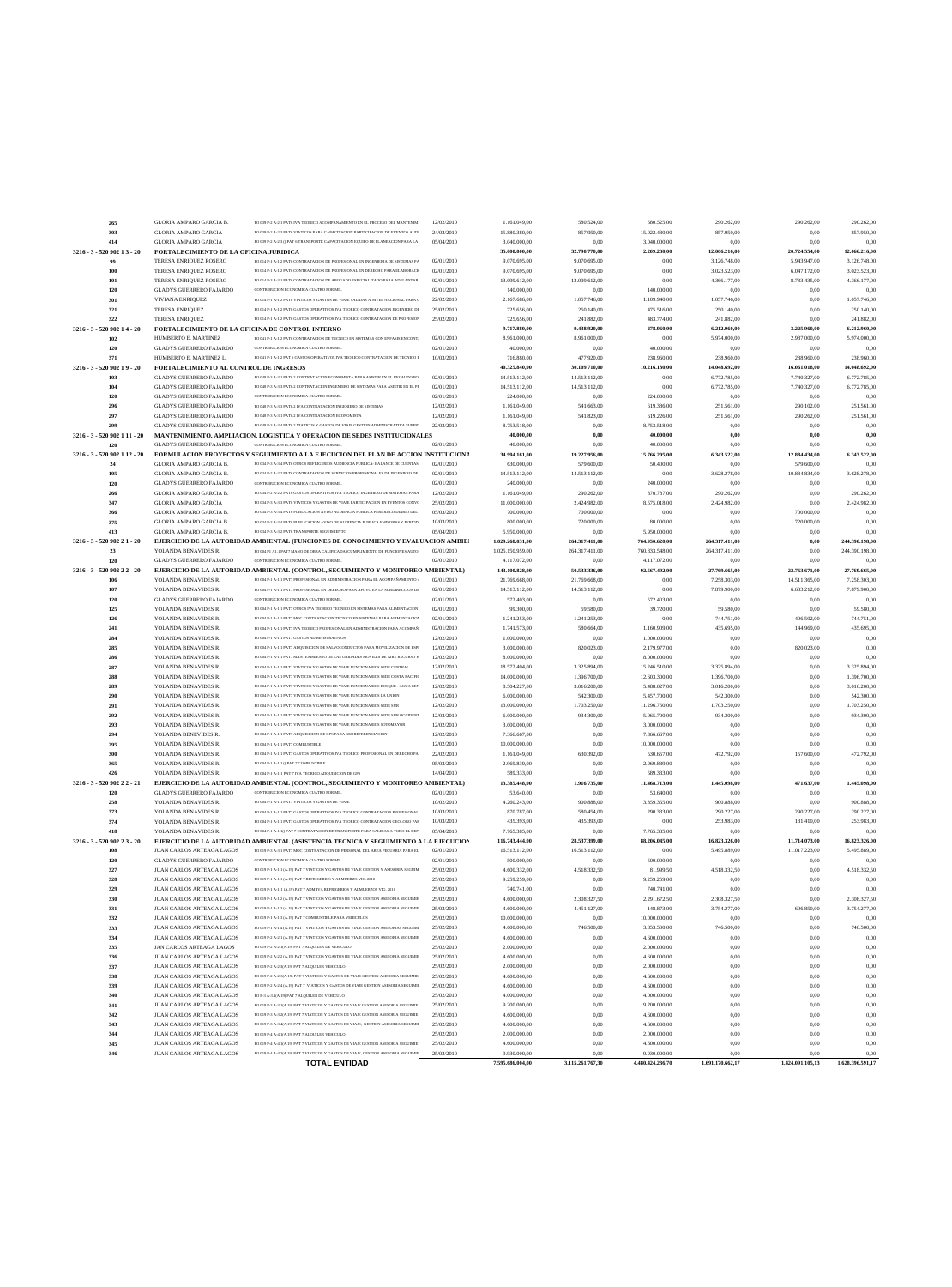# **CORPORACION AUTONOMA REGIONAL DE NARIÑO - CORPONARIÑO CONSOLIDADO DE REGISTROS PRESUPUESTALES VIGENCIA 2010 RECURSOS NACION Y PROPIOS FECHA DESDE 01 DE ENERO A 30 DE ABRIL 2010**

|                   |                                    |                                            |                                  |                                                                                                                                                                                      |                                                                                                                                                   |                          |                               |                                        | R.PPTAL.                          |                                     | <b>CXP</b>                              |                                             |
|-------------------|------------------------------------|--------------------------------------------|----------------------------------|--------------------------------------------------------------------------------------------------------------------------------------------------------------------------------------|---------------------------------------------------------------------------------------------------------------------------------------------------|--------------------------|-------------------------------|----------------------------------------|-----------------------------------|-------------------------------------|-----------------------------------------|---------------------------------------------|
| <b>RUBRO</b>      | NUMERO NUMERO                      | <b>NUMERO</b>                              | NIT.                             | <b>NOMBRE</b>                                                                                                                                                                        | <b>OBJETO DEL COMPROMISO</b>                                                                                                                      | <b>FECHA</b><br>DE       | VALOR<br><b>COMPROMISO</b>    | <b>OBLIGACIONES</b><br><b>CAUSADAS</b> | <b>SALDO</b><br><b>COMPROMISO</b> | <b>PAGOS DE</b><br><b>TESORERIA</b> | <b>OBLIGACIONES</b><br><b>POR PAGAR</b> | <b>SALDO TOTAL DEL</b><br><b>COMPROMISO</b> |
| COMPRO.           | C.D.P.<br><b>A. FUNCIONAMIENTO</b> | <b>DOCUMENTO</b>                           |                                  |                                                                                                                                                                                      |                                                                                                                                                   | <b>REGISTRO</b>          | 1.475.811.883,30              | $\mathcal{P}$<br>1.011.480.161,17      | $3=(1-2)$<br>464.331.722,13       | $\Delta$<br>968.633.303,17          | $5=(2-4)$<br>42.846.858,00              | $6 = (1 - 4)$<br>507.178.580.13             |
|                   | $3216 - 1 - 3212 - 20$             |                                            |                                  | APORTE AL FONDO DE COMPENSACION AMBIENTAL                                                                                                                                            |                                                                                                                                                   |                          | 45.393.874,00                 | 45.393.874,00                          | $_{0,00}$                         | 45.393.874,00                       | 0,00                                    | 0,00                                        |
| 281               | 267                                | 170                                        | 830115395                        |                                                                                                                                                                                      | MINISTERIO DE AMBIENTE VIVIENDA Y DESARRAPORTES AL FONDO DE COMPENSACION AMBIENTAL - LIQUIDACION ENERO 2010                                       | 05/03/2010               | 10.241.473,00                 | 10.241.473,00                          | 0,00                              | 10.241.473,00                       | 0,00                                    | 0,00                                        |
| 353               | 267                                | 196                                        | 830115395                        |                                                                                                                                                                                      | MINISTERIO DE AMBIENTE VIVIENDA Y DESARRAPORTES AL FONDO DE COMPENSACION AMBIENTAL - LIQUIDACION FEBRERO 2010                                     | 23/03/2010               | 17.080.852,00                 | 17.080.852,00                          | 0,00                              | 17.080.852,00                       | 0,00                                    | 0,00                                        |
| 520               | 267                                | 249                                        | 830115395                        |                                                                                                                                                                                      | MINISTERIO DE AMBIENTE VIVIENDA Y DESARRAPORTES AL FONDO DE COMPENSACION AMBIENTAL PERIODO MARZO                                                  | 19/04/2010               | 18.071.549,00                 | 18.071.549,00                          | 0,00                              | 18.071.549,00                       | 0,00                                    | 0,00                                        |
| 3216              | $-3511 - 10$                       | $\mathbf{3}$                               |                                  | <b>MESADAS PENSIONALES</b>                                                                                                                                                           |                                                                                                                                                   |                          | 16.439.536,00                 | 16.439.536,00                          | 0,00                              | 16.439.536,00                       | 0,00                                    | $_{0,00}$                                   |
| 84<br>217         | $22\,$<br>$22\,$                   | 12                                         | $\bf{0}$<br>$\overline{0}$       | FUNCIONARIOS CORPONARINO<br>FUNCIONARIOS CORPONARINO                                                                                                                                 | MESADAS PENSIONALES<br>NM 12/FEBRERO2010, MESADAS PENSIONALES                                                                                     | 22/01/2010<br>23/02/2010 | 4.021.387,00<br>4.021.387,00  | 4.021.387,00<br>4.021.387,00           | 0,00<br>0,00                      | 4.021.387,00<br>4.021.387,00        | 0,00<br>0,00                            | 0,00<br>0,00                                |
| 343               | $22\,$                             | 22                                         | $\theta$                         | FUNCIONARIOS CORPONARINO                                                                                                                                                             | NOMINA 22 MESADAS PENSIONALES                                                                                                                     | 19/03/2010               | 4.286.878,00                  | 4.286.878,00                           | 0,00                              | 4.286.878,00                        | 0,00                                    | 0,00                                        |
| 502               | $22\,$                             | 31                                         | $\Omega$                         | FUNCIONARIOS CORPONARINO                                                                                                                                                             | NM 31 PAGO PENSIONADOS, MESADAS PENSIONALES                                                                                                       | 19/04/2010               | 4.109.884,00                  | 4.109.884,00                           | 0,00                              | 4.109.884,00                        | 0,00                                    | 0,00                                        |
| 3216              | 10 1                               | - 10                                       | <b>SUELDOS</b>                   |                                                                                                                                                                                      |                                                                                                                                                   |                          | 290.407.550,00                | 290.407.550,00                         | 0,00                              | 290.407.550,00                      | 0,00                                    | 0,00                                        |
| 81                | 21                                 | $\overline{2}$                             | $\theta$                         | FUNCIONARIOS CORPONARINO                                                                                                                                                             | <b>GASTOS NOMINA DE PERSONAL</b>                                                                                                                  | 22/01/2010               | 54.521.024,00                 | 54.521.024,00                          | 0,00                              | 54.521.024,00                       | 0,00                                    | 0,00                                        |
| 85<br>87          | 21<br>21                           | $\overline{4}$<br>$\overline{\phantom{a}}$ | $\overline{0}$<br>$\theta$       | FUNCIONARIOS CORPONARINO<br>FUNCIONARIOS CORPONARINO                                                                                                                                 | <b>GASTOS NOMINA DE PERSONAL</b><br><b>GASTOS NOMINA DE PERSONAL</b>                                                                              | 22/01/2010               | 9.371.735,00                  | 9.371.735,00                           | 0,00                              | 9.371.735,00                        | 0,00                                    | 0,00                                        |
| 214               | 21                                 | 11                                         | $\theta$                         | FUNCIONARIOS CORPONARINO                                                                                                                                                             | NM 011/ FEBRERO 2010, GASTOS NOMINA DE PERSONAL                                                                                                   | 22/01/2010<br>23/02/2010 | 2.639.063,00<br>81.788.635,00 | 2.639.063,00<br>81.788.635,00          | 0,00<br>0,00                      | 2.639.063,00<br>81.788.635,00       | 0,00<br>0,00                            | 0,00<br>0,00                                |
| 218               | 21                                 | 13                                         | $\overline{0}$                   | FUNCIONARIOS CORPONARINO                                                                                                                                                             | NM13/FEBRERO 2009, GASTOS NOMINA DE PERSONAL                                                                                                      | 23/02/2010               | 9.898.464,00                  | 9.898.464,00                           | 0,00                              | 9.898.464,00                        | 0,00                                    | 0,00                                        |
| 219               | 21                                 | 14                                         | $\theta$                         | FUNCIONARIOS CORPONARINO                                                                                                                                                             | NM 14/FEBRERO 2009, GASTOS NOMINA DE PERSONAL                                                                                                     | 23/02/2010               | 2.639.063,00                  | 2.639.063,00                           | 0,00                              | 2.639.063,00                        | 0,00                                    | 0,00                                        |
| 344               | 21                                 | 23                                         | $\overline{0}$                   | FUNCIONARIOS CORPONARINO                                                                                                                                                             | NOMINA 23 PAGO FUNCIONARIOS - TUMACO                                                                                                              | 19/03/2010               | 9.185.833,00                  | 9.185.833,00                           | 0.00                              | 9.185.833,00                        | 0,00                                    | 0,00                                        |
| 345               | 21                                 | 24                                         | $\overline{0}$                   | FUNCIONARIOS CORPONARINO                                                                                                                                                             | NOMINA 24 - PAGO FUNCIONARIOS - IPIALES                                                                                                           | 19/03/2010               | 2.639.063,00                  | 2.639.063,00                           | 0,00                              | 2.639.063,00                        | 0,00                                    | 0,00                                        |
| 350               | 21<br>21                           | 21<br>32                                   | $\overline{0}$<br>$\theta$       | FUNCIONARIOS CORPONARINO                                                                                                                                                             | NOMINA 21 PAGO FUNCIONARIOS - PASTO<br>NM 32 PAGO DE FUNCIONARIOS, GASTOS NOMINA DE PERSONAL                                                      | 19/03/2010               | 43.040.562,00                 | 43.040.562,00                          | 0,00                              | 43.040.562,00                       | 0,00                                    | 0,00                                        |
| 503<br>504        | 21                                 | 33                                         | $\overline{0}$                   | FUNCIONARIOS CORPONARINO<br>FUNCIONARIOS CORPONARINO                                                                                                                                 | NM 33 PAGO FUNCIONARIOS, GASTOS NOMINA DE PERSONAL                                                                                                | 19/04/2010<br>19/04/2010 | 10.479.984,00<br>2.639.063,00 | 10.479.984,00<br>2.639.063,00          | 0,00<br>0,00                      | 10.479.984,00<br>2.639.063,00       | 0,00<br>0,00                            | 0,00<br>0,00                                |
| 559               | 21                                 | 30                                         | $\Omega$                         | FUNCIONARIOS CORPONARINO                                                                                                                                                             | NOMINA 30 PAGO FUNCIONARIOS PASTO                                                                                                                 | 23/04/2010               | 61.565.061,00                 | 61.565.061,00                          | 0,00                              | 61.565.061,00                       | 0,00                                    | 0,00                                        |
| 3216              | 10 1                               | $-20$                                      | <b>SUELDOS</b>                   |                                                                                                                                                                                      |                                                                                                                                                   |                          | 83.182.752,00                 | 83.182.752,00                          | 0,00                              | 83.182.752,00                       | 0,00                                    | 0,00                                        |
| 82                | 20                                 | $\overline{2}$                             | $\overline{0}$                   | FUNCIONARIOS CORPONARINO                                                                                                                                                             | <b>GASTOS NOMINA DE PERSONAL</b>                                                                                                                  | 22/01/2010               | 25.156.197,00                 | 25.156.197,00                          | 0,00                              | 25.156.197,00                       | 0,00                                    | 0,00                                        |
| 351               | 20                                 | 21                                         | $\bf{0}$                         | FUNCIONARIOS CORPONARINO                                                                                                                                                             | NOMINA 21 PAGO FUNCIONARIOS - PASTO                                                                                                               | 19/03/2010               | 37.931.704,00                 | 37.931.704.00                          | 0,00                              | 37.931.704,00                       | 0,00                                    | 0,00                                        |
| 560               | 20<br>$-10112 - 20$                | 30                                         | $\theta$                         | FUNCIONARIOS CORPONARINO<br><b>SUELDOS DE VACACIONES</b>                                                                                                                             | NOMINA 30 PAGO FUNCIONARIOS PASTO                                                                                                                 | 23/04/2010               | 20.094.851,00                 | 20.094.851,00<br>12.801.458,00         | 0,00                              | 20.094.851,00                       | 0,00                                    | 0,00                                        |
| 3216<br>201       | 20                                 | 10                                         | $\overline{0}$                   | FUNCIONARIOS CORPONARINO                                                                                                                                                             | NOMINA 10 PAGO VACACIONES                                                                                                                         | 15/02/2010               | 12.801.458,00<br>4.544.951,00 | 4.544.951,00                           | $_{0,00}$<br>0,00                 | 12.801.458,00<br>4.544.951,00       | 0,00<br>0,00                            | 0,00<br>0,00                                |
| 222               | 20                                 | 18                                         | $\overline{0}$                   | FUNCIONARIOS CORPONARINO                                                                                                                                                             | NM 18/FEBRERO 2010; GASTOS NOMINA - VACACIONES                                                                                                    | 23/02/2010               | 808.609,00                    | 808.609,00                             | 0,00                              | 808.609,00                          | 0,00                                    | 0,00                                        |
| 258               | 20                                 | 19                                         | $\theta$                         | FUNCIONARIOS CORPONARINO                                                                                                                                                             | NM 19 DE FEBRERO 2010, PAGO VACACIONES, GASTOS NOMINA DE PERSONAL                                                                                 | 24/02/2010               | 886.046,00                    | 886.046,00                             | 0,00                              | 886.046,00                          | 0,00                                    | 0,00                                        |
| 348               | 20                                 | 28                                         | $\overline{0}$                   | FUNCIONARIOS CORPONARINO                                                                                                                                                             | NOMINA 28 PAGO VACACIONES                                                                                                                         | 19/03/2010               | 3.967.171,00                  | 3.967.171,00                           | 0,00                              | 3.967.171,00                        | 0,00                                    | 0,00                                        |
| 501               | 20                                 | 37                                         | $\theta$                         | FUNCIONARIOS CORPONARINO                                                                                                                                                             | NM 37 PAGO VACACIONES, GASTOS NOMINA DE PERSONAL                                                                                                  | 19/04/2010               | 2.594.681,00                  | 2.594.681,00                           | 0,00                              | 2.594.681,00                        | 0,00                                    | 0,00                                        |
| 3216 - 1<br>214   | $-10142$<br>21                     | - 10<br>11                                 | $\Omega$                         | PRIMA TECNICA NO SALARIAL<br>FUNCIONARIOS CORPONARINO                                                                                                                                | NM 011/ FEBRERO 2010, GASTOS NOMINA DE PERSONAI                                                                                                   | 23/02/2010               | 4.338.142,00<br>4.338.142,00  | 4.338.142,00<br>4.338.142,00           | 0,00<br>0,00                      | 4.338.142,00<br>4.338.142,00        | 0.00<br>0,00                            | 0,00<br>0,00                                |
| 3216 - 1          | - 10 1 4 2 - 20                    |                                            |                                  | PRIMA TECNICA NO SALARIAL                                                                                                                                                            |                                                                                                                                                   |                          | 31.740.102,00                 | 31.740.102,00                          | $_{0,00}$                         | 31.740.102,00                       | 0,00                                    | 0,00                                        |
| 82                | 20                                 |                                            | $\overline{0}$                   | FUNCIONARIOS CORPONARINO                                                                                                                                                             | <b>GASTOS NOMINA DE PERSONAL</b>                                                                                                                  | 22/01/2010               | 8.933.678,00                  | 8.933.678,00                           | 0,00                              | 8.933.678,00                        | 0,00                                    | 0,00                                        |
| 215               | 20                                 | 11                                         | $\overline{0}$                   | FUNCIONARIOS CORPONARINO                                                                                                                                                             | NM 11/FEBRERO 2010, GASTOS NOMINA DE PERSONAL                                                                                                     | 23/02/2010               | 4.710.047,00                  | 4.710.047,00                           | 0,00                              | 4.710.047,00                        | 0,00                                    | 0,00                                        |
| 351               | 20                                 | 21                                         | $\Omega$                         | FUNCIONARIOS CORPONARINO                                                                                                                                                             | NOMINA 21 PAGO FUNCIONARIOS - PASTO                                                                                                               | 19/03/2010               | 9.048.189,00                  | 9.048.189,00                           | 0,00                              | 9.048.189,00                        | 0,00                                    | 0,00                                        |
| 560               | 20                                 | 30                                         | $\theta$                         | FUNCIONARIOS CORPONARINO                                                                                                                                                             | NOMINA 30 PAGO FUNCIONARIOS PASTO                                                                                                                 | 23/04/2010               | 9.048.188,00                  | 9.048.188,00                           | 0,00                              | 9.048.188,00                        | 0,00                                    | 0,00                                        |
| $3216 - 1$        | $-10152 - 10$<br>21                | $\overline{2}$                             | $\overline{0}$                   | <b>BONIFICACION POR SERVICIOS PRESTADOS</b>                                                                                                                                          | <b>GASTOS NOMINA DE PERSONAL</b>                                                                                                                  |                          | 14.706.136,00                 | 14.706.136,00                          | $_{0,00}$                         | 14.706.136,00                       | 0,00<br>0,00                            | $_{0,00}$<br>0,00                           |
| 85                | 21                                 | $\overline{4}$                             | $\overline{0}$                   | FUNCIONARIOS CORPONARINO<br>FUNCIONARIOS CORPONARINO                                                                                                                                 | GASTOS NOMINA DE PERSONAL                                                                                                                         | 22/01/2010<br>22/01/2010 | 637.810,00<br>509.023,00      | 637.810,00<br>509.023,00               | 0,00<br>0,00                      | 637.810,00<br>509.023,00            | 0,00                                    | 0,00                                        |
| 214               | 21                                 | 11                                         | $\theta$                         | FUNCIONARIOS CORPONARINO                                                                                                                                                             | NM 011/ FEBRERO 2010, GASTOS NOMINA DE PERSONAI                                                                                                   | 23/02/2010               | 3.902.417,00                  | 3.902.417,00                           | 0,00                              | 3.902.417,00                        | 0,00                                    | 0,00                                        |
| 218               | 21                                 | 13                                         | $\overline{0}$                   | FUNCIONARIOS CORPONARINO                                                                                                                                                             | NM13/FEBRERO 2009, GASTOS NOMINA DE PERSONAL                                                                                                      | 23/02/2010               | 1.388.830,00                  | 1.388.830,00                           | 0,00                              | 1.388.830,00                        | 0,00                                    | 0,00                                        |
| 219               | 21                                 | 14                                         | $\overline{0}$                   | FUNCIONARIOS CORPONARINO                                                                                                                                                             | NM 14/FEBRERO 2009, GASTOS NOMINA DE PERSONAL                                                                                                     | 23/02/2010               | 1.069.879,00                  | 1.069.879,00                           | 0,00                              | 1.069.879,00                        | 0,00                                    | 0,00                                        |
| 350               | 21                                 | 21                                         | $\overline{0}$                   | FUNCIONARIOS CORPONARINO                                                                                                                                                             | NOMINA 21 PAGO FUNCIONARIOS - PASTO                                                                                                               | 19/03/2010               | 2.577.169,00                  | 2.577.169,00                           | 0.00                              | 2.577.169,00                        | 0.00                                    | 0,00                                        |
| 559<br>3216       | 21<br>10 1 5                       | 30<br>- 10                                 | $\Omega$                         | FUNCIONARIOS CORPONARINO<br><b>BONIFICACION ESPECIAL DE RECREACION</b>                                                                                                               | NOMINA 30 PAGO FUNCIONARIOS PASTO                                                                                                                 | 23/04/2010               | 4.621.008,00<br>1.394.366,00  | 4.621.008,00<br>1.394.366,00           | 0,00<br>0,00                      | 4.621.008,00<br>1.394.366,00        | 0,00<br>0,00                            | 0,00<br>0,00                                |
| 202               | 21                                 | 10                                         | $\overline{0}$                   | FUNCIONARIOS CORPONARINO                                                                                                                                                             | NOMINA 10 PAGO VACACIONES                                                                                                                         | 15/02/2010               | 389.429,00                    | 389.429,00                             | 0,00                              | 389.429,00                          | 0,00                                    | 0,00                                        |
| 221               | 21                                 | 18                                         | $\overline{0}$                   | FUNCIONARIOS CORPONARINO                                                                                                                                                             | NM18/FEBRERO 2009 GASTOS NOMINA - VACACIONES                                                                                                      | 23/02/2010               | 79.396,00                     | 79.396,00                              | 0.00                              | 79.396,00                           | 0,00                                    | 0,00                                        |
| 259               | 21                                 | 19                                         | $\theta$                         | FUNCIONARIOS CORPONARINO                                                                                                                                                             | NM 19 DE FEBRERO 2010. PAGO VACACIONES Y BONIFICACION . GASTOS NOMINA DE                                                                          | 24/02/2010               | 67.870,00                     | 67.870,00                              | 0,00                              | 67.870,00                           | 0,00                                    | 0,00                                        |
| 262               | 21                                 | 20                                         | $\overline{0}$                   | FUNCIONARIOS CORPONARINO                                                                                                                                                             | NM 20 DE FEBRERO 2010. INDEMNIZACION VACACIONES. GASTOS NOMINA DE PERSC                                                                           | 24/02/2010               | 260.600,00                    | 260.600,00                             | 0,00                              | 260.600,00                          | 0,00                                    | 0,00                                        |
| 347               | 21                                 | 28                                         | $\theta$                         | FUNCIONARIOS CORPONARINO                                                                                                                                                             | NOMINA 28 PAGO VACACIONES                                                                                                                         | 19/03/2010               | 387.443,00                    | 387.443,00                             | 0,00                              | 387.443,00                          | 0.00                                    | 0,00                                        |
|                   | 21<br>3216 - 1 - 10 1 5 12 - 10    | 37                                         | $\theta$                         | FUNCIONARIOS CORPONARINO                                                                                                                                                             | NM 37 PAGO VACIONES .GASTOS NOMINA DE PERSONAL                                                                                                    | 19/04/2010               | 209.628,00<br>5.469.086,00    | 209.628,00                             | 0,00<br>0,00                      | 209.628,00                          | 0,00                                    | 0,00<br>0,00                                |
| 81                | 21                                 | $\mathcal{D}$                              | $\overline{0}$                   | <b>SUBSIDIO DE ALIMENTACION</b><br>FUNCIONARIOS CORPONARINO                                                                                                                          | <b>GASTOS NOMINA DE PERSONAL</b>                                                                                                                  | 22/01/2010               | 924.087,00                    | 5.469.086,00<br>924.087,00             | 0,00                              | 5.469.086,00<br>924.087,00          | 0,00<br>0,00                            | 0,00                                        |
| 85                | 21                                 | $\overline{4}$                             | $\overline{0}$                   | FUNCIONARIOS CORPONARINO                                                                                                                                                             | <b>GASTOS NOMINA DE PERSONAL</b>                                                                                                                  | 22/01/2010               | 323.296,00                    | 323.296,00                             | 0,00                              | 323.296,00                          | 0,00                                    | 0,00                                        |
| 87                | 21                                 | $\overline{\phantom{a}}$                   | $\overline{0}$                   | FUNCIONARIOS CORPONARINO                                                                                                                                                             | <b>GASTOS NOMINA DE PERSONAL</b>                                                                                                                  | 22/01/2010               | 91.600,00                     | 91.600,00                              | 0,00                              | 91.600,00                           | 0,00                                    | 0,00                                        |
| 214               | 21                                 | 11                                         | $\overline{0}$                   | FUNCIONARIOS CORPONARINO                                                                                                                                                             | NM 011/ FEBRERO 2010, GASTOS NOMINA DE PERSONAL                                                                                                   | 23/02/2010               | 930.822,00                    | 930.822,00                             | 0,00                              | 930.822,00                          | 0,00                                    | 0,00                                        |
| 218               | 21                                 | 13                                         | $\overline{0}$                   | FUNCIONARIOS CORPONARINO                                                                                                                                                             | NM13/FEBRERO 2009, GASTOS NOMINA DE PERSONAL                                                                                                      | 23/02/2010               | 323.296,00                    | 323.296,00                             | 0,00                              | 323.296,00                          | 0,00                                    | 0,00                                        |
| 219<br>344        | 21<br>21                           | 14<br>23                                   | $\overline{0}$<br>$\overline{0}$ | FUNCIONARIOS CORPONARINO<br>FUNCIONARIOS CORPONARINO                                                                                                                                 | NM 14/FEBRERO 2009, GASTOS NOMINA DE PERSONAL<br>NOMINA 23 PAGO FUNCIONARIOS - TUMACO                                                             | 23/02/2010<br>19/03/2010 | 121.236,00<br>295.007,00      | 121.236,00<br>295.007,00               | 0,00<br>0.00                      | 121.236,00<br>295.007,00            | 0,00                                    | 0,00<br>0,00                                |
| 345               | 21                                 | 24                                         | $\overline{0}$                   | FUNCIONARIOS CORPONARINO                                                                                                                                                             | NOMINA 24 - PAGO FUNCIONARIOS - IPIALES                                                                                                           | 19/03/2010               | 92.947,00                     | 92.947,00                              | 0,00                              | 92.947,00                           | 0,00<br>0,00                            | 0,00                                        |
| 350               | 21                                 | 21                                         | $\overline{0}$                   | FUNCIONARIOS CORPONARINO                                                                                                                                                             | NOMINA 21 PAGO FUNCIONARIOS - PASTO                                                                                                               | 19/03/2010               | 929.476,00                    | 929.476,00                             | 0,00                              | 929.476,00                          | 0,00                                    | 0,00                                        |
| 503               | 21                                 | 32                                         | $\overline{0}$                   | FUNCIONARIOS CORPONARINO                                                                                                                                                             | NM 32 PAGO DE FUNCIONARIOS.GASTOS NOMINA DE PERSONAL                                                                                              | 19/04/2010               | 346.195,00                    | 346.195,00                             | 0,00                              | 346.195,00                          | 0,00                                    | 0,00                                        |
| 504               | 21                                 | 33                                         | $\overline{0}$                   | FUNCIONARIOS CORPONARINO                                                                                                                                                             | NM 33 PAGO FUNCIONARIOS, GASTOS NOMINA DE PERSONAL                                                                                                | 19/04/2010               | 121.236,00                    | 121.236,00                             | 0,00                              | 121.236,00                          | 0,00                                    | 0,00                                        |
| 559               | 21                                 | 30                                         | $\theta$                         | FUNCIONARIOS CORPONARINO                                                                                                                                                             | NOMINA 30 PAGO FUNCIONARIOS PASTO                                                                                                                 | 23/04/2010               | 969.888,00                    | 969.888,00                             | 0,00                              | 969.888,00                          | 0,00                                    | 0,00                                        |
| 3216<br>81        | $-1015$<br>21                      | 13 - 10<br>$\overline{2}$                  | $\bf{0}$                         | <b>AUXILIO DE TRANSPORTE</b><br>FUNCIONARIOS CORPONARINO                                                                                                                             | <b>GASTOS NOMINA DE PERSONAL</b>                                                                                                                  | 22/01/2010               | 5.465.300,00<br>760.550,00    | 5.465.300,00<br>760.550,00             | $_{0,00}$<br>0,00                 | 5.465.300,00<br>760.550,00          | 0,00<br>0,00                            | 0,00<br>0,00                                |
| 85                | 21                                 | $\overline{4}$                             | $\bf{0}$                         | FUNCIONARIOS CORPONARINO                                                                                                                                                             | <b>GASTOS NOMINA DE PERSONAL</b>                                                                                                                  | 22/01/2010               | 492.000,00                    | 492.000,00                             | 0,00                              | 492.000,00                          | 0,00                                    | 0,00                                        |
| 87                | 21                                 | $\overline{\phantom{a}}$                   | $\overline{0}$                   | FUNCIONARIOS CORPONARINO                                                                                                                                                             | <b>GASTOS NOMINA DE PERSONAL</b>                                                                                                                  | 22/01/2010               | 139.400,00                    | 139.400,00                             | 0,00                              | 139.400,00                          | 0,00                                    | 0,00                                        |
| 214               | 21                                 | 11                                         | $\overline{0}$                   | FUNCIONARIOS CORPONARINO                                                                                                                                                             | NM 011/ FEBRERO 2010, GASTOS NOMINA DE PERSONAL                                                                                                   | 23/02/2010               | 680.600,00                    | 680.600,00                             | 0,00                              | 680.600,00                          | 0,00                                    | 0,00                                        |
| 218               | 21                                 | 13                                         | $\overline{0}$                   | FUNCIONARIOS CORPONARINO                                                                                                                                                             | NM13/FEBRERO 2009, GASTOS NOMINA DE PERSONAL                                                                                                      | 23/02/2010               | 492.000,00                    | 492.000,00                             | 0,00                              | 492.000,00                          | 0,00                                    | 0,00                                        |
| 219<br>344        | 21<br>21                           | 14<br>23                                   | $\overline{0}$<br>$\overline{0}$ | FUNCIONARIOS CORPONARINO<br>FUNCIONARIOS CORPONARINO                                                                                                                                 | NM 14/FEBRERO 2009, GASTOS NOMINA DE PERSONAL<br>NOMINA 23 PAGO FUNCIONARIOS - TUMACO                                                             | 23/02/2010<br>19/03/2010 | 184.500,00<br>448.950,00      | 184.500,00<br>448.950,00               | 0,00<br>0.00                      | 184.500,00<br>448.950,00            | 0,00<br>0,00                            | 0,00<br>0,00                                |
| 345               | 21                                 | 24                                         | $\overline{0}$                   | FUNCIONARIOS CORPONARINO                                                                                                                                                             | NOMINA 24 - PAGO FUNCIONARIOS - IPIALES                                                                                                           | 19/03/2010               | 141.450,00                    | 141.450,00                             | 0,00                              | 141.450,00                          | 0,00                                    | 0,00                                        |
| 350               | 21                                 | 21                                         | $\overline{0}$                   | FUNCIONARIOS CORPONARINO                                                                                                                                                             | NOMINA 21 PAGO FUNCIONARIOS - PASTO                                                                                                               | 19/03/2010               | 676.500,00                    | 676.500,00                             | 0,00                              | 676.500,00                          | 0,00                                    | 0,00                                        |
| 503               | 21                                 | 32                                         | $\overline{0}$                   | FUNCIONARIOS CORPONARINO                                                                                                                                                             | NM 32 PAGO DE FUNCIONARIOS, GASTOS NOMINA DE PERSONAL                                                                                             | 19/04/2010               | 526.850,00                    | 526.850,00                             | 0,00                              | 526.850,00                          | 0,00                                    | 0,00                                        |
| 504               | 21                                 | 33                                         | $\overline{0}$                   | FUNCIONARIOS CORPONARINO                                                                                                                                                             | NM 33 PAGO FUNCIONARIOS, GASTOS NOMINA DE PERSONAL                                                                                                | 19/04/2010               | 184.500,00                    | 184.500,00                             | 0,00                              | 184.500,00                          | 0,00                                    | 0,00                                        |
| 559<br>3216       | 21<br>$-10$ 1 5 15 - 10            | 30                                         | $\bf{0}$                         | FUNCIONARIOS CORPONARINO<br>PRIMA DE VACACIONES                                                                                                                                      | NOMINA 30 PAGO FUNCIONARIOS PASTO                                                                                                                 | 23/04/2010               | 738.000,00<br>11.370.052,00   | 738.000,00<br>11.370.052,00            | 0,00<br>$_{0,00}$                 | 738.000,00<br>11.370.052,00         | 0,00<br>0,00                            | 0,00<br>0,00                                |
| 202               | 21                                 | 10                                         | $\theta$                         | FUNCIONARIOS CORPONARINO                                                                                                                                                             | NOMINA 10 PAGO VACACIONES                                                                                                                         | 15/02/2010               | 3.131.153,00                  | 3.131.153,00                           | 0,00                              | 3.131.153,00                        | 0,00                                    | 0,00                                        |
| 221               | 21                                 | 18                                         | $\bf{0}$                         | FUNCIONARIOS CORPONARINO                                                                                                                                                             | NM18/FEBRERO 2009 GASTOS NOMINA - VACACIONES                                                                                                      | 23/02/2010               | 638.377,00                    | 638.377,00                             | 0,00                              | 638.377,00                          | 0,00                                    | 0,00                                        |
| 259               | 21                                 | 19                                         | $\overline{0}$                   | FUNCIONARIOS CORPONARINO                                                                                                                                                             | NM 19 DE FEBRERO 2010, PAGO VACACIONES Y BONIFICACION , GASTOS NOMINA DE                                                                          | 24/02/2010               | 604.123,00                    | 604.123,00                             | 0,00                              | 604.123,00                          | 0,00                                    | 0,00                                        |
| 262               | 21                                 | 20                                         | $\overline{0}$                   | FUNCIONARIOS CORPONARINO                                                                                                                                                             | NM 20 DE FEBRERO 2010, INDEMNIZACION VACACIONES, GASTOS NOMINA DE PERSC                                                                           | 24/02/2010               | 2.095.316,00                  | 2.095.316,00                           | 0,00                              | 2.095.316,00                        | 0,00                                    | 0,00                                        |
| 347               | 21                                 | 28                                         | $\overline{0}$                   | FUNCIONARIOS CORPONARINO                                                                                                                                                             | NOMINA 28 PAGO VACACIONES                                                                                                                         | 19/03/2010               | 3.131.980,00                  | 3.131.980,00                           | 0,00                              | 3.131.980,00                        | 0,00                                    | 0,00                                        |
| 500<br>$3216 - 1$ | 21<br>$-10193-10$                  | 37                                         | $\theta$                         | FUNCIONARIOS CORPONARINO<br><b>INDEMNIZACION POR VACACIONES</b>                                                                                                                      | NM 37 PAGO VACIONES , GASTOS NOMINA DE PERSONAL                                                                                                   | 19/04/2010               | 1.769.103,00<br>3.073.129,00  | 1.769.103,00<br>3.073.129,00           | 0,00<br>$_{0,00}$                 | 1.769.103,00<br>3.073.129,00        | 0,00<br>0.00                            | 0,00<br>0.00                                |
| 261               | 227                                | 20                                         | $\mathbf{0}$                     | FUNCIONARIOS CORPONARINO                                                                                                                                                             | NM 20 FEBRERO 2010. INDEMNIZACION DE VACACIONES                                                                                                   | 24/02/2010               | 3.073.129,00                  | 3.073.129,00                           | 0,00                              | 3.073.129,00                        | 0,00                                    | 0,00                                        |
|                   | 3216 - 1 - 10 2 12 - 20            |                                            | <b>HONORARIOS</b>                |                                                                                                                                                                                      |                                                                                                                                                   |                          | 86.568.076,00                 | 26.838.772,00                          | 59.729.304,00                     | 26.838.772,00                       | 0,00                                    | 59.729.304,00                               |
|                   | 40                                 | 527                                        | 37088081                         | ORDOÑEZ ORDOÑEZ MARIELENA                                                                                                                                                            | CTT 527/09 CONTRATACION DE UN ABOGADO PARA FORTALECIMIENTO DE LA OFICI                                                                            | 02/01/2010               | 9.070.695,00                  | 6.754.908,00                           | 2.315.787,00                      | 6.754.908,00                        | 0,00                                    | 2.315.787,00                                |
|                   | 42                                 | 557                                        | 27177521                         | CUAICAL MARCILLO MARGOTH JIMENA                                                                                                                                                      | CTT 557/09 HONORARIOS DRA MARGOTH XIMENA CUAICAL (ACUERDO 028/09 AUTOI                                                                            | 02/01/2010               | 14.079.342,00                 | 7.039.660,00                           | 7.039.682,00                      | 7.039.660,00                        | 0,00                                    | 7.039.682,00                                |
|                   | 44<br>11                           | 561                                        | 30727164<br>19165260             | MORENO MESIAS MARIA EUGENIA                                                                                                                                                          | CTT 561 /09 HONORARIOS MARIA EUGENIA MORENO (ACUERDO 028/09 AUTORIZACIO<br>(IVA48) PRESTAR LOS SERVICIOS PROFESIONALES COMO ADMINISTRADOR PUBLICO | 02/01/2010<br>29/01/2010 | 14.079.342,00                 | 2.987.000,00                           | 11.092.342,00                     | 2.987.000,00                        | 0,00                                    | 11.092.342,00<br>10.032.931,00              |
| 197<br>205        | 49                                 | 63<br>140                                  | 76043205                         | LOPEZ HERNANDEZ JOSE ALFREDO<br>TAPIA ACOSTA KENNY FAVIANO                                                                                                                           | HONORARIOS CONSEJERO SESION EXTRAORDINARIA CONSEJO DIRECTIVO DEL 3 DE                                                                             | 17/02/2010               | 14.332.759,00<br>272.000,00   | 4.299.828,00<br>272.000,00             | 10.032.931,00<br>0,00             | 4.299.828,00<br>272.000,00          | 0,00<br>0,00                            | 0,00                                        |
| 207               | 49                                 | 141                                        | 98389667                         | JOJOA RAMOS JESUS ORLANDO                                                                                                                                                            | HONORARIOS CONSEJERO SESION EXTRAORDINARIA CONSEJO DIRECTIVO DEL 3 DE                                                                             | 17/02/2010               | 39.090,00                     | 39.090,00                              | 0,00                              | 39.090,00                           | 0,00                                    | 0,00                                        |
| 208               | 49                                 | 158                                        | 76043205                         | TAPIA ACOSTA KENNY FAVIANO                                                                                                                                                           | HONORARIOS CONSEJERO SESION ORDINARIA CONSEJO DIRECTIVO DEL 17 DE FEBRI                                                                           | 17/02/2010               | 272.000,00                    | 272.000,00                             | 0,00                              | 272.000,00                          | 0,00                                    | 0,00                                        |
| 210               | 49                                 | 159                                        | 98389667                         | JOJOA RAMOS JESUS ORLANDO                                                                                                                                                            | HONORARIOS CONSEJERO SESION ORDINARIA DEL 17 DE FEBRERO 2010                                                                                      | 17/02/2010               | 39.090,00                     | 39.090,00                              | 0,00                              | 39.090,00                           | 0,00                                    | 0.00                                        |
| 212               | 46                                 | 65                                         | 30734795                         |                                                                                                                                                                                      | BELALCAZAR LOPEZ GLORIA ESPERANZA DEL RPRESTAR LOS SERVICIOS COMO CONTADOR PUBLICO, REALIZANDO LAS LABORES D                                      | 19/02/2010               | 32.314.338,00                 | 4.169.592,00                           | 28.144.746,00                     | 4.169.592,00                        | 0,00                                    | 28.144.746,00                               |
| 285               | 50<br>50                           | 182                                        | 800197390                        | ADMINISTRACION DE IMPUESTOS NACIONALES IVA HONORARIOS CONSEJEROS - FACTURA EQUIVALENTE 3<br>ADMINISTRACION DE IMPUESTOS NACIONALES IVA HONORARIOS CONSEJEROS - FACTURA EQUIVALENTE 4 |                                                                                                                                                   | 05/03/2010               | 21.760,00                     | 21.760,00                              | 0,00                              | 21.760,00                           | 0,00                                    | 0,00                                        |
| 286<br>287        | 50                                 | 182<br>182                                 | 800197390<br>800197390           | ADMINISTRACION DE IMPUESTOS NACIONALES IVA HONORARIOS CONSEJEROS - FACTURA EQUIVALENTE 5                                                                                             |                                                                                                                                                   | 05/03/2010<br>05/03/2010 | 21.760,00<br>3.127,00         | 21.760,00<br>3.127,00                  | 0,00<br>0,00                      | 21.760,00<br>3.127,00               | 0,00<br>0,00                            | 0,00<br>0,00                                |
| 288               | 50                                 | 182                                        | 800197390                        | ADMINISTRACION DE IMPUESTOS NACIONALES IVA HONORARIOS CONSEJEROS - FACTURA EQUIVALENTE 6                                                                                             |                                                                                                                                                   | 05/03/2010               | 3.127,00                      | 3.127,00                               | 0,00                              | 3.127,00                            | 0,00                                    | 0,00                                        |
| 290               | 41                                 | 182                                        | 800197390                        |                                                                                                                                                                                      | ADMINISTRACION DE IMPUESTOS NACIONALES FACTURA EQUIVALENTE 8 - IVA HONORARIOS DRA MARIELENA ORDOÑEZ                                               | 05/03/2010               | 250.140,00                    | 250.140,00                             | 0,00                              | 250.140,00                          | 0,00                                    | 0,00                                        |
| 407               | 43                                 | 44                                         | 800197390                        | ADMINISTRACION DE IMPUESTOS NACIONALES CC. 27177521 IVA HONORARIOS DRA MARGOTH XIMENA CUAICAL                                                                                        |                                                                                                                                                   | 26/03/2010               | 281.586,00                    | 281.586,00                             | 0,00                              | 281.586,00                          | 0,00                                    | 0,00                                        |
| 416               | 45                                 | 63                                         | 800197390                        |                                                                                                                                                                                      | ADMINISTRACION DE IMPUESTOS NACIONALES CC. 30727164 IVA TEORICO HONORARIOS MARIA EUGENIA MORENO                                                   | 26/03/2010               | 238.960,00                    | 238.960,00                             | 0,00                              | 238.960,00                          | 0,00                                    | 0,00                                        |
| 452<br>521        | 41<br>47                           | 106<br>126                                 | 800197390<br>800197390           | ADMINISTRACION DE IMPUESTOS NACIONALES CC. 37088081 IVA HONORARIOS DRA MARIELENA ORDOÑEZ<br>ADMINISTRACION DE IMPUESTOS NACIONALES IVA HONORARIOS REVISOR FISCAL CC 30734795         |                                                                                                                                                   | 26/03/2010<br>20/04/2010 | 145.144,00<br>333.135,00      | 145.144,00<br>0,00                     | 0,00<br>333.135,00                | 145.144,00<br>0,00                  | 0.00<br>0,00                            | 0.00<br>333.135,00                          |
|                   |                                    |                                            |                                  |                                                                                                                                                                                      |                                                                                                                                                   |                          |                               |                                        |                                   |                                     |                                         |                                             |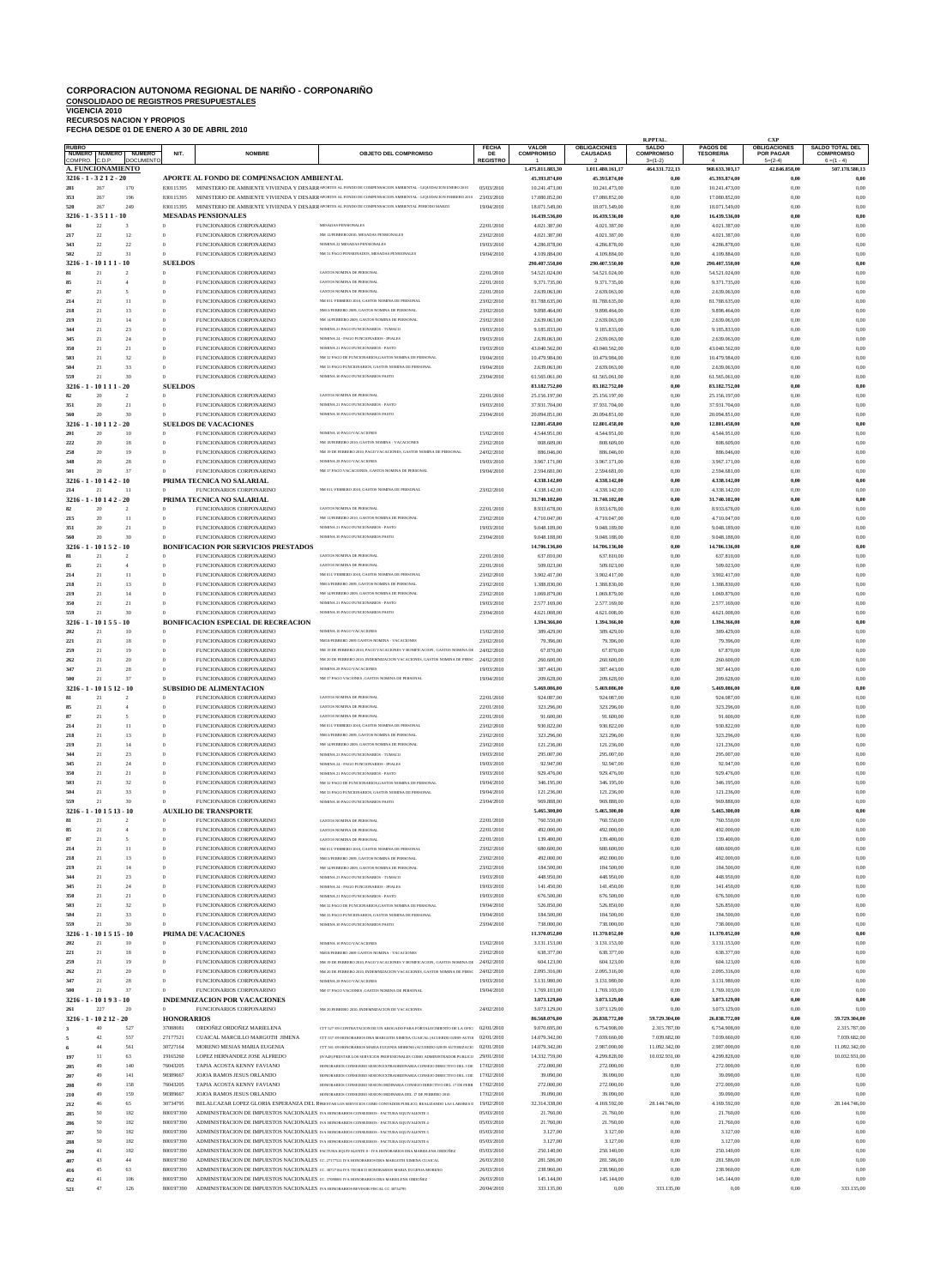| 532                             | 48                    |               | 138            | 800197390              | ADMINISTRACION DE IMPUESTOS NACIONALES IVA HONORARIOS CC 19165260                                                                       |                                                                                                                                    | 20/04/2010               | 343.986,00                    | 0,00                          | 343.986,00               | 0,00                         | 0,00                         | 343.986,00                   |
|---------------------------------|-----------------------|---------------|----------------|------------------------|-----------------------------------------------------------------------------------------------------------------------------------------|------------------------------------------------------------------------------------------------------------------------------------|--------------------------|-------------------------------|-------------------------------|--------------------------|------------------------------|------------------------------|------------------------------|
| 626                             | 43<br>41              |               | 166<br>164     | 800197390<br>800197390 | ADMINISTRACION DE IMPUESTOS NACIONALES IVA HONORARIOS CC. 27177521<br>ADMINISTRACION DE IMPUESTOS NACIONALES IVA HONORARIOS CC 37088081 |                                                                                                                                    | 29/04/2010<br>29/04/2010 | 281.586,00<br>145.109,00      | 0,00<br>0.00                  | 281.586,00<br>145.109,00 | 0,00<br>0,00                 | 0,00<br>0,00                 | 281.586,00<br>145.109,00     |
| 630<br>3216 - 1                 |                       | $-10214-20$   |                |                        | REMUNERACION POR SERVICIOS TECNICOS                                                                                                     |                                                                                                                                    |                          | 15.147.177,00                 | 5.093.870,00                  | 10.053.307,00            | 5.093.870,00                 | 0,00                         | 10.053.307,00                |
|                                 | 36                    |               | 521            | 87710566               | MONTENEGRO JESUS FERNANDO                                                                                                               | CTT 521/09 REMUNERACION POR SERVICIOS TECNICOS (ACUERDO 028/09 AUTORIZAC                                                           | 02/01/2010               | 9.930.024,00                  | 2.482.506,00                  | 7.447.518,00             | 2.482.506,00                 | 0,00                         | 7.447.518,00                 |
| 173                             | 38                    |               | 54             | 12956791               | SARASTY MADROÑERO HUGO HENRY                                                                                                            | (IVA39) PRESTAR SERVICIOS DE APOYO A LA GESTION ADMINISTRATIVA MEDIANTE                                                            | 29/01/2010               | 4.825.531,00                  | 2.412.764,00                  | 2.412.767,00             | 2.412.764,00                 | 0,00                         | 2.412.767,00                 |
| 405<br>530                      | 37<br>39              |               | 42<br>136      | 800197390<br>800197390 | ADMINISTRACION DE IMPUESTOS NACIONALES IVA TEORICO CC 12956791                                                                          | ADMINISTRACION DE IMPUESTOS NACIONALES CC. 87710566 IVA TEORICO REMUNERACION POR SERVICIOS TECNICOS                                | 26/03/2010<br>20/04/2010 | 198.600,00<br>96.511,00       | 198.600,00<br>0,00            | 0,00<br>96.511,00        | 198.600,00<br>0,00           | 0,00<br>0,00                 | 0,00<br>96.511,00            |
| 553                             | 39                    |               | 124            | 800197390              | ADMINISTRACION DE IMPUESTOS NACIONALES IVA TEORICO CC 12956791                                                                          |                                                                                                                                    | 21/04/2010               | 96.511,00                     | 0,00                          | 96.511,00                | 0,00                         | 0,00                         | 96.511,00                    |
| $3216 - 1$                      | 1051                  | - 10          |                |                        | <b>CAJAS DE COMPENSACION PRIVADAS</b>                                                                                                   |                                                                                                                                    |                          | 14.017.575,00                 | 14.017.575,00                 | 0,00                     | 13.267.575,00                | 750,000,00                   | 750.000,00                   |
| 105                             | 21<br>21              |               | 51             | $\Omega$<br>891280008  | FUNCIONARIOS CORPONARINO<br>CAJA DE COMPENSACION FAMILIAR DE NARIÑO GASTOS NOMINA DE PERSONAL                                           | <b>GASTOS NOMINA DE PERSONAL</b>                                                                                                   | 22/01/2010<br>28/01/2010 | 4.351.944,00<br>85.507,00     | 4.351.944,00<br>85.507,00     | 0,00<br>0,00             | 4.351.944,00<br>85.507,00    | 0,00<br>0,00                 | 0,00<br>0,00                 |
| 245                             | 21                    |               | 17             | 891280008              | CAJA DE COMPENSACION FAMILIAR DE NARIÑO NM 17 DE FEBRERO 2010, PAGO COMFAMILIAR                                                         |                                                                                                                                    | 23/02/2010               | 4.418.186,00                  | 4.418.186,00                  | 0,00                     | 4.418.186,00                 | 0,00                         | 0,00                         |
| 369                             | 21                    |               | 27             | 891280008              | CAJA DE COMPENSACION FAMILIAR DE NARIÑO NOMINA 27 COMFAMILIAR                                                                           |                                                                                                                                    | 25/03/2010               | 4.411.938,00                  | 4.411.938,00                  | 0,00                     | 4.411.938,00                 | 0.00                         | 0,00                         |
| 573                             | 21                    |               | 36             | 891280008              | CAJA DE COMPENSACION FAMILIAR DE NARIÑO NOMINA 36 COMFAMILIAR                                                                           |                                                                                                                                    | 26/04/2010               | 750,000,00                    | 750.000,00                    | 0,00                     | 0,00                         | 750.000,00                   | 750.000,00                   |
| 3216 - 1 - 10 5 1 1 - 20<br>578 | $\overline{20}$       |               | 36             | 891280008              | <b>CAJAS DE COMPENSACION PRIVADAS</b><br>CAJA DE COMPENSACION FAMILIAR DE NARIÑO NOMINA 36 COMFAMILIAR                                  |                                                                                                                                    | 26/04/2010               | 3.765.925,00<br>3.765.925,00  | 3.765.925,00<br>3.765.925,00  | 0,00<br>0,00             | 0,00<br>0,00                 | 3.765.925,00<br>3.765.925,00 | 3.765.925,00<br>3.765.925,00 |
| 3216 - 1 - 10 5 1 2 - 10        |                       |               |                |                        | <b>FONDOS ADMINISTRADORES DE CESANTIAS PRIVADOS</b>                                                                                     |                                                                                                                                    |                          | 474.236,00                    | 474.236,00                    | 0,00                     | 355.677,00                   | 118.559,00                   | 118.559,00                   |
|                                 | 21                    |               | 8              | $\mathbf{0}$           | FUNCIONARIOS CORPONARINO                                                                                                                | <b>GASTOS NOMINA DE PERSONA</b>                                                                                                    | 22/01/2010               | 118.559,00                    | 118.559,00                    | 0,00                     | 118.559,00                   | 0,00                         | 0,00                         |
| 244<br>368                      | 21<br>21              |               | 17<br>27       | 800149496<br>800149496 | CITI COLFONDOS PASTO                                                                                                                    | NM 17 DE FEBRERO 2010, PAGO CITI COLFONDOS<br>NOMINA 27 CITICOLFONDOS                                                              | 23/02/2010               | 118.559,00                    | 118.559,00                    | 0,00                     | 118.559,00                   | 0,00                         | 0,00<br>0.00                 |
| 572                             | 21                    |               | 36             | 800149496              | CITI COLFONDOS PASTO<br>CITI COLFONDOS PASTO                                                                                            | NOMINA 36 CITICOLFONDOS                                                                                                            | 25/03/2010<br>26/04/2010 | 118.559,00<br>118.559,00      | 118.559,00<br>118.559,00      | 0,00<br>0,00             | 118.559,00<br>0,00           | 0,00<br>118.559,00           | 118.559,00                   |
| 3216 - 1                        | - 10 5 1              | $-10$         |                |                        | <b>FONDOS ADMINISTRADORES DE PENSIONES PRIVADOS</b>                                                                                     |                                                                                                                                    |                          | 17.892.408,00                 | 17.892.408,00                 | 0,00                     | 16.742.408,00                | 1.150.000,00                 | 1.150.000,00                 |
| 91                              | 21                    |               |                |                        | FUNCIONARIOS CORPONARINO                                                                                                                | GASTOS NOMINA DE PERSONAL                                                                                                          | 22/01/2010               | 5.423.196,00                  | 5.423.196,00                  | 0.00                     | 5.423.196,00                 | 0,00                         | 0,00                         |
| 100                             | $21\,$<br>$21\,$      |               | 51<br>51       | 800224808<br>800229739 | <b>PORVENIR</b><br>PROTECCION                                                                                                           | <b>GASTOS NOMINA DE PERSONAL</b><br><b>GASTOS NOMINA DE PERSONAL</b>                                                               | 28/01/2010<br>28/01/2010 | 57.705,00<br>40.174,00        | 57.705,00<br>40.174,00        | 0,00<br>0,00             | 57.705,00<br>40.174,00       | 0,00<br>0,00                 | 0,00<br>0,00                 |
| 101                             | 21                    |               | 51             | 800149496              | CITI COLFONDOS PASTO                                                                                                                    | <b>GASTOS NOMINA DE PERSONA</b>                                                                                                    | 28/01/2010               | 5.130,00                      | 5.130,00                      | 0,00                     | 5.130,00                     | 0,00                         | 0,00                         |
| 102                             | 21                    |               | 51             | 800147502              | <b>HORIZONTE</b>                                                                                                                        | <b>GASTOS NOMINA DE PERSONA</b>                                                                                                    | 28/01/2010               | 30.974,00                     | 30.974,00                     | 0,00                     | 30.974,00                    | 0,00                         | 0,00                         |
| 103                             | 21                    |               | 51             | 800224827              | ING PENSIONES Y CESANTIAS                                                                                                               | <b>GASTOS NOMINA DE PERSONAL</b>                                                                                                   | 28/01/2010               | 7.983,00                      | 7.983,00                      | 0,00                     | 7.983,00                     | 0,00                         | 0,00                         |
| 224<br>225                      | 21<br>21              |               | 15<br>15       | 800224808<br>800229739 | <b>PORVENIR</b><br>PROTECCION                                                                                                           | NM 15/FEBRERO 2010 GASTOS NOMINA DE PERSONAL<br>NM15 DE FEBRERO 2010; GASTOS NOMINA DE PERSONAI                                    | 23/02/2010<br>23/02/2010 | 1.456.996,00<br>1.920.848,00  | 1.456.996,00<br>1.920.848,00  | 0,00<br>0,00             | 1.456.996,00<br>1.920.848,00 | 0,00<br>0,00                 | 0,00<br>0,00                 |
| 226                             | 21                    |               | 15             | 800149496              | CITI COLFONDOS PASTO                                                                                                                    | NM 15 DE FEBRERO 2009; GASTOS NOMINA DE PERSONAL                                                                                   | 23/02/2010               | 270.889,00                    | 270.889,00                    | 0,00                     | 270.889,00                   | 0,00                         | 0,00                         |
| $\bf 227$                       | 21                    |               | 15             | 800147502              | <b>HORIZONTE</b>                                                                                                                        | NM 15 DE FEBRERO 2009 GASTOS NOMINA DE PERSONAL                                                                                    | 23/02/2010               | 1.820.384,00                  | 1.820.384,00                  | 0,00                     | 1.820.384,00                 | 0,00                         | 0,00                         |
| 228                             | 21                    |               | 15             | 800224827              | ING PENSIONES Y CESANTIAS                                                                                                               | NM 15 DE FEBRERO 2009, GASTOS NOMINA DE PERSONAL                                                                                   | 23/02/2010               | 212.254,00                    | 212.254,00                    | 0,00                     | 212.254,00                   | 0,00                         | 0,00                         |
| 383<br>384                      | 21<br>21              |               | 25<br>25       | 800224808<br>800229739 | <b>PORVENIR</b><br>PROTECCION                                                                                                           | NOMINA 25 PAGOS PENSION - PERSONAL ACTIVO<br>NOMINA 25 PAGOS PENSION - PERSONAL ACTIVO                                             | 25/03/2010<br>25/03/2010 | 1.607.525,00<br>1.704.887,00  | 1.607.525,00<br>1.704.887,00  | 0,00<br>0,00             | 1.607.525,00<br>1.704.887,00 | 0,00<br>0,00                 | 0,00<br>0,00                 |
| 385                             | 21                    |               | 25             | 800149496              | CITI COLFONDOS PASTO                                                                                                                    | NOMINA 25 PAGOS PENSION - PERSONAL ACTIVO                                                                                          | 25/03/2010               | 270.889,00                    | 270.889,00                    | 0,00                     | 270.889,00                   | 0,00                         | 0,00                         |
| 386                             | 21                    |               | 25             | 800147502              | <b>HORIZONTE</b>                                                                                                                        | NOMINA 25 PAGOS PENSION - PERSONAL ACTIVO                                                                                          | 25/03/2010               | 1.636.400,00                  | 1.636.400,00                  | 0,00                     | 1.636.400,00                 | 0,00                         | 0,00                         |
| 387<br>577                      | 21<br>21              |               | 25<br>34       | 800224827<br>$\theta$  | ING PENSIONES Y CESANTIAS                                                                                                               | NOMINA 25 PAGOS PENSION - PERSONAL ACTIVO<br>NOMINA 34 PAGOS DE SALUD Y PENSION PERSONAL ACTIVO                                    | 25/03/2010               | 276.174,00<br>0,00            | 276.174,00<br>0.00            | 0,00<br>0,00             | 276.174,00                   | 0,00<br>0.00                 | 0,00<br>0.00                 |
| 600                             | 21                    |               | 34             | 800224808              | FUNCIONARIOS CORPONARINO<br><b>PORVENIR</b>                                                                                             | NOMINA 34 PAGOS DE PENSION - PERSONAL ACTIVO                                                                                       | 26/04/2010<br>27/04/2010 | 1.150.000,00                  | 1.150.000,00                  | 0,00                     | 0,00<br>0,00                 | 1.150.000,00                 | 1.150.000,00                 |
| 3216                            | $-1051$               | $3 - 20$      |                |                        | FONDOS ADMINISTRADORES DE PENSIONES PRIVADOS                                                                                            |                                                                                                                                    |                          | 4.402.027,00                  | 4.402.027,00                  | 0,00                     | $_{0,00}$                    | 4.402.027,00                 | 4.402.027,00                 |
| 601                             | 20                    |               | 34             | 800224808              | <b>PORVENIR</b>                                                                                                                         | NOMINA 34 PAGOS DE PENSION - PERSONAL ACTIVO                                                                                       | 27/04/2010               | 717.914,00                    | 717.914,00                    | 0.00                     | 0,00                         | 717.914,00                   | 717.914,00                   |
| 603<br>605                      | 20<br>20              |               | 34<br>34       | 800229739<br>800149496 | <b>PROTECCION</b><br>CITI COLFONDOS PASTO                                                                                               | NOMINA 34 PAGOS DE PENSION - PERSONAL ACTIVO<br>NOMINA 34 PAGOS DE PENSION - PERSONAL ACTIVO                                       | 27/04/2010<br>27/04/2010 | 1.835.459,00<br>270.889,00    | 1.835.459,00<br>270.889,00    | 0,00<br>0,00             | 0,00<br>0,00                 | 1.835.459,00<br>270.889,00   | 1.835.459,00<br>270.889,00   |
| 606                             | 20                    |               | 34             | 800147502              | <b>HORIZONTE</b>                                                                                                                        | NOMINA 34 PAGOS DE PENSION - PERSONAL ACTIVO                                                                                       | 27/04/2010               | 1.365.511,00                  | 1.365.511,00                  | 0,00                     | 0,00                         | 1.365.511,00                 | 1.365.511,00                 |
| 608                             | 20                    |               | 34             | 800224827              | ING PENSIONES Y CESANTIAS                                                                                                               | NOMINA 34 PAGOS DE PENSION - PERSONAL ACTIVO                                                                                       | 27/04/2010               | 212.254,00                    | 212.254,00                    | 0,00                     | 0,00                         | 212.254,00                   | 212.254,00                   |
| 3216                            | 10 5 1                | $-10$         |                |                        | <b>EMPRESAS PRIVADAS PROMOTORAS DE SALUD</b>                                                                                            |                                                                                                                                    |                          | 15.156.820,00                 | 15.156.820,00                 | 0,00                     | 14.406.820,00                | 750,000,00                   | 750.000,00                   |
| 91<br>94                        | 21<br>$21\,$          |               | 6<br>51        | $\theta$<br>800250119  | FUNCIONARIOS CORPONARINO<br>SALUDCOOP                                                                                                   | <b>GASTOS NOMINA DE PERSONA</b><br><b>GASTOS NOMINA DE PERSONAL</b>                                                                | 22/01/2010<br>28/01/2010 | 4.545.805,00<br>78.938,00     | 4.545.805,00<br>78.938,00     | 0,00<br>0,00             | 4.545.805,00<br>78.938,00    | 0,00<br>0,00                 | 0,00<br>0,00                 |
| 95                              | 21                    |               | 51             | 805000427              | <b>COOMEVA EPS</b>                                                                                                                      | <b>GASTOS NOMINA DE PERSONAL</b>                                                                                                   | 28/01/2010               | 52.463,00                     | 52.463,00                     | 0,00                     | 52.463,00                    | 0,00                         | 0,00                         |
| 96                              | 21                    |               | 51             | 800251440              | <b>EPS SANITAS</b>                                                                                                                      | <b>GASTOS NOMINA DE PERSONAL</b>                                                                                                   | 28/01/2010               | 7.428,00                      | 7.428,00                      | 0,00                     | 7.428,00                     | 0,00                         | 0,00                         |
| 97                              | 21<br>21              |               | 51             | 830074184              | <b>SALUD VIDA EPS</b>                                                                                                                   | <b>GASTOS NOMINA DE PERSONAL</b>                                                                                                   | 28/01/2010               | 3.772,00                      | 3.772,00                      | 0.00                     | 3.772,00                     | 0,00                         | 0,00                         |
| 237<br>239                      | 21                    |               | 15<br>15       | 800250119<br>805000427 | SALUDCOOP<br><b>COOMEVA EPS</b>                                                                                                         | NM 15 DE FEBRERO 2010, PAGOS DE PENSION Y SALUD PERSONAL ACTIVO<br>NM 15 DE FEBRERO 2010, PAGOS DE PENSION Y SALUD PERSONAL ACTIVO | 23/02/2010<br>23/02/2010 | 2.822.891,00<br>1.465.247,00  | 2.822.891,00<br>1.465.247,00  | 0,00<br>0,00             | 2.822.891,00<br>1.465.247,00 | 0,00<br>0,00                 | 0,00<br>0,00                 |
| 241                             | 21                    |               | 15             | 800251440              | <b>EPS SANITAS</b>                                                                                                                      | NM 15 DE FEBRERO 2010, PAGOS DE PENSION Y SALUD PERSONAL ACTIVO                                                                    | 23/02/2010               | 377.897,00                    | 377.897,00                    | 0.00                     | 377.897,00                   | 0.00                         | 0,00                         |
| 242                             | 21                    |               | 15             | 830074184              | <b>SALUD VIDA EPS</b>                                                                                                                   | NM 15 DE FEBRERO 2010, PAGOS DE PENSION Y SALUD PERSONAL ACTIVO                                                                    | 23/02/2010               | 191.880,00                    | 191.880,00                    | 0.00                     | 191.880,00                   | 0,00                         | 0.00                         |
| 378                             | 21                    |               | 25             | 800250119              | SALUDCOOP                                                                                                                               | NOMINA 25 PAGOS DE SALUD - PERSONAL ACTIVO                                                                                         | 25/03/2010               | 2.713.040,00                  | 2.713.040,00                  | 0,00                     | 2.713.040,00                 | 0,00                         | 0,00                         |
| 379                             | $21\,$<br>21          |               | 25<br>25       | 805000427<br>800251440 | <b>COOMEVA EPS</b><br><b>EPS SANITAS</b>                                                                                                | NOMINA 25 PAGOS DE SALUD - PERSONAL ACTIVO<br>NOMINA 25 PAGOS DE SALUD - PERSONAL ACTIVO                                           | 25/03/2010<br>25/03/2010 | 1.532.405,00<br>423.174,00    | 1.532.405,00<br>423.174,00    | 0,00<br>0,00             | 1.532.405,00<br>423.174,00   | 0,00<br>0,00                 | 0,00<br>0,00                 |
| 381                             | 21                    |               | 25             | 830074184              | <b>SALUD VIDA EPS</b>                                                                                                                   | NOMINA 25 PAGOS DE SALUD - PERSONAL ACTIVO                                                                                         | 25/03/2010               | 191.880,00                    | 191.880,00                    | 0,00                     | 191.880,00                   | 0,00                         | 0,00                         |
| 487                             | 21                    |               | 100            | 12986752               | REVELO QUIROGA MARTIN FERNANDO                                                                                                          | <b>GASTOS NOMINA DE PERSONAL</b>                                                                                                   | 13/04/2010               | 0,00                          | 0,00                          | 0,00                     | 0,00                         | 0,00                         | 0.00                         |
| 577                             | 21                    |               | 34             | $\Omega$               | FUNCIONARIOS CORPONARINO                                                                                                                | NOMINA 34 PAGOS DE SALUD Y PENSION PERSONAL ACTIVO                                                                                 | 26/04/2010               | 0,00                          | 0,00                          | 0,00                     | 0,00                         | 0,00                         | 0,00                         |
| 590<br>3216                     | 21<br>1051            | .20           | 34             | 800250119              | SALUDCOOP<br><b>EMPRESAS PRIVADAS PROMOTORAS DE SALUD</b>                                                                               | NOMINA 34 PAGOS DE SALUD - PERSONAL ACTIVO                                                                                         | 27/04/2010               | 750.000,00<br>4.032.891,00    | 750.000,00<br>4.032.891,00    | 0,00<br>0,00             | 0,00<br>0,00                 | 750,000,00<br>4.032.891,00   | 750.000,00<br>4.032.891,00   |
| 591                             | 20                    |               | 34             | 800250119              | SALUDCOOP                                                                                                                               | NOMINA 34 PAGOS DE SALUD - PERSONAL ACTIVO                                                                                         | 27/04/2010               | 1.950.135,00                  | 1.950.135,00                  | 0,00                     | 0,00                         | 1.950.135,00                 | 1.950.135,00                 |
| 593                             | $20\,$                |               | 34             | 805000427              | <b>COOMEVA EPS</b>                                                                                                                      | NOMINA 34 PAGOS DE SALUD - PERSONAL ACTIVO                                                                                         | 27/04/2010               | 1.465.247,00                  | 1.465.247,00                  | 0,00                     | 0,00                         | 1.465.247,00                 | 1.465.247,00                 |
| 595<br>596                      | 20<br>$\overline{20}$ |               | 34<br>34       | 800251440<br>830074184 | <b>EPS SANITAS</b>                                                                                                                      | NOMINA 34 PAGOS DE SALUD - PERSONAL ACTIVO<br>NOMINA 34 PAGOS DE SALUD - PERSONAL ACTIVO                                           | 27/04/2010               | 425.629,00                    | 425.629,00                    | 0,00                     | 0,00<br>0,00                 | 425.629,00                   | 425.629,00<br>191.880,00     |
| 3216                            |                       | $10522 - 10$  |                |                        | <b>SALUD VIDA EPS</b><br><b>FONDO NACIONAL DEL AHORRO</b>                                                                               |                                                                                                                                    | 27/04/2010               | 191.880,00<br>39.666.943,00   | 191.880,00<br>39.666.943,00   | 0,00<br>0,00             | 29.593.310,00                | 191.880,00<br>10.073.633,00  | 10.073.633,00                |
|                                 | 21                    |               | 8              | $\theta$               | FUNCIONARIOS CORPONARINO                                                                                                                | <b>GASTOS NOMINA DE PERSONAL</b>                                                                                                   | 22/01/2010               | 9.703.536,00                  | 9.703.536,00                  | 0,00                     | 9.703.536,00                 | 0,00                         | 0,00                         |
| 108                             | $21\,$                |               | 60             | 899999284              | FONDO NACIONAL DE AHORRO                                                                                                                | <b>GASTOS NOMINA DE PERSONAL</b>                                                                                                   | 29/01/2010               | 197.791,00                    | 197.791,00                    | 0,00                     | 197.791,00                   | 0,00                         | 0,00                         |
| 246<br>370                      | 21<br>21              |               | 17<br>27       | 899999284<br>899999284 | FONDO NACIONAL DE AHORRO<br>FONDO NACIONAL DE AHORRO                                                                                    | NM 17 DE FEBRERO 2010, PAGO FONDO NACIONAL DEL AHORRO<br>NOMINA 27 F.N.A                                                           | 23/02/2010<br>25/03/2010 | 9.853.042,00<br>9.838.941,00  | 9.853.042,00<br>9.838.941,00  | 0,00<br>0,00             | 9.853.042,00<br>9.838.941,00 | 0,00<br>0.00                 | 0,00<br>0.00                 |
| 574                             | 21                    |               | 36             | 899999284              | FONDO NACIONAL DE AHORRO                                                                                                                | NOMINA 36 FONDO NACIONAL DE AHORRO                                                                                                 | 26/04/2010               | 10.073.633,00                 | 10.073.633,00                 | 0,00                     | 0,00                         | 10.073.633,00                | 10.073.633,00                |
| $3216 - 1$                      |                       | $10523 - 10$  |                |                        | <b>FONDOS ADMINISTRADORES DE PENSIONES PUBLICOS</b>                                                                                     |                                                                                                                                    |                          | 24.837.430,00                 | 24.837.430,00                 | 0,00                     | 20.083.803,00                | 4.753.627,00                 | 4.753.627,00                 |
|                                 | 21                    |               |                | $\theta$               | FUNCIONARIOS CORPONARINO                                                                                                                | <b>GASTOS NOMINA DE PERSONA</b>                                                                                                    | 22/01/2010               | 248.655,00                    | 248.655,00                    | 0,00                     | 248.655,00                   | 0,00                         | 0.00                         |
| 91                              | 21                    |               | 6              | $\theta$               | FUNCIONARIOS CORPONARINO                                                                                                                | <b>GASTOS NOMINA DE PERSONA</b>                                                                                                    | 22/01/2010               | 6.111.034,00                  | 6.111.034,00                  | 0,00                     | 6.111.034,00                 | 0,00                         | 0,00                         |
| 98<br>233                       | 21<br>21              |               | 051<br>15      | 860013816<br>860013816 | INSTITUTO DE SEGUROS SOCIALES I.S.S.<br>INSTITUTO DE SEGUROS SOCIALES I.S.S.                                                            | <b>GASTOS NOMINA DE PERSONAL</b><br>NM 15 DE FEBRERO 2010, PAGOS DE PENSION Y SALUD PERSONAL ACTIVO                                | 28/01/2010<br>23/02/2010 | 172.496,00<br>6.661.026,00    | 172.496,00<br>6.661.026,00    | 0,00<br>0,00             | 172.496,00<br>6.661.026,00   | 0,00<br>0,00                 | 0,00<br>0,00                 |
| 253                             | 21                    |               | 16             | 860013816              | INSTITUTO DE SEGUROS SOCIALES I.S.S.                                                                                                    | NOMINA 16 PAGOS DE PENSION - PENSIONADOS                                                                                           | 24/02/2010               | 248.655,00                    | 248.655,00                    | 0,00                     | 248.655,00                   | 0,00                         | 0,00                         |
| 366                             | 21                    |               | 26             | 860013816              | INSTITUTO DE SEGUROS SOCIALES I.S.S.                                                                                                    | NOMINA 26 PAGOS DE PENSION - PENSIONADOS                                                                                           | 25/03/2010               | 263.574,00                    | 263.574,00                    | 0.00                     | 263.574,00                   | 0,00                         | 0.00                         |
| 382<br>570                      | 21<br>21              |               | 25<br>35       | 860013816<br>860013816 | INSTITUTO DE SEGUROS SOCIALES I.S.S.<br>INSTITUTO DE SEGUROS SOCIALES I.S.S.                                                            | NOMINA 25 PAGOS DE PENSION PERSONAL ACTIVO<br>NOMINA 35 PAGO PENSION PENSIONADOS                                                   | 25/03/2010<br>26/04/2010 | 6.378.363,00<br>253.627,00    | 6.378.363,00<br>253.627,00    | 0,00<br>0,00             | 6.378.363,00<br>0,00         | 0,00<br>253.627,00           | 0,00<br>253.627,00           |
| 577                             | 21                    |               | 34             |                        | FUNCIONARIOS CORPONARINO                                                                                                                | NOMINA 34 PAGOS DE SALUD Y PENSION PERSONAL ACTIVO                                                                                 | 26/04/2010               | 0.00                          | 0,00                          | 0,00                     | 0,00                         | 0.00                         | 0.00                         |
| 597                             | 21                    |               | 34             | 860013816              | INSTITUTO DE SEGUROS SOCIALES I.S.S.                                                                                                    | NOMINA 34 PAGOS DE PENSION - PERSONAL ACTIVO                                                                                       | 27/04/2010               | 4.500.000,00                  | 4.500.000,00                  | 0,00                     | 0,00                         | 4.500.000,00                 | 4.500.000,00                 |
| 3216 - 1 - 10 5 2 3 - 20        |                       |               |                |                        | FONDOS ADMINISTRADORES DE PENSIONES PUBLICOS                                                                                            |                                                                                                                                    |                          | 2.317.646,00                  | 2.317.646,00                  | 0,00                     | $_{0,00}$                    | 2.317.646,00                 | 2.317.646,00                 |
| 598<br>$3216 - 1 - 10526 - 10$  | $\overline{20}$       |               | 34             | 860013816              | INSTITUTO DE SEGUROS SOCIALES I.S.S<br><b>EMPRESAS PUBLICAS PROMOTORAS DE SALUD</b>                                                     | NOMINA 34 PAGOS DE PENSION - PERSONAL ACTIVO                                                                                       | 27/04/2010               | 2.317.646,00<br>15.574.418,00 | 2.317.646,00<br>15.574.418,00 | 0,00<br>0,00             | 0,00<br>12.145.628,00        | 2.317.646,00<br>3.428.790,00 | 2.317.646,00<br>3.428.790,00 |
|                                 | 21                    |               | $\overline{7}$ | $\mathbf{0}$           | FUNCIONARIOS CORPONARINO                                                                                                                | <b>GASTOS NOMINA DE PERSONAL</b>                                                                                                   | 22/01/2010               | 321.711,00                    | 321.711,00                    | 0,00                     | 321.711,00                   | 0,00                         | 0,00                         |
| 91                              | 21                    |               | 6              | $\Omega$               | FUNCIONARIOS CORPONARINO                                                                                                                | <b>GASTOS NOMINA DE PERSONAL</b>                                                                                                   | 22/01/2010               | 3.624.281,00                  | 3.624.281,00                  | 0,00                     | 3.624.281,00                 | 0,00                         | 0,00                         |
| 93                              | 21                    |               | 51             | 900156264              | NUEVA EMPRESA PROMOTORA DE SALUD NUEV GASTOS NOMINA DE PERSONAL                                                                         |                                                                                                                                    | 28/01/2010               | 99.924,00                     | 99.924,00                     | 0,00                     | 99.924,00                    | 0,00                         | 0,00                         |
| 235<br>254                      | 21<br>21              |               | 15<br>16       | 900156264<br>900156264 | NUEVA EMPRESA PROMOTORA DE SALUD NUEVNOMINA 16 PAGOS DE SALUD - PENSIONADOS                                                             | NUEVA EMPRESA PROMOTORA DE SALUD NUEV NM 15 DE FEBRERO 2010, PAGOS DE PENSION Y SALUD PERSONAL ACTIVO                              | 23/02/2010<br>24/02/2010 | 3.884.624,00<br>321.711,00    | 3.884.624,00<br>321.711,00    | 0,00<br>0,00             | 3.884.624,00<br>321.711,00   | 0,00<br>0,00                 | 0,00<br>0,00                 |
| 367                             | 21                    |               | 26             | 900156264              | NUEVA EMPRESA PROMOTORA DE SALUD NUEVNOMINA 26 PAGOS DE SALUD - PENSIONADOS                                                             |                                                                                                                                    | 25/03/2010               | 342.950,00                    | 342.950,00                    | 0,00                     | 342.950,00                   | 0,00                         | 0,00                         |
| 377                             | 21                    |               | 25             | 900156264              | NUEVA EMPRESA PROMOTORA DE SALUD NUEV NOMINA 25 PAGOS DE SALUD - PERSONAL ACTIVO                                                        |                                                                                                                                    | 25/03/2010               | 3.550.427,00                  | 3.550.427,00                  | 0,00                     | 3.550.427,00                 | 0,00                         | 0,00                         |
| 379                             | 21                    |               | 25             | 805000427              | <b>COOMEVA EPS</b>                                                                                                                      | NOMINA 25 PAGOS DE SALUD - PERSONAL ACTIVO                                                                                         | 25/03/2010               | 0,00                          | 0,00                          | 0,00                     | 0,00                         | 0,00                         | 0,00                         |
| 571<br>577                      | 21<br>21              |               | 35<br>34       | 900156264<br>$\theta$  | NUEVA EMPRESA PROMOTORA DE SALUD NUEV NOMINA 35 PAGOS DE SALUD Y PENSION PENSIONADOS<br>FUNCIONARIOS CORPONARINO                        | NOMINA 34 PAGOS DE SALUD Y PENSION PERSONAL ACTIVO                                                                                 | 26/04/2010<br>26/04/2010 | 328.790,00<br>0,00            | 328.790,00<br>0,00            | 0,00<br>0,00             | 0,00<br>0,00                 | 328.790,00<br>0.00           | 328.790,00<br>0.00           |
| 587                             | 21                    |               | 34             | 900156264              | NUEVA EMPRESA PROMOTORA DE SALUD NUEV NOMINA 34 PAGOS DE SALUD - PERSONAL ACTIVO                                                        |                                                                                                                                    | 27/04/2010               | 3.100.000,00                  | 3.100.000,00                  | 0,00                     | 0,00                         | 3.100.000,00                 | 3.100.000,00                 |
| $3216 -$                        |                       | $10526 - 20$  |                |                        | EMPRESAS PUBLICAS PROMOTORAS DE SALUD                                                                                                   |                                                                                                                                    |                          | 878.966,00                    | 878.966,00                    | 0.00                     | 0,00                         | 878.966,00                   | 878.966,00                   |
| 588                             | 20                    |               | 34             | 900156264              | NUEVA EMPRESA PROMOTORA DE SALUD NUEV NOMINA 34 PAGOS DE SALUD - PERSONAL ACTIVO                                                        |                                                                                                                                    | 27/04/2010               | 878.966,00                    | 878.966,00                    | 0,00                     | 0,00                         | 878.966,00                   | 878.966,00                   |
| 3216 - 1 - 10 5 2 7 - 10<br>91  | 21                    |               | 6              | $\Omega$               | FUNCIONARIOS CORPONARINO                                                                                                                | ADMINISTRADORAS PUBLICAS DE APORTES PARA ACCIDENTES DE TRABAJO Y ENFERMEDADES PRO<br><b>GASTOS NOMINA DE PERSONAL</b>              | 22/01/2010               | 3.055.010,00<br>740.972,00    | 3.055.010,00<br>740.972,00    | 0,00<br>0,00             | 2.275.123,00<br>740.972,00   | 779.887,00<br>0,00           | 779.887,00<br>0,00           |
| 104                             | $21\,$                |               | 51             | 860002400              | LA PREVISORA S A COMPAÑIA DE SEGUROS                                                                                                    | <b>GASTOS NOMINA DE PERSONAL</b>                                                                                                   | 28/01/2010               | 9.863,00                      | 9.863,00                      | 0,00                     | 9.863,00                     | 0,00                         | 0,00                         |
| 243                             | 21                    |               | 15             | 860002400              | LA PREVISORA S A COMPAÑIA DE SEGUROS                                                                                                    | NM 15 DE FEBRERO 2010, PAGOS DE ARP PERSONAL ACTIVO                                                                                | 23/02/2010               | 780.999,00                    | 780.999,00                    | 0,00                     | 780.999,00                   | 0,00                         | 0,00                         |
| 391                             | 21                    |               | 25             | 860002400              | LA PREVISORA S A COMPAÑIA DE SEGUROS                                                                                                    | NOMINA 25 PAGOS RIESGOS PROFESIONALES - PERSONAL ACTIVO                                                                            | 25/03/2010               | 743.289,00                    | 743.289,00                    | 0,00                     | 743.289,00                   | 0,00                         | 0,00                         |
| 577<br>610                      | 21<br>21              |               | 34<br>34       | $\Omega$<br>860002400  | FUNCIONARIOS CORPONARINO<br>LA PREVISORA S A COMPAÑIA DE SEGUROS                                                                        | NOMINA 34 PAGOS DE SALUD Y PENSION PERSONAL ACTIVO<br>NOMINA 34 PAGOS DE PENSION - PERSONAL ACTIVO                                 | 26/04/2010               | 0,00                          | 0,00                          | 0,00                     | 0,00                         | 0,00                         | 0.00                         |
| $3216 - 1$                      |                       | - 10 5 6 - 10 |                |                        | APORTES AL I.C.B.F.                                                                                                                     |                                                                                                                                    | 27/04/2010               | 779.887,00<br>12.180.673,00   | 779.887,00<br>12.180.673,00   | 0,00<br>0,00             | 0,00<br>9.950.673,00         | 779.887,00<br>2.230.000,00   | 779.887,00<br>2.230.000,00   |
|                                 | 21                    |               | -8             | $\Omega$               | FUNCIONARIOS CORPONARINO                                                                                                                | <b>GASTOS NOMINA DE PERSONAL</b>                                                                                                   | 22/01/2010               | 3.263.958,00                  | 3.263.958,00                  | 0.00                     | 3.263.958,00                 | 0,00                         | 0.00                         |
| 106                             | 21                    |               | 51             | 899999239              | INSTITUTO COLOMBIANO DE BIENESTAR FAMIL GASTOS NOMINA DE PERSONAL                                                                       |                                                                                                                                    | 28/01/2010               | 64.121,00                     | 64.121,00                     | 0,00                     | 64.121,00                    | 0,00                         | 0,00                         |
| 247<br>371                      | 21                    |               | 17<br>27       | 899999239<br>899999239 | INSTITUTO COLOMBIANO DE BIENESTAR FAMIL NM 17 DE FEBRERO 2010, PAGO ICBF<br>INSTITUTO COLOMBIANO DE BIENESTAR FAMIL NOMINA 27 LC.B.F    |                                                                                                                                    | 23/02/2010<br>25/03/2010 | 3.313.640,00<br>3.308.954,00  | 3.313.640,00<br>3.308.954.00  | 0,00<br>0.00             | 3.313.640,00<br>3.308.954,00 | 0,00<br>0.00                 | 0,00<br>0.00                 |
|                                 |                       |               |                |                        |                                                                                                                                         |                                                                                                                                    |                          |                               |                               |                          |                              |                              |                              |
| 575                             | 21<br>21              |               |                |                        | 899999239 INSTITUTO COLOMBIANO DE BIENESTAR FAMIL NOMINA 36 ICBF                                                                        |                                                                                                                                    | 26/04/2010               | 2.230.000,00                  | 2.230.000,00                  | 0,00                     | 0,00                         | 2.230.000,00                 | 2.230.000,00                 |
| $3216 - 1 - 1056 - 20$          |                       |               |                |                        | APORTES AL I.C.B.F.                                                                                                                     |                                                                                                                                    |                          | 1.156.944,00                  | 1.156.944,00                  | 0,00                     | 0,00                         | 1.156.944,00                 | 1.156.944,00                 |
| 579<br>$3216 - 1 - 1057 - 10$   | 20                    |               | 36             |                        | 899999239 INSTITUTO COLOMBIANO DE BIENESTAR FAMIL NOMINA 36 ICBF<br><b>APORTES AL SENA</b>                                              |                                                                                                                                    | 26/04/2010               | 1.156.944,00<br>8.891.756,00  | 1.156.944,00<br>8.891.756,00  | 0,00<br>$_{0,00}$        | 0,00<br>6.633.793,00         | 1.156.944,00<br>2.257.963,00 | 1.156.944,00<br>2.257.963,00 |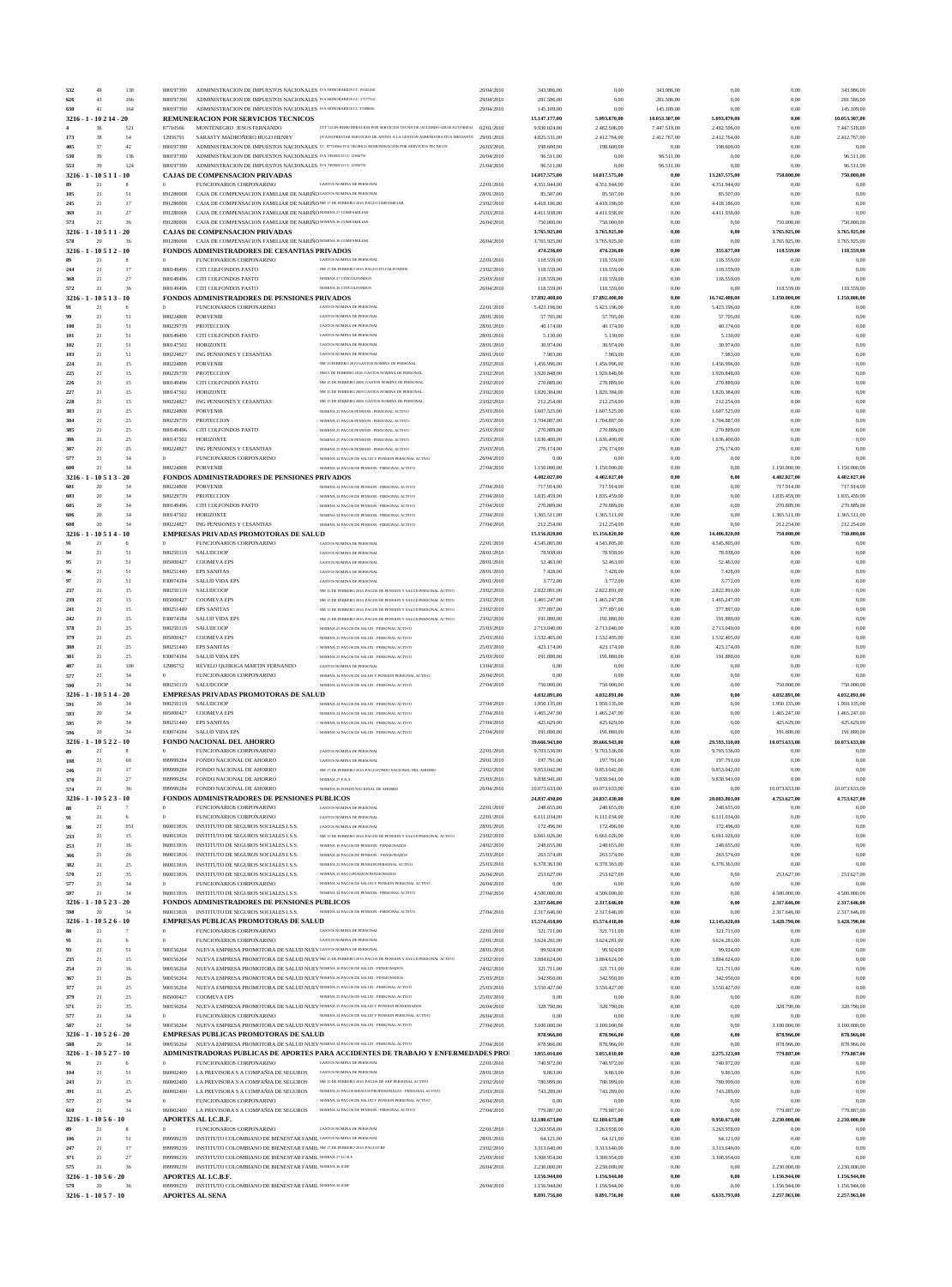| Ŗg                               | 21                 | 8                     | $\Omega$                   | FUNCIONARIOS CORPONARINO                                                                   | <b>GASTOS NOMINA DE PERSONAL</b>                                                                                                                                                | 22/01/2010               | 2.175.972,00                 | 2.175.972,00                 | 0.00                         | 2.175.972,00                 | 0,00          | 0.00                         |
|----------------------------------|--------------------|-----------------------|----------------------------|--------------------------------------------------------------------------------------------|---------------------------------------------------------------------------------------------------------------------------------------------------------------------------------|--------------------------|------------------------------|------------------------------|------------------------------|------------------------------|---------------|------------------------------|
| 107                              | 21                 | 51                    | 899999034                  | SERVICIO NACIONAL DE APRENDIZAJE SENA                                                      | <b>GASTOS NOMINA DE PERSONAL</b>                                                                                                                                                | 28/01/2010               | 42.759,00                    | 42.759,00                    | 0,00                         | 42.759,00                    | 0,00          | 0.00                         |
| 248                              | 21                 | 17                    | 899999034                  | SERVICIO NACIONAL DE APRENDIZAJE SENA                                                      | NM 17 DE FEBRERO 2010, PAGO SENA                                                                                                                                                | 23/02/2010               | 2.209.093,00                 | 2.209.093,00                 | 0,00                         | 2.209.093,00                 | 0,00          | 0,00                         |
| 372                              | 21                 | 27                    | 899999034                  | SERVICIO NACIONAL DE APRENDIZAJE SENA                                                      | <b>NOMINA 27 SENA</b>                                                                                                                                                           | 25/03/2010               | 2.205.969,00                 | 2.205.969,00                 | 0,00                         | 2.205.969,00                 | 0.00          | 0.00                         |
| 576                              | 21                 | 36                    | 899999034                  | SERVICIO NACIONAL DE APRENDIZAJE SENA                                                      | NOMINA 36 SENA                                                                                                                                                                  | 26/04/2010               | 2.257.963,00                 | 2.257.963,00                 | 0,00                         | 0,00                         | 2.257.963,00  | 2.257.963,00                 |
| $3216 - 1$                       | $-203502 - 20$     |                       |                            | <b>IMPUESTO DE VEHICULOS</b>                                                               |                                                                                                                                                                                 |                          | 2.779.101,00                 | 2.779.101,00                 | 0,00                         | 2.779.101,00                 | 0,00          | 0.00                         |
| 359                              | 230                | 208                   | 800103923                  | DEPARTAMENTO DE NARIÑO                                                                     | IMPUESTO DE VEHICULOS PROPIEDAD DE CORPONARIÑO                                                                                                                                  | 24/03/2010               | 1.802.034,00                 | 1.802.034,00                 | 0,00                         | 1.802.034,00                 | 0,00          | 0,00                         |
| 460                              | 230                | 192                   | 12969428                   | GUERRERO BENAVIDES JOSE ARNULFO                                                            | AVANCE GASTOS REVISION TECNICO MECANICA MOTOCICLETAS OVA-79, VLO-41A '                                                                                                          | 05/04/2010               | 160.500,00                   | 160.500,00                   | 0,00                         | 160.500,00                   | 0.00          | 0,00                         |
| 488                              | 410                | 251                   | 800103923                  | DEPARTAMENTO DE NARIÑO                                                                     | IMPUESTO DE VEHICULOS CAMIONETA NISSAN PLACA OAK-233                                                                                                                            | 14/04/2010               | 816.567,00                   | 816.567,00                   | 0,00                         | 816.567,00                   | 0,00          | 0,00                         |
| 3216                             | $203503 - 20$      |                       |                            | <b>IMPUESTO PREDIAL</b>                                                                    |                                                                                                                                                                                 |                          | 19.651.426,00                | 19.651.426,00                | $_{0,00}$                    | 19.651.426,00                | 0,00          | $_{0,00}$                    |
| 256                              | 231                | 165                   | 800099095                  | MUNICIPIO DE IPIALES                                                                       | IMPUESTO PREDIAL CORRESPONDIENTES A LOS PREDIOS UBICADOS EN LOS MPIOS I                                                                                                         | 24/02/2010               | 6.187.320,00                 | 6.187.320,00                 | 0,00                         | 6.187.320,00                 | 0,00          | 0,00                         |
| 257                              | 231                | 164                   | 891280000                  | MUNICIPIO DE PASTO                                                                         | IMPUESTO PREDIAL CORRESPONDEINTE A LOS PREDIOS REGISTRADOS EN EL MPIO I                                                                                                         | 24/02/2010               | 13.103.894,00                | 13.103.894,00                | 0,00                         | 13.103.894,00                | 0.00          | 0,00                         |
| 280<br>358                       | 231<br>231         | 174<br>217            | 800099152<br>800019112     | MUNICIPIO DE TUQUERRES<br>MUNICIPIO DE SOTOMAYOR                                           | IMPUESTO PREDIAL PREDIOS UBICADOS EN EL MUNICIPIO DE TUQUERRES<br>IMPUESTO PREDIAL PREDIOS UBICADOS EN EL MUNICIPIO DE LOS ANDES                                                | 05/03/2010<br>24/03/2010 | 192.329,00<br>158.308,00     | 192.329,00<br>158.308,00     | 0,00                         | 192.329,00                   | 0,00          | 0,00<br>0,00                 |
| 364                              | 231                | 219                   | 800099102                  | MUNICIPIO DE LA UNION                                                                      | IMPUESTO PREDIAL PREDIO EL COFRE MUNICIPIO DE LA UNION                                                                                                                          | 25/03/2010               | 9.575,00                     | 9.575,00                     | 0,00<br>0,00                 | 158.308,00<br>9.575,00       | 0,00<br>0,00  | 0,00                         |
| $3216 - 1 - 20422 - 20$          |                    |                       |                            | <b>MOBILIARIO Y ENSERES</b>                                                                |                                                                                                                                                                                 |                          | 6.610.000,00                 | 6.610.000,00                 | $_{0,00}$                    | 6.610.000,00                 | 0.00          | 0,00                         |
| 263                              | 17                 | 66                    | 30723030                   | OJEDA MEZA LIGIA FRANCISCA                                                                 | ADQUISICION MUEBLES DE OFICINA                                                                                                                                                  | 24/02/2010               | 6.610.000,00                 | 6.610.000,00                 | 0.00                         | 6.610.000,00                 | 0.00          | 0.00                         |
| $3216 - 1 - 204420 - 20$         |                    |                       | <b>REPUESTOS</b>           |                                                                                            |                                                                                                                                                                                 |                          | 8.781.968,00                 | 8.741.968,00                 | 40.000,00                    | 8.741.968,00                 | 0,00          | 40.000,00                    |
| 151                              |                    | 32                    | 13058861                   | ARIAS VITERI GUILLERMO FLORESMILO                                                          | REPARACION Y MANTENIMIENTO PREVENTIVO Y CORRECTIVO PARA VEHICULOS                                                                                                               | 29/01/2010               | 40.000,00                    | 0,00                         | 40.000,00                    | 0,00                         | 0,00          | 40.000,00                    |
| 264                              |                    | 67                    | 27433222                   | FAJARDO PANTOJA MARGOT DEL CARMEN                                                          | SUMINISTRO DE REPUESTOS ELECTRICOS                                                                                                                                              | 24/02/2010               | 3.699.600,00                 | 3.699.600,00                 | 0,00                         | 3.699.600,00                 | 0,00          | 0.00                         |
| 268                              |                    | 69                    | 900153981                  | COMPUDATOS PASTO LIMITADA                                                                  | SUMINISTRO REPUESTOS PARA COMPUTADORES                                                                                                                                          | 25/02/2010               | 4.746.400,00                 | 4.746.400,00                 | 0,00                         | 4.746.400,00                 | 0,00          | 0,00                         |
| 455                              |                    | 109                   | 800197390                  | ADMINISTRACION DE IMPUESTOS NACIONALES CC. 27433222 IVA TEORICO REPUESTOS                  |                                                                                                                                                                                 | 26/03/2010               | 295.968,00                   | 295.968,00                   | 0,00                         | 295.968,00                   | 0.00          | 0.00                         |
| 3216                             | $-1 - 20451$       | $-20$                 |                            | <b>MANTENIMIENTO DE BIENES INMUEBLES</b>                                                   |                                                                                                                                                                                 |                          | 6.340.000,00                 | 3.000.000,00                 | 3.340.000,00                 | 3.000.000,00                 | 0,00          | 3.340.000,00                 |
| 136                              | 16                 | 19                    | 5227617                    | CERON CHAVES MARCO AURELIO                                                                 | REPARACION Y MANTENIMIENTO DE BIENES INMUEBLES                                                                                                                                  | 29/01/2010               | 6.100.000,00                 | 3.000.000,00                 | 3.100.000,00                 | 3.000.000,00                 | 0,00          | 3.100.000,00                 |
| 450                              | 16                 | 104                   | 800197390                  |                                                                                            | ADMINISTRACION DE IMPUESTOS NACIONALES CC. 5227617 IVA TEORICO MANTENIMIENTO DE BIENES INMUEBLES                                                                                | 26/03/2010               | 0,00                         | 0.00                         | 0,00                         | 0.00                         | 0.00          | 0.00                         |
| 549                              | 16                 | 117                   | 800197390                  |                                                                                            | ADMINISTRACION DE IMPUESTOS NACIONALES MANTENMIENTO DE BIENES INMUEBLES, IVA TEORICO CC 5227617                                                                                 | 21/04/2010               | 240.000,00                   | 0,00                         | 240.000,00                   | 0,00                         | 0,00          | 240.000,00                   |
| $3216 - 1 - 20455 - 20$          |                    |                       |                            | <b>MANTENIMIENTO EQUIPO DE COMUNICACION Y COMPUTACION</b>                                  |                                                                                                                                                                                 |                          | 2.500.000,00                 | 0,00                         | 2.500.000,00                 | 0,00                         | 0,00          | 2.500.000,00                 |
| 135                              | 18                 | 18                    | 12974166                   | DELGADO ENRIQUEZ CARLOS ARMANDO                                                            | PRESTAR EL SERVICIO DE MANTNEIMIENTO MENSUAL A TODA AL RED TELEFONICA 29/01/2010                                                                                                |                          | 2.500.000,00                 | 0,00                         | 2.500.000,00                 | 0,00                         | 0,00          | 2.500.000,00                 |
| $3216 - 1 - 20456 - 20$          |                    |                       |                            | MANTENIMIENTO EQUIPO DE NAVEGACION Y TRANSPORTE                                            |                                                                                                                                                                                 |                          | 9.960.000,00                 | 0,00                         | 9.960.000,00                 | 0,00                         | 0,00          | 9.960.000,00                 |
| 152                              | 10                 | 32                    | 13058861                   | ARIAS VITERI GUILLERMO FLORESMILO                                                          | REPARACION Y MANTENIMIENTO PREVENTIVO Y CORRECTIVO PARA VEHICULOS                                                                                                               | 29/01/2010               | 9.960.000,00                 | 0.00                         | 9.960.000,00                 | 0,00                         | 0.00          | 9.960.000,00                 |
| $3216 - 1 - 20458 - 20$          |                    |                       |                            | <b>SERVICIO DE ASEO</b>                                                                    |                                                                                                                                                                                 |                          | 31.880.346,00                | 24.949.836,00                | 6.930.510,00                 | 24.949.836,00                | 0,00          | 6.930.510,00                 |
|                                  | $\mathcal{D}$      | 294                   |                            | 814002615 SERVIVARIOS LA MEJOR E.U.                                                        | ADICIONAL 1 CTT 294/09 SERVICIO DE ASEO (AUTORIZACION VIGENCIA FUTURA ACL 02/01/2010                                                                                            |                          | 31.880.346,00                | 24.949.836,00                | 6.930.510,00                 | 24.949.836,00                | 0,00          | 6.930.510,00                 |
| $3216 - 1 - 20459 - 20$          |                    |                       |                            | SERVICIO DE CAFETERIA Y RESTAURANTE                                                        |                                                                                                                                                                                 |                          | 4.581.600,00                 | 0,00                         | 4.581.600,00                 | 0.00                         | 0.00          | 4.581.600,00                 |
| 266                              | 13                 | 71                    | 40176103                   | ZUMAETA IYUMA AMPARO                                                                       | SERVICIO DE CAFETERIA Y RESTAURANTE                                                                                                                                             | 25/02/2010               | 4.581.600,00                 | 0.00                         | 4.581.600,00                 | 0,00                         | 0,00          | 4.581.600,00                 |
| 3216 - 1 - 20 4 5 10 - 20        |                    |                       |                            | SERVICIO DE SEGURIDAD Y VIGILANCIA                                                         |                                                                                                                                                                                 |                          | 344.858.622,59               | 141.722.721,00               | 203.135.901.59               | 141.722.721,00               | 0,00          | 203.135.901,59               |
|                                  |                    | 119                   | 800129890                  |                                                                                            | COMPAÑIA DE SEGURIDAD Y VIGILANCIA PRIVACTE 119 ADICIONAL 22009 SERVICIO DE VIGILANCIA (AUTORIZACION VIGENCIA FUT                                                               | 02/01/2010               | 344.858.622,59               | 141.722.721,00               | 203.135.901,59               | 141.722.721,00               | 0,00          | 203.135.901,59               |
| $3216 - 1 - 204513 - 20$         |                    |                       |                            | <b>MANTENIMIENTO DE SOFTWARE</b>                                                           |                                                                                                                                                                                 |                          | 40.964.240,00                | 0,00                         | 40.964.240,00                | 0,00                         | 0.00          | 40.964.240,00                |
| 127                              | 14                 | 35                    | 830016890 PCT LTDA         |                                                                                            | MANTENIMIENTO DE SOFTWARE SISTEMA FINANCIERO                                                                                                                                    | 29/01/2010               | 40.964.240,00                | 0,00                         | 40.964.240,00                | 0,00                         | 0.00          | 40.964.240,00                |
| $3216 - 1 - 20462 - 20$          | 115                | 502                   | <b>CORREO</b><br>890330867 | <b>AEROENVIOS S.A</b>                                                                      | CTT 502/09 SERVICIO DE CORREO (ACUERDO 022/09)                                                                                                                                  | 02/01/2010               | 8.000.000,00<br>8.000.000,00 | 4.478.450,00<br>4.478.450,00 | 3.521.550,00<br>3.521.550,00 | 4.478.450,00<br>4.478.450,00 | 0,00<br>0,00  | 3.521.550,00<br>3.521.550,00 |
| $3216 - 1 - 20473 - 20$          |                    |                       |                            |                                                                                            |                                                                                                                                                                                 |                          |                              |                              |                              |                              | 0.00          | 0.00                         |
| 265                              |                    | 68                    | 900153981                  | EDICION DE LIBROS, REVISTAS, ESCRITOS Y TRABAJOS TIPOGRAFICOS<br>COMPUDATOS PASTO LIMITADA | ADQUISICION DE PAPELERIA MEMBRETEADA                                                                                                                                            | 24/02/2010               | 8.604.500,00<br>8.604.500,00 | 8.604.500,00<br>8.604.500,00 | 0,00<br>0,00                 | 8.604.500,00<br>8.604.500,00 | 0,00          | 0.00                         |
| $3216 - 1 - 20474 - 20$          |                    |                       |                            | PUBLICIDAD Y PROPAGANDA                                                                    |                                                                                                                                                                                 |                          | 1.984.500,00                 | 1.984.500,00                 | 0,00                         | 1.984.500,00                 | 0,00          | 0,00                         |
| 156                              |                    | 59                    | 12983891                   | FIGUEROA BRAVO JOSE BOLIVAR                                                                | AVANCE PARA GASTOS PUBLICACION RES. 1059 DEL 29 DE DICIEMBRE 2009 (IMPREN                                                                                                       | 29/01/2010               | 233.800,00                   | 233.800,00                   | 0,00                         | 233.800,00                   | 0,00          | 0,00                         |
| 211                              |                    | 25                    | 891222292                  | DIARIO DEL SUR LTDA                                                                        | PUBLICACION AVISO ELECCION DE REVISOR FISCAL ASAMBLEA PARA EL DIA 1 DE F                                                                                                        | 17/02/2010               | 1.200.000,00                 | 1.200.000,00                 | 0,00                         | 1.200.000,00                 | 0,00          | 0,00                         |
| 282                              |                    | 169                   | 814000416                  | EMPRESA EDITORA DE NARINO EDINAR                                                           | PUBLICACION DE LA RESOLUCION 1048 DEL 28 DE DICIEMBRE DE 200                                                                                                                    | 05/03/2010               | 34.400,00                    | 34.400,00                    | 0,00                         | 34.400,00                    | 0.00          | 0,00                         |
| 338                              |                    | 199                   | 12983891                   | FIGUEROA BRAVO JOSE BOLIVAR                                                                | AVANCE PARA GASTOS PUBLICACION RESOLUCION 1049 DEL 28 DE DICIEMBRE 2009                                                                                                         | 18/03/2010               | 282.500,00                   | 282.500,00                   | 0,00                         | 282.500,00                   | 0,00          | 0.00                         |
| 357                              |                    | 206                   | 12983891                   | FIGUEROA BRAVO JOSE BOLIVAR                                                                | AVANCE GASTOS PARA PUBLICACION EN LA IMPRENTA NACIONAL DE LA RESOLUC                                                                                                            | 23/03/2010               | 233.800,00                   | 233.800,00                   | 0,00                         | 233.800,00                   | 0,00          | 0.00                         |
| $3216 - 1 - 20481$               |                    | $-20$                 |                            | ACUEDUCTO, ALCANTARILLADO Y ASEO                                                           |                                                                                                                                                                                 |                          | 1.992.000,00                 | 522.605,00                   | 1.469.395,00                 | 522.605,00                   | 0.00          | 1.469.395,00                 |
|                                  |                    |                       | 800123756                  | EMPRESA DE SERVICIOS MUNICIPALES DE LA Ul SERVICIO DE ACUEDUCTO Y ALCANTARILLADO           |                                                                                                                                                                                 | 14/01/2010               | 460.000,00                   | 109.300,00                   | 350.700,00                   | 109.300,00                   | 0,00          | 350.700,00                   |
|                                  |                    | $\mathbf{\mathbf{R}}$ | 840000281                  | <b>ACUAMIRA</b>                                                                            | SERVICIO DE ACUEDUCTO Y ALCANTARILLADO                                                                                                                                          | 14/01/2010               | 900.000,00                   | 194.800,00                   | 705.200,00                   | 194.800,00                   | 0,00          | 705.200,00                   |
|                                  |                    | $\mathbf{\mathbf{R}}$ | 800140132                  | EMPOORANDO E S.P                                                                           | SERVICIO DE ACUEDUCTO Y ALCANTARILLADO                                                                                                                                          | 14/01/2010               | 460.000,00                   | 144.105,00                   | 315.895,00                   | 144, 105, 00                 | 0,00          | 315.895,00                   |
|                                  |                    |                       | 900244035                  | ASOCIACION JUNTA ADM ACUEDUCTO, ALCANT SERVICIO DE ACUEDUCTO Y ALCANTARILLADO              |                                                                                                                                                                                 | 14/01/2010               | 172.000,00                   | 74.400,00                    | 97.600,00                    | 74.400,00                    | 0,00          | 97.600,00                    |
| 3216 - 1 - 20 4 8 2 - 20         |                    |                       | <b>ENERGIA</b>             |                                                                                            |                                                                                                                                                                                 |                          | 29.880.000,00                | 26.759.180,00                | 3.120.820,00                 | 26.759.180,00                | 0,00          | 3.120.820,00                 |
|                                  |                    |                       | 891200200                  | CENTRALES ELECTRICAS DE NARINO - CEDENAJ SERIVICIO DE ENERGIA                              |                                                                                                                                                                                 | 14/01/2010               | 29.880.000,00                | 26.759.180,00                | 3.120.820,00                 | 26.759.180,00                | 0.00          | 3.120.820,00                 |
| $3216 - 1 - 20485 - 20$          |                    |                       |                            | TELEFONIA MOVIL CELULAR                                                                    |                                                                                                                                                                                 |                          | 14.940.000.00                | 3.711.714,07                 | 11.228.285,93                | 3.711.714,07                 | 0.00          | 11.228.285,93                |
|                                  |                    |                       |                            | 830037330 TELEFONICA MOVILES COLOMBIA SA                                                   | SERVICIO DE TELEFONIA MOVIL CELULAR                                                                                                                                             | 14/01/2010               | 10.503.541,00                | 1.669.981,00                 | 8.833.560,00                 | 1.669.981.00                 | 0.00          | 8.833.560,00                 |
| 75                               | 5                  | 8                     | 800155572                  | COMCEL                                                                                     | SERVICIO DE TELEFONIA MOVIL CELULAR                                                                                                                                             | 14/01/2010               | 2.940.000,00                 | 545.274,07                   | 2.394.725,93                 | 545.274,07                   | 0,00          | 2.394.725,93                 |
| 124                              |                    | 124                   | 12983891                   | FIGUEROA BRAVO JOSE BOLIVAR                                                                | AVANCE GASTOS SERVICIO DE TELEFONIA MOVIL CELULAR (MOVISTAR)                                                                                                                    | 29/01/2010               | 1.496.459.00                 | 1.496.459,00                 | 0,00                         | 1.496.459,00                 | 0,00          | 0.00                         |
| $3216 - 1 - 20486 - 20$          |                    |                       |                            | TELEFONO. FAX Y OTROS                                                                      |                                                                                                                                                                                 |                          | 32.868.000,00                | 15.524.609,10                | 17.343.390,90                | 15.524.609,10                | 0,00          | 17.343.390,90                |
| 71                               |                    |                       | 830122566                  | COLOMBIA TELECOMUNICACIONES SA ESP                                                         | SERVICIO DE TELEFONO FAX Y OTRO                                                                                                                                                 | 14/01/2010               | 25.868.000,00                | 12.483.588,10                | 13.384.411,90                | 12.483.588,10                | 0,00          | 13.384.411,90                |
| 72                               |                    |                       | 900292948                  | UNIMOS EMPRESA MUNICIPAL DE TELECOMUNI SERVICIO DE TELEFONO FAX Y OTRO                     |                                                                                                                                                                                 | 14/01/2010               | 7.000.000,00                 | 3.041.021,00                 | 3.958.979,00                 | 3.041.021,00                 | 0,00          | 3.958.979,00                 |
| $3216 - 1 - 20494 - 20$          |                    |                       |                            | <b>SEGURO DE INCENDIOS</b>                                                                 |                                                                                                                                                                                 |                          | 8.000.000,00                 | 0,00                         | 8.000.000,00                 | 0,00                         | 0,00          | 8.000.000,00                 |
| 269                              | 29                 | 70                    |                            | 860002400 LA PREVISORA S A COMPAÑIA DE SEGUROS                                             | CONTRATACION DE SEGUROS QUE AMPAREN LOS INTERESES PATRIMONIALES Y BII 25/02/2010                                                                                                |                          | 8.000.000,00                 | 0.00                         | 8.000.000,00                 | 0,00                         | 0,00          | 8.000.000,00                 |
| $3216 - 1 - 20497 - 20$          |                    |                       |                            | <b>SEGURO EQUIPOS ELECTRICOS</b>                                                           |                                                                                                                                                                                 |                          | 10.000.000,00                | 0,00                         | 10.000.000,00                | 0,00                         | 0,00          | 10.000.000,00                |
| 270<br>$3216 - 1 - 20498 - 20$   | 30                 | 70                    |                            | 860002400 LA PREVISORA S A COMPAÑIA DE SEGUROS                                             | CONTRATACION DE SEGUROS QUE AMPAREN LOS INTERESES PATRIMONIALES Y BII 25/02/2010                                                                                                |                          | 10.000.000,00                | 0.00                         | 10.000.000,00                | 0,00                         | 0.00          | 10.000.000,00                |
|                                  |                    |                       |                            | <b>SEGURO RESPONSABILIDAD CIVIL</b>                                                        |                                                                                                                                                                                 |                          | 15.000.000,00                | 0,00                         | 15.000.000,00                | 0,00                         | 0,00          | 15.000.000,00                |
| 271                              | 31                 | 70                    | 860002400                  | LA PREVISORA S A COMPAÑIA DE SEGUROS                                                       | CONTRATACION DE SEGUROS QUE AMPAREN LOS INTERESES PATRIMONIALES Y BII 25/02/2010                                                                                                |                          | 15.000.000,00                | 0,00                         | 15.000.000,00                | 0,00                         | 0,00          | 15.000.000,00                |
| $3216 - 1 - 20499 - 20$          |                    |                       |                            | <b>SEGURO SUSTRACCION Y HURTO</b>                                                          | CONTRATACION DE SEGUROS QUE AMPAREN LOS INTERESES PATRIMONIALES Y BIL 25/02/2010                                                                                                |                          | 8.000.000,00                 | 0,00                         | 8.000.000,00                 | 0,00                         | 0,00          | 8.000.000,00                 |
| 272<br>3216 - 1 - 20 4 9 10 - 20 | 32                 | 70                    |                            | 860002400 LA PREVISORA S A COMPAÑIA DE SEGUROS<br><b>SEGURO TERREMOTO</b>                  |                                                                                                                                                                                 |                          | 8.000.000,00                 | 0.00                         | 8.000.000,00                 | 0,00                         | 0,00          | 8.000.000,00                 |
| 275                              | 33                 | 70                    |                            | 860002400 LA PREVISORA S A COMPAÑIA DE SEGUROS                                             | CONTRATACION DE SEGUROS QUE AMPAREN LOS INTERESES PATRIMONIALES Y BII 25/02/2010                                                                                                |                          | 3.985.250,71<br>3.985.250,71 | 0,00<br>0.00                 | 3.985.250,71<br>3.985.250,71 | 0,00<br>0,00                 | 0,00<br>0,00  | 3.985.250,71<br>3.985.250,71 |
| $3216 - 1 - 204911 - 20$         |                    |                       |                            | <b>SEGUROS GENERALES</b>                                                                   |                                                                                                                                                                                 |                          | 24.079.200,00                | 4.079.200,00                 | 20.000.000,00                | 4.079.200,00                 | 0,00          | 20.000.000,00                |
| 273                              | 34                 | 70                    |                            | 860002400 LA PREVISORA S A COMPAÑIA DE SEGUROS                                             | CONTRATACION DE SEGUROS QUE AMPAREN LOS INTERESES PATRIMONIALES Y BII 25/02/2010                                                                                                |                          | 20.000.000,00                | 0,00                         | 20.000.000,00                | 0,00                         | 0,00          | 20.000.000,00                |
| 567                              | 429                | 268                   |                            | 860002400 LA PREVISORA S A COMPAÑIA DE SEGUROS                                             | SEGUROS SOAT OBLIGATORIO VEHICULOS                                                                                                                                              | 26/04/2010               | 4.079.200,00                 | 4.079.200,00                 | 0,00                         | 4.079.200,00                 | 0.00          | 0.00                         |
| 3216                             | $-1 - 204913 - 20$ |                       | <b>OTROS SEGUROS</b>       |                                                                                            |                                                                                                                                                                                 |                          | 15.321.704,00                | 321.704,00                   | 15.000.000,00                | 321.704,00                   | 0,00          | 15.000.000,00                |
| 274                              | 35                 | 70                    |                            | 860002400 LA PREVISORA S A COMPAÑIA DE SEGUROS                                             | CONTRATACION DE SEGUROS QUE AMPAREN LOS INTERESES PATRIMONIALES Y BII 25/02/2010                                                                                                |                          | 15.000.000,00                | 0,00                         | 15.000.000,00                | 0.00                         | 0,00          | 15.000.000,00                |
| 457                              | 408                | 240                   | 860002400                  | LA PREVISORA S A COMPAÑIA DE SEGUROS                                                       | CONSTITUCION POLIZA DE SERIEDAD DE LA OFERTA CONVOCATORIA 010-2010 ACCI                                                                                                         | 30/03/2010               | 321.704,00                   | 321.704,00                   | 0,00                         | 321.704,00                   | 0,00          | 0.00                         |
| $3216 - 1$                       | $-204102 - 20$     |                       |                            | <b>ARRENDAMIENTO BIENES INMUEBLES</b>                                                      |                                                                                                                                                                                 |                          | 9.621.167,00                 | 3.193.000,00                 | 6.428.167,00                 | 3.193.000,00                 | 0,00          | 6.428.167,00                 |
|                                  | 109                | 71                    | 5275150                    | MUÑOZ REALPE JOSE VICENTE                                                                  | AD 01/09 CTT 071/09 ARRENDAMIENTO OFICINAS EN LA CRUZ (ACUERDO 022/09)                                                                                                          | 02/01/2010               | 2.166.667,00                 | 1.500.000,00                 | 666.667,00                   | 1.500.000,00                 | 0,00          | 666.667,00                   |
| 66                               | $111$              | 573                   | 12795922                   | VILLA FRANCO MANUEL                                                                        | CTT 57309 ARRENDAMIENTO OFICINAS BOCAS DE SATINGA (ACUERDO 022/09)                                                                                                              | 02/01/2010               | 5.300.000,00                 | 1.590.000,00                 | 3.710.000,00                 | 1.590.000,00                 | 0,00          | 3.710.000,00                 |
| 67                               | 113                | $7\phantom{.0}$       | 6487029                    | PATIÑO GUERRERO LUIS HUMBERTO                                                              | AD 01/09 CTT 007/09 ARRENDAMIENTO OFICINAS CENTRO AMBIENTAL SUR OCCIDEN                                                                                                         | 02/01/2010               | 2.000.000,00                 | 0,00                         | 2.000.000,00                 | 0,00                         | 0,00          | 2.000.000,00                 |
| 283                              | 110                | 182                   | 800197390                  |                                                                                            | ADMINISTRACION DE IMPUESTOS NACIONALES IVA TEORICO ARRENDAMIENTO OFICINAS EN LA CRUZ - FACTURA EQUIVALENTE 1                                                                    | 05/03/2010               | 0,00                         | 0,00                         | 0,00                         | 0,00                         | 0,00          | 0,00                         |
| 284                              | 112                | 182                   | 800197390                  |                                                                                            | ADMINISTRACION DE IMPUESTOS NACIONALES IVA TEORICO ARRENDAMIENTO OFICINAS BOCAS DE SATINGA- FACTURA EQUIVALI                                                                    | 05/03/2010               | 26.500,00                    | 26.500,00                    | 0,00                         | 26.500,00                    | 0,00          | 0.00                         |
| 406                              | 112                | 43                    | 800197390                  |                                                                                            | ADMINISTRACION DE IMPUESTOS NACIONALES CC. 12795922 IVA TEORICO ARRENDAMIENTO OFICINAS BOCAS DE SATINGA                                                                         | 26/03/2010               | 26.500,00                    | 26.500,00                    | 0,00                         | 26.500,00                    | 0,00          | 0.00                         |
| 433                              | 110                | 83                    | 800197390                  |                                                                                            | ADMINISTRACION DE IMPUESTOS NACIONALES CC. 5275150 IVA TEORICO ARRENDAMIENTO OFICINAS EN LA CRUZ                                                                                | 26/03/2010               | 25.000,00                    | 25.000,00                    | 0,00                         | 25.000,00                    | 0,00          | 0.00                         |
| 434                              | 110                | 84                    | 800197390                  |                                                                                            | ADMINISTRACION DE IMPUESTOS NACIONALES CC. 5275150 IVA TEORICO ARRENDAMIENTO OFICINAS EN LA CRUZ                                                                                | 26/03/2010               | 25.000,00                    | 25.000,00                    | 0,00                         | 25.000,00                    | 0,00          | 0.00                         |
| 522                              | 110                | 127                   | 800197390                  |                                                                                            | ADMINISTRACION DE IMPUESTOS NACIONALES IVA TEORICO ARRENDAMIENTO OFICINAS EN LA CRUZ, CC 5275150                                                                                | 20/04/2010               | 25.000,00                    | 0,00                         | 25.000,00                    | 0,00                         | 0,00          | 25.000,00                    |
| 524                              | 112                | 131                   | 800197390                  |                                                                                            | ADMINISTRACION DE IMPUESTOS NACIONALES IVA TEORICO ARRENDAMIENTO OFICINAS BOCAS DE SATINGA,CC 12795922                                                                          | 20/04/2010               | 26.500,00                    | 0,00                         | 26.500,00                    | 0,00                         | 0,00          | 26.500,00                    |
| $3216 - 1$                       | $-20411$           | $2 - 20$              |                            | VIATICOS Y GASTOS DE VIAJE AL INTERIOR                                                     |                                                                                                                                                                                 |                          | 8.829.854,00                 | 8.829.854,00                 | 0,00                         | 8.829.854,00                 | 0,00          | 0.00                         |
|                                  | 12                 |                       | 12986752                   | REVELO QUIROGA MARTIN FERNANDO                                                             | VIATICOS Y GASTOS DE VIAJE                                                                                                                                                      | 02/01/2010               | 0,00                         | 0,00                         | 0,00                         | 0,00                         | 0,00          | 0.00                         |
| 70                               | 12                 | $\overline{2}$        | 12986752                   | REVELO QUIROGA MARTIN FERNANDO                                                             | VIATICOS Y GASTOS DE VIAJE                                                                                                                                                      | 14/01/2010               | 0,00                         | 0,00                         | 0,00                         | 0,00                         | 0,00          | 0.00                         |
| 206                              | 12                 | 140                   | 76043205                   | TAPIA ACOSTA KENNY FAVIANO                                                                 | GASTOS DE VIAJE SESION EXTRAORDINARIA CONSEJO DIRECTIVO DEL 3 DE FEBRER 17/02/2010                                                                                              |                          | 270.000,00                   | 270.000,00                   | 0,00                         | 270.000,00                   | 0,00          | 0.00                         |
| 209                              | 12                 | 158                   | 76043205                   | TAPIA ACOSTA KENNY FAVIANO                                                                 | GASTOS DE VIAJE SESION ORDINARIA CONSEJO DIRECTIVO DEL 17 DE FEBRERO 2010 17/02/2010                                                                                            |                          | 270.000,00                   | 270.000,00                   | 0,00                         | 270.000,00                   | 0,00          | 0,00                         |
| 213                              |                    | 139                   | 12963678                   | MAZUERA DEL HIERRO GERMAN ALVARO<br><b>BENAVIDES EDGAR RENE</b>                            | VIATICOS Y GASTOS DE VIAJE, ASISTIR AL MAVDT PARA REALIZAR LAS CAPACITAC 19/02/2010                                                                                             |                          | 1.159.450,00                 | 1.159.450,00<br>694.357,00   | 0,00                         | 1.159.450,00                 | 0,00          | 0,00                         |
|                                  | 12                 |                       |                            |                                                                                            | VIATICOS Y GASTOS DE VIAJE PARA ASISTIR A LA REUNION SOBRE NUEVO PROYEC: 24/02/2010                                                                                             |                          | 694.357,00                   |                              |                              | 694.357,00                   | 0,00          | 0,00                         |
| 255                              | 12                 | 146                   | 12981136                   |                                                                                            |                                                                                                                                                                                 |                          |                              |                              | 0,00                         |                              |               | 0.00                         |
| 313                              | 12                 | 186                   | 12986752                   | REVELO QUIROGA MARTIN FERNANDO                                                             | AVANCE VIATICOS Y GASTOS DE VIAJE PARA ASISTIR A CAPACITACION EN PROGRA  08/03/2010                                                                                             |                          | 743.701,00                   | 743.701,00                   | 0,00                         | 743.701,00                   | 0,00          |                              |
| 330                              | 12                 | 119                   | 87065113                   | ELLES ORTEGA MARIO ANDRES                                                                  | AVANCE VIATICOS Y GASTOS DE VIAJE A TUMACO - AUDITORIA INTERNA CENTRO / 18/03/2010                                                                                              |                          | 411.000,00                   | 411.000,00                   | 0,00                         | 411.000,00                   | 0,00          | 0.00                         |
| 336                              | $12\,$             | 210                   | 79408342                   | ERASO BELALCAZAR LUIS ALFREDO                                                              | AVANCE VIATICOS Y GASTOS DE VIAJE A BOGOTA - RADICAR ANTE LA COMISION N 18/03/2010                                                                                              |                          | 908.047,00                   | 908.047,00                   | 0,00                         | 908.047,00                   | 0,00          | 0,00                         |
| 337                              | 12                 | 209                   | 30708052                   | GUERRERO FAJARDO GLADYS MARIELA                                                            | AVANCE VIATICOS Y GASTOS DE VIAJE A BOGOTA - RADICAR ANTE LA COMISION N 18/03/2010                                                                                              |                          | 1.189.734,00                 | 1.189.734,00                 | 0,00                         | 1.189.734,00                 | 0,00          | 0,00                         |
| 365                              | 12                 | 313                   | 5208705                    | JOJOA PEREZ GIOVANNY ARVEY                                                                 | AVANCE VIATICOS Y GASTOS DE VIAJE A TUMACO - BRINDAR CAPACITACION SOBR 25/03/2010                                                                                               |                          | 538.000,00                   | 538.000,00                   | 0.00                         | 538.000,00                   | 0,00          | 0.00                         |
| 458                              | $12 \,$            | 105                   | 16704290                   | CORTES ACOSTA WILSON ARMANDO                                                               | VIATICOS A IPIALES, TUQUERRES, SOTOMAYOR - RECOGER LOS BIENES DEVOLUTIV 05/04/2010                                                                                              |                          | 37.200,00                    | 37.200,00                    | 0,00                         | 37.200,00                    | 0,00          | 0,00                         |
| 459                              | 12                 | 248                   | 12990169                   | ROBERT MAURICIO RAMOS RAMOS                                                                | AVANCE VIATICOS Y GASTOS DE VIAJE A BOGOTA - PROYECTOS FCA - MAVDT Y VIS 05/04/2010                                                                                             |                          | 946.386,00                   | 946.386,00                   | 0,00                         | 946.386,00                   | 0,00          | 0,00                         |
| 468<br>506                       | 12                 | 173                   | 87065113                   | ELLES ORTEGA MARIO ANDRES                                                                  | AVANCE VIATICOS Y GASTOS DE VIAJE A LA UNION, LA CRUZ - MANTENIMIENTO EC 07/04/2010                                                                                             |                          | 178.150,00                   | 178.150,00                   | 0,00                         | 178.150,00                   | 0,00          | 0,00                         |
| 540                              | 12                 | 192<br>12             | 5219913                    | OROBIO PERLAZA JOSE FLOVER                                                                 | AVANCE VIATICOS Y GASTOS DE VIAJE PARA ASISTIR A CAPACITACION SOBRE LA N 19/04/2010<br>VIATICOS A IPIALES PARA VISITA DE INSPECCION OCULAR CORREDOR DEL OSO ANI 21/04/2010      |                          | 243.000,00                   | 243.000,00                   | 0,00                         | 243.000,00                   | 0,00          | 0.00<br>0.00                 |
|                                  | 12                 |                       | 12990169                   | ROBERT MAURICIO RAMOS RAMOS                                                                | VIATICOS A CHACHAGUI PARA ATNEDER ASUNTOS RELACIONADOS AL RELLENO S. 21/04/2010                                                                                                 |                          | 111.750,00                   | 111.750,00                   | 0,00                         | 111.750,00                   | 0,00          |                              |
| 541<br>542                       | 12<br>12           | 71<br>262             | 12990169<br>16704290       | ROBERT MAURICIO RAMOS RAMOS<br>CORTES ACOSTA WILSON ARMANDO                                | VIATICOS Y GASTOS DE VIAJE A BOGOTA AL MINISTERIO DE CULTURA, PARA TRAM 21/04/2010                                                                                              |                          | 37.250,00<br>737.451,00      | 37.250,00<br>737.451,00      | 0,00<br>0,00                 | 37.250,00<br>737.451,00      | 0,00<br>0,00  | 0,00<br>0,00                 |
| 543                              | 12                 | 259                   | 12990169                   | ROBERT MAURICIO RAMOS RAMOS                                                                | LEGALIZACION AVANCE VIATICOS Y GASTOS DE VIAJE A BOGOTA- PROYECTO FCA 21/04/2010                                                                                                |                          | 177.228,00                   | 177.228,00                   | 0,00                         | 177.228,00                   | 0,00          | 0.00                         |
| 556                              | $12 \,$            | 216                   | 87065113                   | ELLES ORTEGA MARIO ANDRES                                                                  | AVANCE VIATICOS Y GASTOS DE VIAJE A CENTRO AMBIENTAL SUR. IPIALES - MANT 23/04/2010                                                                                             |                          | 177.150,00                   | 177.150,00                   | 0,00                         | 177.150,00                   | 0,00          | 0,00                         |
|                                  |                    |                       |                            |                                                                                            |                                                                                                                                                                                 |                          |                              |                              |                              |                              |               |                              |
| <b>C. INVERSION</b>              |                    |                       |                            |                                                                                            |                                                                                                                                                                                 |                          | 1.639.449.884,00             | 679.690.501,00               | 959.759.383,00               | 659.763.288,00               | 19.927.213.00 | 979.686.596,00               |
| 3216 - 3 - 111 901 1 1 - 20      |                    |                       |                            | IMPLEMENTACION DEL SIAP DE NARIÑO (FASE I)                                                 |                                                                                                                                                                                 |                          | 33.402.710,00                | 14.076.816,00                | 19,325,894,00                | 14.076.816,00                | 0.00          | 19.325.894,00                |
|                                  | -51                | 549                   |                            | 30733071 IBARRA CORTES MARIA EUGENIA                                                       | CTT 549/09 PO 072 P-3 A-3.1 PAT3 MOC CONTRATACION PROFESIONAL EN ADMINISTR. 02/01/2010                                                                                          |                          | 16.513.112,00                | 8.788.375,00                 | 7.724.737,00                 | 8.788.375,00                 | 0,00          | 7.724.737,00                 |
| 122                              |                    |                       | 59314475                   | VILLAREAL ROMERO DIANA EUGENIA                                                             | <b>DO 072 B-2 A-2 L BAT3 MOC BRESTAR SERVICIOS BROEESIONALES COMO INCENIERA 4</b>                                                                                               |                          | 4.629.630.00                 | 3.598.783,00                 | 1.030.847,00                 | 3.598.783,00                 |               | 1.030.847,00                 |
| 123<br>132                       | 208<br>202         | 12<br>16              | 59314475<br>98400007       | VILLAREAL ROMERO DIANA EUGENIA<br>ZAMBRANO CASTILLO JOSE FERNANDO                          | PO 072 P-2 A-2.3 PAT3 MOC PRESTAR SERVICIOS PROFESIONALES COMO INGENIERA / 29/01/2010<br>PO 072 P-1 A-1.1 PAT3 MOC PRESTAR LOS SERVICIOS PROFESIONALES DE BIOLOGO P/ 29/01/2010 |                          | 3.367.666,00<br>3.609.962,00 | 0,00<br>1.199.594,00         | 3.367.666,00<br>2.410.368,00 | 0,00<br>1.199.594,00         | 0,00<br>0,00  | 3.367.666,00<br>2.410.368,00 |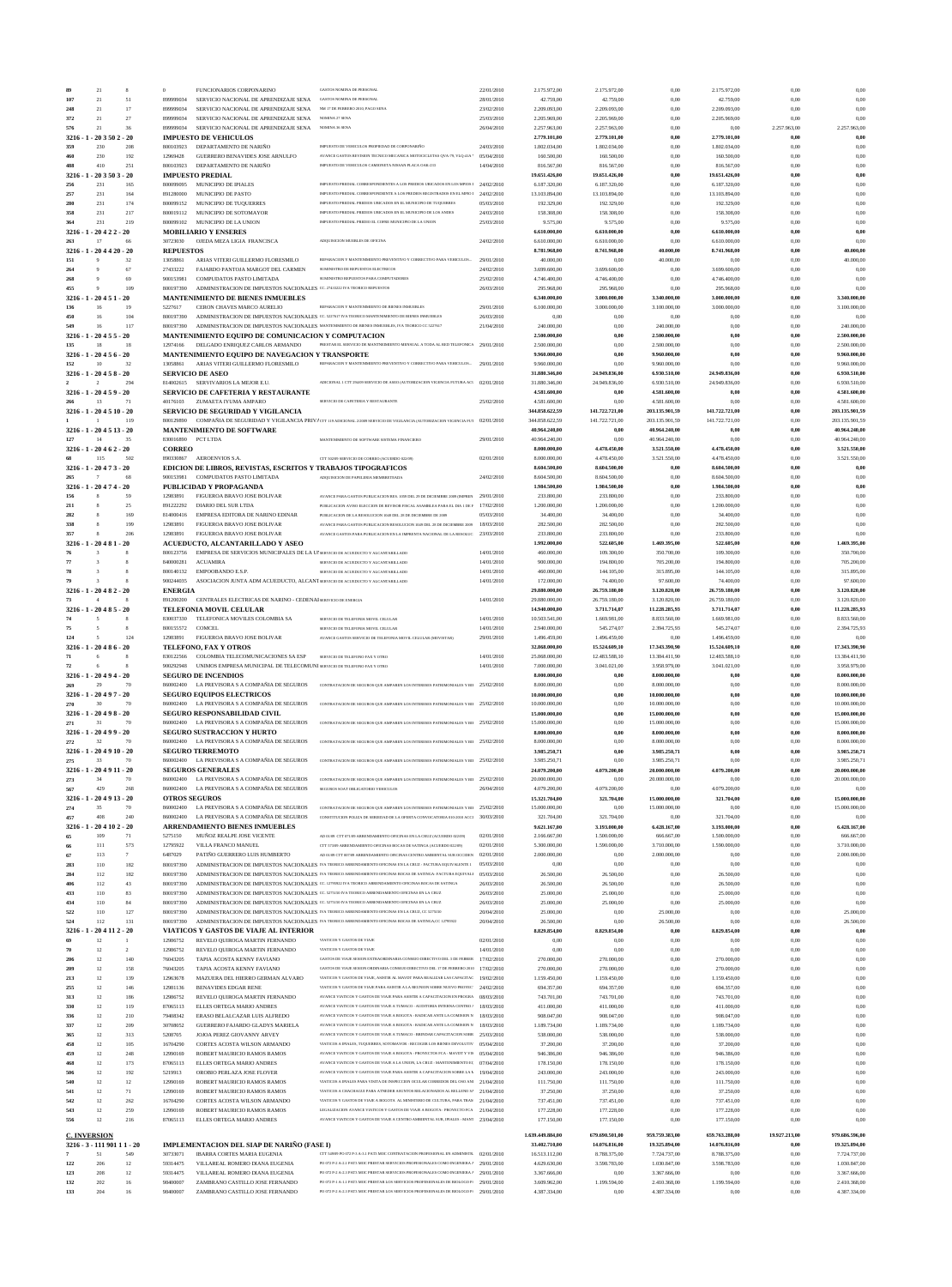|              | 242                             | 182         | 800197390              |                                                                                                                                                                                 | ADMINISTRACION DE IMPUESTOS NACIONALES PO 072 P-3 A-3.1 PAT3 FACTURA EQUIVALENTE 26 OTROS ADM IVA TEORICO CONTRA 05/03/2010                                                                                                                                  |                          | 394.096,00                     | 394.096,00                   | 0,00                           | 394.096,00                   | 0.00              | 0.00                           |
|--------------|---------------------------------|-------------|------------------------|---------------------------------------------------------------------------------------------------------------------------------------------------------------------------------|--------------------------------------------------------------------------------------------------------------------------------------------------------------------------------------------------------------------------------------------------------------|--------------------------|--------------------------------|------------------------------|--------------------------------|------------------------------|-------------------|--------------------------------|
| 443          | 203                             | 96          | 800197390              |                                                                                                                                                                                 | ADMINISTRACION DE IMPUESTOS NACIONALES PO 072 P-1 A-1.1 PAT3 CC. 98400007 OTROS ADM IVA CONTRATACION DE UN PROFESIC                                                                                                                                          | 26/03/2010               | 95.968,00                      | 95.968,00                    | 0,00                           | 95.968,00                    | 0,00              | 0,00                           |
| 537          | 242                             | 143         | 800197390              | ADMINISTRACION DE IMPUESTOS NACIONALES PO 072 P-3 A-3.1 PAT3 OTROS ADM IVA ex 30733071                                                                                          |                                                                                                                                                                                                                                                              | 20/04/2010               | 308.974,00                     | 0,00                         | 308.974,00                     | 0,00                         | 0,00              | 308.974,00                     |
| 547<br>3216. | 207<br>- 111 901 1 2 - 20       | 112         | 800197390              | ADMINISTRACION DE IMPUESTOS NACIONALES PO 072 P-2 A-2.1 PAT3 OTROS ADM IVA CC 59314475                                                                                          | FORTALECIMIENTO DEL JARDIN BOTANICO DE NARIÑO - CENTRO AMBIENTAL CHIMAYOY                                                                                                                                                                                    | 21/04/2010               | 95.968,00<br>46.327.220,00     | 0,00<br>10.565.567,00        | 95.968,00<br>35.761.653,00     | 0,00<br>10.565.567,00        | 0.00<br>$_{0,00}$ | 95.968,00<br>35.761.653,00     |
|              | 52                              | 559         | 98325344               | MONTILLA MIRAMAG FABIAN                                                                                                                                                         | CTT 559/09 PO 067 P-2 A-2.2 PAT3 MONC JORNALES PARA MANTENIMIENTO DE INFRAI  Q2/01/2010                                                                                                                                                                      |                          | 5.092.320,00                   | 1.443.658,00                 | 3.648.662,00                   | 1.443.658,00                 | 0.00              | 3.648.662,00                   |
|              | 53                              | 496         | 12983283               | <b>GARCIA ESPAÑA FABIO ANSISAR</b>                                                                                                                                              | CTT 496/09 PO 067 P-4 A-4.1 PAT3 MOC CONTRATACION DE SERVICIOS PROFESIONALI  02/01/2010                                                                                                                                                                      |                          | 18.380.296,00                  | 5.260.452,00                 | 13.119.844,00                  | 5.260.452,00                 | 0,00              | 13.119.844,00                  |
| 121          | 181                             | 11          | 98383125               | NARVAEZ TORRES IVAN HERNAN                                                                                                                                                      | PO 067 P-2 A-2.2 PAT3 (IVA182) MOC CONTRATACION DE SERVICIOS PROFESIONALES 29/01/2010                                                                                                                                                                        |                          | 7.407.407,00                   | 1.111.111,00                 | 6.296.296,00                   | 1.111.111,00                 | 0,00              | 6.296.296,00                   |
| 155          | 180                             | 36          | 98326395               | POTOSI GELPUD JOSE MARIA EMIRO                                                                                                                                                  | PO 067 P-1 A-1.1 PAT3 MONC PRESTAR LOS SERVICIOS DE APOYO A LA GESTION DE 1 29/01/2010                                                                                                                                                                       |                          | 14.937.472,00                  | 2.240.621,00                 | 12.696.851,00                  | 2.240.621,00                 | 0,00              | 12.696.851,00                  |
| 307<br>428   | 243<br>182                      | 182<br>78   | 800197390<br>800197390 |                                                                                                                                                                                 | ADMINISTRACION DE IMPUESTOS NACIONALES PO 067 P-4 A-4.1 PAT3 FACTURA EQUIVALENTE 30 OTROS ADM IVA TEORICO CONTRA 05/03/2010<br>ADMINISTRACION DE IMPUESTOS NACIONALES PO 067 P-2 A-2.2 PAT3 CC. 98383125 OTROS ADM IVA CONTRATACION DE UN BIOLOGO 26/03/2010 |                          | 420.836,00<br>88.889,00        | 420.836,00<br>88.889,00      | 0.00<br>0,00                   | 420.836,00<br>88.889,00      | 0.00<br>0,00      | 0,00<br>0,00                   |
| 3216         | $-1119012 - 20$                 |             |                        |                                                                                                                                                                                 | IMPLEMENTACION DE ACCIONES DE CONSERVACION DEL RECURSO FLORA Y FAUNA SILVESTRES                                                                                                                                                                              |                          | 48.303.472,00                  | 6.228.290,00                 | 42.075.182,00                  | 6.228.290,00                 | 0,00              | 42.075.182,00                  |
| 10           | 54                              | 510         | 814005512              |                                                                                                                                                                                 | FUNDACION PARA LA SANIDAD ANIMAL ZOO SAPO 006 P-2 A-2.1 PAT3 CTT 510 /09 CONTRATACION DE FUNDACION PARA LA SANIDAD 02/01/2010                                                                                                                                |                          | 24,000,000,00                  | 3.990.000,00                 | 20.010.000,00                  | 3.990.000,00                 | 0.00              | 20.010.000,00                  |
| 119          | 122                             | 9           | 30728958               | TREJO ALMEIDA SONIA MARITZA                                                                                                                                                     | PO 006 P-5 A-5.1 MOC PRESTAR LOS SERVICIOS PROFESIONALES EN EL AREA DE ZOO 29/01/2010                                                                                                                                                                        |                          | 10.884.834,00                  | 1.088.480.00                 | 9.796.354,00                   | 1.088.480,00                 | 0,00              | 9.796.354,00                   |
| 180          | 124                             | 42          | 94522435               | VALENZUELA ROSERO JAVIER ALEJANDRO                                                                                                                                              | PO 006 P-4 A-4.1 PAT3 MOC PRESTAR LOS SERVICIOS DE APOYO A LA GESTION EN EL 29/01/2010                                                                                                                                                                       |                          | 0,00                           | 0,00                         | 0.00                           | 0,00                         | 0,00              | 0,00                           |
| 191<br>329   | 128<br>124                      | 44<br>42    | 98393521<br>13064781   | ALMEIDA DIAZ WILMER DANILO<br>MORA PANTOJA LUIS HERNAN                                                                                                                          | PO 006 P-4 A-4.1 PAT3 MOC PRESTAR LOS SERVICIOS DE APOYO A LA GESTION PARA   29/01/2010<br>PO 006 P-4 A-4.1 PAT3 (cdp iva123) CESION CTT42/10 MOC CONTRATACION DE UN TECN 16/03/2010                                                                         |                          | 1.241.253,00<br>7.447.518,00   | 0,00<br>744.752,00           | 1.241.253,00<br>6.702.766,00   | 0,00<br>744.752,00           | 0,00<br>0,00      | 1.241.253,00<br>6.702.766,00   |
| 354          | 270                             | 73          | 860013711              | DANARANJO S.A.                                                                                                                                                                  | PO 006 P-4 A-4.1 PAT3 ADQUISICION DE SALVOCONDUCTOS UNICOS NACIONALES PAI 23/03/2010                                                                                                                                                                         |                          | 4.324.809,00                   | 0.00                         | 4.324.809,00                   | 0,00                         | 0,00              | 4.324.809,00                   |
| 411          | 121                             | 56          | 800197390              |                                                                                                                                                                                 | ADMINISTRACION DE IMPUESTOS NACIONALES PO 006 P-5 A-5.1 PAT3 CC. 30728958 OTROS IVA TEORICO CONTRATACION DE UN PROF 26/03/2010                                                                                                                               |                          | 87.078,00                      | 87.078,00                    | 0.00                           | 87.078,00                    | 0,00              | 0,00                           |
| 436          | 123                             | 86          | 800197390              |                                                                                                                                                                                 | ADMINISTRACION DE IMPUESTOS NACIONALES PO 006 P-4 A-4.1 PAT3 CC. 13064781 OTROS IVA TEORICO CONTRATACION DE TECNICO 26/03/2010                                                                                                                               |                          | 59.580,00                      | 59.580,00                    | 0,00                           | 59.580,00                    | 0,00              | 0,00                           |
| 474          | 269                             | 54          | 6815246                | ARROYO OSORIO ARMANDO RAFAEI                                                                                                                                                    | PO 006 P-4 A-4.1 PAT3 VIATICOS A YACUANQUER, IPIALES, CONSACA, PASTO - INTER <sup>1</sup> (18/(14/2010)                                                                                                                                                      |                          | 258.400,00                     | 258.400,00                   | 0,00                           | 258.400,00                   | 0,00              | 0,00                           |
| 11           | $3216 - 3 - 1119022 - 20$<br>55 | 547         | 36950425               | PANTOJA CABRERA GILMA YANE                                                                                                                                                      | ESTABLECIMIENTO Y OPERACION DEL SISTEMA DE INFORMACION GEOGRAFICO REGIONAL Y DEL S<br>PO 063 P-3 A-3.1 PAT1 CTT 547/09 PROFESIONAL EN GEOGRAFIA PARA EL ALMACENA! 02/01/2010                                                                                 |                          | 14.803.374,00<br>14.513.112,00 | 3.918.540,00<br>3.628.278,00 | 10.884.834,00<br>10.884.834,00 | 3.918.540,00<br>3.628.278,00 | 0,00<br>0.00      | 10.884.834,00<br>10.884.834,00 |
| 294          | 260                             | 182         | 800197390              |                                                                                                                                                                                 | ADMINISTRACION DE IMPUESTOS NACIONALES PO 063 P-3 A-3.1 PAT1 FACTURA EQUIVALENTE 14 - GASTOS OPERATIVOS IVA TEORIC 05/03/2010                                                                                                                                |                          | 290.262,00                     | 290.262,00                   | 0,00                           | 290.262,00                   | 0,00              | 0,00                           |
|              | 3216 - 3 - 111 902 3 - 20       |             |                        |                                                                                                                                                                                 | ESTABLECIMIENTO Y MANEJO DE COBERTURAS FORESTALES PROTECTORAS DE MICROCUENCAS PI                                                                                                                                                                             |                          | 74.895.253,00                  | 28.042.997,00                | 46.852.256,00                  | 28.042.997,00                | $_{0,00}$         | 46.852.256,00                  |
| 12           | 56                              | 504         | 5240424                | VILLAREAL ESCOBAR SEGUNDO FRANCO                                                                                                                                                | CTT 50409 PO 051 P-1 A-1.1 PAT2 MONC CONTRATACION DE UN OBRERO PARA DESYE (02/01/2010)                                                                                                                                                                       |                          | 5.092.320,00                   | 1.443.658,00                 | 3.648.662,00                   | 1.443.658,00                 | 0.00              | 3.648.662,00                   |
| 13           | 57<br>58                        | 505<br>506  | 98343754<br>5198011    | CASTRO AREVALO JOSE HUMBERTO<br>DIAZ PAZ LUIS ANTONIO                                                                                                                           | CTT 505/09 PO 051 P-1 A-1.1 PAT2 MONC CONTRATACION DE OBREROS PARA SIEMBRA (02/01/2010)<br>CTT 50609 PO 051 P-1 A-1.1 PAT2 MONC CONTRATACION DE UN OBRERO PARA EL AC( 02/01/2010                                                                             |                          | 5.092.320,00<br>10.184.640,00  | 2.659.882,00<br>5.319.764,00 | 2.432.438,00<br>4.864.876.00   | 2.659.882,00<br>5.319.764,00 | 0.00<br>0,00      | 2.432.438,00<br>4.864.876,00   |
| 14<br>15     | 59                              | 512         | 1824524                | BENAVIDES HECTOR LUCIANO                                                                                                                                                        | CTT 51209 PO 051 P-1 A-1.1 PAT2 MONC CONTRATACION DE OBREROS PARA SIEMBRA 02/01/2010                                                                                                                                                                         |                          | 5.092.320,00                   | 2.659.882,00                 | 2.432.438,00                   | 2.659.882,00                 | 0,00              | 2.432.438,00                   |
| 16           | 60                              | 525         | 12998469               | PAZ YAQUENO HAROLD LOVER                                                                                                                                                        | CTT 52509 PO 051 P-1 A-1.1 PAT2 MONC CONTRATACION DE UN OBRERO PARA MANE   02/01/2010                                                                                                                                                                        |                          | 5.092.320,00                   | 2.659.882,00                 | 2.432.438,00                   | 2.659.882,00                 | 0,00              | 2.432.438,00                   |
| 17           | 61                              | 524         | 98343653               | TATICUAN CASTRO WILSON JAIME                                                                                                                                                    | PO 051 P-1 A-1.1 PAT2 MONC CONTRATACION DE OBREROS PARA SIEMBRA PRODUCC 02/01/2010                                                                                                                                                                           |                          | 5.092.320,00                   | 2.659.882,00                 | 2.432.438,00                   | 2.659.882,00                 | 0,00              | 2.432.438,00                   |
| 18           | 62                              | 545         | 5262047                | TOBAR LAGOS ERNEY EDUARDO                                                                                                                                                       | CTT 545/09 PO 051 P-1 A-1.1 PAT2 MONC CONTRATACION DE UN OBRERO PARA TRANS  Q2/01/2010                                                                                                                                                                       |                          | 5.092.320,00                   | 1.443.658,00                 | 3.648.662,00                   | 1.443.658,00                 | 0,00              | 3.648.662,00                   |
| 134<br>140   | 173<br>173                      | 17<br>24    | 1086498041<br>13066189 | ROMO SANCHEZ JESUS ARLEY<br>ASCUNTAR MAINGUEZ JUAN PABLO                                                                                                                        | PO 051 P-1 A-1.1 PAT2 PRESTAR SERVICIOS DE APOYO A LA GESTION DE CORPONARI?<br>PO 051 P-1 A-1.1 PAT2 MONC PRESTAR SERVICIO DE APOYO A LA GESTION DE CORPO.                                                                                                   | 29/01/2010<br>29/01/2010 | 5.728.860,00<br>5.728.860,00   | 1.145.772,00<br>1.145.772,00 | 4.583.088,00<br>4.583.088,00   | 1.145.772,00<br>1.145.772,00 | 0.00<br>0,00      | 4.583.088,00<br>4.583.088,00   |
| 181          | 174                             | 47          | 59817984               | OBANDO RAMOS ANA PATRICIA                                                                                                                                                       | PO 051 P-1 A-1.3 PAT2 (IVA175) MOC PRESTAR SERVICIOS PROFESIONALES PARA ASIS 29/01/2010                                                                                                                                                                      |                          | 12.698.973,00                  | 1.904.845,00                 | 10.794.128,00                  | 1.904.845,00                 | 0.00              | 10.794.128,00                  |
| 183          | 176                             | 53          | 814006852              | FUNDACION REFORGUADUA DE COLOMBIA                                                                                                                                               | PO 051 P-1 A-1.3 PAT2 PRESTAR SERVICIOS PARA DINAMIZAR PROCESOS DE EDUCAC 29/01/2010                                                                                                                                                                         |                          | 10.000.000,00                  | 5.000.000,00                 | 5.000.000,00                   | 5.000.000,00                 | 0.00              | 5.000.000,00                   |
| 3216         | $-1119023 - 21$                 |             |                        |                                                                                                                                                                                 | ESTABLECIMIENTO Y MANEJO DE COBERTURAS FORESTALES PROTECTORAS DE MICROCUENCAS PI                                                                                                                                                                             |                          | 29.408.148,00                  | 7.256.555,00                 | 22.151.593,00                  | 7.256.555,00                 | $_{0,00}$         | 22.151.593,00                  |
| 110          | 178<br>178                      | 2<br>$\tau$ | 37083601<br>98378824   | MARTINEZ MELO YURI VIVIANA                                                                                                                                                      | PO 051 P-2 A-2.1 PAT2 MOC CONTRATACION DE UN PROFESIONAL DE LAS AREAS AGR 29/01/2010<br>PO 051 P-2 A-2.1 PAT2 MOC PRESTAR LOS SERVICIOS DE ASISTENCIA TECNICA EN EL                                                                                          | 29/01/2010               | 7.256.556,00                   | 2.176.967,00                 | 5.079.589,00                   | 2.176.967,00                 | 0,00<br>0.00      | 5.079.589,00                   |
| 117<br>137   | 178                             | 20          | 59826119               | CERON BOTINA BENJAMIN DENNIS<br>ESCOBAR AUX EDNA ESPERANZA                                                                                                                      | PO 051 P-2 A-2.1 PAT2 MOC PRESTAR LOS SERVICIOS DE ASISTENCIA TECNICA EN CAI 29/01/2010                                                                                                                                                                      |                          | 7.256.556,00<br>7.256.556,00   | 2.902.622,00<br>2.176.966,00 | 4.353.934,00<br>5.079.590,00   | 2.902.622,00<br>2.176.966,00 | 0,00              | 4.353.934,00<br>5.079.590,00   |
| 176          | 177                             | 38          | 15814951               | PABON CARLOSAMA FERNANDO                                                                                                                                                        | PO 051 P-1 A1.1 PAT2 MONC PRESTACION DE SERVICIOS DE APOYO A AL GESTION DE 29/01/2010                                                                                                                                                                        |                          | 7.638.480,00                   | 0,00                         | 7.638.480,00                   | 0,00                         | 0,00              | 7.638.480,00                   |
| 3216         | $-1119024-20$                   |             |                        |                                                                                                                                                                                 | FOMENTO AL APROVECHAMIENTO SOSTENIBLE DE BIENES Y SERVICIOS DERIVADOS DE LA BIODIVE                                                                                                                                                                          |                          | 22.495.325,00                  | 9.244.851,00                 | 13.250.474,00                  | 9.244.851,00                 | $_{0,00}$         | 13.250.474,00                  |
| 111          | 127                             | 3           | 12979873               | <b>OSCAR SALAZAR</b>                                                                                                                                                            | PO 071 P-5 A-5.1 PAT3 MOC CONTRATACION DE UN ECONOMISTA PARA DESARROLLA 29/01/2010                                                                                                                                                                           |                          | 0.00                           | 0,00                         | 0,00                           | 0.00                         | 0,00              | 0,00                           |
| 112          | 127                             | 3           | 12979873               | <b>OSCAR SALAZAR</b>                                                                                                                                                            | PO 071 P-5 A-5.1 PAT3 MOC CONTRATACION DE UN ECONOMISTA PARA DESARROLLA 29/01/2010                                                                                                                                                                           |                          | 0,00                           | 0,00                         | 0,00                           | 0.00                         | 0,00              | 0,00                           |
| 128<br>129   | 127<br>147                      | 14<br>14    | 98358652<br>98358652   | ORDOÑEZ ORDOÑEZ LAURO WILINTON<br>ORDOÑEZ ORDOÑEZ LAURO WILINTON                                                                                                                | PO 071 P-5 A-5.1 PAT3 MOC PRESTAR SERVICIOS PROFESIONALES EN LAS AREAS ECO 29/01/2010<br>PO 071 P-4 A-4.1 PAT3 MOC PRESTAR SERVICIOS PROFESIONALES EN LAS AREAS ECO                                                                                          | 29/01/2010               | 3.628.278,00<br>3.628.278,00   | 3.628.278,00<br>362.827,00   | 0,00<br>3.265.451,00           | 3.628.278,00<br>362.827,00   | 0,00<br>0,00      | 0.00<br>3.265.451,00           |
| 158          | 141                             | 22          | 87062663               | TERAN YEPEZ EDMUNDO ARNULFO                                                                                                                                                     | PO 071 P-5 A-5.1 PAT3 MOC PRESTAR SERVICIOS PROFESIONALES EN EL AREA ADMIN                                                                                                                                                                                   | 29/01/2010               | 3.628.278,00                   | 1.088.483,00                 | 2.539.795,00                   | 1.088.483,00                 | 0,00              | 2.539.795,00                   |
| 159          | 145                             | 22          | 87062663               | TERAN YEPEZ EDMUNDO ARNULFO                                                                                                                                                     | PO 071 P-4 A-4.1 PAT3 MOC PRESTAR SERVICIOS PROFESIONALES EN EL AREA ADMIN 29/01/2010                                                                                                                                                                        |                          | 3.628.278,00                   | 0,00                         | 3.628.278,00                   | 0.00                         | 0,00              | 3.628.278,00                   |
| 160          | 137                             | 23          | 59312294               | DE LA CRUZ BOLAÑOS MARCELA                                                                                                                                                      | PO 071 P-5 A-5.1 PAT3 MOC PRESTAR LOS SERVICIOS PROFESIONALES EN EL AREA AI 29/01/2010                                                                                                                                                                       |                          | 3.628.278,00                   | 3.628.278,00                 | 0,00                           | 3.628.278,00                 | 0,00              | 0,00                           |
| 161          | 149<br>138                      | 23<br>52    | 59312294               | DE LA CRUZ BOLAÑOS MARCELA                                                                                                                                                      | PO 071 P-4 A-4.1 PAT3 MOC PRESTAR LOS SERVICIOS PROFESIONALES EN EL AREA AE 29/01/2010                                                                                                                                                                       | 26/03/2010               | 3.628.278,00                   | 362.827,00                   | 3.265.451,00                   | 362.827,00                   | 0,00              | 3.265.451,00<br>0.00           |
| 410<br>446   | 136                             | 100         | 800197390<br>800197390 |                                                                                                                                                                                 | ADMINISTRACION DE IMPUESTOS NACIONALES PO 071 P-5 A-5.1 PAT3 CC. 59312294 OTROS ADM IVA PROFESIONAL DEL AREA ADMINI<br>ADMINISTRACION DE IMPUESTOS NACIONALES PO 071 P-5 A-5.1 PAT3 CC. 98358652 OTROS ADM IVA ECONOMISTA PARA DESARROLL/                    | 26/03/2010               | 87.079,00<br>87.079,00         | 87.079,00<br>87.079,00       | 0,00<br>0,00                   | 87.079,00<br>87.079,00       | 0,00<br>0,00      | 0.00                           |
| 525          | 136                             | 132         | 800197390              | ADMINISTRACION DE IMPUESTOS NACIONALES PO 071 P-5 A-5.1 PAT3 OTROS ADM IVA CC 98358652                                                                                          |                                                                                                                                                                                                                                                              | 20/04/2010               | 203.183,00                     | 0,00                         | 203.183,00                     | 0,00                         | 0,00              | 203.183,00                     |
| 526          | 148                             | 132         | 800197390              | ADMINISTRACION DE IMPUESTOS NACIONALES PO 071 P-4 A-4.1 PAT3 OTROS ADM IVA CC 98358652                                                                                          |                                                                                                                                                                                                                                                              | 20/04/2010               | 29.027,00                      | 0,00                         | 29.027,00                      | 0.00                         | 0,00              | 29.027,00                      |
| 545          | 142                             | 147         | 800197390              | ADMINISTRACION DE IMPUESTOS NACIONALES PO 071 P-5 A-5.1 PAT3 OTROS ADM IVA CC 87062663                                                                                          |                                                                                                                                                                                                                                                              | 21/04/2010               | 87.079,00                      | 0,00                         | 87.079,00                      | 0.00                         | 0.00              | 87.079,00                      |
| 550          | 138<br>150                      | 122<br>122  | 800197390<br>800197390 | ADMINISTRACION DE IMPUESTOS NACIONALES PO 071 P-5 A-5.1 PAT3 OTROS ADM IVA CC 59312294                                                                                          |                                                                                                                                                                                                                                                              | 21/04/2010               | 203.183,00                     | 0,00                         | 203.183,00                     | 0.00<br>0.00                 | 0.00<br>0.00      | 203.183,00                     |
| 551          | 3216 - 3 - 113 900 11 - 20      |             |                        | ADMINISTRACION DE IMPUESTOS NACIONALES PO 071 P-4 A-4.1 PAT3 OTROS ADM IVA CC 59312294                                                                                          | APOYO A LOS PROCESOS DE FORMULACION Y SEGUIMIENTO DE PLANES DE ORDENAMIENTO TERRIT                                                                                                                                                                           | 21/04/2010               | 29.027,00<br>69.719.708,00     | 0,00<br>22.274.218,00        | 29.027,00<br>47.445.490,00     | 22.274.218,00                | $_{0,00}$         | 29.027,00<br>47.445.490,00     |
| 19           | 63                              | 498         | 36756095               | JUAJINOY CASTRO CLAUDIA INES                                                                                                                                                    | PO 065 P-1 A-1.2 PAT1 CTT 498/09 GEOGRAFO PARA EJECUCION DEL MACROPROCESO  02/01/2010                                                                                                                                                                        |                          | 14.513.112,00                  | 7.256.600,00                 | 7.256.512,00                   | 7.256.600,00                 | 0,00              | 7.256.512,00                   |
| 20           | 64                              | 539         | 98381722               | BURBANO ERASO DARIO FERNANDO                                                                                                                                                    | PO 065 P-1 A-1.2 PAT1 CTT 539/09 ARQUITECTO PARA EJECUCION DEL MACROPROCES 02/01/2010                                                                                                                                                                        |                          | 16.380.296,00                  | 8.190.148,00                 | 8.190.148,00                   | 8.190.148,00                 | 0,00              | 8.190.148,00                   |
|              |                                 |             |                        |                                                                                                                                                                                 |                                                                                                                                                                                                                                                              |                          |                                |                              |                                |                              | 0,00              |                                |
| 118          | 25                              |             | 98362233               | LUCERO CASANOVA RICARDO ALFREDO                                                                                                                                                 | PO 065 P-2 A-2.1 PAT1 (IVA26) MOC DETERMINAR PARA LOS MPIOS JERARQUIZADOS 1 29/01/2010                                                                                                                                                                       |                          | 18.330.000,00                  | 2.749.500.00                 | 15.580.500,00                  | 2.749.500,00                 |                   | 15.580.500,00                  |
| 182          | 27                              | 52          | 30711254               | SOLIS MENDEZ NUBIA DEL ROSARIO                                                                                                                                                  | PO 065 P-2 A-2.1 PAT1 (IVA28) MOC CONSTRUCCION DE UN MODELO DE PLANIFICACI 29/01/2010                                                                                                                                                                        |                          | 18.330.000,00                  | 2.749.500,00                 | 15.580.500,00                  | 2.749.500,00                 | 0,00              | 15.580.500,00                  |
| 296          | 261                             | 182         | 800197390              |                                                                                                                                                                                 | ADMINISTRACION DE IMPUESTOS NACIONALES PO 065 P-1 A-1.2 PAT1 FACTURA EQUIVALENTE 017 IVA TEORICO PROFESIONAL GEOG 05/03/2010                                                                                                                                 |                          | 290.264,00                     | 290.264,00                   | 0,00                           | 290.264,00                   | 0,00              | 0,00                           |
| 298<br>584   | 262<br>412                      | 182<br>181  | 800197390<br>98379477  | BASTIDAS PATIÑO GERMAN FERNANDO                                                                                                                                                 | ADMINISTRACION DE IMPUESTOS NACIONALES PO 065 P-1 A-1.2 PATI FACTURA EQUIVALENTE 019 IVA TEORICO ARQUITECTO<br>PO 065 P-1 A-1.2 PAT1 VIATICOS A BUESACO, SAN PEDRO DE CARTAGO, LA UNION,SA                                                                   | 05/03/2010<br>27/04/2010 | 327.606,00<br>355.300,00       | 327.606,00<br>355.300,00     | 0,00<br>0.00                   | 327.606,00                   | 0,00<br>0,00      | 0,00<br>0,00                   |
| 585          | 412                             | 182         | 30723349               | MARTINEZ SIERRA JUDITH                                                                                                                                                          | PO 065 P-1 A-1.2 PATI VIATICOS A BUESACO, SAN PEDRO DE CARTAGO, LA UNION, SA 27/04/2010                                                                                                                                                                      |                          | 355.300,00                     | 355.300,00                   | 0,00                           | 355.300,00<br>355.300,00     | 0,00              | 0.00                           |
| 631          | 261                             | 165         | 800197390              | ADMINISTRACION DE IMPUESTOS NACIONALES PO 065 P-1 A-1.2 PATI CC 36756095                                                                                                        |                                                                                                                                                                                                                                                              | 29/04/2010               | 290.264,00                     | 0,00                         | 290.264,00                     | 0,00                         | 0,00              | 290.264,00                     |
| 637          | 262                             | 174         | 800197390              | ADMINISTRACION DE IMPUESTOS NACIONALES PO 065 P-1 A-1.2 PATI CC 98381722                                                                                                        |                                                                                                                                                                                                                                                              | 29/04/2010               | 327.606,00                     | 0,00                         | 327.606,00                     | 0,00                         | 0,00              | 327.606,00                     |
| 640          | 26                              | 184         | 800197390              | ADMINISTRACION DE IMPUESTOS NACIONALES PO 065 P-2 A-2.1 PATI CC 98362233                                                                                                        |                                                                                                                                                                                                                                                              | 29/04/2010               | 219.960,00                     | 0,00                         | 219.960,00                     | 0,00                         | 0,00              | 219.960,00                     |
| 3216<br>21   | $-3 - 11390016 - 20$<br>65      | 569         | 19241435               | MOSQUERA MORALES MARIO                                                                                                                                                          | <b>GESTION DE RIESGOS EN AREAS PRIORITARIAS DEL DEPARTAMENTO DE NARIÑO</b><br>PO 005 P-1 A-1.1 PAT1.1 CTT 569/09 (CESION CONTRATO 17 DE MARZO 2010) CONTRAT/                                                                                                 | 02/01/2010               | 7.329.129,00<br>7.256.556,00   | 907.161,00<br>907.161,00     | 6.421.968,00<br>6.349.395,00   | 907.161,00<br>907.161,00     | 0,00<br>0.00      | 6.421.968,00<br>6.349.395,00   |
| 643          | 272                             | 176         | 800197390              | ADMINISTRACION DE IMPUESTOS NACIONALES PO 005 P-1 A-1.1 PAT1.1 CC 19241435                                                                                                      |                                                                                                                                                                                                                                                              | 29/04/2010               | 72.573,00                      | 0,00                         | 72.573,00                      | 0,00                         | 0,00              | 72.573,00                      |
| 3216.        | $-11390212-20$                  |             |                        |                                                                                                                                                                                 | EJECUCION DE ACCIONES PRIORIZADAS PARA EL ORDENAMIENTO Y MANEJO CUENCAS                                                                                                                                                                                      |                          | 87.493.548,00                  | 19.131.845,00                | 68.361.703.00                  | 19.131.845,00                | 0,00              | 68.361.703,00                  |
| 114          | 163                             | 5           | 13015209               |                                                                                                                                                                                 | VILLARREAL RAMOS FERNANDO GUILLERMO PO 053 P-1 A-1.1 PAT2 MOC PRESTAR LOS SERVICIOS DE ASISTENCIA TECNICA EN EL 29/01/2010                                                                                                                                   |                          | 7.256.556,00                   | 1.208.483,00                 | 6.048.073,00                   | 1.208.483,00                 | 0,00              | 6.048.073,00                   |
| 115          | 161                             | 5           | 13015209               |                                                                                                                                                                                 | VILLARREAL RAMOS FERNANDO GUILLERMO PO 053 P-1 A-1.1 PAT2 PRESTAR LOS SERVICIOS DE ASISTENCIA TECNICA EN EL CAMF<br>PO 053 P-1 A-1.1 PAT2 MOC PRESTAR SERVICIOS PROFESIONALES EN EL AREA DE BIO 29/01/2010                                                   | 29/01/2010               | 800.000,00                     | 0,00                         | 800.000,00                     | 0,00                         | 0,00              | 800.000,00                     |
| 138<br>139   | 151<br>161                      | 21<br>21    | 79589650<br>79589650   | MORA GOYES RICARDO ANDRES<br>MORA GOYES RICARDO ANDRES                                                                                                                          | PO 053 P-1 A-1.1 PAT2 RESTAR SERVICIOS PROFESIONALES EN EL AREA DE BIOLOGIA 29/01/2010                                                                                                                                                                       |                          | 8.190.148,00<br>800.000,00     | 4.045.566,00<br>0,00         | 4.144.582,00<br>800.000,00     | 4.045.566,00<br>0,00         | 0,00<br>0,00      | 4.144.582,00<br>800.000,00     |
| 162          | 157                             | 49          | 27156469               | <b>GUERRERO BURBANO ROSA ELVIRA</b>                                                                                                                                             | PO 053 P-1 A-1.1 PAT2 MOC PRESTAR SERVICIOS PROFESIONALES EN EL AREA SOCIAI 29/01/2010                                                                                                                                                                       |                          | 7.256.556,00                   | 1.208.483,00                 | 6.048.073,00                   | 1.208.483,00                 | 0,00              | 6.048.073,00                   |
| 163          | 161                             | 49          | 27156469               | <b>GUERRERO BURBANO ROSA ELVIRA</b>                                                                                                                                             | PO 053 P-1 A-1.1 PAT2 PRESTAR SERVICIOS PROFESIONALES EN EL AREA SOCIAL PAR 29/01/2010                                                                                                                                                                       |                          | 800.000,00                     | 0,00                         | 800.000,00                     | 0,00                         | 0,00              | 800.000,00                     |
| 164<br>165   | 154<br>161                      | 48<br>48    | 87716567<br>87716567   | MENA CADENA YONI JAVIER<br>MENA CADENA YONI JAVIER                                                                                                                              | PO 053 P-1 A-1.1 PAT2 MOC PRESTAR APOYO A LA GESTION PARA ACOMPAÑAMIENT( 29/01/2010)<br>PO 053 P-1 A-1.1 PAT2 PRESTAR APOYO A LA GESTION PARA ACOMPAÑAMIENTO EN I                                                                                            | 29/01/2010               | 7.039.844,00<br>800.000,00     | 0,00<br>0,00                 | 7.039.844,00<br>800.000,00     | 0,00<br>0,00                 | 0,00<br>0,00      | 7.039.844,00<br>800.000,00     |
| 168          | 154                             | 51          | 98415956               | RIOS MANUEL ANTONIO                                                                                                                                                             | PO 053 P-1 A-1.1 PAT2 MOC PRESTAR LOS SERVICIOS DE APOYO A LA GESTION PARA 29/01/2010                                                                                                                                                                        |                          | 7.039.844,00                   | 3.135.938,00                 | 3.903.906,00                   | 3.135.938,00                 | 0,00              | 3.903.906,00                   |
| 169          | 161                             | 51          | 98415956               | RIOS MANUEL ANTONIO                                                                                                                                                             | PO 053 P-1 A-1.1 PAT2 MOC PRESTAR LOS SERVICIOS DE APOYO A LA GESTION PARA 29/01/2010                                                                                                                                                                        |                          | 800.000,00                     | 0,00                         | 800.000,00                     | 0,00                         | 0,00              | 800.000,00                     |
| 171          | 153                             | 43          | 59310556               | MALLAMA MUÑOZ LEIDY YOHANA                                                                                                                                                      | PO 053 P-1 A-1.1 PAT2 MOC PRESTAR LOS SERVICIOS DE ASISTENCIA TECNICA EN CA 29/01/2010                                                                                                                                                                       |                          | 7.256.556,00                   | 3.222.622,00                 | 4.033.934,00                   | 3.222.622,00                 | 0,00              | 4.033.934,00                   |
| 172<br>198   | 161<br>159                      | 43          | 59310556<br>1086548847 | MALLAMA MUÑOZ LEIDY YOHANA<br>MUÑOZ DELGADO ESPERANZA GABRIELA                                                                                                                  | PO 053 P-1 A-1.1 PAT2 RESTAR LOS SERVICIOS DE ASISTENCIA TECNICA EN CAMPO EZ 29/01/2010<br>PO 053 P-1 A-1.1 PAT2 T (CDP IVA160) CONTRIBUIR AL DESARROLO DE LOS PROCESOS 29/01/2010                                                                           |                          | 800.000,00<br>1.800.000,00     | 0,00                         | 800.000,00<br>1.080.000,00     | 0,00                         | 0,00<br>0,00      | 800.000,00<br>1.080.000,00     |
| 199          | 156                             | 61          | 1085245323             | MUÑOZ HIDALGO JOHANA IBETH                                                                                                                                                      | PO 053 P-1 A-1.1 PAT2 MOC PRESTAR LOS SERVICIOS PROFESIONALES EN EL AREA DI 29/01/2010                                                                                                                                                                       |                          | 36.000.000,00                  | 720.000,00<br>5.400.000,00   | 30.600.000,00                  | 720.000,00<br>5.400.000,00   | 0,00              | 30.600.000,00                  |
| 417          | 155                             | 64          | 800197390              |                                                                                                                                                                                 | ADMINISTRACION DE IMPUESTOS NACIONALES PO 053 P-1 A-1.1 PAT2 CC. 98415956 OTROS ADM IVA CONTRATACION DE DOS AUXILIA                                                                                                                                          | 26/03/2010               | 94.078,00                      | 94.078,00                    | 0,00                           | 94.078,00                    | 0,00              | 0,00                           |
| 423          | 158                             | 73          | 800197390              |                                                                                                                                                                                 | ADMINISTRACION DE IMPUESTOS NACIONALES PO 053 P-1 A-1.1 PAT2 CC. 27156469 OTROS ADM IVA CONTRATACION DE UNA TRABAJ 26/03/2010                                                                                                                                |                          | 96.675,00                      | 96.675,00                    | 0,00                           | 96.675,00                    | 0,00              | 0,00                           |
| 531          | 155                             | 137         | 800197390              | ADMINISTRACION DE IMPUESTOS NACIONALES PO 053 P-1 A-1.1 PAT2 OTROS ADM IVA CC 98415956                                                                                          |                                                                                                                                                                                                                                                              | 20/04/2010               | 156.797,00                     | 0,00                         | 156.797,00                     | 0,00                         | 0,00              | 156.797,00                     |
| 535<br>536   | 152<br>152                      | 141<br>142  | 800197390<br>800197390 | ADMINISTRACION DE IMPUESTOS NACIONALES PO 053 P-1 A-1.1 PAT2 OTROS ADM IVA CC79589650<br>ADMINISTRACION DE IMPUESTOS NACIONALES PO 053 P-1 A-1.1 PAT2 OTROS ADM IVA CC 79589650 |                                                                                                                                                                                                                                                              | 20/04/2010<br>20/04/2010 | 107.882,00<br>215.764,00       | 0,00<br>0,00                 | 107.882,00<br>215.764,00       | 0,00<br>0,00                 | 0,00<br>0,00      | 107.882,00<br>215.764,00       |
| 538          | 155                             | 145         | 800197390              | ADMINISTRACION DE IMPUESTOS NACIONALES PO 053 P-1 A-1.1 PAT2 OTROS ADM IVA CC 87716567                                                                                          |                                                                                                                                                                                                                                                              | 20/04/2010               | 125.248,00                     | 0,00                         | 125.248,00                     | 0,00                         | 0,00              | 125.248,00                     |
| 546          | 160                             | 148         | 800197390              | ADMINISTRACION DE IMPUESTOS NACIONALES PO 053 P-1 A-1.1 PAT2 OTROS ADM IVA CC 1086548847                                                                                        |                                                                                                                                                                                                                                                              | 21/04/2010               | 36.000,00                      | 0,00                         | 36.000,00                      | 0,00                         | 0,00              | 36.000,00                      |
| 548          | 160                             | 113         | 800197390              | ADMINISTRACION DE IMPUESTOS NACIONALES PO 053 P-1 A-1.1 PAT2 OTROS ADM IVA CC 1086548847                                                                                        |                                                                                                                                                                                                                                                              | 21/04/2010               | 21.600,00                      | 0,00                         | 21.600,00                      | 0,00                         | 0,00              | 21.600,00                      |
| 3216         | - 113 902 1 2 - 21<br>168       |             |                        |                                                                                                                                                                                 | EJECUCION DE ACCIONES PRIORIZADAS PARA EL ORDENAMIENTO Y MANEJO CUENCAS<br>PO 053 P-1 A-1.9 PAT2 MOC PRESTAR SERVICIOS DE APOYO A LA GESTION EN LA IMP 29/01/2010                                                                                            |                          | 53.244.899,00                  | 16.402.463,00                | 36.842.436,00                  | 16.402.463,00                | $_{0,00}$         | 36.842.436,00                  |
| 125<br>126   | 171                             | 13<br>13    | 87217102<br>87217102   | MORA USCATEGUI JORGE ALEJANDRO<br>MORA USCATEGUI JORGE ALEJANDRO                                                                                                                | PO 053 P-1 A-1.9 PAT2 PRESTAR SERVICIOS DE APOYO A LA GESTION EN LA IMPLEME                                                                                                                                                                                  | 29/01/2010               | 4.022.768,00<br>720.000,00     | 711.415,00<br>0,00           | 3.311.353,00<br>720.000,00     | 711.415,00<br>0,00           | 0,00<br>0,00      | 3.311.353,00<br>720.000,00     |
| 130          | 168                             | 15          | 87061214               |                                                                                                                                                                                 | CHAMORRO CHAMORRO VLADIMIR ARMANDO PO 053 P-1 A-1.9 PAT2 MOC PRESTAR SERVICIOS DE APOYO A LA GESTION EN LA IMPI 29/01/2010                                                                                                                                   |                          | 7.039.844.00                   | 3.319.937,00                 | 3.719.907,00                   | 3.319.937,00                 | 0,00              | 3.719.907,00                   |
| 131          | 171                             | 15          | 87061214               |                                                                                                                                                                                 | CHAMORRO CHAMORRO VLADIMIR ARMANDO PO 053 P-1 A-1.9 PAT2 PRESTAR SERVICIOS DE APOYO A LA GESTION EN LA IMPLEME 29/01/2010                                                                                                                                    |                          | 1.260.000,00                   | 0,00                         | 1.260.000,00                   | 0,00                         | 0,00              | 1.260.000,00                   |
| 143          | 170                             | 26          | 27094928               | IZQUIERDO SANTACRUZ MONICA LUCIA                                                                                                                                                | PO 053 P-1 A-1.9 PAT2 MOC PRESTAR EL SERVICIO PROFESIONAL EN EL AREA DE BIO 29/01/2010                                                                                                                                                                       |                          | 9.070.695,00                   | 3.031.558,00                 | 6.039.137,00                   | 3.031.558,00                 | 0,00              | 6.039.137,00                   |
| 144          | 171                             | 26          | 27094928               | IZQUIERDO SANTACRUZ MONICA LUCIA                                                                                                                                                | PO 053 P-1 A-1.9 PAT2 PRESTAR EL SERVICIO PROFESIONAL EN EL AREA DE BIOLOGI. 29/01/2010                                                                                                                                                                      |                          | 1.034.500,00                   | 0,00                         | 1.034.500,00                   | 0,00                         | 0,00              | 1.034.500.00                   |
| 153<br>166   | 170<br>166                      | 33<br>50    | 36950881<br>98438581   | SOLARTE ORTEGA JOSE LUIS                                                                                                                                                        | MONTENEGRO RIVERA MILENA DEL CARMEN PO 053 P-1 A-1.9 PAT2 MOC PRESTAR LOS SERVICIOS DE ASITENCIA TECNICA EN CAM 29/01/2010<br>PO 053 P-1 A-1.9 PAT2 MOC PRESTAR SERVICIOS DE APOYO A LA GESTION EN LA IMPI                                                   | 29/01/2010               | 10.070.695,00<br>7.039.844,00  | 4.028.277,00<br>3.319.937,00 | 6.042.418,00<br>3.719.907,00   | 4.028.277,00<br>3.319.937,00 | 0,00<br>0,00      | 6.042.418,00<br>3.719.907,00   |
| 167          | 171                             | 50          | 98438581               | SOLARTE ORTEGA JOSE LUIS                                                                                                                                                        | PO 053 P-1 A-1.9 PAT2 PRESTAR SERVICIOS DE APOYO A LA GESTION EN LA IMPLEME 29/01/2010                                                                                                                                                                       |                          | 1.260.000,00                   | 0,00                         | 1.260.000,00                   | 0,00                         | 0,00              | 1.260.000,00                   |
| 178          | 164                             | 40          | 27297556               | ERASO SOLARTE MARIA AIDE                                                                                                                                                        | PO 053 P-1 A-1.9 PAT2 (IVA165) MOC PRESTAR LOS SERVICIOS DE APOYO A LA GESTIC 29/01/2010                                                                                                                                                                     |                          | 11.062.612,00                  | 1.659.392,00                 | 9.403.220,00                   | 1.659.392,00                 | 0,00              | 9.403.220,00                   |
| 418          | 165                             | 65          | 800197390              |                                                                                                                                                                                 | ADMINISTRACION DE IMPUESTOS NACIONALES PO 053 P-1 A-1.9 PAT2 CC. 27297556 OTROS ADM IVA CONTRATACION DE UN AUXILIAI 26/03/2010                                                                                                                               |                          | 132.751,00                     | 132.751,00                   | 0,00                           | 132.751,00                   | 0,00              | 0,00                           |
| 419          | 167                             | 70          | 800197390              |                                                                                                                                                                                 | ADMINISTRACION DE IMPUESTOS NACIONALES PO 053 P-1 A-1.9 PAT2 CC. 98438581 OTROS ADM IVA CONTRATACION DE UN AUXILIAF 26/03/2010                                                                                                                               |                          | 99.598,00                      | 99.598,00                    | 0,00                           | 99.598,00                    | 0,00              | 0.00                           |
| 420<br>527   | 169<br>169                      | 71<br>133   | 800197390<br>800197390 | ADMINISTRACION DE IMPUESTOS NACIONALES PO 053 P-1 A-1.9 PAT2 ADM IVA CC 87061214                                                                                                | ADMINISTRACION DE IMPUESTOS NACIONALES PO 053 P-1 A-1.9 PAT2 CC. 87061214 ADM IVA CONTRATACION DE UN AUXILIAR EN EL 26/03/2010                                                                                                                               | 20/04/2010               | 99.598,00<br>165.997,00        | 99.598,00<br>0,00            | 0,00<br>165.997,00             | 99.598,00<br>0,00            | 0,00<br>0,00      | 0,00<br>165.997,00             |
| 528          | 167                             | 134         | 800197390              | ADMINISTRACION DE IMPUESTOS NACIONALES PO 053 P-1 A-1.9 PAT2 OTROS ADM IVA CC98438581                                                                                           |                                                                                                                                                                                                                                                              | 20/04/2010               | 165.997,00                     | 0,00                         | 165.997,00                     | 0,00                         | 0,00              | 165.997,00                     |
| 3216.<br>. 3 | $-11390213-20$                  |             |                        |                                                                                                                                                                                 | FORMULACION DE PLANES DE ORDENACION DEL RECURSO HIDRICO DE MICROCUENCAS ABASTECE                                                                                                                                                                             |                          | 290.760.088,00                 | 70.694.590,00                | 220.065.498,00                 | 70.694.590,00                | 0,00              | 220.065.498,00                 |
| $\bf 22$     | 66                              | 536         | 27235337               | <b>IGUA ARCINIEGAS IMELDA MERCEDES</b>                                                                                                                                          | CTT 53609 PO 049 P.2 A.2 1 PAT2 MOC CONTRATACION AUXILIAR EN EL AREA ACUIC                                                                                                                                                                                   | 02/01/2010               | 9.645.536,00                   | 5.034.625,00                 | 4.610.911,00                   | 5.034.625,00                 | 0,00              | 4.610.911,00                   |
| 23           | 67                              | 551         | 79608867               | LOPEZ ARLEX PATRICIO                                                                                                                                                            | CTT 551/09 PO 049 P-2 A-2.1 PAT2 MOC CONTRATACION TECNICO PARA ASESORIA SE( 02/01/2010                                                                                                                                                                       |                          | 7.456.265,00                   | 2.791.280,00                 | 4.664.985,00                   | 2.791.280,00                 | 0,00              | 4.664.985,00                   |
| 24<br>25     | 68<br>69                        | 492<br>514  | 94454880<br>10524160   | DIAZ RODRIGUEZ JOSE ANDRES<br>ARTEAGA MORAN PEDRO PROSPERO                                                                                                                      | CTT 492/09 PO 049 P-1 A-1.12 PAT2 MOC CONTRATACION DE ADMINISTRADOR FINAN( 02/01/2010<br>CTT 51409 PO 049 P-LA-L14 PAT2 MOC CONTRATACION PROFESIONAL EN FLAREA PL                                                                                            | 02/01/2010               | 16.513.112,00<br>16.513.087,00 | 8.652.636,00<br>4.722.175,00 | 7.860.476,00<br>11.790.912,00  | 8.652.636,00<br>4.722.175,00 | 0,00<br>$0,\!00$  | 7.860.476,00<br>11.790.912,00  |
| 26           | 70                              | 530         | 59835001               | MIRANDA BOTINA MARGARITA LIZETH                                                                                                                                                 | PO 049 P-1 A-1.14 PAT2 CTT 530/2009 MOC INGENIERO AGROFORESTAL ASISTENCIA T 02/01/2010                                                                                                                                                                       |                          | 16.513.112,00                  | 3.763.960,00                 | 12.749.152,00                  | 3.763.960,00                 | 0,00              | 12.749.152,00                  |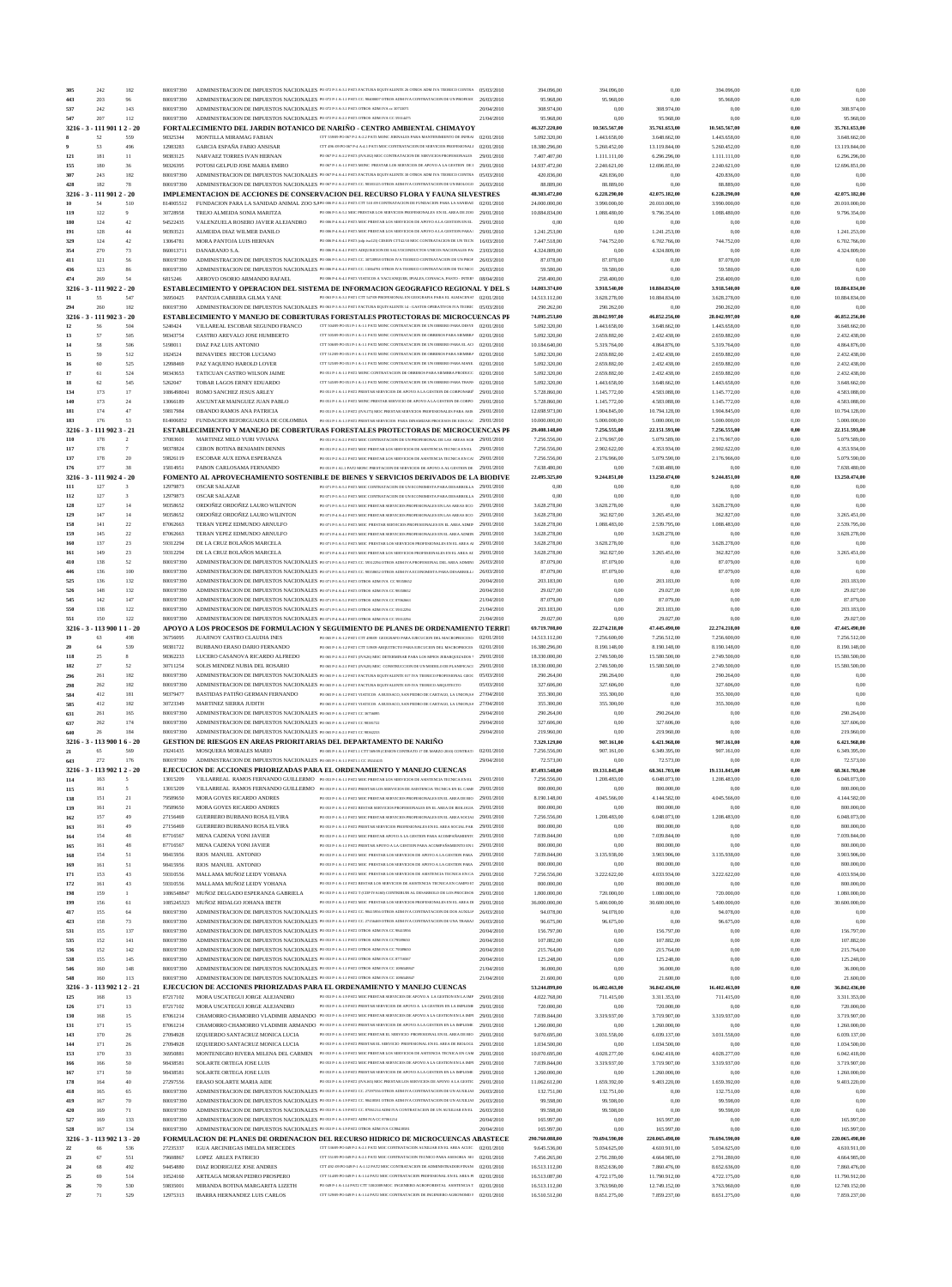| 28         | $72\,$                      | 533            | 27160258               | MAYA VALENZUELA ANA LILIA                                                                                                                                                    | CTT 53309 PO 049 P-1 A-1.14 PAT2 MOC CONTRATACION INGENIERO ACUICOLA PARA 02/01/2010                                                                                                                                                                                |                          | 16.512.112,00                  | 4.716.046.00                 | 11.796.066,00                | 4.716.046,00                 | 0,00         | 11.796.066,00                |
|------------|-----------------------------|----------------|------------------------|------------------------------------------------------------------------------------------------------------------------------------------------------------------------------|---------------------------------------------------------------------------------------------------------------------------------------------------------------------------------------------------------------------------------------------------------------------|--------------------------|--------------------------------|------------------------------|------------------------------|------------------------------|--------------|------------------------------|
| 29         | 73                          | 526            | 12993946               | CHAVEZ ENRIQUEZ JOSE FRANCISCO                                                                                                                                               | CTT 526/09 PO 049 P-1 A-1.14 PAT2 MOC CONTRATACION INGENIERO AGRONOMO PAR                                                                                                                                                                                           | 02/01/2010               | 16.512.112,00                  | 0,00                         | 16.512.112,00                | 0,00                         | 0,00         | 16.512.112,00                |
| 30         | 74                          | 523            | 27190772               | ORDOÑEZ ORTIZ MILENA ELIZABETH                                                                                                                                               | CTT 52309 PO 049 P-1 A-1.14 PAT2 MOC CONTRATACION PROFESIONAL DE LAS CIENC 02/01/2010                                                                                                                                                                               |                          | 16.513.112,00                  | 5.426.037,00                 | 11.087.075,00                | 5.426.037,00                 | 0,00         | 11.087.075,00                |
| 31         | 75                          | 494            | 12952446               | LOPEZ MUESES CARLOS OMAR                                                                                                                                                     | CTT 49409 PO 049 P-1 A-1.14 PAT2 MOC CONTRATACION DE UN TECNICO EN EL AREA 02/01/2010                                                                                                                                                                               |                          | 11.730.524,00                  | 3.354.884,00                 | 8.375.640,00                 | 3.354.884,00                 | 0,00         | 8.375.640,00                 |
| 32         | 76                          | 493            | 14880658               | ERASO EUDORO FRANCISCO                                                                                                                                                       | CTT 49309 PO 049 P-1 A-1.14 PAT2 MOC CONTRATACION DE TECNOLOGO FORESTAL P  02/01/2010                                                                                                                                                                               |                          | 8.717.500,00                   | 0,00                         | 8.717.500,00                 | 0.00                         | 0,00         | 8.717.500,00                 |
| 33<br>34   | 77<br>$78\,$                | 564<br>565     | 12745277<br>12951431   | JURADO ARCINIEGAS OWER EDUARDO<br>BETANCOURT GUEVARA SEGUNDO ARTEMIO                                                                                                         | CTT 564/09 PO 049 P-1 A-1.11 PAT2 MONC PARA PRODUCCION DE ALEVINOS EN EL CEP  02/01/2010<br>CTT 565/09 PO 049 P-1 A-1.11 PAT2 MOC AUXILIAR OPERATIVO PARA PRODUCCION DE 02/01/2010                                                                                  |                          | 8.045.536,00<br>8.045.536,00   | 4.255.608,00<br>4.232.123,00 | 3.789.928,00<br>3.813.413,00 | 4.255.608,00<br>4.232.123,00 | 0,00<br>0,00 | 3.789.928,00<br>3.813.413,00 |
| 35         | 79                          | 546            | 12975326               | MUÑOZ BURBANO JOSE HUGO                                                                                                                                                      | CTT 54609 PO 049 P-1 A-1.14 PAT2 MOC CONTRATACION DE INGENIERO AGRONOMO F                                                                                                                                                                                           | 02/01/2010               | 16.513.087,00                  | 4.716.280,00                 | 11.796.807,00                | 4.716.280,00                 | 0,00         | 11.796.807,00                |
| 113        | 221                         | $\overline{4}$ | 12749925               | ENRIQUEZ BELALCAZAR CARLOS HUGO                                                                                                                                              | PO 049 P-4 A-4.1 PAT2.1 MOC PRESTAR LOS SERVICIOS PROFESIONALES COMO INGNE 29/01/2010                                                                                                                                                                               |                          | 15.013.112,00                  | 1.501.311,00                 | 13.511.801,00                | 1.501.311,00                 | 0,00         | 13.511.801,00                |
| 120        | 222                         | 10             | 12754316               | SUAREZ BURBANO FABIAN ESTEBAN                                                                                                                                                | PO 049 P-4 A-4.1 MOC PRESTAR LOS SERVICIOS PROFESIONALES EN EL AREA DE GEO  29/01/2010                                                                                                                                                                              |                          | 14.513.112,00                  | 1.451.311,00                 | 13.061.801,00                | 1.451.311,00                 | 0,00         | 13.061.801,00                |
| 142        | 216                         | 25             | 12984674               | BENAVIDES CASTRO JOSE LUIS                                                                                                                                                   | PO 049 P-4 A-4.1 PAT2.1 MOC PRESTAR LOS SERVICIOS DE APOYO A LA GESTION PAR/ 29/01/2010                                                                                                                                                                             |                          | 2.011.384,00                   | 0,00                         | 2.011.384,00                 | 0,00                         | 0,00         | 2.011.384,00                 |
| 145        | 219                         | 27             | 12747771               | ANDRADE CALVACHI VICTOR ALFREDO                                                                                                                                              | PO 049 P-4 A-4.1 PAT2.1 MOC PRESTAR LOS SERVICIOS PROFESIONALES COMO INGEN 29/01/2010                                                                                                                                                                               |                          | 15.013.112,00                  | 0,00                         | 15.013.112,00                | 0,00                         | 0,00         | 15.013.112,00                |
| 170        | 214                         | 45             | 13068127               | ORTIZ ROSADA OSCAR FERNANDO                                                                                                                                                  | PO 049 P-4 A-4.1 PAT2.1 MOC PRESTAR SERVICIO DE APOYO A LA GESTION COMO CO? 29/01/2010                                                                                                                                                                              |                          | 8.800.000,00                   | 1.100.000,00                 | 7.700.000,00                 | 1.100.000.00                 | 0,00         | 7.700.000,00                 |
| 175        | 220                         | 37             | 59836863               | RODRIGUEZ RUALES ZONIA ARGENY                                                                                                                                                | PO 049 P-4 A-4.1 PAT2.1 MOC PRESTAR SERVICIOS DE APOYO PARA LA CONSOLIDACI( 29/01/2010                                                                                                                                                                              |                          | 5.028.460,00                   | 0,00                         | 5.028.460.00                 | 0,00                         | 0,00         | 5.028.460,00                 |
| 177        | 221                         | 39             | 14699009               | FLOREZ ACOSTA HOLMES                                                                                                                                                         | PO 049 P-4 A-4.1 PAT2.1 MOC PRESTAR LOS SERVICIOS PROFESIONALES COMO INGEN 29/01/2010                                                                                                                                                                               |                          | 15.013.112,00                  | 1.501.311,00                 | 13.511.801,00                | 1.501.311,00                 | 0,00         | 13.511.801,00                |
| 194        | 223                         | 44             | 98393521               | ALMEIDA DIAZ WILMER DANILO                                                                                                                                                   | PO 049 P-4 A-4.1 PAT2.1 MOC PRESTAR LOS SERVICIOS DE APOYO A LA GESTION PAR/ 29/01/2010                                                                                                                                                                             |                          | 2.482.505,00                   | 0,00                         | 2.482.505,00                 | 0,00                         | 0,00         | 2.482.505,00                 |
| 195        | 222                         | 60             | 27094061               | RIASCOS DELGADO FLOR DALILA<br>BASTIDAS BEDOYA MAURICIO FERNANDO                                                                                                             | PO 049 P-4 A-4.1 MOC PRESTAR LOS SERVICIOS PROFESIONALES COMO GEOGRAFO P.<br>PO 049 P-4 A-4.1 PAT2.1 MOC PRESTAR LOS SERVICIOS PROFESIONALES COMO INGEN                                                                                                             | 29/01/2010               | 5.442.417,00                   | 2.721.209,00                 | 2.721.208,00                 | 2.721.209,00                 | 0,00         | 2.721.208,00                 |
| 196<br>303 | 215<br>246                  | 62<br>182      | 87713444<br>800197390  |                                                                                                                                                                              | ADMINISTRACION DE IMPUESTOS NACIONALES PO 049 P-1 A-1.12 PAT2 FSACTURA EQUIVALENTE 24 OTROS ADM IVA CONTRATACIO? 05/03/2010                                                                                                                                         | 29/01/2010               | 18.427.833,00<br>377.792,00    | 0,00<br>377.792,00           | 18.427.833,00<br>0,00        | 0,00<br>377.792,00           | 0,00<br>0,00 | 18.427.833,00<br>0.00        |
| 424        | 387                         | 74             | 800197390              |                                                                                                                                                                              | ADMINISTRACION DE IMPUESTOS NACIONALES PO 049 P-1 A-1.14 PAT2.1 CC. 59310823 ADM IVA PROFESIONAL DE LAS CIENCIAS SOCI 26/03/2010                                                                                                                                    |                          | 269.533,00                     | 269.533,00                   | 0,00                         | 269.533,00                   | 0,00         | 0.00                         |
| 427        | 372                         | 77             | 800197390              |                                                                                                                                                                              | ADMINISTRACION DE IMPUESTOS NACIONALES PO 049 P-4 A-4.1 PAT2.1 CC. 27094061 ADM IVA GEOGRAFO PARA IDENTIFICACION Y U                                                                                                                                                | 26/03/2010               | 43.539,00                      | 43.539,00                    | 0,00                         | 43.539,00                    | 0,00         | 0.00                         |
| 430        | 247                         | 80             | 800197390              |                                                                                                                                                                              | ADMINISTRACION DE IMPUESTOS NACIONALES PO 049 P-1 A-1.14 PAT2 CC. 27190772 OTROS ADM IVA CONTRATACION DE UN PROFESI                                                                                                                                                 | 26/03/2010               | 434.083,00                     | 434.083,00                   | 0,00                         | 434.083,00                   | 0,00         | 0.00                         |
| 435        | 245                         | 85             | 800197390              |                                                                                                                                                                              | ADMINISTRACION DE IMPUESTOS NACIONALES PO 049 P-2 A-2.1 PAT2 CC. 79608867 OTROS ADM IVA CONTRATACION DE TECNICO PAI 26/03/2010                                                                                                                                      |                          | 223.302,00                     | 223.302,00                   | 0,00                         | 223.302,00                   | 0,00         | 0.00                         |
| 437        | 244                         | 87             | 800197390              |                                                                                                                                                                              | ADMINISTRACION DE IMPUESTOS NACIONALES PO 049 P-2 A-2.1 PAT2 CC. 27235337 OTROS ADM IVA CONTRATACION AUXILIAR EN EL 26/03/2010                                                                                                                                      |                          | 218.334,00                     | 218.334,00                   | 0,00                         | 218.334,00                   | 0,00         | 0.00                         |
| 440        | 389                         | 93             | 800197390              |                                                                                                                                                                              | ADMINISTRACION DE IMPUESTOS NACIONALES PO 049 P-4 A-4.1 PAT2.1 CC. 12749925 ADM IVA INGENIEROS SANITARIOS ZONAS SUR 1 26/03/2010                                                                                                                                    |                          | 120.105,00                     | 120.105,00                   | 0,00                         | 120.105,00                   | 0,00         | 0.00                         |
| 448        | 248                         | 102            | 800197390              |                                                                                                                                                                              | ADMINISTRACION DE IMPUESTOS NACIONALES PO 049 P-1 A-1.11 PAT2 CC. 12745277 OTROS ADM IVA MANO DE OBRA NO CALIFICADA 26/03/2010                                                                                                                                      |                          | 303.194,00                     | 303.194,00                   | 0,00                         | 303.194,00                   | 0,00         | 0.00                         |
| 454        | 391                         | 108            | 800197390              |                                                                                                                                                                              | ADMINISTRACION DE IMPUESTOS NACIONALES PO 049 P-4 A-4.1 PAT2.1 CC. 12984674 ADM IVA AUXILIAR OPERATIVO PARA DESEMPE!                                                                                                                                                | 26/03/2010               | 64.364,00                      | 64.364,00                    | 0,00                         | 64.364,00                    | 0,00         | 0.00                         |
| 456        | 395                         | 110            | 800197390              |                                                                                                                                                                              | ADMINISTRACION DE IMPUESTOS NACIONALES PO 049 P-4 A-4.1 PAT2.1 CC. 59836863 ADM IVA AUXILIAR OPERATIVO PARA DESEMPE!                                                                                                                                                | 26/03/2010               | 48.273,00                      | 48.273,00                    | 0,00                         | 48.273,00                    | 0,00         | 0.00                         |
| 523        | 246                         | 130            | 800197390              | ADMINISTRACION DE IMPUESTOS NACIONALES PO 049 P-1 A-1.12 PAT2 OTROS ADM IVA CC 94454880                                                                                      |                                                                                                                                                                                                                                                                     | 20/04/2010               | 314.419,00                     | 0,00                         | 314.419,00                   | 0,00                         | 0,00         | 314.419,00                   |
| 533<br>544 | 372<br>244                  | 139<br>146     | 800197390<br>800197390 | ADMINISTRACION DE IMPUESTOS NACIONALES PO 049 P-4 A-4.1 PAT2.1 ADM IVA CC 27094061<br>ADMINISTRACION DE IMPUESTOS NACIONALES PO 049 P-2 A-2.1 PAT2 OTROS ADM IVA CC 27235337 |                                                                                                                                                                                                                                                                     | 20/04/2010<br>21/04/2010 | 174.157,00<br>184.436,00       | 0.00<br>0.00                 | 174.157,00<br>184.436,00     | 0,00<br>0,00                 | 0,00<br>0,00 | 174.157,00<br>184.436,00     |
| 552        | 389                         | 123            | 800197390              | ADMINISTRACION DE IMPUESTOS NACIONALES PO 049 P-4 A-4.1 PAT2.1 ADM IVA CC 14699009                                                                                           |                                                                                                                                                                                                                                                                     | 21/04/2010               | 120.105,00                     | 0,00                         | 120.105,00                   | 0,00                         | 0,00         | 120.105.00                   |
| 554        | 392                         | 125            | 800197390              | ADMINISTRACION DE IMPUESTOS NACIONALES PO 049 P-4 A-4.1 PAT2.1 ADM IVA CC 13068127                                                                                           |                                                                                                                                                                                                                                                                     | 21/04/2010               | 88.000,00                      | 0,00                         | 88.000,00                    | 0,00                         | 0,00         | 88,000,00                    |
| 614        | 372                         | 139            | 800197390              | ADMINISTRACION DE IMPUESTOS NACIONALES PO 049 P-4 A-4.1 PAT2.1 CC 27094061                                                                                                   |                                                                                                                                                                                                                                                                     | 29/04/2010               | 174.157,00                     | 0.00                         | 174.157,00                   | 0.00                         | 0,00         | 174.157,00                   |
| 639        | 372                         | 172            | 800197390              | ADMINISTRACION DE IMPUESTOS NACIONALES PO 049 P-4 A-4.1 PAT2.1 CC 12754316                                                                                                   |                                                                                                                                                                                                                                                                     | 29/04/2010               | 116.105,00                     | 0,00                         | 116.105,00                   | 0,00                         | 0,00         | 116.105,00                   |
| $3216 - 3$ | 113 902 3 - 20              |                |                        | CONTROL Y SEGUIMIENTO A LA CALIDAD DEL RECURSO HIDRICO                                                                                                                       |                                                                                                                                                                                                                                                                     |                          | 114.406.495,00                 | 44.779.766,00                | 69.626.729,00                | 44.779.766,00                | 0,00         | 69.626.729,00                |
|            | 80                          | 499            | 37084070               | RODRIGUEZ LOPEZ RUTH JOHANA                                                                                                                                                  | PO 011 P-4 A-4.8 PAT2 CTT 499/09 CONTRATACION DE TECNICO ANALISTA DE MUESTB 02/01/2010                                                                                                                                                                              |                          | 9.930.024,00                   | 4.963.052,00                 | 4.966.972,00                 | 4.963.052,00                 | 0,00         | 4.966.972,00                 |
|            | 81                          | 520            | 27308991               | TOBAR MORA DARMELY MILENA                                                                                                                                                    | PO 011 P-4 A-4.8 PAT2 CTT 520/09 TECNICO ANALISTA PARA PROCESOS DE VALIDACIC                                                                                                                                                                                        | 02/01/2010               | 9.930.024,00                   | 4.963.052,00                 | 4.966.972,00                 | 4.963.052,00                 | 0,00         | 4.966.972,00                 |
|            | 82                          | 538            | 36755444               | DELGADO VELASQUEZ CLAUDIA DAYANA                                                                                                                                             | PO 011 P-4 A-4.8 PAT2 CTT 538/09 CONTRATACION DE INGENIERO SANITARIO Y AMBII 02/01/2010                                                                                                                                                                             |                          | 12.628.624,00                  | 7.256.592,00                 | 5.372.032,00                 | 7.256.592,00                 | 0,00         | 5.372.032,00                 |
| 40         | 89<br>85                    | 508            | 87060357               | VEGA JOJOA JOHNNY RAMON                                                                                                                                                      | PO 011 P-5 A-5.2 PAT2 CTT 508/09 INGENIERO SANITARIO Y AMBIENTAL PARA LA EVA 07/01/2010                                                                                                                                                                             |                          | 14.513.112,00                  | 7.256.592,00                 | 7.256.520,00                 | 7.256.592,00                 | 0,00         | 7.256.520,00                 |
| 41<br>46   | 84                          | 513<br>509     | 98379197<br>13070608   | YELA DIAZ HAROLD RODRIGO<br>DEL CASTILLO PINZON JOSE MANUEL                                                                                                                  | PO 011 P-4 A-4.3 PAT2 CTT 513 /09 INGENIERO AGROFORESTAL PARA DESEMPEÑAR L+ 02/01/2010<br>PO 011 P-4 A-4.1 PAT 2 CTT509/09 INGENIERO SANITARIO Y AMBIENTAL PARA LA EVA  02/01/2010                                                                                  |                          | 14.513.112,00<br>14.513.112,00 | 7.256.590,00<br>7.256.592,00 | 7.256.522,00<br>7.256.520,00 | 7.256.590,00<br>7.256.592,00 | 0,00<br>0,00 | 7.256.522,00<br>7.256.520,00 |
| 141        | 196                         | 25             | 12984674               | <b>BENAVIDES CASTRO JOSE LUIS</b>                                                                                                                                            | PO 011 P-4 A-4.8 PAT2 MOC PRESTAR LOS SERVICIOS DE APOYO A LA GESTION PARA   29/01/2010                                                                                                                                                                             |                          | 6.034.152,00                   | 804.553,00                   | 5.229.599,00                 | 804.553,00                   | 0,00         | 5.229.599,00                 |
| 154        | 194                         | 34             | 12953337               | JOJOA JOSA FABIO HUMBERTO                                                                                                                                                    | PO 011 P-4 A-4.1 PAT2 PRESTAR OS SERVICIOS DE APOYO A LA GESTION PARA REALE 29/01/2010                                                                                                                                                                              |                          | 12.328.722,00                  | 1.232.872,00                 | 11.095.850,00                | 1.232.872,00                 | 0,00         | 11.095.850,00                |
| 174        | 197                         | 37             | 59836863               | RODRIGUEZ RUALES ZONIA ARGENY                                                                                                                                                | PO 011 P-4 A-4.1 PAT2 MOC PRESTAR SERVICIOS DE APOYO PARA LA CONSOLIDACIO 29/01/2010                                                                                                                                                                                |                          | 1.005.692,00                   | 603.415,00                   | 402.277,00                   | 603.415,00                   | 0,00         | 402.277,00                   |
| 179        | 217                         | 41             | 1085260111             | CANCHALA NASTAR TERESITA DEL ROCIO                                                                                                                                           | PO 011 P-5 A-5.4 PAT2 MOC PRESTAR LOS SERVICIOS PROFESIONALES EN EL AREA DE 29/01/2010                                                                                                                                                                              |                          | 14.513.112,00                  | 1.451.311,00                 | 13.061.801,00                | 1.451.311,00                 | 0,00         | 13.061.801,00                |
| 193        | 218                         | 44             | 98393521               | ALMEIDA DIAZ WILMER DANILO                                                                                                                                                   | PO 011 P-9 A-9.1 PAT2 MOC PRESTAR LOS SERVICIOS DE APOYO A LA GESTION PARA 1 29/01/2010                                                                                                                                                                             |                          | 1.241.254,00                   | 0,00                         | 1.241.254,00                 | 0,00                         | 0,00         | 1.241.254,00                 |
| 300        | 305                         | 182            | 800197390              |                                                                                                                                                                              | ADMINISTRACION DE IMPUESTOS NACIONALES PO 011 P-4 A-4.8 PAT2 FACTURA EQUIVALENTE 21 GASTOS OPERATIVOS IVA TEORICC 05/03/2010                                                                                                                                        |                          | 198.522,00                     | 198.522,00                   | 0,00                         | 198.522,00                   | 0,00         | 0.00                         |
| 302        | 306                         | 182            | 800197390              |                                                                                                                                                                              | ADMINISTRACION DE IMPUESTOS NACIONALES PO 011 P-4 A-4.8 PAT2 FACTURA EQUIVALENTE 23 GASTOS OPERATIVOS IVA TEORICC 05/03/2010                                                                                                                                        |                          | 198.522,00                     | 198.522,00                   | 0,00                         | 198.522,00                   | 0,00         | 0.00                         |
| 400        | 308                         | 37             | 800197390              |                                                                                                                                                                              | ADMINISTRACION DE IMPUESTOS NACIONALES PO 011 P-4 A-4.1 PAT2 CC. 13070608 GASTOS OPERATIVOS IVA TEORICO CONTRATACI( 26/03/2010                                                                                                                                      |                          | 290.264,00                     | 290.264,00                   | 0,00                         | 290.264,00                   | 0,00         | 0.00                         |
| 401        | 309                         | 38             | 800197390              |                                                                                                                                                                              | ADMINISTRACION DE IMPUESTOS NACIONALES PO 011 P-5 A-5.2 PAT2 CC. 87060357 GASTOS OPERATIVOS IVA TEORICO INGENIERO SA 26/03/2010                                                                                                                                     |                          | 290.264,00                     | 290.264,00                   | 0,00                         | 290.264,00                   | 0,00         | 0.00                         |
| 412        | 304                         | 57             | 800197390              |                                                                                                                                                                              | ADMINISTRACION DE IMPUESTOS NACIONALES PO 011 P-4 A-4.3 PAT2 CC. 98379197 GASTOS OPERATIVOS IVA TEORICO INGENIERO AC 26/03/2010                                                                                                                                     |                          | 290.264,00                     | 290.264,00                   | 0,00                         | 290.264,00                   | 0,00         | 0.00                         |
| 413        | 317                         | 58             | 800197390              |                                                                                                                                                                              | ADMINISTRACION DE IMPUESTOS NACIONALES PO 011 P-5 A-5.4 PAT2 CC. 1085260114 GASTOS OPERATIVO IVA TEORICO INGENIERO S. 26/03/2010                                                                                                                                    |                          | 116.105,00                     | 116.105,00                   | 0,00                         | 116.105,00                   | 0,00         | 0.00                         |
| 421<br>432 | 367<br>315                  | 72<br>82       | 800197390<br>800197390 |                                                                                                                                                                              | ADMINISTRACION DE IMPUESTOS NACIONALES PO 011 P-4 A-4.8 PAT 2 CC. 36.755.444 GASTOS OPERATIVO IVA TEORICO INGENIERO S/ 26/03/2010<br>ADMINISTRACION DE IMPUESTOS NACIONALES PO 011 P-4 A-4.1 PAT 2 CC. 12953337 GASTOS OPERATIVOS IVA TEORICO MANTENIMIE 26/03/2010 |                          | 252.574,00                     | 252.574,00<br>98.630,00      | 0,00<br>0.00                 | 252.574,00<br>98.630,00      | 0,00<br>0,00 | 0.00<br>0.00                 |
| 620        | 367                         | 154            | 800197390              | ADMINISTRACION DE IMPUESTOS NACIONALES PO 011 P-4 A-4.8 PAT 2 CC 36755444                                                                                                    |                                                                                                                                                                                                                                                                     | 29/04/2010               | 98.630,00<br>252.574,00        | 0,00                         | 252.574,00                   | 0,00                         | 0,00         | 252.574,00                   |
| 622        | 308                         | 155            | 800197390              | ADMINISTRACION DE IMPUESTOS NACIONALES PO 011 P-4 A-4.1 PAT2 CC 13070608                                                                                                     |                                                                                                                                                                                                                                                                     | 29/04/2010               | 290.264,00                     | 0.00                         | 290.264,00                   | 0,00                         | 0.00         | 290.264,00                   |
| 623        | 304                         | 156            | 800197390              | ADMINISTRACION DE IMPUESTOS NACIONALES PO 011 P-4 A-4.3 PAT2 CC 98379197                                                                                                     |                                                                                                                                                                                                                                                                     | 29/04/2010               | 290.264,00                     | 0,00                         | 290.264,00                   | 0,00                         | 0,00         | 290.264,00                   |
|            |                             |                |                        |                                                                                                                                                                              |                                                                                                                                                                                                                                                                     |                          |                                |                              |                              |                              | 0,00         | 290.264.00                   |
|            | 309                         | 158            | 800197390              |                                                                                                                                                                              |                                                                                                                                                                                                                                                                     |                          |                                | 0.00                         |                              | 0.00                         |              |                              |
| 625<br>628 | 306                         | 162            | 800197390              | ADMINISTRACION DE IMPUESTOS NACIONALES PO 011 P-5 A-5.2 PAT2 CC 87060 357<br>ADMINISTRACION DE IMPUESTOS NACIONALES PO 011 P-4 A-4.8 PAT2 CC 27308991                        |                                                                                                                                                                                                                                                                     | 29/04/2010<br>29/04/2010 | 290.264,00<br>198.522,00       | 0.00                         | 290.264,00<br>198.522,00     | 0,00                         | 0,00         | 198.522,00                   |
| 629        | 305                         | 163            | 800197390              | ADMINISTRACION DE IMPUESTOS NACIONALES PO 011 P-4 A-4.8 PAT2 CC 37084070                                                                                                     |                                                                                                                                                                                                                                                                     | 29/04/2010               | 198.522,00                     | 0.00                         | 198.522,00                   | 0,00                         | 0,00         | 198.522.00                   |
|            | 3216 - 3 - 113 902 41 - 20  |                |                        |                                                                                                                                                                              | IMPLEMENTACION DE OBRAS DE CAPTACION, DISTRIBUCION Y REGULACION DE CAUDALES                                                                                                                                                                                         |                          | 187.950,00                     | 187.950,00                   | 0,00                         | 187.950,00                   | 0,00         | 0.00                         |
|            | 348                         | 99             | 59815163               |                                                                                                                                                                              | ARCINIEGAS JURADO LILIANA DEL CARMEN PO 008 P-1 A-1.1 (C.9) PAT2 VIATICOS REVISON DE OBRAS DEL PROYECTO DE ESTABL 07/04/2010                                                                                                                                        |                          | 187.950,00                     | 187.950,00                   | 0.00                         | 187.950,00                   | 0,00         | 0.00                         |
|            | 3216 - 3 - 113 902 4 2 - 20 |                |                        |                                                                                                                                                                              | IMPLEMENTACION DEL PROGRAMA DE TASA DE USO DEL AGUA Y SEGUIMIENTO A USUARIOS DE CO                                                                                                                                                                                  |                          | 63.407.630,00                  | 14.100.189,00                | 49.307.441,00                | 14.100.189,00                | 0,00         | 49.307.441,00                |
|            | 83                          | 538            | 36755444               | DELGADO VELASQUEZ CLAUDIA DAYANA                                                                                                                                             | PO 011 P-3 A-3.1 PAT2 CTT 538/09 CONTRATACION INGENIERO SANITARIO Y AMBIENT (12/01/2010)                                                                                                                                                                            |                          | 1.884.488,00                   | 0,00                         | 1.884.488,00                 | 0,00                         | 0,00         | 1.884.488,00                 |
| 42         | 86                          | 495            | 39704690               | CEDEÑO VILLOTA MARIA ISABEL                                                                                                                                                  | PO 011 P-2 A2.3 PAT2 CTT 495/09 TECNICO ADMINISTRATIVO PARA EL APOYO EN LOS 02/01/2010                                                                                                                                                                              |                          | 9.930.024,00                   | 3.722.200,00                 | 6.207.824,00                 | 3.722.200,00                 | 0,00         | 6.207.824,00                 |
| 43         | 87                          | 497            | 59836789               | GUERRERO MIDEROS JHOVANA LUCIA                                                                                                                                               | PO 011 P-2 A-2.2 PAT2 CTT 497/09 AUXILIAR ADMINISTRATIVO PARA APOYO EN TRAM 02/01/2010                                                                                                                                                                              |                          | 8.045.536,00                   | 4.020.773,00                 | 4.024.763,00                 | 4.020.773,00                 | 0,00         | 4.024.763,00                 |
| 44         | 88                          | 519            | 37087351               | JIMENEZ RAMOS ALEXANDRA MARISOL                                                                                                                                              | PO 011 P-2 A-2.4 PAT2 CTT 519/09 INGENIERO SANITARIO Y AMBIENTAL PARA EL CALI 02/01/2010                                                                                                                                                                            |                          | 14.513.112.00                  | 3.628.296,00                 | 10.884.816,00                | 3.628.296,00                 | 0,00         | 10.884.816,00                |
| 147        | 224                         | 29             | 87513693               | VALENZUELA IMBAGO ALVARO ROMAN                                                                                                                                               | PO 011 P-2 A-2.2 PAT2 MOC PRESTAR LOS SERVICIOS DE APOYO A LA GESTION PARA                                                                                                                                                                                          | 29/01/2010               | 0,00                           | 0,00                         | 0,00                         | 0,00                         | 0,00         | 0.00                         |
| 184        | 195                         | 55             | 30722322               | ROMERO DELGADO ANA MARIA                                                                                                                                                     | PO 011 P-2 A-2.1 PAT2 MOC PRESTAR SERVICIOS DE APOYO A LA GESTION PARA REAl 29/01/2010                                                                                                                                                                              |                          | 9.930.024,00                   | 0,00                         | 9.930.024,00                 | 0,00                         | 0,00         | 9.930.024,00                 |
| 200        | 225<br>310                  | 64<br>182      | 5203997<br>800197390   | DELGADO LASSO LEONARDO                                                                                                                                                       | PO 011 P-2 A-2.1 PAT2 MOCPRESTAR LOS SERVICIOS DE APOYO A LA GESTION PARA I 29/01/2010<br>ADMINISTRACION DE IMPUESTOS NACIONALES POULP-2 A-2.2 PAT2 FACTURA EQUIVALENTE 25 GASTOS OPERATIVOS IVA TEORICO 05/03/2010                                                 |                          | 9.930.024,00                   | 993.002,00                   | 8.937.022,00<br>0,00         | 993.002,00                   | 0,00<br>0.00 | 8.937.022,00<br>0.00         |
| 304<br>306 | 311                         | 182            | 800197390              |                                                                                                                                                                              | ADMINISTRACION DE IMPUESTOS NACIONALES PO 011 P-2 A-2.3 PAT2 FACTURA EQUIVALENTE 28 GASTOS OPERATIVOS IVA TEORICC 05/03/2010                                                                                                                                        |                          | 160.872,00<br>198.552,00       | 160.872,00<br>198.552,00     | 0,00                         | 160.872,00<br>198.552,00     | 0,00         | 0.00                         |
| 340        | 224                         | 29             | 12753562               | ORTIZ MUÑOZ EDIER GIOVANNI                                                                                                                                                   | PO 011 P-2 A-2.2 PAT2 (CDP IVA314) CESION CTT29/10 MOC CONTRATACION AUXILIAR                                                                                                                                                                                        | 18/03/2010               | 8.045.536,00                   | 804.554,00                   | 7.240.982,00                 | 804.554,00                   | 0,00         | 7.240.982,00                 |
| 402        | 307                         | 39             | 800197390              |                                                                                                                                                                              | ADMINISTRACION DE IMPUESTOS NACIONALES PO 011 P-2 A-2.4 PAT2 CC. 37087351 GASTOS OPERATIVOS IVA TEORICO INGENIERO SA 26/03/2010                                                                                                                                     |                          | 290.264,00                     | 290.264,00                   | 0,00                         | 290.264,00                   | 0,00         | 0.00                         |
| 422        | 369                         | 72             | 800197390              |                                                                                                                                                                              | ADMINISTRACION DE IMPUESTOS NACIONALES PO 011 P-3 A-3.1 PAT 2 CC. 36755444 GASTOS OPERATIVOS IVA TEORICO INGENIERO S/ 26/03/2010                                                                                                                                    |                          | 37.690,00                      | 37.690,00                    | 0.00                         | 37.690,00                    | 0,00         | 0.00                         |
| 438        | 314                         | 91             | 800197390              |                                                                                                                                                                              | ADMINISTRACION DE IMPUESTOS NACIONALES PO 011 P-2 A-2.2 PAT 2 CC. 12753562 GASTOS OPERATIVOS IVA TEORICO AUXILIAR OPI 26/03/2010                                                                                                                                    |                          | 64.364,00                      | 64.364,00                    | 0,00                         | 64.364,00                    | 0,00         | 0.00                         |
| 441        | 311                         | 94             | 800197390              |                                                                                                                                                                              | ADMINISTRACION DE IMPUESTOS NACIONALES PO 011 P-2 A-2.3 PAT2 CC. 39704690 GASTOS OPERATIVOS IVA TEORICO TECNICO ADM 26/03/2010                                                                                                                                      |                          | 99.224,00                      | 99.224,00                    | 0,00                         | 99.224,00                    | 0,00         | 0.00                         |
| 447        | 310                         | 101            | 800197390              |                                                                                                                                                                              | ADMINISTRACION DE IMPUESTOS NACIONALES PO011 P-2 A-2.2 PAT2 CC. 59836789 GASTOS OPERATIVOS IVA TEORICO AUXILIAR ADM 26/03/2010                                                                                                                                      |                          | 80.398,00                      | 80.398,00                    | 0,00                         | 80.398,00                    | 0,00         | 0.00                         |
| 529<br>617 | 319<br>310                  | 135<br>150     | 800197390<br>800197390 | ADMINISTRACION DE IMPUESTOS NACIONALES PO 011 P-2 A-2.1 PAT 2 IVA TEORICO CC 5203997<br>ADMINISTRACION DE IMPUESTOS NACIONALES PO011 P-2 A-2.2 PAT2 CC 59836789              |                                                                                                                                                                                                                                                                     | 20/04/2010<br>29/04/2010 | 79.440,00<br>80.392,00         | 0,00<br>0,00                 | 79.440,00                    | 0,00<br>0,00                 | 0,00<br>0,00 | 79.440,00<br>80.392,00       |
| 621        | 369                         | 154            | 800197390              | ADMINISTRACION DE IMPUESTOS NACIONALES PO 011 P-3 A-3.1 PAT 2 CC 36755444                                                                                                    |                                                                                                                                                                                                                                                                     | 29/04/2010               | 37.690,00                      | 0,00                         | 80.392,00<br>37.690,00       | 0,00                         | 0,00         | 37.690,00                    |
|            | 3216 - 3 - 113 903 1 - 21   |                |                        |                                                                                                                                                                              | ACCIONES DE DESCONTAMINACION DE LA ENSENADA DE TUMACO (ECOPETROL)                                                                                                                                                                                                   |                          | 14.211.765,00                  | 1.522.689,00                 | 12.689.076,00                | 1.522.689,00                 | 0,00         | 12.689.076.00                |
| 116        | 184                         | 6              | 87063500               | LOPEZ GUZMAN FRANKLIN DARIO                                                                                                                                                  | PO 027 P-2 A-2.1 PAT2 MOC PRESTAR LOS SERVICIOS PROFESIONALES EN EL AREA DE 29/01/2010                                                                                                                                                                              |                          | 14.098.973,00                  | 1.409.897,00                 | 12.689.076,00                | 1.409.897,00                 | 0.00         | 12.689.076,00                |
| 445        | 183                         | 98             | 800197390              |                                                                                                                                                                              | ADMINISTRACION DE IMPUESTOS NACIONALES PO 027 P-2 A-2.1 PAT2 CC. 87063500 OTROS IVA INGENIERO SANITARIO PARA SEGUIMI 26/03/2010                                                                                                                                     |                          | 112.792,00                     | 112.792,00                   | 0,00                         | 112.792,00                   | 0,00         | 0.00                         |
|            | 3216 - 3 - 113 903 2 - 20   |                |                        |                                                                                                                                                                              | FOMENTO DE TECNOLOGIAS LIMPIAS EN LA MINERIA DEL ORO EN LOS MUNICIPIOS MINEROS DEL D                                                                                                                                                                                |                          | 13.646.299,00                  | 9.546.319,00                 | 4.099.980,00                 | 9.546.319,00                 | 0.00         | 4.099.980,00                 |
| 45         | 90                          | 571            | 37086418               | CHAVES PATINO MERY ADRIANA                                                                                                                                                   | PO 068 P-4 A-4.2 PAT4 CTT 571/09 TECNICO DE LABORATORIO TECNICO AMBIENTAL O 02/01/2010                                                                                                                                                                              |                          | 11.388.776,00                  | 7.592.518,00                 | 3.796.258,00                 | 7.592.518,00                 | 0,00         | 3.796.258,00                 |
| 309        | 263                         | 182            | 800197390              |                                                                                                                                                                              | ADMINISTRACION DE IMPUESTOS NACIONALES PO 068 P-4 A-4.2 PAT4 FACTURA EQUIVALENTE 33 IVA TEORICO TECNICO DE LABORA 05/03/2010                                                                                                                                        |                          | 303.701,00                     | 303.701,00                   | 0,00                         | 303.701,00                   | 0,00         | 0.00                         |
| 333        | 257                         | 13             | 12990526               | MUÑOZ AREVALO PABLO GIOVANNI                                                                                                                                                 | PO 068 A-3.1 PAT4 VIATICOS A PAST, SAMANIEGO, LA LLANADA, MALLAMA - EJECUC 18/03/2010                                                                                                                                                                               |                          | 1.065.900,00                   | 1.065.900,00                 | 0,00                         | 1.065.900,00                 | 0,00         | 0.00                         |
| 612        | 257                         | 128            | 9522012                | ESCOBAR VASQUEZ JAIME                                                                                                                                                        | PO 068 A-3.1 PAT4 VIATICOS Y GASTOS DE VIAJE A MALLAMA - MUESTREO DE FUENT 28/04/2010<br>PO 068 A-3.1 PAT4 VIATICOS Y GASTOS DE VIAJE A CUMBITARA - MUESTREO DE FUE! 28/04/2010                                                                                     |                          | 257.150,00                     | 257.150,00                   | 0,00                         | 257.150,00                   | 0,00         | 0.00<br>0.00                 |
| 613<br>638 | 257<br>263                  | 199<br>175     | 9522012<br>800197390   | ESCOBAR VASQUEZ JAIME<br>ADMINISTRACION DE IMPUESTOS NACIONALES PO 068 P-4 A-4.2 PAT4 CC 37086418                                                                            |                                                                                                                                                                                                                                                                     | 29/04/2010               | 327.050,00<br>303.722,00       | 327.050,00<br>0,00           | 0,00<br>303.722,00           | 327.050,00<br>0,00           | 0,00<br>0,00 | 303.722,00                   |
|            | 3216 - 3 - 113 903 3 - 20   |                |                        |                                                                                                                                                                              | ACOMPAÑAMIENTO A PROYECTOS Y MODELOS DE PRODUCCION MAS LIMPIA Y DE DESARROLLO SO                                                                                                                                                                                    |                          | 22.069.539,00                  | 8.023.663,00                 | 14.045.876,00                | 8.023.663,00                 | 0,00         | 14.045.876,00                |
| 47         | 91                          | 544            | 36951889               | MORENO GALVIS MAGDA MERCEDES                                                                                                                                                 | PO 003 P-1 A-1.7 PAT4 CTT 544/09 CONTRATACION INGENIERO AGROINDUSTRIAL (ACU 02/01/2010                                                                                                                                                                              |                          | 12.698.973,00                  | 3.173.237,00                 | 9.525.736,00                 | 3.173.237,00                 | 0,00         | 9.525.736,00                 |
| 48         | 92                          | 552            | 87512755               | ZAMBRANO JATIVA JOSE FERNANDO                                                                                                                                                | PO 003 P-2 A-2.3 PAT4 CTT 55209 CONTRATACION TECNICO PARA APOYO A PIDA (ACI 02/01/2010                                                                                                                                                                              |                          | 8.688.771,00                   | 4.342.324,00                 | 4.346.447,00                 | 4.342.324,00                 | 0,00         | 4.346.447,00                 |
| 408        | 352                         | 50             | 800197390              |                                                                                                                                                                              | ADMINISTRACION DE IMPUESTOS NACIONALES PO 003 P-2 A-2.3 PAT4 CC 87512755 IVA TEORICO TEC AGRICOLA PARA OPERATIVIZAR 26/03/2010                                                                                                                                      |                          | 173.693,00                     | 173.693,00                   | 0.00                         | 173.693,00                   | 0,00         | 0,00                         |
| 409        | 353                         | 51             | 800197390              |                                                                                                                                                                              | ADMINISTRACION DE IMPUESTOS NACIONALES PO 003 P-1 A-1.7 PAT 4 CC. 36951889 IVA TEORICO CONTRATO ING. AGROINDUSTRIAL I                                                                                                                                               | 26/03/2010               | 253.859,00                     | 253.859,00                   | 0,00                         | 253.859,00                   | 0,00         | 0.00                         |
| 517        | 302                         | 167            | 30318229               | LOPEZ DELGADO GLADIS ADRIANA                                                                                                                                                 | PO 003 P-1 A-1.7 PAT4 VIATICOS PARA VERIFICACION DEL LOTE DONDE SE CONTRUY                                                                                                                                                                                          | 19/04/2010               | 80.550,00                      | 80.550,00                    | 0,00                         | 80.550,00                    | 0,00         | 0.00                         |
| 634        | 352                         | 170            | 800197390              | ADMINISTRACION DE IMPUESTOS NACIONALES PO 003 P-2 A-2.3 () PAT 4 CC 87512755                                                                                                 |                                                                                                                                                                                                                                                                     | 29/04/2010               | 173.693,00                     | 0,00                         | 173.693,00                   | 0,00                         | 0,00         | 173.693,00                   |
| $3216 - 3$ | 113 903 4 - 20              |                |                        | <b>GESTION INTEGRAL DE RESIDUOS SOLIDOS EN EL DEPARTAMENTO DE NARIÑO</b>                                                                                                     |                                                                                                                                                                                                                                                                     |                          | 31.043.582,00                  | 2.227.416,00                 | 28.816.166,00                | 2.227.416,00                 | 0,00         | 28.816.166,00                |
| 49         | 93                          | 528            | 36757679               | MORAN DELGADO VANESA ALEJANDRA                                                                                                                                               | PO 010 P-4 A-4.1 PAT5 CTT 528/09 INGENIERO AMBIENTAL Y SANITARIO PARA VISITAS 02/01/2010                                                                                                                                                                            |                          | 14.513.112,00                  | 0,00                         | 14.513.112,00                | 0,00                         | 0.00         | 14.513.112,00                |
| 185        | 210                         | 56             | 36953653               | GUERRERO JOJOA NATALIA CAROLINA                                                                                                                                              | PO 10 P-3 A-3.1 PATS MOC PRESTAR LOS SERVICIOS PROFESIONALES EN EL AREA DE 29/01/2010<br>PO 10 P-3 A-3.1 PATS MOC PRESTAR LOS SERVICIOS DE APOYO A LA GESTION PARA E 29/01/2010                                                                                     |                          | 14.513.112,00                  | 1.451.311,00                 | 13.061.801,00                | 1.451.311,00                 | 0,00         | 13.061.801,00                |
| 192        | 212                         | 44             | 98393521               | ALMEIDA DIAZ WILMER DANILO                                                                                                                                                   | PO 010 P-5 A-5.1 PAT5 AVANCE VIATICOS Y GASTOS DE VIAJE A TUMACO - CAPACITA   19/03/2010                                                                                                                                                                            |                          | 1.241.253,00                   | 0,00                         | 1.241.253,00                 | 0,00                         | 0,00         | 1.241.253,00<br>0.00         |
| 341<br>442 | 380<br>211                  | 120<br>95      | 12994910<br>800197390  | PAREDES CORAL JOSE FERNANDO                                                                                                                                                  | ADMINISTRACION DE IMPUESTOS NACIONALES PO 10 P-3 A-3.1 PATS CC. 36953653 OTROS IVA TEORICO CONTRATACION DE INGENIER 26/03/2010                                                                                                                                      |                          | 330.000,00<br>116.105,00       | 330.000,00<br>116.105,00     | 0,00<br>0,00                 | 330.000,00<br>116.105,00     | 0,00<br>0,00 | 0.00                         |
| 507        | 380                         | 208            | 12994910               | PAREDES CORAL JOSE FERNANDO                                                                                                                                                  | PO 010 P-5 A-5.1 PATS AVANCE VIATICOS Y GASTOS DE VIAJE PARA ASISTENCI A FOR 19/04/2010                                                                                                                                                                             |                          | 330.000,00                     | 330.000,00                   | 0,00                         | 330.000,00                   | 0,00         | 0.00                         |
|            | 3216 - 3 - 310 900 1 - 20   |                |                        | EDUCACION AMBIENTAL, PARTICIPACION Y DIFUSION A LA COMUNIDAD                                                                                                                 |                                                                                                                                                                                                                                                                     |                          | 51.624.543,00                  | 7.470.593,00                 | 44.153.950,00                | 7.470.593,00                 | 0,00         | 44.153.950,00                |
| 50         | 94                          | 572            | 36751280               | LUNA NARVAEZ SANDRA MILENA                                                                                                                                                   | PO 007 P-2 A-2.5 CTT 572/09 CONTRATACION DE UN PROFESIONAL EN COMUNICACION 02/01/2010                                                                                                                                                                               |                          | 10.884.834,00                  | 3.628.532,00                 | 7.256.302,00                 | 3.628.532,00                 | 0,00         | 7.256.302,00                 |
| 150        | 186                         | 31             | 59833005               | HERNANDEZ MORENO CLAUDIA EDITH                                                                                                                                               | PO 007 P-1 A-1.1 PAT6 MOC PRESTAR LOS SERVICIOS DE APOYO A LA GESTION PARA 1 29/01/2010                                                                                                                                                                             |                          | 9.930.024,00                   | 993.002,00                   | 8.937.022,00                 | 993.002,00                   | 0,00         | 8.937.022,00                 |
| 186        | 192                         | 57             | 98345893               | <b>INSUASTY RAUL MAURICIO</b>                                                                                                                                                | PO 007 P-2 A-2.7 PAT6 MOC PRESTAR LOS SERVICIOS DE APOYO A LA GESTION, PARA 29/01/2010                                                                                                                                                                              |                          | 6.034.152,00                   | 603.415,00                   | 5.430.737,00                 | 603.415,00                   | 0,00         | 5.430.737,00                 |
| 187        | 193                         | 58             | 59708377               | MARTINEZ DIANA                                                                                                                                                               | PO 007 P-2 A-2.5 PAT6 MOC PRESTAR SERVICIOS DE APOYO A LA GESTION PARA REAI 29/01/2010                                                                                                                                                                              |                          | 6.034.152,00                   | 603.415,00                   | 5.430.737,00                 | 603.415,00                   | 0,00         | 5.430.737,00                 |
| 188        | 188                         | 59             | 87513620               |                                                                                                                                                                              | COLIMBA TARAPUES SILVIO PASTOR HERMES PO 007 P-2 A-2.8 PAT6 MOC PRESTAR LOS SERVICIOS DE APOYO A LA GESTION PARA   29/01/2010                                                                                                                                       |                          | 6.034.152,00                   | 0,00                         | 6.034.152,00                 | 0,00                         | 0,00         | 6.034.152,00                 |
| 293        | 274                         | 182            | 800197390              |                                                                                                                                                                              | ADMINISTRACION DE IMPUESTOS NACIONALES PO 007 P-2 A-2.5 PAT6 FACTURA EQUIVALENTE 13 - IVA TEORICO DE CONTRATACION 05/03/2010                                                                                                                                        |                          | 290.283,00                     | 290.283,00                   | 0.00                         | 290.283,00                   | 0.00         | 0.00                         |
| 339        | 275                         | 72             | 860069229              |                                                                                                                                                                              | COLMUNDO RADIO S. A. LA CADENA DE LA PAZ PO 007 P-2 A-2.5 PAT6 EMISION DE UN ESPACIO INSTITUCIONAL EN UN PROGRAMA DI 18/03/2010                                                                                                                                     |                          | 8.000.000,00                   | 0,00                         | 8.000.000,00                 | 0,00                         | 0,00         | 8.000.000,00                 |
| 431        | 326<br>132                  | 81             | 25518192<br>800197390  | ROSERO SANCHEZ LIBIA PATRICIA                                                                                                                                                | PO 007 P-1 A-1.1 PAT 6 VIATICOS Y GASTOS DE VIAJE A LA FLORIDA, TANGUA, OSPIN 23/03/2010<br>ADMINISTRACION DE IMPUESTOS NACIONALES PO 007 P-2 A-2.5 PAT6 CC. 59708377 OTROS IVA TEORICO AUXILIAR OPERATIVO QUE A 26/03/2010                                         |                          | 603.400,00<br>48.273,00        | 603.400,00<br>48.273,00      | 0,00<br>0,00                 | 603.400,00<br>48.273,00      | 0,00<br>0,00 | 0,00<br>0,00                 |
| 439        | 133                         | 92             | 800197390              |                                                                                                                                                                              | ADMINISTRACION DE IMPUESTOS NACIONALES PO 007 P-2 A-2.7 PAT6 CC. 98345893 OTROS IVA TEORICO CONTRATACION AUXILIAR Q 26/03/2010                                                                                                                                      |                          | 48.273,00                      | 48.273,00                    | 0,00                         | 48.273,00                    | 0,00         | 0,00                         |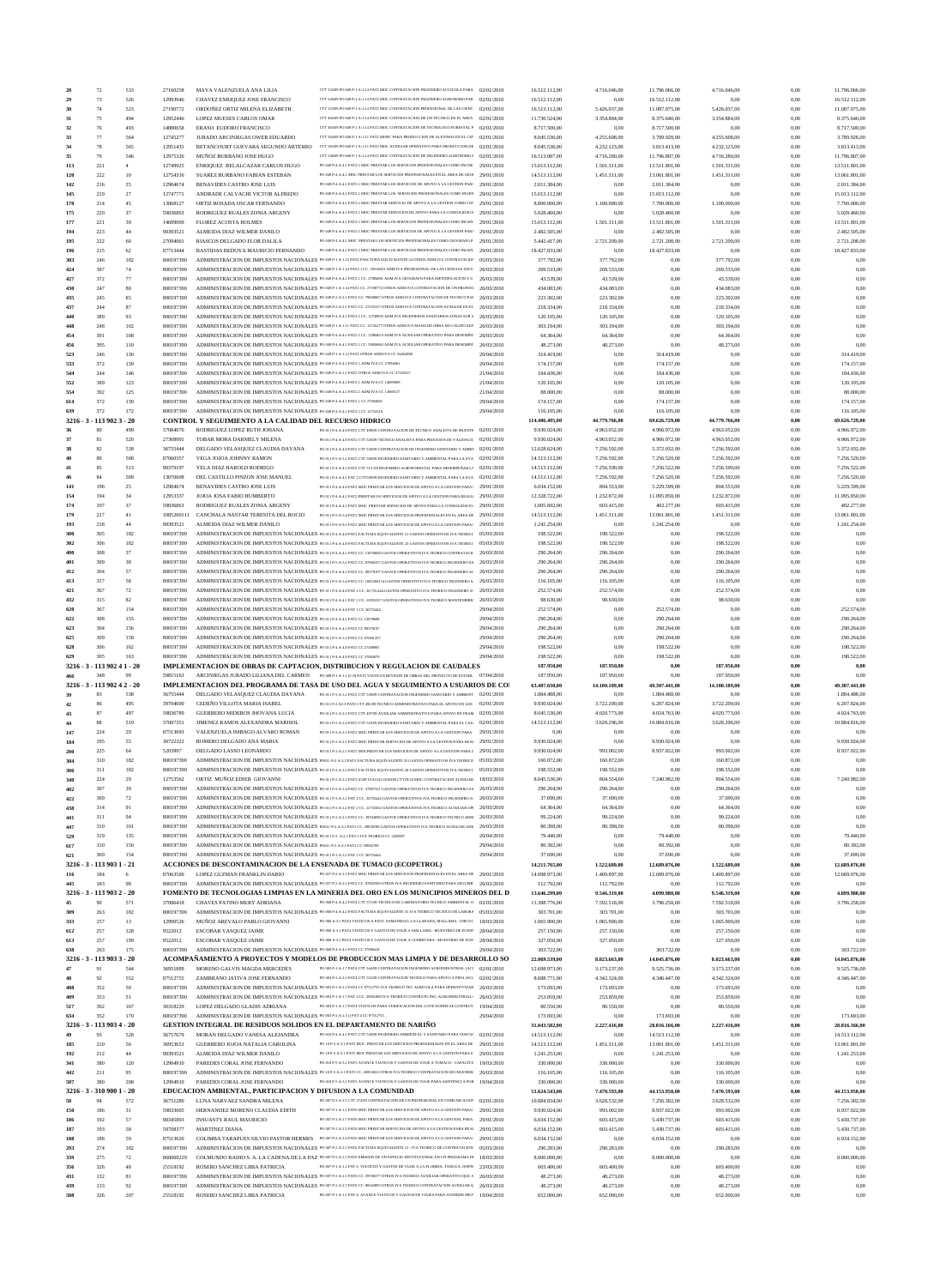| 563               | 275                                | 74               | 891200030                    | CIRCUITO RADIAL DE NARIÑO LIMITADA                                                                                                                            | PO 007 P-2 A-2.5 PAT 6 EMISION DE MENSAJES EDUCATIVO AMBIENTALES E INSTITUC 26/04/2010                                                                                                                                                                           |                          | 3.065.000.00                   | 0.00                          | 3.065.000,00                   | 0,00                          | 0,00                         | 3.065.000.00                   |
|-------------------|------------------------------------|------------------|------------------------------|---------------------------------------------------------------------------------------------------------------------------------------------------------------|------------------------------------------------------------------------------------------------------------------------------------------------------------------------------------------------------------------------------------------------------------------|--------------------------|--------------------------------|-------------------------------|--------------------------------|-------------------------------|------------------------------|--------------------------------|
|                   | 3216 - 3 - 430 902 1 - 20          |                  |                              |                                                                                                                                                               | CONTROL Y SEGUIMIENTO A LA CALIDAD DEL AIRE EN EL DEPARTAMENTO DE NARIÑO                                                                                                                                                                                         |                          | 66.099.232,00                  | 18,467,309,00                 | 47.631.923,00                  | 18.467.309,00                 | 0,00                         | 47.631.923,00                  |
| 51                | 95<br>96                           | 503<br>518       | 36952558<br>37082804         | BRAVO RUEDA CAROL PATRICIA<br>INSUASTY DE LA ROSA BERTHA CATALINA                                                                                             | PO 012 P-7 A-7.1 PAT5 CTT 503/09 INGENIERA SANITARIA Y AMBIENTAL PARA EL MON  02/01/2010<br>PO 012 P-6 A-6.1 PATS CTT 51809 INGENIERO SANITARIO Y AMBIENTAL PARA SEGUIN 07/01/2010                                                                               |                          | 21.769.668,00<br>14.513.112,00 | 7.255.132,00<br>7.256.592,00  | 14.514.536,00<br>7.256.520,00  | 7.255.132,00<br>7.256.592,00  | 0,00<br>0,00                 | 14.514.536,00<br>7.256.520,00  |
| 52<br>109         | 185                                | 1                | 98323831                     | <b>ÑAÑEZ MUÑOZ OLMER</b>                                                                                                                                      | PO 12 P-5 A-5.1 PATS MOC CONTRATACION DE INGENIERO SANITARIO Y AMBIENTAL 29/01/2010                                                                                                                                                                              |                          | 9.070.695,00                   | 907.070,00                    | 8.163.625,00                   | 907.070,00                    | 0,00                         | 8.163.625,00                   |
| 146               | 198                                | 28               | 13071237                     | ESPINOSA BURBANO HUGO NELSON                                                                                                                                  | PO 12 P-7 A-7.1 PATS MOC PRESTAR LOS SERVICIOS DE APOYO A LA GESTION PARA F                                                                                                                                                                                      | 29/01/2010               | 8.045.536,00                   | 804.554,00                    | 7.240.982,00                   | 804.554,00                    | 0.00                         | 7.240.982,00                   |
| 148<br>149        | 191<br>200                         | 30<br>30         | 12996679<br>12996679         | BURBANO TIMARAN FABIO ALFREDO<br>BURBANO TIMARAN FABIO ALFREDO                                                                                                | PO 12 P-5 A-5.1 PATS MOC PRESTAR LOS ERVICIOS PROFESIONALES EN EL AREA DE A 29/01/2010<br>PPO 12 P-7 A-7.1 PATS MOC PRESTAR LOS ERVICIOS PROFESIONALES EN EL AREA DE. 29/01/2010                                                                                 |                          | 5.442.417.00<br>5.442.417,00   | 1.088.483,00<br>0,00          | 4.353.934,00<br>5.442.417,00   | 1.088.483,00<br>0,00          | 0,00<br>0,00                 | 4.353.934,00<br>5.442.417,00   |
| 399               | 276                                | 36               | 800197390                    |                                                                                                                                                               | ADMINISTRACION DE IMPUESTOS NACIONALES PO 012 P-6 A-6.1 PATS CC. 37082804 IVA CONTRATACION INGENIERO SANITARIO Y AM 26/03/2010                                                                                                                                   |                          | 290.264,00                     | 290.264,00                    | 0,00                           | 290.264,00                    | 0,00                         | 0.00                           |
| 403               | 277                                | 40               | 800197390                    |                                                                                                                                                               | ADMINISTRACION DE IMPUESTOS NACIONALES PO 012 P-7 A-7.1 PATS CC. 36952558 IVA CONTRATACION INGENIERO SANITARIO Y AM 26/03/2010                                                                                                                                   |                          | 290.205,00                     | 290.205,00                    | 0,00                           | 290.205,00                    | 0,00                         | 0.00                           |
| 415<br>429        | 187<br>278                         | 61<br>79         | 800197390<br>800197390       |                                                                                                                                                               | ADMINISTRACION DE IMPUESTOS NACIONALES PO 12 P-5 A-5.1 PATS CC. 98323831 OTROS IVA COBTRATACION INGENIERO SANITARIC 26/03/2010<br>ADMINISTRACION DE IMPUESTOS NACIONALES PO 012 P-7 A-7.1 PATS CC. 13071237 IVA CONTRATACION DE AUXILIAR DE LABORATOI 26/03/2010 |                          | 72.566,00<br>64.364,00         | 72.566,00<br>64.364,00        | 0,00<br>0,00                   | 72.566,00<br>64.364,00        | 0,00<br>0,00                 | 0.00<br>0,00                   |
| 453               | 190                                | 107              | 800197390                    |                                                                                                                                                               | ADMINISTRACION DE IMPUESTOS NACIONALES PO 12P-5 A-5.1 PATS CC. 12996679 OTROS IVA CONTRATACION PROFESIONAL PARA IE 26/03/2010                                                                                                                                    |                          | 87.079,00                      | 87.079,00                     | 0,00                           | 87.079,00                     | 0,00                         | 0,00                           |
| 492               | 422                                | 194              | 12964402                     | LUCERO RIVERA RICARDO CERVELEON                                                                                                                               | PO 012 P-5 A-5.1 PATS AVANCE VIATICOS A TUMACO - APOYO EN MEDICIONES SONO!                                                                                                                                                                                       | 14/04/2010               | 351.000,00                     | 351.000,00                    | 0,00                           | 351.000,00                    | 0,00                         | 0.00                           |
| 632<br>633        | 277<br>276                         | 168<br>169       | 800197390<br>800197390       | ADMINISTRACION DE IMPUESTOS NACIONALES PO 012 P-7 A-7.1 PATS CC 36952 558<br>ADMINISTRACION DE IMPUESTOS NACIONALES PO 012 P-6 A-6.1 PAT5 CC 37082804         |                                                                                                                                                                                                                                                                  | 29/04/2010<br>29/04/2010 | 290.205,00<br>290.264,00       | 0.00<br>0.00                  | 290.205,00<br>290.264,00       | 0,00<br>0,00                  | 0,00<br>0,00                 | 290.205,00<br>290.264,00       |
| 641               | 278                                | 185              | 800197390                    | ADMINISTRACION DE IMPUESTOS NACIONALES PO 012 P-7 A-7.1 PATS CC 59833005                                                                                      |                                                                                                                                                                                                                                                                  | 29/04/2010               | 79.440,00                      | 0.00                          | 79.440,00                      | 0,00                          | 0,00                         | 79.440,00                      |
|                   | 3216 - 3 - 520 902 11 - 20         |                  |                              |                                                                                                                                                               | GESTION DEL TALENTO HUMANO (CAPACITACION, BIENESTAR SOCIAL, SALUD OCUPACIONAL)                                                                                                                                                                                   |                          | 15.000.000,00                  | 2.250.000,00                  | 12.750.000,00                  | 2.250.000,00                  | 0,00                         | 12,750,000,00                  |
| 189               | 226<br>3216 - 3 - 520 902 1 2 - 20 | 46               | 891280008                    |                                                                                                                                                               | CAJA DE COMPENSACION FAMILIAR DE NARIÑO PO 047 P-2 A-2.1 PAT6 PRESTAR SERVICIOS PARA EJECUCION DE ACTIVIDADES DEL PI 29/01/2010<br>IMPLEMENTACION Y SEGUIMIENTO DEL SISTEMA DE GESTION DE CALIDAD Y MECI                                                         |                          | 15.000.000,00<br>32.697.738,00 | 2.250.000,00<br>13.343.824,00 | 12.750.000,00<br>19.353.914,00 | 2.250.000,00<br>13.343.824,00 | 0.00<br>0,00                 | 12.750.000,00<br>19.353.914,00 |
| 53                | 97                                 | 531              | 98390683                     | LOPEZ INSUASTI CARLOS ANTONIO                                                                                                                                 | PO 039 P-2 A-2.1 PAT6 CTT 531/09 SERVICIOS PROFESIONALES COMO INGENIERO INDU 02/01/2010                                                                                                                                                                          |                          | 16.380.296,00                  | 4.573.200,00                  | 11.807.096,00                  | 4.573.200,00                  | 0,00                         | 11.807.096,00                  |
| 54                | 98                                 | 556              | 27388276                     | ARROYO VILLOTA ANA MILENA                                                                                                                                     | PO 039 P-2 A-2.1 PAT6 CTT 556/09 PRESTAR SERVICIOS PROFESIONALES EN EL AREA I                                                                                                                                                                                    | 02/01/2010               | 14.513.112,00                  | 7.256.556,00                  | 7.256.556,00                   | 7.256.556,00                  | 0,00                         | 7.256.556,00                   |
| 297<br>321        | 265<br>303                         | 182<br>49        | 800197390<br>26459416        | CAVIEDES CONDE BLANCA MARCELA                                                                                                                                 | ADMINISTRACION DE IMPUESTOS NACIONALES PO 039 P-2 A-2.1 PAT6 FACTURA EQUIVALENTE 018 IVA TEORICO ACOMPAÑAMIENTO 05/03/2010<br>PO 039 P-2 A-2.3 PAT6 VIATICOS Y GASTOS DE VIAJE A PASTO - ASISTIR A CAPACITAC 16/03/2010                                          |                          | 290.262,00<br>310.000,00       | 290.262,00<br>310.000,00      | 0,00<br>0,00                   | 290.262,00<br>310.000,00      | 0,00<br>0,00                 | 0.00<br>0,00                   |
| 322               | 303                                | 50               | 27123732                     | CORTES SEVILLANO MARIA DE JESUS                                                                                                                               | PO 039 P-2 A-2.3 PAT6 VIATICOS Y GASTOS DE VIAJE A PASTO - JORNADA DE CAPACIT                                                                                                                                                                                    | 16/03/2010               | 252.500,00                     | 252.500,00                    | 0,00                           | 252.500,00                    | 0,00                         | 0,00                           |
| 342<br>404        | 303<br>264                         | 121<br>41        | 30720401<br>800197390        | OVIEDO IBARRA PATRICIA                                                                                                                                        | PO 039 P-2 A-2.3 PAT6 AVANCE VIATICOS Y GASTOS DE VIAJE A TUMACO - SEGUIMIEI 19/03/2010<br>ADMINISTRACION DE IMPUESTOS NACIONALES PO 039 P-2 A-2.1 PAT6 CC. 98390683 IVA TEORICO ING. INDUSTRIAL                                                                 | 26/03/2010               | 273.000,00<br>365.856,00       | 273.000,00<br>365.856,00      | 0,00<br>0,00                   | 273.000,00<br>365.856,00      | 0,00<br>0,00                 | 0,00<br>0,00                   |
| 519               | 303                                | 198              | 30720401                     | OVIEDO IBARRA PATRICIA                                                                                                                                        | PO 039 P-2 A-2.3 PAT6 VIATICOS SEGUMIENTO PLAN DE MEJORAMIENTO, ACCIONES ( 19/04/2010                                                                                                                                                                            |                          | 22.450,00                      | 22.450,00                     | 0,00                           | 22.450,00                     | 0,00                         | 0.00                           |
| 636               | 265                                | 173              | 800197390                    | ADMINISTRACION DE IMPUESTOS NACIONALES PO 039 P-2 A-2.1 PAT6 CC 27388276                                                                                      |                                                                                                                                                                                                                                                                  | 29/04/2010               | 290.262,00                     | 0.00                          | 290.262,00                     | 0,00                          | 0.00                         | 290.262,00                     |
| 3216<br>55        | 520 902 13 - 20<br>99              | 542              | 98398629                     | FORTALECIMIENTO DE LA OFICINA JURIDICA<br>SOLARTE FAJARDO HENRY JESUS                                                                                         | PO 014 P-1 A-1.2 PAT6 CTT 542/09 INGENIERO DE SISTEMAS PARA ACTUALIZACION DE 02/01/2010                                                                                                                                                                          |                          | 32.790.770,00<br>9.070.695,00  | 12.066.216,00<br>3.126.748,00 | 20.724.554,00<br>5.943.947.00  | 12.066.216,00<br>3.126.748,00 | 0,00<br>0.00                 | 20.724.554,00<br>5.943.947,00  |
| 56                | 100                                | 543              | 36750681                     | GUZMAN BRAVO GRACIELA DEL ROSARIO                                                                                                                             | PO 014 P-1 A-1.2 PAT6 CTT 543/09 CONTRATACION DE PROFESIONAL EN DERECHO PAI 02/01/2010                                                                                                                                                                           |                          | 9.070.695,00                   | 3.023.523,00                  | 6.047.172,00                   | 3.023.523,00                  | 0,00                         | 6.047.172,00                   |
| 57                | 101                                | 563              | 12996951                     | OLIVA JARAMILLO NEIL ROBERTO                                                                                                                                  | PO 014 P-3 A-3 LPAT6 CTT 56309 CONTRATACION DE ABOGADO ESPECIALIZADO PAR                                                                                                                                                                                         | 02/01/2010               | 4.366.177,00                   | 4.366.177,00                  | 0,00                           | 4.366.177,00                  | 0,00                         | 0,00                           |
| 295<br>308        | 322<br>321                         | 182<br>182       | 800197390<br>800197390       |                                                                                                                                                               | ADMINISTRACION DE IMPUESTOS NACIONALES PO 014 P-1 A-1.2 PAT6 FACTURA EQUIVALENTE 16 - IVA TEORICO CONTRATACION DE 05/03/2010<br>ADMINISTRACION DE IMPUESTOS NACIONALES PO 014 P-1 A-1.2 PAT6 FACTURA EQUIVALENTE 31 GASTOS OPERATIVOS IVA TEORICC 05/03/2010     |                          | 241.882,00<br>250.140,00       | 241.882,00<br>250.140,00      | 0,00<br>0.00                   | 241.882,00<br>250.140,00      | 0,00<br>0.00                 | 0,00<br>0,00                   |
| 328               | 301                                | 183              | 52905153                     | ENRIQUEZ CHENAS MELBA VIVIANA                                                                                                                                 | PO 014 P-1 A-1.2 PAT6 VIATICOS Y GASTOS DE VIAJE A BOGOTA - GESTIONES MINISTE                                                                                                                                                                                    | 16/03/2010               | 1.057.746,00                   | 1.057.746,00                  | 0,00                           | 1.057.746,00                  | 0,00                         | 0.00                           |
| 555               | 101                                | 533              | 59819281                     | PAZROSERO GONZALEZ LEGI ROCIO                                                                                                                                 | PO 014 P-3 A-3.1 PAT6 CTT 563/09 CESION DE CTT 563 DE 12/03/10. CONTRATACION DE $1/0.4/2010$                                                                                                                                                                     |                          | 8.733.435,00                   | 0,00                          | 8.733.435,00                   | 0,00                          | 0,00                         | 8.733.435,00                   |
| 3216<br>58        | 520 902 14 - 20<br>102             | 511              | 27160740                     | FORTALECIMIENTO DE LA OFICINA DE CONTROL INTERNO<br>CHILAMA CORAL AIDE MARICELA                                                                               | PO 041 P-1 A-1.2 PAT6 CTT 511/09 CONTRATACION DE TECNICO EN SISTEMAS CON ENI 02/01/2010                                                                                                                                                                          |                          | 9.438.920,00<br>8.961.000,00   | 6.212.960,00<br>5.974.000,00  | 3.225.960,00<br>2.987.000,00   | 6.212.960,00<br>5.974.000,00  | 0,00<br>0,00                 | 3.225.960,00<br>2.987.000,00   |
| 414               | 371                                | 59               | 800197390                    |                                                                                                                                                               | ADMINISTRACION DE IMPUESTOS NACIONALES PO 041 P-1 A-1.2 PAT6 CC. 27160740 GASTOS OPERATIVOS IVA TEORICO CONTRATACI( 26/03/2010                                                                                                                                   |                          | 238.960,00                     | 238.960,00                    | 0,00                           | 238.960,00                    | 0,00                         | 0,00                           |
| 618<br>$3216 - 3$ | 371<br>- 520 902 1 9 - 20          | 151              | 800197390                    | ADMINISTRACION DE IMPUESTOS NACIONALES PO 041 P-1 A-1.2 PAT 6 CC 27160740<br>FORTALECIMIENTO AL CONTROL DE INGRESOS                                           |                                                                                                                                                                                                                                                                  | 29/04/2010               | 238.960,00<br>30.109.710,00    | 0,00<br>14.048.692,00         | 238.960,00                     | 0,00<br>14.048.692,00         | 0,00                         | 238.960,00<br>16.061.018,00    |
| 59                | 103                                | 540              | 13072246                     | VEGA DELGADO ALVARO FERNAN                                                                                                                                    | PO 048 P-3 A-3.1 PAT6.2 CTT 540/09 ECONOMISTA PARA ASISTIR EN EL RECAUDO POR (                                                                                                                                                                                   | 02/01/2010               | 14.513.112,00                  | 6.772.785,00                  | 16.061.018,00<br>7.740.327,00  | 6.772.785,00                  | 0,00<br>0,00                 | 7.740.327,00                   |
| 60                | 104                                | 532              | 98398006                     | TIMARAN VINELLI HUGO ANDRES                                                                                                                                   | PO 048 P-3 A-3.3 PAT6.2 CTT 53209 CONTRATACION INGENIERO DE SISTEMAS PARA A                                                                                                                                                                                      | 02/01/2010               | 14.513.112,00                  | 6.772.785,00                  | 7.740.327,00                   | 6.772.785,00                  | 0,00                         | 7.740.327,00                   |
| 291<br>292        | 297<br>296                         | 182<br>182       | 800197390<br>800197390       |                                                                                                                                                               | ADMINISTRACION DE IMPUESTOS NACIONALES PO 048 P-3 A-3.1 PAT6.2 FACTURA EQUIVALENTE 11 - IVA CONTRATACION ECONOMIS<br>ADMINISTRACION DE IMPUESTOS NACIONALES PO 048 P-3 A-3.3 PAT6.2 FACTURA EQUIVALENTE 12 - IVA CONTRATACION INGENIERC                          | 05/03/2010<br>05/03/2010 | 251.561,00<br>251.561,00       | 251.561,00<br>251.561,00      | 0,00<br>0,00                   | 251.561,00<br>251.561,00      | 0,00<br>0,00                 | 0,00<br>0.00                   |
| 619               | 296                                | 153              | 800197390                    | ADMINISTRACION DE IMPUESTOS NACIONALES PO 048 P-3 A-3.3 PAT6.2 CC 98398006                                                                                    |                                                                                                                                                                                                                                                                  | 29/04/2010               | 290.102,00                     | 0,00                          | 290.102,00                     | 0,00                          | 0,00                         | 290.102,00                     |
| 627               | 297                                | 161              | 800197390                    | ADMINISTRACION DE IMPUESTOS NACIONALES PO 048 P-3 A-3.1 PAT6.2 CC 13072246                                                                                    |                                                                                                                                                                                                                                                                  | 29/04/2010               | 290.262,00                     | 0.00                          | 290.262,00                     | 0,00                          | 0,00                         | 290.262,00                     |
| 3216<br>61        | 520 902 1 12 - 20<br>105           | 517              | 98383187                     | <b>CHAVES BRAVO RUBEN</b>                                                                                                                                     | FORMULACION PROYECTOS Y SEGUIMIENTO A LA EJECUCION DEL PLAN DE ACCION INSTITUCIONAL<br>PO 034 P-2 A-2.2 PAT6 CTT 517/09 CONTRATACION DE SERVICIOS PROFESIONALES DE                                                                                               | 02/01/2010               | 19.227.956,00<br>14.513.112,00 | 6.343.522,00<br>3.628.278,00  | 12.884.434,00<br>10.884.834,00 | 6.343.522,00<br>3.628.278,00  | 0,00<br>0,00                 | 12.884.434,00<br>10.884.834,00 |
| 267               | 24                                 | 71               | 40176103                     | ZUMAETA IYUMA AMPARO                                                                                                                                          | PO 034 P-3 A-3.4 PAT6 OTROS REFRIGERIOS AUDIENCIA PUBLICA- BALANCE DE CUEN 25/02/2010                                                                                                                                                                            |                          | 579.600,00                     | 0,00                          | 579.600,00                     | 0,00                          | 0,00                         | 579.600,00                     |
| 301               | 266                                | 182              | 800197390                    |                                                                                                                                                               | ADMINISTRACION DE IMPUESTOS NACIONALES PO 034 P-2 A-2.2 PAT6 FACTURA EQUIVALENTE 22 GASTOS OPERATIVOS IVA TEORICC 05/03/2010                                                                                                                                     |                          | 290.262,00                     | 290.262,00                    | 0,00                           | 290.262,00                    | 0,00                         | 0,00                           |
| 314<br>334        | 347<br>347                         | 175<br>212       | 30734569<br>12963678         | GARCIA BURBANO GLORIA AMPARO<br>MAZUERA DEL HIERRO GERMAN ALVARO                                                                                              | PO 034 P-3 A-3.3 PAT6 VIATICOS Y GASTOS DE VIAJE TALLER FASE II PROYECTO INDI $(98/03/2010)$<br>PO 034 P-3 A-3.3 PAT6 AVANCE VIATICOS Y GASTOS DE VIAJE A BOGOTA -TALLER CO 18/03/2010                                                                           |                          | 513.070,00<br>899.406,00       | 513.070,00<br>899.406,00      | 0,00<br>0,00                   | 513.070,00<br>899.406,00      | 0,00<br>0,00                 | 0,00<br>0,00                   |
| 335               | 347                                | 211              | 30734569                     | GARCIA BURBANO GLORIA AMPARO                                                                                                                                  | PO 034 P-3 A-3.3 PAT6 AVANCE VIATICOS Y GASTOS DE VIAJE A BOGOTA - TALLER C( 18/03/2010                                                                                                                                                                          |                          | 977.706,00                     | 977.706,00                    | 0.00                           | 977.706,00                    | 0.00                         | 0,00                           |
| 476               | 347                                | 228              | 30734569                     | GARCIA BURBANO GLORIA AMPARO                                                                                                                                  | PO 034 P-3 A-3.3 PAT6 LEGALIZACION AVANCE VIATICOS Y G. DE VIAJE A BOGOTA - 1 08/04/2010                                                                                                                                                                         |                          | 34.800,00                      | 34.800,00                     | 0.00<br>200,000.00             | 34.800,00                     | 0.00                         | 0,00                           |
| 565               | 375                                | 198<br>204       | 891222292<br>814000317       | DIARIO DEL SUR LTDA<br>FUNDACION OBRA SOCIAL EL CARMEN                                                                                                        | PO 034 P-3 A-3.4 PAT6 PUBLICACION AVISO AUDIENCIA PUBLICA PERIODICO DIARIO 1 26/04/2010<br>PO 034 P-3 A-3.4 PAT6 PUBLICACION AVISO DE AUDIENCIA PUBLICA PRESENTACION 1 26/04/2010                                                                                |                          | 700,000.00<br>340.000,00       | 0.00<br>0,00                  | 340.000,00                     | 0.00<br>0,00                  | 0.00<br>0,00                 | 700,000.00<br>340.000,00       |
|                   |                                    |                  |                              |                                                                                                                                                               |                                                                                                                                                                                                                                                                  |                          |                                |                               |                                |                               |                              |                                |
| 566               | 375                                | 205              | 860069229                    |                                                                                                                                                               | COLMUNDO RADIO S. A. LA CADENA DE LA PAZ PO 034 P-3 A-3.4 PAT6 PUBLICACION AVISO DE AUDIENCIA PUBLICA EMISORAS                                                                                                                                                   | 26/04/2010               | 380.000,00                     | 0.00                          | 380.000,00                     | 0,00                          | 0,00                         | 380.000,00                     |
| $3216 - 3$        | - 520 902 21 - 20                  |                  |                              |                                                                                                                                                               | EJERCICIO DE LA AUTORIDAD AMBIENTAL (FUNCIONES DE CONOCIMIENTO Y EVALUACION AMBIEN                                                                                                                                                                               |                          | 264.317.411,00                 | 264.317.411,00                | 0,00                           | 244.390.198,00                | 19.927.213,00                | 19.927.213,00                  |
| 83                | 23<br>23                           | $\overline{2}$   | $\mathbf{0}$                 | FUNCIONARIOS CORPONARINO<br>FUNCIONARIOS CORPONARINO                                                                                                          | NM 001/09 PO 004 PI ALI PAT7 MANO DE OBRA CALIFICADA (CUMPLIMIENTO DE FUN 22/01/2010<br>PO 004 P1 A1.1 PAT7 MANO DE OBRA CALIFICADA (CUMPLIMIENTO DE FUNCIONES A) 22/01/2010                                                                                     |                          | 1.526.382,00                   | 1.526.382,00                  | 0.00<br>0.00                   | 1.526.382.00                  | 0,00                         | 0.00<br>0,00                   |
|                   | $23\,$                             | 5                | $\mathbf{0}$                 | FUNCIONARIOS CORPONARINO                                                                                                                                      | PO 004 PI ALI PAT7 MANO DE OBRA CALIFICADA (CUMPLIMIENTO DE FUNCIONES Al 22/01/2010                                                                                                                                                                              |                          | 38.557.290,00<br>5.493.732,00  | 38.557.290,00<br>5.493.732,00 | 0,00                           | 38.557.290,00<br>5.493.732,00 | 0,00<br>0,00                 | 0,00                           |
|                   | 23                                 |                  | $\mathbf{0}$                 | FUNCIONARIOS CORPONARINO                                                                                                                                      | PO 004 P1 A1.1 PAT7 MANO DE OBRA CALIFICADA (CUMPLIMIENTO DE FUNCIONES A                                                                                                                                                                                         | 22/01/2010               | 9.116.378,00                   | 9.116.378,00                  | 0,00                           | 9.116.378,00                  | 0,00                         | 0,00                           |
| 92<br>157         | 23<br>23                           | -6<br>9          | $\mathbf{0}$<br>$\mathbf{0}$ | FUNCIONARIOS CORPONARINO<br>FUNCIONARIOS CORPONARINO                                                                                                          | PO 004 P1 A1.1 PAT7 MANO DE OBRA CALIFICADA (CUMPLIMIENTO DE FUNCIONES A<br>PO 004 PI A1.1 PAT7 PAGO VACACIONES                                                                                                                                                  | 22/01/2010<br>29/01/2010 | 9.395.091,00<br>2.335.577,00   | 9.395.091,00<br>2.335.577,00  | 0,00<br>0,00                   | 9.395.091,00<br>2.335.577,00  | 0,00<br>0,00                 | 0,00<br>0,00                   |
| 203               | $23\,$                             | 10               | $\mathbf{0}$                 | FUNCIONARIOS CORPONARINO                                                                                                                                      | PO 004 PI ALI PAT7 NOMINA 10 PAGO VACACIONES                                                                                                                                                                                                                     | 15/02/2010               | 2.596.059,00                   | 2.596.059,00                  | 0,00                           | 2.596.059,00                  | 0,00                         | 0,00                           |
| 216               | $23\,$                             | 11               | $\theta$                     | FUNCIONARIOS CORPONARINO                                                                                                                                      | PO 004 P1 A1.1 PAT7 NM11/FEBRERO 2010, PAGO SUELDOS DE PERSONAL                                                                                                                                                                                                  | 23/02/2010               | 37.328.114,00                  | 37.328.114,00                 | 0,00                           | 37.328.114,00                 | 0,00                         | 0,00                           |
| 220<br>223        | 23<br>23                           | 14<br>18         | $\Omega$<br>$\Omega$         | FUNCIONARIOS CORPONARINO<br>FUNCIONARIOS CORPONARINO                                                                                                          | PO 004 PI AL.1 PAT7 NM 14 FEBRERO 2010, PAGO NOMINA DE PERSONAL<br>PO 004 PI ALI PAT7 NM18/FEBRERO 2010 PAGO VACACIONES                                                                                                                                          | 23/02/2010<br>23/02/2010 | 6.953.549,00<br>2.335.577,00   | 6.953.549,00<br>2.335.577,00  | 0,00<br>0,00                   | 6.953.549,00<br>2.335.577,00  | 0,00<br>0,00                 | 0,00<br>0,00                   |
| 229               | $23\,$                             | 15               | 800224808                    | <b>PORVENIR</b>                                                                                                                                               | PO 004 P1 A1.1 PAT7 NM 15 DE FEBRERO 2010, PAGOS DE PENSION Y SALUD PERSONAI 23/02/2010                                                                                                                                                                          |                          | 1.314.979,00                   | 1.314.979,00                  | 0,00                           | 1.314.979,00                  | 0,00                         | 0,00                           |
| 230               | $23\,$                             | 15               | 800229739                    | PROTECCION                                                                                                                                                    | PO 004 P1 A1.1 PAT7 NM 15 DE FEBRERO 2010, PAGOS SALUD Y PENSION PERSONAL At                                                                                                                                                                                     | 23/02/2010               | 630.103,00                     | 630.103,00                    | 0,00                           | 630.103,00                    | 0,00                         | 0,00                           |
| 231<br>232        | $23\,$<br>23                       | 15<br>15         | 800147502<br>800224827       | <b>HORIZONTE</b><br>ING PENSIONES Y CESANTIAS                                                                                                                 | PO 004 P1 A1.1 PAT7 NM 15 DE FEBRERO 2010 PAGO SALUD Y PENSION PERSONAL ACT 23/02/2010<br>PO 004 P1 A1.1 PAT7 NM 15 DE FEBRERO 2010 PAGO SALUD Y PENSION PERSONAL ACT 23/02/2010                                                                                 |                          | 402.576,00<br>235.660,00       | 402.576,00<br>235.660,00      | 0,00<br>0,00                   | 402.576,00<br>235.660,00      | 0,00<br>0,00                 | 0,00<br>0,00                   |
| 234               | 23                                 | 15               | 860013816                    | INSTITUTO DE SEGUROS SOCIALES I.S.S.                                                                                                                          | PO 004 P1 A1.1 PAT7 NM 15 DE FEBRERO 2010, PAGOS DE PENSION Y SALUD PERSONAI 23/02/2010                                                                                                                                                                          |                          | 3.028.190,00                   | 3.028.190,00                  | 0,00                           | 3.028.190,00                  | 0,00                         | 0,00                           |
| 236<br>238        | $23\,$<br>23                       | 15<br>15         | 900156264<br>800250119       | SALUDCOOP                                                                                                                                                     | NUEVA EMPRESA PROMOTORA DE SALUD NUEV PO 004 P1 A1.1 PAT7 NM 15 DE FEBRERO 2010, PAGOS DE PENSION Y SALUD PERSONAI 23/02/2010<br>PO 004 P1 A1.1 PAT7 NM 15 DE FEBRERO 2010, PAGOS DE PENSION Y SALUD PERSONAL                                                    | 23/02/2010               | 1.428.439,00<br>1.292.795,00   | 1.428.439,00<br>1.292.795,00  | 0,00<br>0,00                   | 1.428.439,00<br>1.292.795,00  | 0,00<br>0,00                 | 0,00<br>0,00                   |
| 240               | 23                                 | 15               | 805000427                    | <b>COOMEVA EPS</b>                                                                                                                                            | PO 004 P1 A1.1 PAT7 NM 15 DE FEBRERO 2010, PAGOS DE PENSION Y SALUD PERSONAI                                                                                                                                                                                     | 23/02/2010               | 1.253.585,00                   | 1.253.585,00                  | 0,00                           | 1.253.585,00                  | 0,00                         | 0,00                           |
| 249               | 23                                 | 17               | 899999034                    | SERVICIO NACIONAL DE APRENDIZAJE SENA PO 004 PI ALI PAT7NM 17 DE FEBRERO 2010, PAGO SENA                                                                      |                                                                                                                                                                                                                                                                  | 23/02/2010               | 974.047,00                     | 974.047,00                    | 0,00                           | 974.047,00                    | 0,00                         | 0,00                           |
| 250<br>251        | $23\,$<br>23                       | 17<br>17         | 899999239<br>891280008       | INSTITUTO COLOMBIANO DE BIENESTAR FAMIL PO 004 P1 AL.1 PAT7 NM 17 DE FEBRERO 2010, PAGO ICBF                                                                  | CAJA DE COMPENSACION FAMILIAR DE NARIÑO PO 004 PI ALI PAT7 NM 17 DE FEBRERO 2010, PAGOS COMFAMILIAR                                                                                                                                                              | 23/02/2010<br>23/02/2010 | 1.461.070,00<br>1.948.093,00   | 1.461.070,00<br>1.948.093,00  | 0,00<br>0,00                   | 1.461.070,00<br>1.948.093,00  | 0,00<br>0,00                 | 0,00<br>0,00                   |
| 252               | 23                                 | 17               | 899999284                    | FONDO NACIONAL DE AHORRO                                                                                                                                      | PO 004 P1 A1.1 PAT7 NM 17 DE FEBRERO 2010, PAGO FONDO NACIONAL DEL AHORRO                                                                                                                                                                                        | 23/02/2010               | 4.396.738,00                   | 4.396.738,00                  | 0,00                           | 4.396.738,00                  | 0,00                         | 0.00                           |
| 260<br>346        | 23<br>$23\,$                       | 19<br>24         | $\mathbf{0}$<br>$\mathbf{0}$ | FUNCIONARIOS CORPONARINO<br>FUNCIONARIOS CORPONARINO                                                                                                          | PO 004 P1 A1.1 PAT7 NM 19 DE FEBRERO 2010, PAGO VACACIONES, GASTOS NOMINA I<br>PO 004 P1 A1.1 PAT7 NOMINA 24 PAGO FUNCIONARIOS - IPIALES                                                                                                                         | 24/02/2010<br>19/03/2010 | 1.558.039,00<br>4.980.973,00   | 1.558.039,00<br>4.980.973,00  | 0,00<br>0,00                   | 1.558.039,00<br>4.980.973,00  | 0,00<br>0,00                 | 0,00<br>0,00                   |
| 349               | $23\,$                             | $\sqrt{28}$      | $\mathbf{0}$                 | FUNCIONARIOS CORPONARINO                                                                                                                                      | PO 004 PI AL.1 PAT7 NOMINA 28 PAGO VACACIONES                                                                                                                                                                                                                    | 19/03/2010               | 1.964.116,00                   | 1.964.116,00                  | 0,00                           | 1.964.116,00                  | 0,00                         | 0,00                           |
| 352               | 23                                 | 21               | $\Omega$                     | FUNCIONARIOS CORPONARINO                                                                                                                                      | PO 004 PI ALI PAT7 NOMINA 21 PAGO FUNCIONARIOS - PASTO                                                                                                                                                                                                           | 19/03/2010               | 36.044.977,00                  | 36.044.977,00                 | 0,00                           | 36.044.977,00                 | 0,00                         | 0,00                           |
| 373<br>374        | 23<br>$23\,$                       | $27\,$<br>$27\,$ | 899999284<br>899999034       | FONDO NACIONAL DE AHORRO<br>SERVICIO NACIONAL DE APRENDIZAJE SENA                                                                                             | PO 004 PI ALI PAT7 NOMINA 27 F.N.A.<br>PO 004 PI ALI PAT7 NOMINA 27 SENA                                                                                                                                                                                         | 25/03/2010<br>25/03/2010 | 4.395.280,00<br>973.724,00     | 4.395.280,00<br>973.724,00    | 0,00<br>0,00                   | 4.395.280,00<br>973.724,00    | 0,00<br>0,00                 | 0,00<br>0,00                   |
| 375               | 23                                 | 27               | 899999239                    | INSTITUTO COLOMBIANO DE BIENESTAR FAMIL PO 004 PI ALI PAT7 NOMINA 27 LC.B.F                                                                                   |                                                                                                                                                                                                                                                                  | 25/03/2010               | 1.460.585,00                   | 1.460.585,00                  | 0,00                           | 1.460.585,00                  | 0,00                         | 0,00                           |
| 376               | 23                                 | $27\,$           | 891280008                    | CAJA DE COMPENSACION FAMILIAR DE NARIÑO PO 004 PI ALI PAT7 NOMINA 27 COMFAMILIAR                                                                              |                                                                                                                                                                                                                                                                  | 25/03/2010               | 1.947.447,00                   | 1.947.447,00                  | 0.00                           | 1.947.447,00                  | 0,00                         | 0,00                           |
| 388<br>389        | 23<br>$23\,$                       | 25<br>25         | 900156264<br>800250119       | SALUDCOOP                                                                                                                                                     | NUEVA EMPRESA PROMOTORA DE SALUD NUEV PO 004 PI ALI PAT7 NOMINA 25 PAGOS SALUD - PERSONAL ACTIVO<br>PO 004 PI ALI PAT7 NOMINA 25 PAGOS SALUD - PERSONAL ACTIVO                                                                                                   | 25/03/2010<br>25/03/2010 | 1.271.043,00<br>1.203.150,00   | 1.271.043,00<br>1.203.150,00  | 0,00<br>0,00                   | 1.271.043,00<br>1.203.150,00  | 0,00<br>0,00                 | 0,00<br>0,00                   |
| 390               | 23                                 | 25               | 805000427                    | <b>COOMEVA EPS</b>                                                                                                                                            | PO 004 PI A1.1 PAT7 NOMINA 25 PAGOS SALUD - PERSONAL ACTIVO                                                                                                                                                                                                      | 25/03/2010               | 1.218.154,00                   | 1.218.154,00                  | 0,00                           | 1.218.154,00                  | 0,00                         | 0,00                           |
| 392<br>393        | 23<br>23                           | 25<br>25         | 860013816<br>800224808       | INSTITUTO DE SEGUROS SOCIALES I.S.S.<br><b>PORVENIR</b>                                                                                                       | PO 004 P1 A1.1 PAT7 NOMINA 25 PAGOS DE PENSION - PERSONAL ACTIVO<br>PO 004 P1 A1.1 PAT7 NOMINA 25 PAGOS DE PENSION - PERSONAL ACTIVO                                                                                                                             | 25/03/2010<br>25/03/2010 | 2.790.528,00<br>1.264.961,00   | 2.790.528,00                  | 0,00<br>0,00                   | 2.790.528,00<br>1.264.961,00  | 0,00<br>0,00                 | 0,00<br>0,00                   |
| 394               | $23\,$                             | 25               | 800229739                    | <b>PROTECCION</b>                                                                                                                                             | PO 004 PI AL.1 PAT7 NOMINA 25 PAGOS DE PENSION - PERSONAL ACTIVO                                                                                                                                                                                                 | 25/03/2010               | 519.000,00                     | 1.264.961,00<br>519.000,00    | 0,00                           | 519.000,00                    | 0,00                         | 0,00                           |
| 395               | $23\,$                             | 25               | 800147502                    | <b>HORIZONTE</b>                                                                                                                                              | PO 004 P1 A1.1 PAT7 NOMINA 25 PAGOS DE PENSION - PERSONAL ACTIVO<br>PO 004 P1 A1.1 PAT7 NOMINA 25 PAGOS DE PENSION - PERSONAL ACTIVO                                                                                                                             | 25/03/2010               | 402.575,00                     | 402.575,00                    | 0,00                           | 402.575,00                    | 0,00                         | 0,00                           |
| 396<br>471        | 23<br>23                           | 25<br>29         | 800224827<br>$\theta$        | ING PENSIONES Y CESANTIAS<br>FUNCIONARIOS CORPONARINO                                                                                                         | PO 004 PI ALI PAT7 NOMINA 29 PAGO VACACIONES                                                                                                                                                                                                                     | 25/03/2010<br>07/04/2010 | 235.660,00<br>3.861.959,00     | 235.660,00<br>3.861.959,00    | 0,00<br>0,00                   | 235.660,00<br>3.861.959,00    | 0,00<br>0,00                 | 0,00<br>0,00                   |
| 505               | 23                                 | 33               | $\Omega$                     | FUNCIONARIOS CORPONARINO                                                                                                                                      | NM 33 PAGO FUNCIONARIOS                                                                                                                                                                                                                                          | 19/04/2010               | 5.486.032,00                   | 5.486.032,00                  | 0,00                           | 5.486.032,00                  | 0,00                         | 0,00                           |
| 561<br>562        | $23\,$<br>$23\,$                   | 30<br>38         | $\mathbf{0}$<br>$\mathbf{0}$ | FUNCIONARIOS CORPONARINO<br>FUNCIONARIOS CORPONARINO                                                                                                          | PO 004 P1 A1.1 PAT7 MANO DE OBRA CALIFICADA (CUMPLIMIENTO DE FUNCIONES A<br>PO 004 P1 A1.1 PAT7 NOMINA 38 PAGO VACACIONES                                                                                                                                        | 23/04/2010<br>23/04/2010 | 38.807.971,00<br>1.654.058,00  | 38.807.971,00<br>1.654.058,00 | 0,00<br>0,00                   | 38.807.971,00<br>0,00         | 0,00<br>1.654.058,00         | 0.00<br>1.654.058,00           |
| 580               | 23                                 | 36               | 899999284                    | FONDO NACIONAL DE AHORRO                                                                                                                                      | PO 004 PI ALI PAT7 NOMINA 36 FNA                                                                                                                                                                                                                                 | 26/04/2010               | 4.395.280,00                   | 4.395.280,00                  | 0.00                           | 0,00                          | 4.395.280,00                 | 4.395.280,00                   |
| 581               | $23\,$                             | 36               | 899999034                    | SERVICIO NACIONAL DE APRENDIZAJE SENA                                                                                                                         | PO 004 PLA1.1 PAT7 NOMINA 36 SENA                                                                                                                                                                                                                                | 26/04/2010               | 973.724,00                     | 973.724,00                    | 0,00                           | 0,00                          | 973.724,00                   | 973.724,00                     |
| 582<br>583        | $23\,$<br>23                       | 36<br>36         | 899999239<br>891280008       | INSTITUTO COLOMBIANO DE BIENESTAR FAMIL PO 004 PI ALI PAT7 NOMINA 36 ICBF<br>CAJA DE COMPENSACION FAMILIAR DE NARIÑO PO 004 PI ALI PAT7 NOMINA 36 COMFAMILIAR |                                                                                                                                                                                                                                                                  | 26/04/2010<br>26/04/2010 | 1.460.585,00<br>1.947.447,00   | 1.460.585,00<br>1.947.447,00  | 0,00<br>0,00                   | 0,00<br>0,00                  | 1.460.585,00<br>1.947.447,00 | 1.460.585,00<br>1.947.447,00   |
| 589               | 23                                 | 34               | 900156264                    |                                                                                                                                                               | NUEVA EMPRESA PROMOTORA DE SALUD NUEVPO 004 PI ALI PAT7 NOMINA 34 PAGOS DE SALUD - PERSONAL ACTIVO                                                                                                                                                               | 27/04/2010               | 1.281.990,00                   | 1.281.990,00                  | 0,00                           | 0,00                          | 1.281.990,00                 | 1.281.990,00                   |
| 592               | 23                                 | 34               | 800250119                    | SALUDCOOP                                                                                                                                                     | PO 004 PI ALI PAT7 NOMINA 34 PAGOS DE SALUD - PERSONAL ACTIVO                                                                                                                                                                                                    | 27/04/2010               | 1.203.151,00                   | 1.203.151,00                  | 0,00                           | 0,00                          | 1.203.151,00                 | 1.203.151,00                   |
| 594<br>599        | 23<br>23                           | 34<br>34         | 805000427<br>860013816       | <b>COOMEVA EPS</b><br>INSTITUTO DE SEGUROS SOCIALES I.S.S.                                                                                                    | PO 004 PI ALI PAT7 NOMINA 34 PAGOS DE SALUD - PERSONAL ACTIVO<br>PO 004 P1 A1.1 PAT7 NOMINA 34 PAGOS DE PENSION - PERSONAL ACTIVO                                                                                                                                | 27/04/2010<br>27/04/2010 | 1.452.276,00<br>2.900.794,00   | 1.452.276,00<br>2.900.794,00  | 0,00<br>0,00                   | 0,00<br>0,00                  | 1.452.276,00<br>2.900.794,00 | 1.452.276,00<br>2.900.794,00   |
| 602               | 23                                 | 34               | 800224808                    | <b>PORVENIR</b>                                                                                                                                               | PO 004 P1 A1.1 PAT7 NOMINA 34 PAGOS DE PENSION - PERSONAL ACTIVO                                                                                                                                                                                                 | 27/04/2010               | 1.359.771,00                   | 1.359.771,00                  | 0.00                           | 0,00                          | 1.359.771,00                 | 1.359.771,00                   |
| 604<br>607        | 23<br>23                           | 34<br>34         | 800229739<br>800147502       | <b>PROTECCION</b><br>HORIZONTE                                                                                                                                | PO 004 PI AL I PAT7 NOMINA 34 PAGOS DE PENSION - PERSONAL ACTIVO<br>PO 004 PI AL.1 PAT7 NOMINA 34 PAGOS DE PENSION - PERSONAL ACTIVO                                                                                                                             | 27/04/2010<br>27/04/2010 | 519.000,00<br>543.477,00       | 519.000,00<br>543.477,00      | 0.00<br>0,00                   | 0,00<br>0,00                  | 519.000,00<br>543.477,00     | 519.000,00<br>543.477,00       |
|                   | 23                                 | 34               | 800224827                    | ING PENSIONES Y CESANTIAS                                                                                                                                     | PO 004 P1 A1.1 PAT7 NOMINA 34 PAGOS DE PENSION - PERSONAL ACTIVO                                                                                                                                                                                                 | 27/04/2010               | 235.660,00                     | 235.660,00                    | 0.00                           | 0,00                          | 235.660,00                   | 235.660,00                     |
|                   | 3216 - 3 - 520 902 2 2 - 20        |                  |                              |                                                                                                                                                               | EJERCICIO DE LA AUTORIDAD AMBIENTAL (CONTROL, SEGUIMIENTO Y MONITOREO AMBIENTAL)                                                                                                                                                                                 |                          | 50.533.336,00                  | 27.769.665,00                 | 22.763.671,00                  | 27.769.665,00                 | $_{0,00}$                    | 22.763.671,00                  |
| 62<br>63          | 106<br>107                         | 515<br>550       | 36951130<br>12748045         | ROSERO FUENMAYOR LUCELLY CARMENZA<br>RUALES ERAZO OSCAR MAURICIO                                                                                              | CTT 51509 PO 004 P-1 A-1.1 PAT7 PROFESIONAL EN ADMINISTRACION PARA EL ACOM  02/01/2010<br>PO 004 P-1 A-1.1 PAT7 CTT 550/09 PROFESIONAL EN DERECHO PARA APOYO EN LA SUI 02/01/2010                                                                                |                          | 21.769.668,00<br>14.513.112,00 | 7.258.303,00<br>7.879.900,00  | 14.511.365,00<br>6.633.212,00  | 7.258.303,00<br>7.879.900,00  | 0,00<br>0,00                 | 14.511.365,00<br>6.633.212,00  |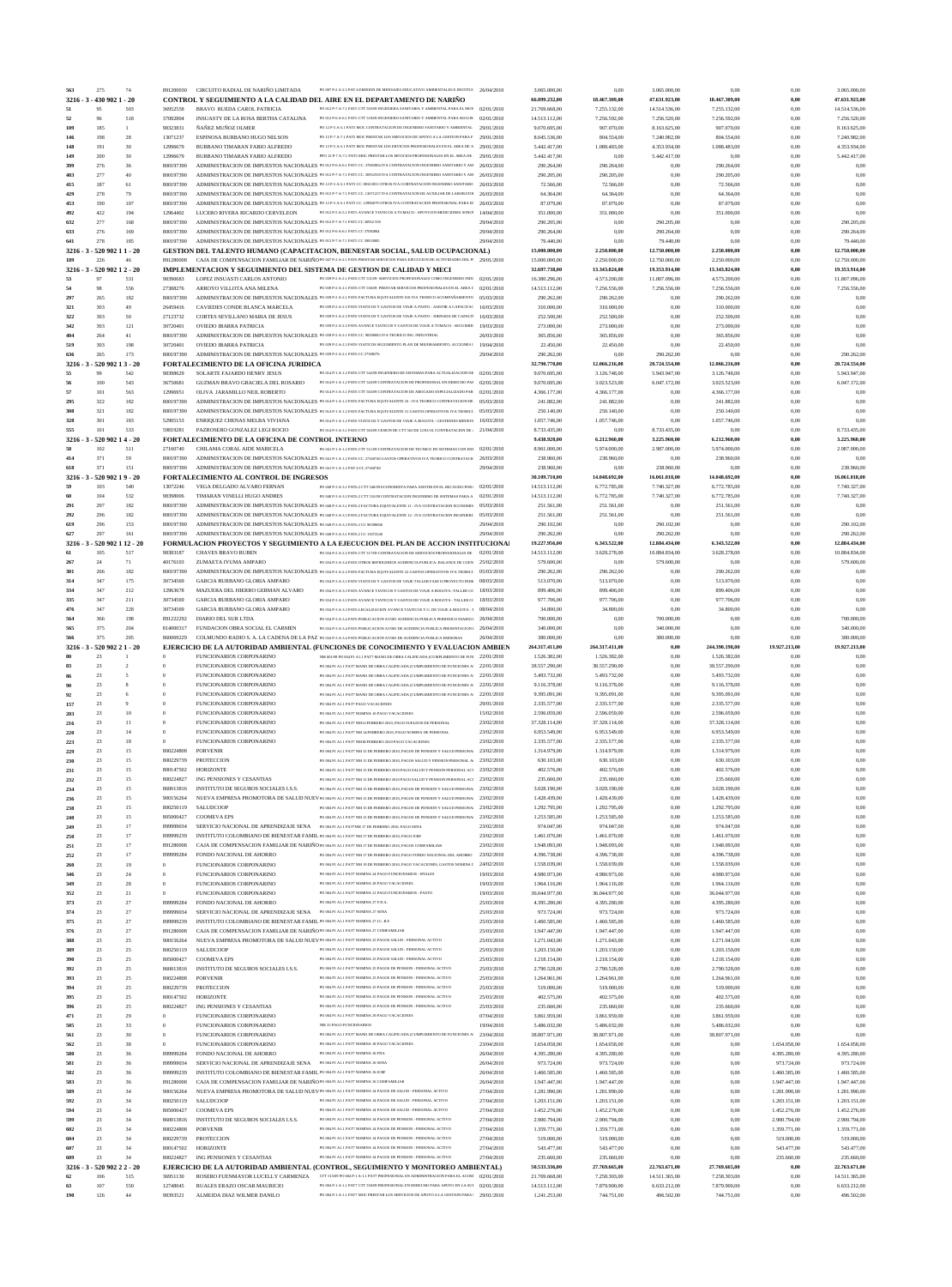| 276        | 288                         | 85     | 12992373  | LOPEZ TELLO JAVIER HERNANDO                                              | PO 004 P-1 A-1.1 PAT7 AVANCE VIATICOS Y GASTOS DE VIAJE A ROBERTO PAYAN, M/ 05/03/2010                                          |            | 472.400,00                     | 472.400,00               | 0.00                           | 472.400,00               | 0,00                  | 0.00                           |
|------------|-----------------------------|--------|-----------|--------------------------------------------------------------------------|---------------------------------------------------------------------------------------------------------------------------------|------------|--------------------------------|--------------------------|--------------------------------|--------------------------|-----------------------|--------------------------------|
| 289        | 241                         | 182    | 800197390 |                                                                          | ADMINISTRACION DE IMPUESTOS NACIONALES PO 004 P-1 A-1.1 PAT7 FACTURA EQUIVALENTE 7 - IVA TEORICO PROFESIONAL EN AD 05/03/2010   |            | 290.726,00                     | 290.726,00               | 0,00                           | 290.726,00               | 0,00                  | 0.00                           |
|            |                             |        |           |                                                                          |                                                                                                                                 |            |                                |                          |                                |                          |                       |                                |
| 299        | 300                         | 182    | 800197390 |                                                                          | ADMINISTRACION DE IMPUESTOS NACIONALES PO 004 P-1 A-1.1 PAT7 FACTURA EQUIVALENTE 20 GASTOS OPERATIVOS IVA TEORICC 05/03/2010    |            | 315.192,00                     | 315.192,00               | 0,00                           | 315.192,00               | 0,00                  | 0,00                           |
| 310        | 291                         | 43     | 5312850   | TAPIA OLMEDO EFRAIN                                                      | PO 004 P-1 A-1.1 PAT7 VIATICOS INSPECCION OCULAR QUERELLA DE AGUAS EN ILES, 05/03/2010                                          |            | 112.250,00                     | 112.250,00               | 0,00                           | 112.250,00               | 0,00                  | 0,00                           |
| 311        | 291                         | 40     | 5312111   | PORTILLA BENAVIDES EDGAR ARMANDO                                         | PO 004 P-1 A-1.1 PAT7 VIATICOS Y GASTOS DE VIAJE INSPECCION APROVECHAMIENT                                                      | 08/03/2010 | 148.700,00                     | 148.700,00               | 0,00                           | 148.700,00               | 0,00                  | 0.00                           |
| 312        | 289                         | 35     | 12981136  | <b>BENAVIDES EDGAR RENE</b>                                              | PO 004 P-1 A-1.1 PAT7 VIATICOS Y GASTOS DE VIAJE INSPECCIONES OCLULARES SOB: 08/03/2010                                         |            | 157.150,00                     | 157.150,00               | 0,00                           | 157.150,00               | 0,00                  | 0,00                           |
|            | 289                         | 34     | 5312347   |                                                                          | PO 004 P-1 A-1.1 PAT7 VIATICOS Y GASTOS DE VIAJE INSPECCION OCULAR, PARA EL 1                                                   | 08/03/2010 |                                |                          |                                |                          |                       | 0,00                           |
| 315        |                             |        |           | RODRIGUEZ FIGUEROA JUAN FILIPO                                           |                                                                                                                                 |            | 202.050,00                     | 202.050,00               | 0,00                           | 202.050,00               | 0,00                  |                                |
| 316        | 287                         | 197    | 6815246   | ARROYO OSORIO ARMANDO RAFAEL                                             | PO 004 P-1 A-1.1 PAT1 AVANCE VIATICOS Y GASTOS DE VIAJE PARA ASISTIR A SEMIN                                                    | 10/03/2010 | 355.816,00                     | 355.816,00               | 0,00                           | 355.816,00               | 0,00                  | 0,00                           |
| 319        | 289                         | 36     | 5283342   | ORTEGA CORDOBA JULIO BOLIVAR                                             | PO 004 P-1 A-1.1 PAT7 VIATICOS A SANDONA, BUESACO - VISITA OCULAR DE CONCES   16/03/2010                                        |            | 202.050,00                     | 202.050,00               | 0,00                           | 202.050,00               | 0,00                  | 0,00                           |
| 324        | 290                         | 23     | 16686262  | MARTINEZ ENRIQUE VIDAL                                                   | PO 004 P-1 A-1.1 PAT7 VIATICOS A CARTAGO, ARBOLEDA, SAN LORENZO - INSPECCIO                                                     | 16/03/2010 | 202.050,00                     | 202.050,00               | 0,00                           | 202.050,00               | 0,00                  | 0,00                           |
|            | 291                         | 41     |           |                                                                          | PO 004 P-1 A-1.1 PAT7 VIATICOS A GUALMATAN, CORDOBA, CUMBAL, GUACHUCAL -                                                        | 16/03/2010 |                                |                          |                                | 89.800,00                |                       | 0,00                           |
| 325        |                             |        | 13012264  | VELASCO MEJIA FIDERNANDO                                                 |                                                                                                                                 |            | 89.800,00                      | 89.800,00                | 0,00                           |                          | 0,00                  |                                |
| 326        | 291                         | 42     | 14876302  | MORENO DAVILA MANUEL JESUS                                               | PO 004 P-1 A-1.1 PAT7 VIATICOS A GUACHUCAL, LA VICTORIA - INSPECCIONES OCUL                                                     | 16/03/2010 | 134.700,00                     | 134.700,00               | 0.00                           | 134.700,00               | 0.00                  | 0,00                           |
| 327        | 291                         | 39     | 13009466  | BOLAÑOS LOPEZ ALVARO ADOLFO                                              | PO 004 P-1 A-1.1 PAT7 VIATICOS A PASTO, CONTADERO - SOCIALIZACION CIDEA Y CO 16/03/2010                                         |            | 47.200,00                      | 47.200,00                | 0,00                           | 47.200,00                | 0,00                  | 0.00                           |
| 332        | 289                         | 33     | 12963259  | LASSO BELALCAZAR LUIS EFRAIN                                             | PO 004 P-1 A-1.1 PAT7 VIATICOS A POLIACRPA - ATENCION QUEJAS FORESTALES E HI 18/03/2010                                         |            | 202.050,00                     | 202.050,00               | 0,00                           | 202.050,00               | 0,00                  | 0,00                           |
| 355        | 285                         | 73     | 860013711 | DANARANJO S.A.                                                           | PO 004 P-1 A-1.1 PAT7 ADOUISICION DE SALVOCONDUCTOS PARA MOVILIZACION DE 23/03/2010                                             |            | 820.023,00                     | 0,00                     | 820.023,00                     | 0,00                     | 0,00                  | 820.023,00                     |
|            |                             |        |           |                                                                          |                                                                                                                                 |            |                                |                          |                                |                          |                       |                                |
| 360        | 288                         | 101    | 12796286  | PAYAN MINOTA JOSE EVERTH                                                 | PO 004 P-1 A-1.1 PAT7 AVANCE VIATICOS Y GASTOS DE VIAJE A TUMACO - ASISTIR A                                                    | 24/03/2010 | 0,00                           | 0,00                     | 0,00                           | 0,00                     | 0,00                  | 0,00                           |
| 361        | 288                         | 102    | 5219913   | OROBIO PERLAZA JOSE FLOVER                                               | PO 004 P-1 A-1.1 PAT7 AVANCE VIATICOS Y GASTOS DE VIAJE A TUMACO - ASISTIR A                                                    | 24/03/2010 | 243.000,00                     | 243.000,00               | 0.00                           | 243.000,00               | 0,00                  | 0.00                           |
| 362        | 288                         | 103    | 19497837  | <b>ROSERO ORTIZ JAVIER OSCAR</b>                                         | PO 004 P-1 A-1.1 PAT7 AVANCE VIATICOS Y GASTOS DE VIAJE A TUMACO - ASISTIR A 24/03/2010                                         |            | 272.250,00                     | 272.250,00               | 0,00                           | 272.250,00               | 0,00                  | 0.00                           |
| 444        | 241                         | $97\,$ | 800197390 |                                                                          | ADMINISTRACION DE IMPUESTOS NACIONALES PO 004 P-1 A-1.1 PAT7 CC. 36951130 IVA TEORICO PROFESIONAL EN ADMINISTRACION 26/03/2010  |            | 144.969,00                     | 144.969,00               | 0,00                           | 144.969,00               | 0,00                  | 0,00                           |
|            |                             |        |           |                                                                          |                                                                                                                                 |            |                                |                          |                                |                          |                       |                                |
| 449        | 125                         | 103    | 800197390 |                                                                          | ADMINISTRACION DE IMPUESTOS NACIONALES PO 004 P-1 A-1.1 PAT7 CC. 98393521 OTROS IVA TEORICO TECNICO EN SISTEMAS PARA 26/03/2010 |            | 59.580,00                      | 59.580,00                | 0,00                           | 59.580,00                | 0,00                  | 0,00                           |
| 451        | 300                         | 105    | 800197390 |                                                                          | ADMINISTRACION DE IMPUESTOS NACIONALES PO 004 P-1 A-1.1 PAT7 CC. 12748045 GASTOS OPERATIVOS IVA TEORICO PROFESIONAL 26/03/2010  |            | 157.600,00                     | 157.600,00               | 0,00                           | 157.600,00               | 0,00                  | 0.00                           |
| 462        | 287                         | 82     | 5211841   | URBANO ORDOÑEZ JESUS OLMEDO                                              | PO 004 P-1 A-1.1 PAT1 VIATICOS Y GASTOS DE VIAJE TRANSPORTAR A FUNCIONARIO: 05/04/2010                                          |            | 297.600,00                     | 297.600,00               | 0.00                           | 297.600,00               | 0,00                  | 0,00                           |
|            | 290                         | 25     | 12962317  | CAÑIZARES JURADO JAIRO JESUS                                             | PO 004 P-1 A-1.1 PAT7 VIATICOS TALLERES DE INCENDIOS FORESTALES Y NOTIFICAC 05/04/2010                                          |            | 134.250,00                     | 134.250,00               | 0,00                           | 134.250,00               | 0,00                  | 0.00                           |
| 463        |                             |        |           |                                                                          |                                                                                                                                 |            |                                |                          |                                |                          |                       |                                |
| 464        | 290                         | $22\,$ | 5336732   | ROSERO ROJAS FABIO EFRAIN                                                | PO 004 P-1 A-1.1 PAT7 VIATICOS Y GASTOS DE VIAJE, ASESORIA Y ACOMPAÑAMIENT( 05/04/2010                                          |            | 161.100,00                     | 161.100,00               | 0,00                           | 161.100,00               | 0,00                  | 0,00                           |
| 469        | 287                         | 97     | 10284289  | LASSO MEJIA JAIRO FERNANDO                                               | PO 004 P-1 A-1.1 PAT1 VIATICOS A GUACHUCAL, BUESACO, TUQUERRES, FUNES, CHA  07/04/2010                                          |            | 134.250,00                     | 134.250,00               | 0,00                           | 134.250,00               | 0,00                  | 0,00                           |
| 472        | 289                         | 51     | 5283342   | ORTEGA CORDOBA JULIO BOLIVAR                                             | PO 004 P-1 A-1.1 PAT7 VIATICOS Y GASTOS DE VIAJE A ENCANO, BUESACO, SANDONA  08/04/2010                                         |            | 406.750,00                     | 406.750,00               | 0,00                           | 406.750,00               | 0,00                  | 0,00                           |
|            | 289                         | 52     | 5312347   | RODRIGUEZ FIGUEROA JUAN FILIPO                                           | PO 004 P-1 A-1.1 PAT7 VIATICOS Y GASTOS DE VIAJE A PASTO, TANGUA, BUESACO, LI 08/04/2010                                        |            |                                |                          |                                | 479.000,00               |                       | 0,00                           |
| 473        |                             |        |           |                                                                          |                                                                                                                                 |            | 479.000,00                     | 479.000,00               | 0,00                           |                          | 0,00                  |                                |
| 475        | 289                         | 55     | 12963259  | LASSO BELALCAZAR LUIS EFRAIN                                             | PO 004 P-1 A-1.1 PAT7 VIATICOS A EL PEÑOL, LINARES, POLICARPA, TABLON DE GOM                                                    | 08/04/2010 | 516.350,00                     | 516.350,00               | 0,00                           | 516.350,00               | 0,00                  | 0,00                           |
| 477        | 291                         | 64     | 12969428  | GUERRERO BENAVIDES JOSE ARNULFO                                          | PO 004 P-1 A-1.1 PAT7 VIATICOS, VISITA A PLANTA DE COMPOSTAJE CUMBRE, REUNI( 09/04/2010                                         |            | 80.550,00                      | 80.550,00                | 0,00                           | 80.550,00                | 0,00                  | 0,00                           |
| 478        | 291                         | 66     | 13009466  | BOLAÑOS LOPEZ ALVARO ADOLFO                                              | PO 004 P-1 A-1.1 PAT7 VIATICOS PARA CAMPAÑA PALMA DE CERA, ASESORIA CIDEA,                                                      | 09/04/2010 | 212.400,00                     | 212.400,00               | 0.00                           | 212.400,00               | 0.00                  | 0,00                           |
| 479        |                             |        |           |                                                                          | PO 004 P-1 A-1.1 PAT7 VIATICOS Y GASTOS DE VIAJE PARA INSPECCION OCULAR PAR. 09/04/2010                                         |            |                                |                          |                                |                          |                       | 0.00                           |
|            | 291                         | 68     | 5312111   | PORTILLA BENAVIDES EDGAR ARMANDO                                         |                                                                                                                                 |            | 271.500,00                     | 271.500,00               | 0,00                           | 271.500,00               | 0,00                  |                                |
| 480        | 291                         | 70     | 13012264  | VELASCO MEJIA FIDERNANDO                                                 | PO 004 P-1 A-1.1 PAT7 VIATICOS PARA REALIZAR INSPECCION OCULAR CONCESION D  09/04/2010                                          |            | 314.300,00                     | 314.300,00               | 0,00                           | 314.300,00               | 0,00                  | 0,00                           |
| 481        | 291                         | 72     | 14876302  | MORENO DAVILA MANUEL JESUS                                               | PO 004 P-1 A-1.1 PAT7 VIATICOS PARA CONTROL Y MONITOREO, INSPECCION OCULAR 09/04/2010                                           |            | 134.700,00                     | 134.700,00               | 0,00                           | 134.700,00               | 0.00                  | 0,00                           |
| 482        | 291                         | 74     | 5312850   | TAPIA OLMEDO EFRAIN                                                      | PO 004 P-1 A-1.1 PAT7 VIATICOS PARA INSPECCION DENUNCIA AGUAS DE USO PUBLIC 09/04/2010                                          |            | 157.150,00                     | 157.150,00               | 0,00                           | 157.150,00               | 0,00                  | 0,00                           |
|            |                             |        |           |                                                                          |                                                                                                                                 |            |                                |                          |                                |                          |                       |                                |
| 493        | 287                         | 76     | 12964402  | LUCERO RIVERA RICARDO CERVELEON                                          | PO 004 P-1 A-1.1 PAT1 VIATICOS A YACUANQUER, CONSACA, LA FLORIDA, TUQUERRI 14/04/2010                                           |            | 404.100,00                     | 404.100,00               | 0,00                           | 404.100,00               | 0,00                  | 0,00                           |
| 494        | 289                         | 145    | 12981136  | <b>BENAVIDES EDGAR RENE</b>                                              | PO 004 P-1 A-1.1 PAT7 AVANCE VIATICOS A BARBACOAS - INSPECCIONES OCULARES                                                       | 16/04/2010 | 195.000,00                     | 195.000,00               | 0,00                           | 195.000,00               | 0,00                  | 0,00                           |
| 495        | 288                         | 187    | 26459416  | CAVIEDES CONDE BLANCA MARCELA                                            | PO 004 P-1 A-1.1 PAT7 AVANCE VIATICOS A MOSQUERA, LA TOLA - APOYO PARA REA 16/04/2010                                           |            | 241.650,00                     | 241.650,00               | 0,00                           | 241.650,00               | 0,00                  | 0,00                           |
|            |                             |        |           |                                                                          |                                                                                                                                 |            |                                |                          |                                |                          |                       |                                |
| 496        | 288                         | 188    | 12830182  | GARCIA SOLIS FRANCISCO LEUSSON                                           | PO 004 P-1 A-1.1 PAT7 AVANCE VIATICOS A MOSQUERA, LA TOLA - TRANSPORTAR A                                                       | 16/04/2010 | 167.400,00                     | 167.400,00               | 0,00                           | 167.400,00               | 0,00                  | 0,00                           |
| 510        | 287                         | 250    | 27450979  |                                                                          | BENAVIDES ROSADA YOLANDA DEL SOCORRO PO 004 P-1 A-1.1 PATI VIATICOS Y GASTOS DE VIAJE PARA IA A BOGOTA A LA SUSTEP              | 19/04/2010 | 1.123.614,00                   | 1.123.614,00             | 0,00                           | 1.123.614,00             | 0,00                  | 0,00                           |
| 511        | 289                         | 53     | 12981136  | <b>BENAVIDES EDGAR RENE</b>                                              | PO 004 P-1 A-1.1 PAT7 VIATICOS Y GASTOS DE VIAJE PARA INSPECCIONES OCULARES 19/04/2010                                          |            | 543.550,00                     | 543.550,00               | 0,00                           | 543.550,00               | 0,00                  | 0,00                           |
| 513        | 292                         | 60     | 5216343   | VIVEROS ALARCON HUGO TARSICIO                                            | PO 004 P-1 A-1.1 PAT7 VIATICOS Y GASTOS DE VIAJE PARA SALIDA A LOS DISTINTOS !                                                  | 19/04/2010 | 324.400,00                     | 324.400,00               | 0,00                           | 324.400,00               | 0,00                  | 0,00                           |
|            |                             |        |           |                                                                          |                                                                                                                                 |            |                                |                          |                                |                          |                       |                                |
| 515        | 292                         | 59     | 12960161  | BOLANOS MUNOZ PEDRO NEL                                                  | PO 004 P-1 A-1.1 PAT7 VIATICOS Y GASTOS DE VIAJE PARA ASITENCIA AL RPIMER EN 19/04/2010                                         |            | 340.500,00                     | 340.500,00               | 0.00                           | 340.500,00               | 0,00                  | 0,00                           |
| 516        | 292                         | 62     | 19458985  | CASANOVA LOPEZ ALVARO ARMANDO                                            | PO 004 P-1 A-1.1 PAT7 VIATICOS VISITAS OCULARES DENTRO DEL TRAMITE DE CONC   19/04/2010                                         |            | 269.400,00                     | 269.400,00               | 0,00                           | 269.400,00               | 0,00                  | 0,00                           |
| 518        | 287                         | 239    | 6815246   | ARROYO OSORIO ARMANDO RAFAEL                                             | PO 004 P-1 A-1.1 PAT1 VIATICOS Y GASTOS DE VIAJESUSTENTACION PROPUESTA II, IM 19/04/2010                                        |            | 1.010.514,00                   | 1.010.514,00             | 0,00                           | 1.010.514,00             | 0,00                  | 0,00                           |
|            |                             | 221    | 12981136  | <b>BENAVIDES EDGAR RENE</b>                                              | PO 004 P-1 A-1.1 PAT7 AVANCE VIATICOS A CUMBITARA - LEVANTAMIENTO DE INFOI 26/04/2010                                           |            | 112.250,00                     | 112.250,00               | 0.00                           | 112.250,00               | 0,00                  | 0.00                           |
|            |                             |        |           |                                                                          |                                                                                                                                 |            |                                |                          |                                |                          |                       |                                |
| 568        | 289                         |        |           |                                                                          |                                                                                                                                 |            |                                |                          |                                |                          |                       |                                |
| 569        | 290                         | 56     | 16686262  | MARTINEZ ENRIQUE VIDAL                                                   | PO 004 P-1 A-1.1 PAT7 VIATICOS A ARBOLEDA - INSPECCIONES OCULARES DE CONCE: 26/04/2010                                          |            | 44.900,00                      | 44.900,00                | 0,00                           | 44.900,00                | 0,00                  | 0.00                           |
| 624        | 241                         | 157    | 800197390 | ADMINISTRACION DE IMPUESTOS NACIONALES PO 004 P-1 A-1.1 PAT7 CC 36951130 |                                                                                                                                 | 29/04/2010 | 144.969,00                     | 0,00                     | 144.969,00                     | 0,00                     | 0,00                  | 144.969,00                     |
| 635        | 300                         | 171    | 800197390 | ADMINISTRACION DE IMPUESTOS NACIONALES PO 004 P-1 A-1.1 PAT7 CC 12748045 |                                                                                                                                 | 29/04/2010 |                                |                          |                                |                          |                       |                                |
|            |                             |        |           |                                                                          |                                                                                                                                 |            | 157.600,00                     | 0,00                     | 157.600,00                     | 0,00                     | 0,00                  | 157.600,00                     |
| $3216 - 3$ | 520 902 2 2 - 21            |        |           |                                                                          | EJERCICIO DE LA AUTORIDAD AMBIENTAL (CONTROL, SEGUIMIENTO Y MONITOREO AMBIENTAL)                                                |            | 1.916.735,00                   | 1.445.098,00             | 471.637,00                     | 1.445.098,00             | 0.00                  | 471.637,00                     |
| 204        | 258                         | 150    | 12974881  | DELGADO NOGUERA JUAN GUILLERMO                                           | PO 004 P-1 A-1.1 PAT7 AVANCE VIATICOS Y GASTOS DE VIAIE, COORDINACION ACTIV 15/02/2010                                          |            | 756.888,00                     | 756.888,00               | 0,00                           | 756.888,00               | 0.00                  | 0,00                           |
| 425        | 373                         | 75     | 800197390 |                                                                          | ADMINISTRACION DE IMPUESTOS NACIONALES PO 004 P-1 A-1.1 PAT7 CC. 87570776 GASTOS OPERATIVOS IVA TEORICO CONTRATACI( 26/03/2010  |            | 290.227,00                     | 290.227,00               | 0.00                           | 290.227,00               | 0,00                  | 0.00                           |
|            | 374                         |        |           |                                                                          |                                                                                                                                 | 26/03/2010 |                                |                          | 0,00                           |                          |                       | 0.00                           |
| 426        |                             | 76     | 800197390 |                                                                          | ADMINISTRACION DE IMPUESTOS NACIONALES PO 004 P-1 A-1.1 PAT7 CC. 59820096 GASTOS OPERATIVOS IVA TEORICO CONTRATACIO             |            | 253.983,00                     | 253.983,00               |                                | 253.983,00               | 0,00                  |                                |
| 467        | 258                         | 94     | 12974881  | DELGADO NOGUERA JUAN GUILLERMO                                           | PO 004 P-1 A-1.1 PAT7 VIATICOS A BARBACOAS - CARACTERIZACION AMBIENTAL CA  07/04/2010                                           |            | 144.000,00                     | 144.000,00               | 0,00                           | 144.000,00               | 0,00                  | 0,00                           |
| 534        | 374                         | 140    | 800197390 |                                                                          | ADMINISTRACION DE IMPUESTOS NACIONALES PO 004 P-1 A-1.1 PAT7 GASTOS OPERATIVOS IVA TEORICO CC 59820096                          | 20/04/2010 | 87.005,00                      | 0,00                     | 87.005,00                      | 0,00                     | 0.00                  | 87.005,00                      |
| 615        | 374                         | 140    | 800197390 | ADMINISTRACION DE IMPUESTOS NACIONALES PO 004 P-1 A-1.1 PAT7 CC 59820096 |                                                                                                                                 | 29/04/2010 | 0,00                           | 0,00                     | 0,00                           | 0,00                     | 0,00                  | 0,00                           |
|            | 373                         | 149    | 800197390 |                                                                          |                                                                                                                                 | 29/04/2010 |                                | 0,00                     |                                | 0.00                     | 0.00                  | 290.227,00                     |
| 616        |                             |        |           | ADMINISTRACION DE IMPUESTOS NACIONALES PO 004 P-1 A-1.1 PAT7 CC 87570776 |                                                                                                                                 |            | 290.227,00                     |                          | 290.227,00                     |                          |                       |                                |
| 642        | 374                         | 176    | 800197390 | ADMINISTRACION DE IMPUESTOS NACIONALES PO 004 P-1 A-1.1 PAT7 CC 19241235 |                                                                                                                                 | 29/04/2010 | 94.405,00                      | 0.00                     | 94.405,00                      | 0.00                     | 0,00                  | 94.405,00                      |
|            | 3216 - 3 - 520 902 2 3 - 20 |        |           |                                                                          | EJERCICIO DE LA AUTORIDAD AMBIENTAL (ASISTENCIA TECNICA Y SEGUIMIENTO A LA EJECUCION                                            |            | 28.537.399,00                  | 16.823.326,00            | 11.714.073,00                  | 16.823.326,00            | 0,00                  | 11.714.073,00                  |
| 64         | 108                         | 507    | 30711664  | IBARRA CORTES JANETH PATRICIA                                            | CTT 507/09 PO 019 P-3 A-3.1 PAT7 MOC CONTRATACION DE PERSONAL DEL AREA PECI 02/01/2010                                          |            | 16.513.112.00                  | 5.495.889,00             | 11.017.223,00                  | 5.495.889,00             | 0,00                  | 11.017.223,00                  |
| 277        | 327                         | $87\,$ | 12990612  | CHICAIZA BOTINA JAVIER ALFREDO                                           | PO 019 P-1 A-1.1 (A.19) PAT 7 AVANCE VIATICOS Y G. DE VIAJE A SAN LORENZO, SALIT 05/03/2010                                     |            | 437.150,00                     | 437.150,00               | 0,00                           | 437.150,00               | 0,00                  | 0,00                           |
|            |                             |        |           |                                                                          | PO 019 P-1 A-1.1 (A.19) PAT 7 AVANCE VIATICOS Y G. DE VIAJE A SAN PABLO, CARTAC 05/03/2010                                      |            |                                |                          |                                |                          |                       |                                |
| 278        | 327                         | 93     | 12968405  | ARTEAGA NARVAEZ LUIS AMILKAR                                             |                                                                                                                                 |            | 502.050,00                     | 502.050,00               | 0,00                           | 502.050,00               | 0,00                  | 0,00                           |
| 279        | 327                         | 95     | 12964904  | HIDALGO LOPEZ GERMAN                                                     | PO 019 P-1 A-1.1 (A.19) PAT 7 AVANCE VIATICOS Y G. DE VIAJE A LA CRUZ - INTERVEN   05/03/2010                                   |            | 312.250,00                     | 312.250,00               | 0,00                           | 312.250,00               | 0,00                  | 0,00                           |
| 317        | 327                         | 96     | 16686262  | MARTINEZ ENRIQUE VIDAL                                                   | PO 019 P-1 A-1.1 (A.19) PAT 7 AVANCE VIATICOS A SAN LORENZO- VISITAS DE ADJUDI 1/03/2010                                        |            | 202.050,00                     | 202.050,00               | 0,00                           | 202.050,00               | 0,00                  | 0,00                           |
| 318        | 327                         | 191    | 12962317  | CAÑIZARES JURADO JAIRO JESUS                                             | PO 019 P-1 A-1.1 (A.19) PAT 7 AVANCE VIATICOS A POPAYAN - REUNION DE COMITE T 1/03/2010                                         |            | 323.172,50                     | 323.172,50               | 0.00                           | 323.172,50               | 0,00                  | 0,00                           |
|            |                             |        |           |                                                                          | PO 019 P-1 A-1.1 (A.19) PAT 7 VIATICOS Y GASTOS DE VIAJE A NEIVA, HUILA - PARTICI 16/03/2010                                    |            |                                |                          |                                |                          |                       |                                |
| 320        | 327                         | 178    | 5336732   | ROSERO ROJAS FABIO EFRAIN                                                |                                                                                                                                 |            | 950.248,50                     | 950.248,50               | 0,00                           | 950.248,50               | 0,00                  | 0,00                           |
| 323        | 327                         | 145    | 12962317  | CAÑIZARES JURADO JAIRO JESUS                                             | PO 019 P-1 A-1.1 (A.19) PAT 7 VIATICOS A BOGOTA - DEFINICION DE ZONA DE RESERV.   16/03/2010                                    |            | 0,00                           | 0,00                     | 0,00                           | 0,00                     | 0,00                  | 0,00                           |
| 331        | 327                         | 112    | 12964904  | HIDALGO LOPEZ GERMAN                                                     | PO 019 P-1 A-1.1 (A.19) PAT 7 AVANCE VIATICOS Y GASTOS DE VIAJE A GENOVA Y SAl 18/03/2010                                       |            | 412.250,00                     | 412.250,00               | 0.00                           | 412.250,00               | 0,00                  | 0,00                           |
| 363        | 330                         | 227    | 15812150  | BURBANO VALDEZ FERNANDO                                                  | PO 019 P-1 A-1.2 (A.19) PAT 7 AVANCE VIATICOS Y G. DE VIAJE A BOGOTA - PRESENTA 25/03/2010                                      |            | 865.928,50                     | 865.928,50               | 0,00                           | 865.928,50               | 0,00                  | 0,00                           |
|            |                             |        |           |                                                                          | PO 019 P-1 A-1.1 (A.19) PAT 7 AVANCE DE VIATICOS Y GASTOS DE VIAJE VISITA CON F 26/03/2010                                      |            |                                |                          |                                |                          |                       |                                |
| 397        | 327                         | 123    | 12968405  | ARTEAGA NARVAEZ LUIS AMILKAR                                             |                                                                                                                                 |            | 797.451,00                     | 797.451,00               | 0,00                           | 797.451,00               | 0,00                  | 0,00                           |
| 398        | 330                         | 123    | 12968405  | ARTEAGA NARVAEZ LUIS AMILKAR                                             | PO 019 P-1 A-1.2 (A.19) PAT 7 AVANCE DE VIATICOS Y GASTOS DE VIAJE VISITA CON F 26/03/2010                                      |            | 173.999,00                     | 173.999,00               | 0,00                           | 173.999,00               | 0,00                  | 0,00                           |
| 461        | 327                         | $44\,$ | 30717204  | DELGADO MARTINEZ AIDA MERCEDES                                           | PO 019 P-1 A-1.1 (A.19) PAT 7 VIATICOS Y GASTOS DE VIAJE REUNION CON LA GOBER? 05/04/2010                                       |            | 0,00                           | 0,00                     | 0,00                           | 0,00                     | 0,00                  | 0,00                           |
| 465        | 330                         | 77     | 9522012   | <b>ESCOBAR VASQUEZ JAIME</b>                                             | PO 019 P-1 A-1.2 (A.19) PAT 7 VIATICOS Y GASTOS DE VIAJE, VISITAS TECNICAS PARA   05/04/2010                                    |            | 404.100,00                     | 404.100,00               | 0.00                           | 404.100,00               | 0,00                  | 0,00                           |
| 470        | 330                         | $84\,$ | 12964904  | HIDALGO LOPEZ GERMAN                                                     | PO 019 P-1 A-1.2 (A.19) PAT 7 VIATICOS Y GASTOS DE VIAJE A CHACHAGUI - GESTION 07/04/2010                                       |            | 307.150,00                     | 307.150,00               | 0,00                           | 307.150,00               | 0,00                  | 0,00                           |
|            |                             |        |           |                                                                          |                                                                                                                                 |            |                                |                          |                                |                          |                       |                                |
| 483        | 331                         | 253    | 30717204  | DELGADO MARTINEZ AIDA MERCEDES                                           | PO 019 P-1 A-1.3 (A.19) PAT 7 AVANCE VIATICOS Y GASTOS DE VIAJE A ENVIGADO (AP 09/04/2010                                       |            | 727.586,00                     | 727.586,00               | 0,00                           | 727.586,00               | 0,00                  | 0,00                           |
| 484        | 330                         | 197    | 12964904  | HIDALGO LOPEZ GERMAN                                                     | PO 019 P-1 A-1.2 (A.19) PAT 7 VIATICOS Y GASTOS DE VIAJE PARA INTERVENTORIA IN 09/04/2010                                       |            | 0,00                           | 0,00                     | 0,00                           | 0,00                     | 0,00                  | 0,00                           |
| 485        | 330                         | 197    | 12964904  | HIDALGO LOPEZ GERMAN                                                     | PO 019 P-1 A-1.2 (A.19) PAT 7 AVANCE VIATICOS Y GASTOS DE VIAJE PARA INTERVEN 12/04/2010                                        |            | 557.150,00                     | 557.150,00               | 0,00                           | 557.150,00               | 0,00                  | 0,00                           |
|            | 327                         | 215    | 12962317  | CAÑIZARES JURADO JAIRO JESUS                                             | PO 019 P-1 A-1.1 (A.19) PAT 7 VIATICOS DEFINICION DE ZONA DE RESERVA CENTRAL 1 12/04/2010                                       |            | 581.710,50                     | 581.710,50               | 0,00                           | 581.710,50               | 0,00                  | 0,00                           |
| 486        |                             |        |           |                                                                          |                                                                                                                                 |            |                                |                          |                                |                          |                       |                                |
| 489        | 331                         | 67     | 13009466  | BOLAÑOS LOPEZ ALVARO ADOLFO                                              | PO 019 P-1 A-1.3 (A.19) PAT 7 VIATICOS A CUMBAL CHILES, ALDANA, PARA REVISION 1   14/04/2010                                    |            | 118.000,00                     | 118.000,00               | 0,00                           | 118.000,00               | 0,00                  | 0,00                           |
| 490        | 331                         | 73     | 14876302  | MORENO DAVILA MANUEL JESUS                                               | PO 019 P-1 A-1.3 (A.19) PAT 7 VIATICOS PARA VISITAS DE INTERVENTORIA CTT 401, VI 14/04/2010                                     |            | 89.800,00                      | 89.800,00                | 0,00                           | 89.800,00                | 0,00                  | 0,00                           |
| 491        | 331                         | 69     | 5312111   | PORTILLA BENAVIDES EDGAR ARMANDO                                         | PO 019 P-1 A-1.3 (A.19) PAT 7 VIATICOS PARA ACTIVIDADES PROPIAS DE INTERVENTO 14/04/2010                                        |            | 202.050,00                     | 202.050,00               | 0,00                           | 202.050,00               | 0,00                  | 0,00                           |
|            |                             |        |           | <b>GUERRERO BENAVIDES JOSE ARNULFO</b>                                   | PO 019 P-1 A-1.3 (A.19) PAT 7 VIATICOS A PASTO - GESTIONES ADMINISTRATIVAS REL 16/04/2010                                       |            |                                |                          |                                |                          |                       |                                |
| 497        | 331                         | 65     | 12969428  |                                                                          |                                                                                                                                 |            | 26.850,00                      | 26.850,00                | 0,00                           | 26.850,00                | 0,00                  | 0,00                           |
| 498        | 331                         | 57     | 16686262  | MARTINEZ ENRIQUE VIDAL                                                   | PO 019 P-1 A-1.3 (A.19) PAT 7 VIATICOS Y GASTOS DE VIAJE A PASTO, SAN PEDRO DE ( $16/04/2010$                                   |            | 293.400,00                     | 293.400,00               | 0,00                           | 293.400,00               | 0,00                  | 0,00                           |
| 499        | 331                         | 63     | 19458985  | CASANOVA LOPEZ ALVARO ARMANDO                                            | PO 019 P-1 A-1.3 (A.19) PAT 7 VIATICOS Y GASTOS DE VIAJE A SAPUYES, OSPINA, PAST 16/04/2010                                     |            | 170.700,00                     | 170.700,00               | 0,00                           | 170.700,00               | 0,00                  | 0,00                           |
| 509        | 331                         | 81     | 30711451  | SOLARTE LOPEZ ROSALBA                                                    | PO 019 P-1 A-1.3 (A.19) PAT 7 VIATICOS Y GASTOS DE VIAJE ACTIVIDADES REALIZAD/ 19/04/2010                                       |            | 631.950,00                     | 631.950,00               | 0,00                           | 631.950,00               | 0,00                  | 0,00                           |
|            | 331                         |        |           |                                                                          | PO 019 P-1 A-1.3 (A.19) PAT 7 VIATICOS Y GASTOS ACTIVIDADES REALIZADAS DE ACU 19/04/2010                                        |            |                                |                          | 0.00                           |                          |                       |                                |
| 512        |                             | 78     | 15812150  | <b>BURBANO VALDEZ FERNANDO</b>                                           |                                                                                                                                 |            | 367.950,00                     | 367.950,00               |                                | 367.950,00               | 0,00                  | 0,00                           |
| 514        | 331                         | 61     | 5216343   | VIVEROS ALARCON HUGO TARSICIO                                            | PO 019 P-1 A-1.3 (A.19) PAT 7 VIATICOS PARA VISITAR PREDIOS QUE SE AH REFOREST. 19/04/2010                                      |            | 67.350,00                      | 67.350,00                | 0,00                           | 67.350,00                | 0,00                  | 0,00                           |
| 539        | 331                         | 266    | 15812150  | <b>BURBANO VALDEZ FERNANDO</b>                                           | PO 019 P-1 A-1.3 (A.19) PAT 7 AVANCE VIATICOS Y GASTOS PARA IR A CALI AL COMIT 21/04/2010                                       |            | 572.441,00                     | 572.441,00               | 0,00                           | 572.441,00               | 0.00                  | 0,00                           |
| 557        | 333                         | 215    | 12964904  | HIDALGO LOPEZ GERMAN                                                     | PO 019 P-1 A-1.4 (A.19) PAT 7 AVANCE VIATICOS Y GASTOS DE VIAJE INTERVENTORIA 23/04/2010                                        |            | 362.250,00                     | 362.250,00               | 0.00                           | 362.250,00               | 0,00                  | 0,00                           |
| 558        | 333                         | 214    | 12963935  |                                                                          | PO 019 P-1 A-1.4 (A.19) PAT 7 AVANCE VIATICOS Y GASTOS DE VIAJE INTERVENTORIA 23/04/2010                                        |            | 384.250,00                     | 384.250,00               | 0,00                           | 384.250,00               | 0,00                  | 0,00                           |
|            |                             |        |           | ROSALES ZAMBRANO LUCIO JAVIER                                            |                                                                                                                                 |            |                                |                          |                                |                          |                       |                                |
| 586        | 331                         | 58     | 12960161  | BOLANOS MUNOZ PEDRO NEL                                                  | PO 019 P-1 A-1.3 (A.19) PAT 7 VIATICOS Y GASTOS DE VIAJE A PASTO, RICAURTE, MAL. 27/04/2010                                     |            | 486.200,00                     | 486.200,00               | 0,00                           | 486.200,00               | 0,00                  | 0,00                           |
| 611        | 331                         | 79     | 12968405  | ARTEAGA NARVAEZ LUIS AMILKAR<br><b>TOTAL ENTIDAD</b>                     | PO 019 P-1 A-1.3 (A.19) PAT 7 VIATICOS Y GASTOS DE VIAJE AL ENCANO, TANGUA, SA 28/04/2010                                       |            | 696.850,00<br>3.115.261.767,30 | 0,00<br>1.691.170.662,17 | 696.850,00<br>1.424.091.105,13 | 0,00<br>1.628.396.591,17 | 0,00<br>62.774.071,00 | 696.850,00<br>1.486.865.176,13 |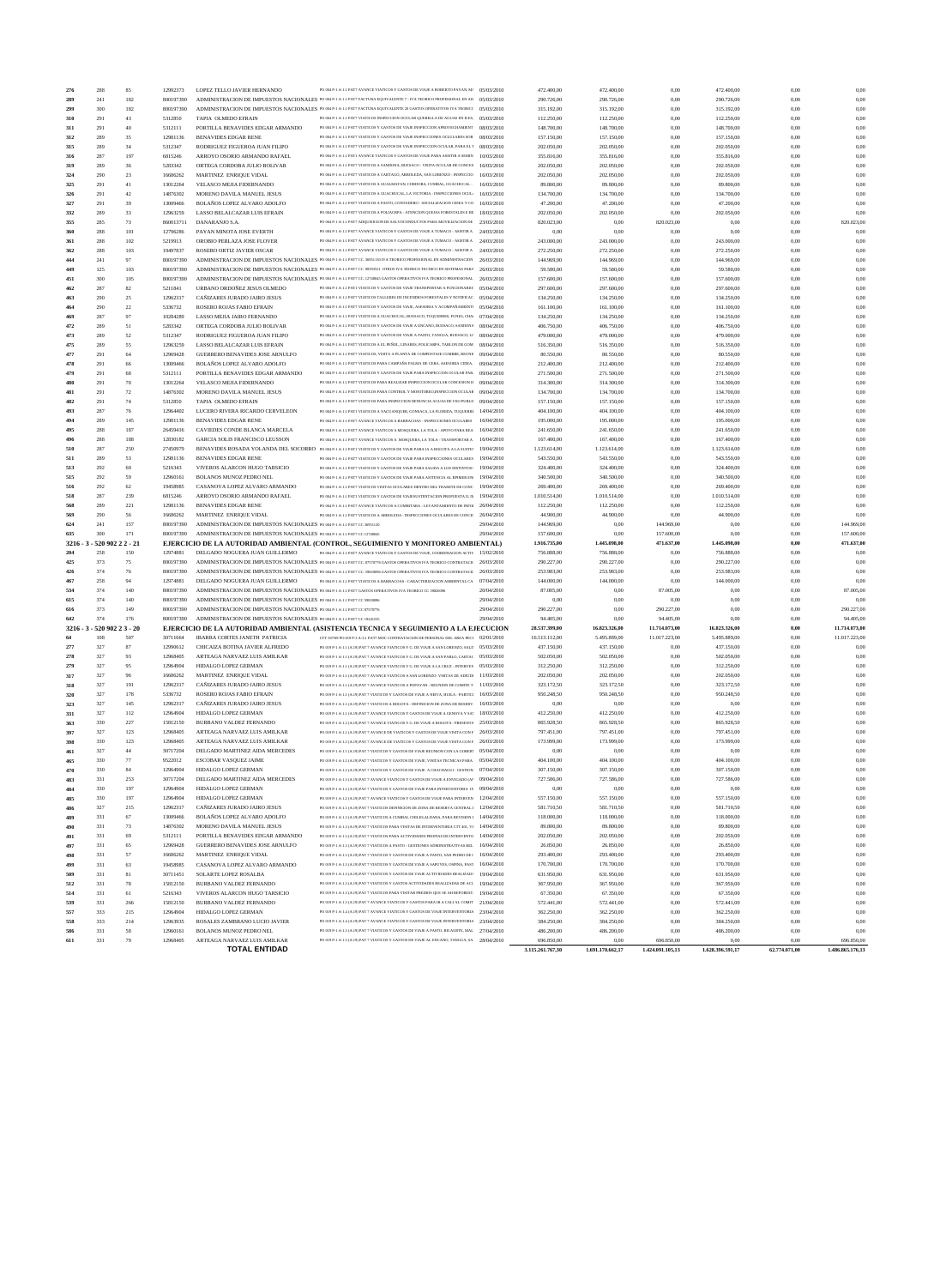# **CORPORACION AUTONOMA REGIONAL DE NARIÑO - CORPONARIÑO CUENTAS POR PAGAR - Vigencia Fiscal : 2009 INFORME MENSUAL DE EJECUCION PRESUPUESTAL DE GASTOS**

Recurso: NACION + PROPIOS Desde: 01/04/2010 Hasta: 30/04/2010 **IDENTIFICACION DESCRIPCION DESCRIPCION DESCRIPCION DESCRIPCION DESCRIPCION DESCRIPCION PRESUPUESTAL CONSTITUIDAS MES ACUMULADOS A. FUNCIONAMIENTO 16.866.146,00 0,00 16.866.146,00** 16.866.146,00 0,00 16.866.146,00 0,00 16.866.146,00 0 16.866.146,00 10 2 SERVICIOS PERSONALES INDIRECTOS 2.395.400,00 2.395.400,00 2.395.400,00 2.395.400,00 10 2 12 20 HONORARIOS 2.395.400,00 2.395.400,00 2.395.400,00 2.395.400,00 2.395.400,00 10 10 5 CONTRIBUCIONES INHERENTES A LA NOMINA SECTOR PRIVADO Y PUBLICO 1 21.470.746,00 14.470.746,00 0,00 14.470.746,00 10 10 118.559,00 **ADMINISTRADAS POR EL SECTOR PRIVADO** 118.559,00 118.559,00 0,00 118.559,00 118.559,00 118.559,00 10 10 118.559,00 118.559,00 118.559,00 118.559,00 118.559,00 118.559,00 118.559,00 118.559,00 118.559,00 118.559,00 10 5 2 ADMINISTRADAS POR EL SECTOR PUBLICO 6 2 8.825.407,00 8.825.407,00 8.825.407,00 8.825.407,00 10 5 2 2 10 FONDO NACIONAL DEL AHORRO 2.872.068,00 0,00 2.872.068,00 10 5 2 3 10 FONDOS ADMINISTRADORES DE PENSIONES PUBLICOS 4.795.856,00 4.795.856,00 0,00 4.795.856,00 10 10 5 2 6 10 EMPRESAS PUBLICAS PROMOTORAS DE SALUD 1.157.483,00 1.157.483,00 1.157.483,00 1.157.483,00 1.157.483,00 10 APORTES AL I.C.B.F. 2000 3.316.068,00 3.316.068,00 3.316.068,00 3.316.068,00 3.316.068,00 10 APORTES AL SENA 2.210.712,00 0,00 2.210.712,00 0,00 2.210.712,00 ORDENACION Y MANEJO DE CUENCAS HIDROGRAFICAS PARA LA CONSERVACION DEL RECURSO HIDRICO FORMULACION DE PLANES DE ORDENACION DEL RECURSO HIDRICO DE MICROCUENCAS ABASTECEDORAS DE IMPLEMENTACION DEL PROGRAMA DE TASA DE USO DEL AGUA Y SEGUIMIENTO A USUARIOS DE CONCESIONES

**C. INVERSION 427.447.165,60 0,00 427.447.165,60** 113 MEJORAMIENTO Y MANTENIMIENTO DE INFRAESTRUCTURA PROPIA DEL SECTOR 399.121.024,60 399.121.024,60 0,00 399.121.024,60 113 902 MANEJO 344.164.524,60 0,00 344.164.524,60 113 902 1 20.043.647,00 0,00 20.043.647,00 113 902 1 3 20 ACUEDUCTOS DE CUENCAS PRIORIZADAS 20.043.647,00 20.043.647,00 20.043.647,00 20.043.647,00 20.043.647,00 113 902 2 20 ACOMPAÑAMIENTO A LA ESTRATEGIA NACIONAL DE FAMILIAS GUARDABOSQUES 311.064.977,60 0,00 311.064.977,60 113 902 3 20 CONTROL Y SEGUIMIENTO A LA CALIDAD DEL RECURSO HIDRICO 10.017.902,00 0,00 10.017.902,00 113 902 4 SEGUIMIENTO A INSTRUMENTOS DE CONTROL Y ECONOMICOS PARA EL USO DEL RECURSO HIDRICO (TASA DE USO), EN MICROCUENCAS ABASTECEDORAS DE ACUEDUCTOS FARA EL 050 DEL RECORSO HIDRICO (1ASA DE 3.037.998,00 3.037.998,00 0,00 3.037.998,00 3.037.998,00 3.037.998,00 3.037.998,00 3.037.998,00 3.037.998,00 3.037.998,00 3.037.998 113 902 4 2 20 Y SEGUIMIENTO A LOS PLANES DE USO EFICIENTE Y AHORRO DEL AGUA 3.037.998,00 0,00 3.037.998,00 3.037.998,00 3.037.998,00 113 903 **MITIGACION 54.956.500,00** 54.956.500,00 54.956.500,00 54.956.500,00 113 903 2 21 FOMENTO DE TECNOLOGIAS LIMPIAS EN LA MINERIA DEL ORO EN LOS MUNICIPIOS MINEROS DEL DEPARTAMENTO DE NARIÑO 9.960.000,00 0,00 9.960.000,00 113 903 4 20 GESTION INTEGRAL DE RESIDUOS SOLIDOS EN EL DEPARTAMENTO DE NARIÑO 44.996.500,00 0,00 44.996.500,00  $310 \hspace{1.5mm} 5.000.000,00 \hspace{3.1mm} 0.00 \hspace{3.1mm} 5.000.000,00 \hspace{3.1mm} 5.000.000,00 \hspace{3.1mm} 5.000.000,00 \hspace{3.1mm} 5.0000,000 \hspace{3.1mm} 5.0000,000 \hspace{3.1mm} 5.0000,000 \hspace{3.1mm} 5.00000,000 \hspace{3.1mm} 5.00000,000 \hspace{3.1mm} 5.00$ 310 900 INTERSUBSECTORIAL MEDIO AMBIENTE 6 2000 2000 1000 5.000.000,00 5.000.000,00 5.000.000,00 5.000.000,00  $310\ 900\ 1 \hspace{20pt} 20 \hspace{20pt} \text{EDUCACION AMBIENTAL, PARTICIPACION Y DIFUSION A LA COMMIDAD} \hspace{30pt} 5.000.000.00 \hspace{30pt} 0.00 \hspace{30pt} 0.00 \hspace{30pt} 5.000.000.00 \hspace{30pt} 0.00 \hspace{30pt} 0.00 \hspace{30pt} 0.00 \hspace{30pt} 0.000 \hspace{30pt} 0.000 \hspace{30pt} 0.000 \hspace{30pt} 0.000$ 430 LEVANTAMIENTO DE INFORMACION PARA PROCESAMIENTO 600 5.295.400,00 600 5.295.400,00 5.295.400,00 430 902 MANEJO 6.295.400,00 5.295.400,00 5.295.400,00 5.295.400,00 430 902 1 20 CONTROL Y SEGUIMIENTO A LA CALIDAD DEL AIRE EN EL DEPARTAMENTO DE NARIÑO 5.295.400,00 0,00 0,00 5.295.400,00 5.295.400,00 <sup>520</sup> ADMINISTRACION, ATENCION, CONTROL Y ORGANIZACION INSTITUCIONAL PARA APOYO A LA GESTION DEL ESTADO 18.030.741,00 0,00 18.030.741,00 520 902 MANEJO 18.030.741,00 0,00 18.030.741,00 520 902 1 FORTALECIMIENTO INSTITUCIONAL 14.490.741,00 0,00 14.490.741,00 520 902 1 6 20 LEGALIZACION DE PREDIOS SEDES INSTITUCIONALES Y SANEAMIENTO DE PREDIOS ADQUIRIDOS CON FINES DE MANEJO Y CONSERVACION 3.240.741,00 0,00 3.240.741,00 0,00 3.240.741,00 520 902 1 10 20 APOYO A MUNICIPIOS EN LA ACTUALIZACION DE LA BASE CATASTRAL 11.250.000,00 11.250.000,00 0,00 11.250.000,00 11.250.000,00 520 902 2 EJERCICIO DE LA AUTORIDAD AMBIENTAL 3.540.000,00 3.540.000,00 3.540.000,00 3.540.000,00 520 902 2 2 20 EJERCICIO DE LA AUTORIDAD AMBIENTAL (CONTROL, SEGUIMIENTO Y MONITOREO AMBIENTAL) 3.540.000,00 3.540.000,00 0,00 3.540.000,00 **TOTAL ENTIDAD 444.313.311,60 0,00 444.313.311,60**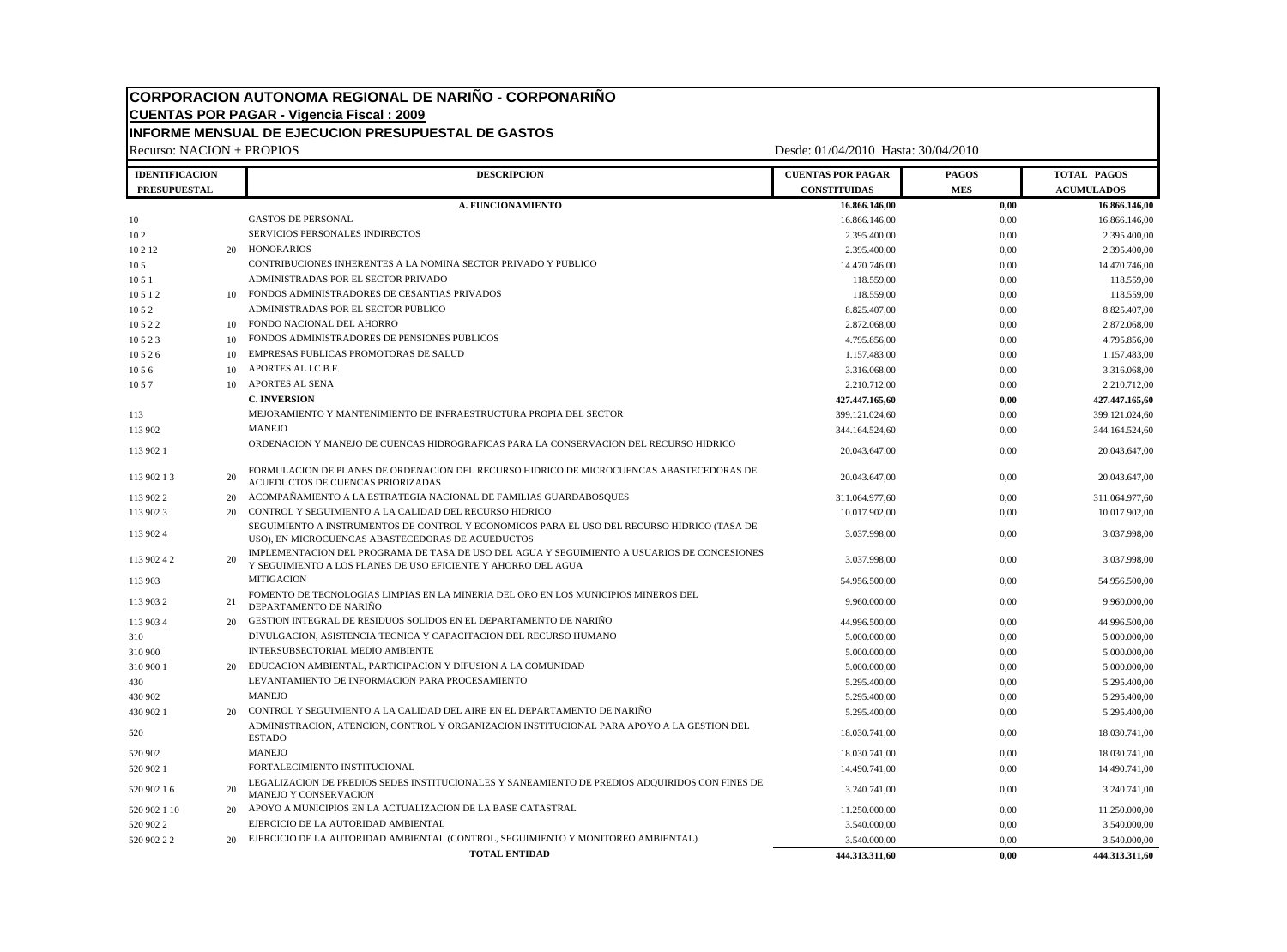## **CORPORACION AUTONOMA REGIONAL DE NARIÑO - CORPONARIÑO**

### **RESERVAS PRESUPUESTALES - VIGENCIA FISCAL 2009**

### **INFORME MENSUAL DE EJECUCION PRESUPUESTAL DE GASTOS**

**Recurso: PROPIOS Desde: 01/04/2010 Hasta: 30/04/2010**

| <b>IDENTIFICACION</b> |                                                                                                                                    | <b>RESERVA</b> |                    | <b>RESERVA</b>    | <b>CUENTAS</b>    | <b>PAGOS</b>     | <b>SALDO</b>    | <b>SALDO POR</b> |
|-----------------------|------------------------------------------------------------------------------------------------------------------------------------|----------------|--------------------|-------------------|-------------------|------------------|-----------------|------------------|
| <b>PRESUPUESTAL</b>   | <b>DESCRIPCION</b>                                                                                                                 | <b>INICIAL</b> | <b>CANCELACION</b> | <b>DEFINITIVA</b> | <b>TRAMITADAS</b> | <b>TESORERIA</b> | <b>RESERVAS</b> | <b>PAGAR</b>     |
|                       |                                                                                                                                    | (1)            | (2)                | $(3 = 1-2)$       | (4)               | (5)              | $(6 = 3-4)$     | $(7 = 3-5)$      |
|                       | A. FUNCIONAMIENTO                                                                                                                  | 59.967.274,00  | $0,\!00$           | 59.967.274,00     | 9.548.000,00      | 9.548.000,00     | 50.419.274,00   | 50.419.274,00    |
| 10                    | <b>GASTOS DE PERSONAL</b>                                                                                                          | 10.419.274,00  | 0,00               | 10.419.274,00     | 0,00              | 0,00             | 10.419.274,00   | 10.419.274,00    |
| 102                   | <b>SERVICIOS PERSONALES INDIRECTOS</b>                                                                                             | 10.419.274,00  | 0,00               | 10.419.274,00     | 0,00              | 0,00             | 10.419.274,00   | 10.419.274,00    |
| 10 2 12<br>20         | HONORARIOS                                                                                                                         | 10.419.274,00  | 0,00               | 10.419.274,00     | 0,00              | 0.00             | 10.419.274,00   | 10.419.274,00    |
| 20                    | <b>GASTOS GENERALES</b>                                                                                                            | 49.548.000,00  | 0,00               | 49.548.000,00     | 9.548.000,00      | 9.548.000,00     | 40.000.000,00   | 40.000.000,00    |
| 204                   | <b>ADQUISICION DE BIENES Y SERVICIOS</b>                                                                                           | 49.548.000,00  | 0,00               | 49.548.000,00     | 9.548.000,00      | 9.548.000,00     | 40.000.000,00   | 40.000.000,00    |
| 2045                  | <b>MANTENIMIENTO</b>                                                                                                               | 9.077.000,00   | 0,00               | 9.077.000,00      | 9.077.000,00      | 9.077.000,00     | 0,00            | $0,\!00$         |
| 20<br>20455           | MANTENIMIENTO EQUIPO DE COMUNICACION Y COMPUTACION                                                                                 | 9.077.000,00   | 0,00               | 9.077.000,00      | 9.077.000,00      | 9.077.000,00     | 0,00            | 0,00             |
| 2046                  | <b>COMUNICACIONES Y TRANSPORTES</b>                                                                                                | 471.000,00     | 0,00               | 471.000,00        | 471.000,00        | 471.000,00       | 0,00            | 0,00             |
| 20<br>20462           | CORREO                                                                                                                             | 471.000,00     | 0,00               | 471.000,00        | 471.000,00        | 471.000,00       | 0,00            | 0,00             |
| 20421                 | CAPACITACION, BIENESTAR SOCIAL Y ESTIMULOS                                                                                         | 40.000.000,00  | 0,00               | 40.000.000,00     | 0,00              | 0,00             | 40.000.000,00   | 40.000.000,00    |
| 20<br>204211          | ELEMENTOS PARA BIENESTAR SOCIAL                                                                                                    | 40.000.000,00  | 0,00               | 40.000.000,00     | 0,00              | 0,00             | 40.000.000,00   | 40.000.000,00    |
|                       | <b>C. INVERSION</b>                                                                                                                | 378.731.812,00 | 5.732.524,00       | 372.999.288,00    | 172.628.379,00    | 171.062.779,00   | 200.370.909,00  | 201.936.509,00   |
| 111                   | CONSTRUCCION DE INFRAESTRUCTURA PROPIA DEL SECTOR                                                                                  | 69.070.807.00  | 0,00               | 69.070.807,00     | 20.492.075.00     | 20.492.075.00    | 48.578.732,00   | 48.578.732,00    |
| 111 901               | <b>CONSERVACION</b>                                                                                                                | 21.337.195,00  | 0,00               | 21.337.195,00     | 13.132.075,00     | 13.132.075,00    | 8.205.120,00    | 8.205.120,00     |
| 111 901 1             | <b>ESTRUCTURACION E INICIO DE LA PRIMERA FASE DE IMPLEMENTACION</b><br>DEL SIAP DE NARIÑO                                          | 7.302.120,00   | 0,00               | 7.302.120,00      | 0,00              | 0,00             | 7.302.120,00    | 7.302.120,00     |
| 111 901 11<br>20      | IMPLEMENTACION DEL SIAP DE NARIÑO (FASE I)                                                                                         | 4.980.000,00   | 0,00               | 4.980.000,00      | 0,00              | 0,00             | 4.980.000,00    | 4.980.000,00     |
| 111 901 12<br>20      | FORTALECIMIENTO DEL JARDIN BOTANICO DE NARIÑO                                                                                      | 2.322.120,00   | 0,00               | 2.322.120,00      | 0,00              | 0,00             | 2.322.120.00    | 2.322.120,00     |
| 21<br>111 901 2       | IMPLEMENTACION DE ACCIONES DE CONSERVACION DEL RECURSO FLORA Y<br><b>FAUNA SILVESTRES</b>                                          | 14.035.075,00  | 0,00               | 14.035.075,00     | 13.132.075,00     | 13.132.075,00    | 903.000,00      | 903.000,00       |
| 111 902               | <b>MANEJO</b>                                                                                                                      | 47.733.612,00  | 0,00               | 47.733.612.00     | 7.360.000,00      | 7.360.000,00     | 40.373.612,00   | 40.373.612,00    |
| 111 902 2             | ESTABLECIMIENTO Y OPERACION DEL SISTEMA DE INFORMACION<br>20 GEOGRAFICO REGIONAL Y DEL SISTEMA DE INDICADORES DE                   | 30.500.000,00  | 0.00               | 30.500.000,00     | 0,00              | 0,00             | 30.500.000,00   | 30.500.000,00    |
|                       | <b>SOSTENIBILIDAD</b>                                                                                                              |                |                    |                   |                   |                  |                 |                  |
| 111 902 3             | ESTABLECIMIENTO Y MANEJO DE COBERTURAS FORESTALES PROTECTORAS<br>20 DE MICROCUENCAS PRIORITARIAS ABASTECEDORAS DE ACUEDUCTOS       | 8.000.000,00   | 0,00               | 8.000.000,00      | 0,00              | 0,00             | 8.000.000,00    | 8.000.000,00     |
| 111 902 3             | ESTABLECIMIENTO Y MANEJO DE COBERTURAS FORESTALES PROTECTORAS<br>21 DE MICROCUENCAS PRIORITARIAS ABASTECEDORAS DE ACUEDUCTOS       | 7.360.000,00   | 0,00               | 7.360.000,00      | 7.360.000,00      | 7.360.000,00     | 0,00            | 0,00             |
|                       |                                                                                                                                    |                |                    |                   |                   |                  |                 |                  |
| 111 902 4             | FOMENTO AL APROVECHAMIENTO SOSTENIBLE DE BIENES Y SERVICIOS<br>20 DERIVADOS DE LA BIODIVERSIDAD BAJO EL ENFOQUE DE CADENA DE VALOR | 1.873.612,00   | 0,00               | 1.873.612,00      | 0,00              | 0,00             | 1.873.612,00    | 1.873.612,00     |
|                       |                                                                                                                                    |                |                    |                   |                   |                  |                 |                  |
| 113                   | MEJORAMIENTO Y MANTENIMIENTO DE INFRAESTRUCTURA PROPIA DEL<br><b>SECTOR</b>                                                        | 153.849.032,00 | 5.732.524,00       | 148.116.508,00    | 101.566.391,00    | 100.000.791,00   | 46.550.117,00   | 48.115.717,00    |
| 113 900               | INTERSUBSECTORIAL MEDIO AMBIENTE                                                                                                   | 6.159.650,00   | 0,00               | 6.159.650,00      | 0,00              | 0,00             | 6.159.650,00    | 6.159.650,00     |
| 113 900 1             | PLANIFICACION AMBIENTAL TERRITORIAL Y GESTION DEL RIESGO                                                                           | 6.159.650,00   | 0,00               | 6.159.650,00      | 0,00              | 0,00             | 6.159.650,00    | 6.159.650,00     |
| 20<br>113 900 15      | ACOMPAÑAMIENTO A LA FORMULACION DE PLANES DE PREVENCION DE<br>DESASTRES E INCENDIOS FORESTALES                                     | 6.159.650,00   | 0,00               | 6.159.650,00      | 0,00              | 0,00             | 6.159.650,00    | 6.159.650,00     |
| 113 902               | <b>MANEJO</b>                                                                                                                      | 126.194.382,00 | 5.732.524,00       | 120.461.858,00    | 89.041.391,00     | 87.475.791,00    | 31.420.467,00   | 32.986.067,00    |
| 113 902 1             | ORDENACION Y MANEJO DE CUENCAS HIDROGRAFICAS PARA LA                                                                               | 100.201.765,00 | 5.732.524,00       | 94.469.241,00     | 73.476.806,00     | 71.911.206,00    | 20.992.435,00   | 22,558,035,00    |
|                       | <b>CONSERVACION DEL RECURSO HIDRICO</b><br>EJECUCION DE ACCIONES PRIORIZADAS PARA EL ORDENAMIENTO Y MANEJO                         |                |                    |                   |                   |                  |                 |                  |
| 21<br>113 902 12      | <b>CUENCAS</b>                                                                                                                     | 4.000.000,00   | 0,00               | 4.000.000,00      | 4.000.000,00      | 4.000.000,00     | 0,00            | 0,00             |
| 113 902 13<br>20      | FORMULACION DE PLANES DE ORDENACION DEL RECURSO HIDRICO DE<br>MICROCUENCAS ABASTECEDORAS DE ACUEDUCTOS DE CUENCAS                  | 95.802.765,00  | 5.732.524,00       | 90.070.241,00     | 69.476.806,00     | 67.911.206,00    | 20.593.435,00   | 22.159.035,00    |
| 20<br>113 902 16      | PRIORIZADAS<br>IDENTIFICACION DE ALTERNATIVAS DE AGUAS SUBTERRANEAS PARA LOS                                                       | 399.000,00     | 0,00               | 399.000,00        | 0,00              | 0,00             | 399.000,00      | 399.000,00       |
| 20<br>113 902 2       | MUNICIPIOS DE ALTA VULNERABILIDAD HIDRICA<br>ACOMPAÑAMIENTO A LA ESTRATEGIA NACIONAL DE FAMILIAS                                   | 5.390.668,00   | 0,00               | 5.390.668,00      | 5.390.668,00      | 5.390.668,00     | 0,00            | 0,00             |
| 20<br>113 902 3       | <b>GUARDABOSQUES</b><br>CONTROL Y SEGUIMIENTO A LA CALIDAD DEL RECURSO HIDRICO                                                     | 10.698.917,00  | 0,00               | 10.698.917,00     | 10.173.917,00     | 10.173.917,00    | 525.000,00      | 525.000,00       |
|                       |                                                                                                                                    |                |                    |                   |                   |                  |                 |                  |